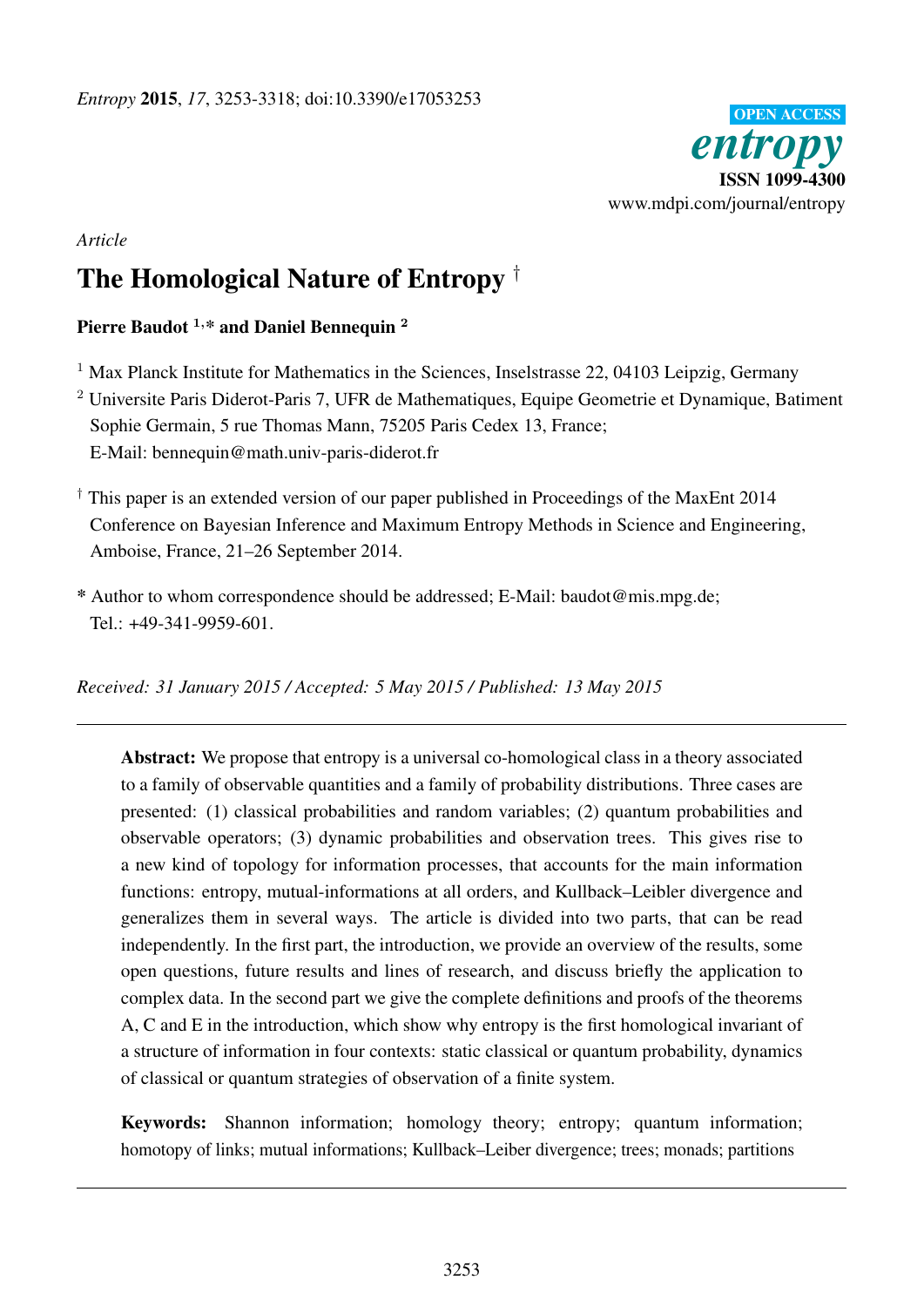# **Contents**

|     |                                                                         | 3254                                                                   |
|-----|-------------------------------------------------------------------------|------------------------------------------------------------------------|
| 1.1 |                                                                         |                                                                        |
| 1.2 |                                                                         |                                                                        |
| 1.3 |                                                                         |                                                                        |
| 1.4 | Concavity and Convexity Properties of Information Quantities 3258       |                                                                        |
| 1.5 |                                                                         |                                                                        |
| 1.6 |                                                                         |                                                                        |
| 1.7 |                                                                         |                                                                        |
|     |                                                                         | 3262                                                                   |
| 2.1 |                                                                         |                                                                        |
| 2.2 |                                                                         |                                                                        |
| 2.3 |                                                                         |                                                                        |
| 2.4 |                                                                         |                                                                        |
|     |                                                                         |                                                                        |
|     | <b>Higher Mutual Informations. A Sketch</b>                             | 3275                                                                   |
|     | <b>Quantum Information and Projective Geometry</b>                      | 3277                                                                   |
| 4.1 | Quantum Measure, Geometry of Abelian Conditioning 3277                  |                                                                        |
| 4.2 |                                                                         |                                                                        |
| 4.3 |                                                                         |                                                                        |
|     | <b>Product Structures, Kullback-Leibler Divergence, Quantum Version</b> | 3294                                                                   |
|     | <b>Structure of Observation of a Finite System</b>                      | 3297                                                                   |
| 6.1 |                                                                         |                                                                        |
| 6.2 | Observation Trees. Galois Groups and Probability Knowledge 3299         |                                                                        |
| 6.3 |                                                                         |                                                                        |
|     |                                                                         | <b>Introduction</b><br><b>Classical Information Topos. Theorem One</b> |

# <span id="page-1-0"></span>1. Introduction

## <span id="page-1-1"></span>*1.1. What is Information ?*

"What is information ?" is a question that has received several answers according to the different problems investigated. The best known definition was given by Shannon [\[1\]](#page-63-0), using random variables and a probability law, for the problem of optimal message compression. However, the first definition was given by Fisher, as a metric associated to a smooth family of probability distributions, for optimal discrimination by statistical tests; it is a limit of the Kullback–Leibler divergence, which was introduced to estimate the accuracy of a statistical model of empirical data, and which can be also viewed as a quantity of information. More generally Kolmogorov considered that the concept of information must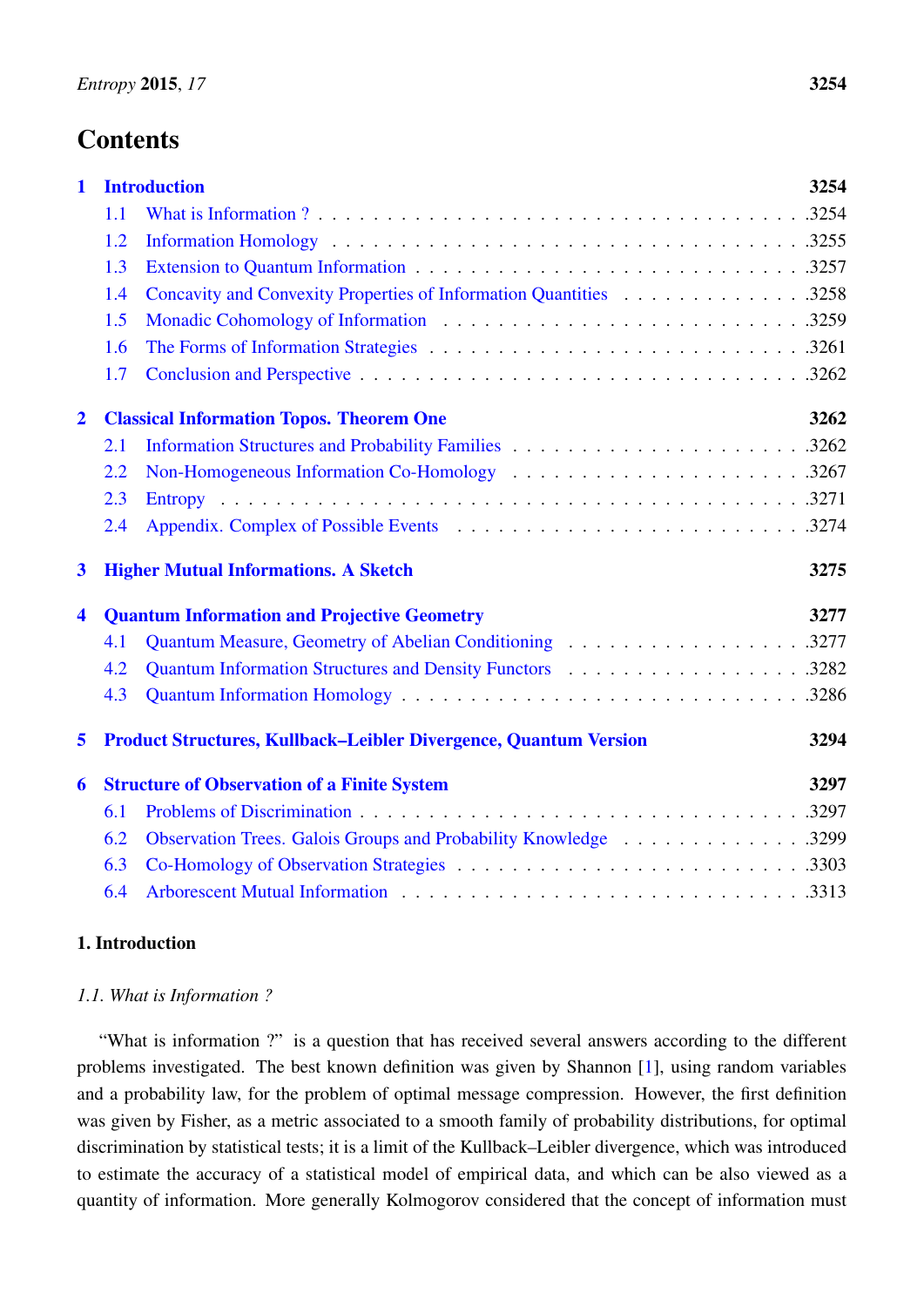precede probability theory (*cf.* [\[2\]](#page-63-1)). However, Evariste Galois saw the application of group theory for discriminating solutions of an algebraic equation as a first step toward a general theory of ambiguity, that was developed further by Riemann, Picard, Vessiot, Lie, Poincare and Cartan, for systems of differential equations; it is also a theory of information. In another direction Rene Thom claimed that information must have a topological content (see [\[3\]](#page-63-2)); he gave the example of the unfolding of the coupling of two dynamical systems, but he had in mind the whole domain of algebraic or differential topology.

All these approaches have in common the definition of secondary objects, either functions, groups or homology cycles, for measuring in what sense a pair of objects departs from independency. For instance, in the case of Shannon, the mutual information is  $I(X;Y) = H(X) + H(Y) - H(X,Y)$ , where H denotes the usual Gibbs entropy  $(H(X) = -\sum_{x} P(X = x) \ln_2 P(X = x)$ , and for Galois it is the quotient set  $IGal(L_1; L_2|K) = (Gal(L_1|K) \times Gal(L_2|K))/Gal(L|K)$ , where  $L_1, L_2$  are two fields containing a field K in an algebraic closure  $\Omega$  of K, where L is the field generated by  $L_1$  and  $L_2$ in  $\Omega$ , and where  $Gal(L_i|K)$  (for  $i = \emptyset, 1, 2$ ) denotes the group introduced by Galois, made by the field automorphisms of  $L_i$  fixing the elements of  $K$ .

We suggest that all information quantities are of co-homological nature, in a setting which depends on a pair of categories (*cf.* [\[4,](#page-63-3)[5\]](#page-63-4)); one for the data on a system, like random variables or functions of solutions of an equation, and one for the parameters of this system, like probability laws or coefficients of equations; the first category generates an algebraic structure like a monoid, or more generally a monad (*cf.* [\[4\]](#page-63-3)), and the second category generates a representation of this structure, as do for instance conditioning, or adding new numbers; then information quantities are co-cycles associated with this module.

We will see that, given a set of random variables on a finite set  $\Omega$  and a simplicial subset of probabilities on Ω, the *entropy* appears as the only one universal co-homology class of degree one. The higher mutual information functions that were defined by Shannon are co-cycles (or twisted co-cycles for even orders), and they correspond to higher homotopical constructions. In fact this description is equivalent to the theorem of Hu Kuo Ting [\[6\]](#page-63-5), that gave a set theoretical interpretation of the mutual information decomposition of the total entropy of a system. Then we can use information co-cycles to describe forms of the information distribution between a set of random data; figures like ordinary links, or chains or Borromean links appear in this context, giving rise to a new kind of topology.

## <span id="page-2-0"></span>*1.2. Information Homology*

Here we call random variables (r.v) on a finite set  $\Omega$  *congruent* when they define the same partition (remind that a partition of  $\Omega$  is a family of disjoint non-empty subsets covering  $\Omega$  and that the partition associated to a r.v X is the family of subsets  $\Omega_x$  of  $\Omega$  defined by the equations  $X(\omega) = x$ ); the join r.v YZ, also denoted by  $(Y, Z)$ , corresponds to the less fine partition that is finer than Y and Z. This defines a monoid structure on the set  $\Pi(\Omega)$  of partitions of  $\Omega$ , with 1 as a unit, and where each element is idempotent, *i.e.*,  $\forall X, XX = X$ . An *information category* is a set S of r.v such that, for any  $Y, Z \in S$ less fine than  $U \in S$ , the join YZ belongs to S, cf. [\[7\]](#page-63-6). An ordering on S is given by  $Y \leq Z$  when Z refines Y, which also defines the morphisms  $Z \to Y$  in the category S. In what follows we always assume that 1 belongs to S. The simplex  $\Delta(\Omega)$  is defined as the set of families of numbers  $\{p_{\omega}; \omega \in \Omega\}$ ,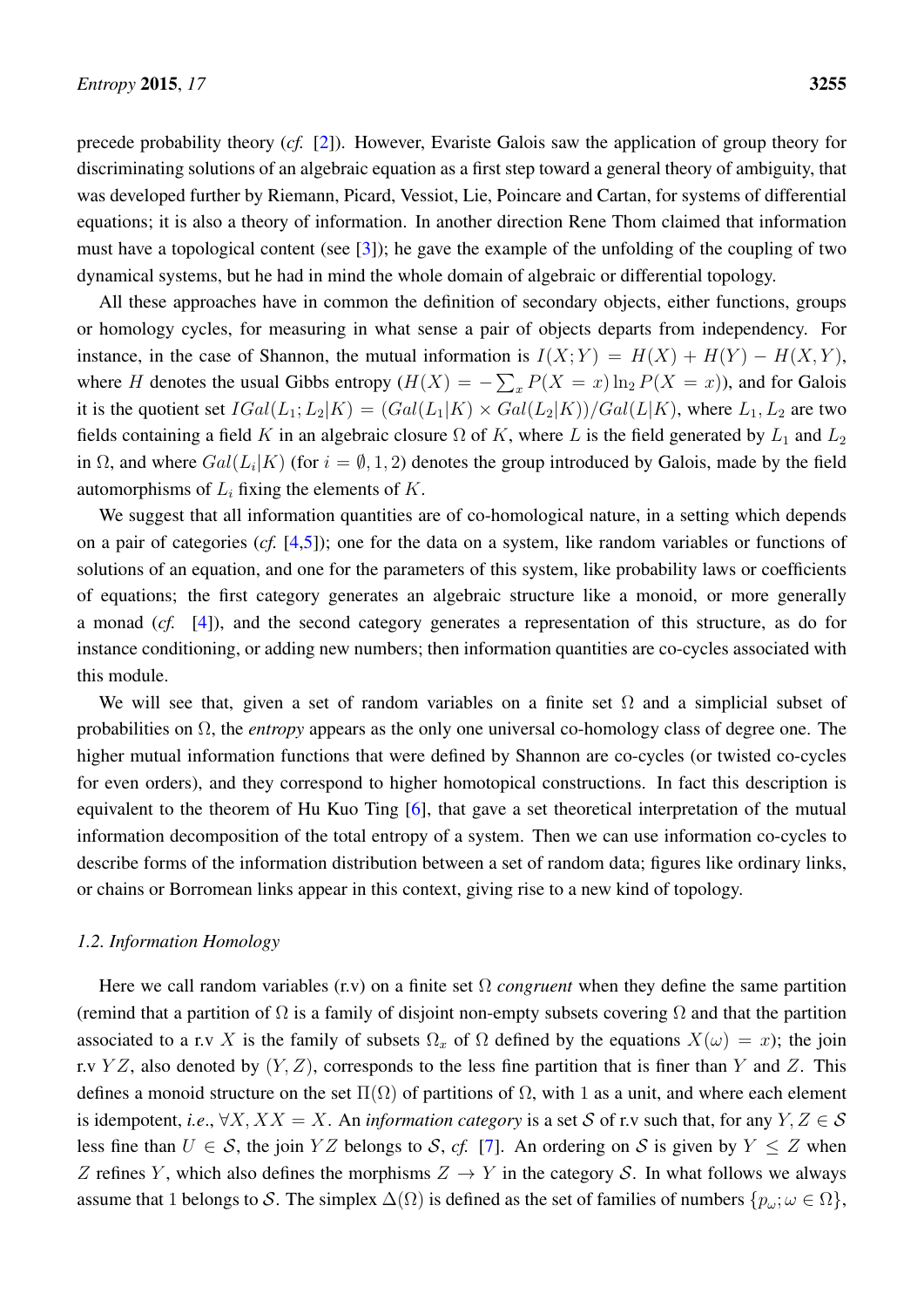such that  $\forall \omega, 0 \leq p_{\omega} \leq 1$  and  $\sum_{\omega} p_{\omega} = 1$ ; it parameterizes all probability laws on  $\Omega$ . We choose a simplicial sub-complex  $\mathcal P$  in  $\Delta(\Omega)$ , which is stable by all the conditioning operations by elements of S. By definition, for  $N \in \mathbb{N}$ , an information N-cochain is a family of measurable functions of  $P \in \mathcal{P}$ , with values in  $\mathbb R$  or  $\mathbb C$ , indexed by the sequences  $(S_1; \dots; S_N)$  in S majored by an element of S, whose values depend only of the image law  $(S_1, ..., S_N)_*P$ . This condition is natural from a topos point of view, *cf.* [\[4\]](#page-63-3); we interpret it as a "locality" condition. Note that we write  $(S_1; \ldots; S_N)$  for a sequence, because  $(S_1, ..., S_N)$  designates the joint variable. For  $N = 0$  this gives only the constants. We denote by  $\mathcal{C}^N$  the vector space of N-cochains of information. The following formula corresponds to the *averaged conditioning* of Shannon [\[1\]](#page-63-0):

<span id="page-3-0"></span>
$$
S_0.F(S_1; ...; S_N; \mathbb{P}) = \sum \mathbb{P}(S_0 = v_j)F(S_1; ...; S_N; \mathbb{P}|S_0 = v_j),
$$
\n(1)

where the sum is taken over all values of  $S_0$ , and the vertical bar is ordinary conditioning. It satisfies the associativity condition  $(S'_0S_0).F = S'_0.(S_0.F).$ 

The coboundary operator  $\delta$  is defined by

$$
\delta F(S_0; \ldots; S_N; \mathbb{P})
$$
  
=  $S_0.F(S_1; \ldots; S_N; \mathbb{P}) + \sum_{0}^{N-1} (-1)^{i+1} F(\ldots; (S_i, S_{i+1}); \ldots; S_N; \mathbb{P}) + (-1)^{N+1} F(S_0; \ldots; S_{N-1}; \mathbb{P}),$  (2)

It corresponds to a standard non-homogeneous bar complex (*cf.* [\[5\]](#page-63-4)). Another co-boundary operator on  $\mathcal{C}^N$  is  $\delta_t$  (t for twisted or trivial action or topological complex), that is defined by the above formula with the first term  $S_0.F(S_1; ...; S_N; \mathbb{P})$  replaced by  $F(S_1; ...; S_N; \mathbb{P})$ . The corresponding co-cycles are defined by the equations  $\delta F = 0$  or  $\delta_t F = 0$ , respectively. We easily verify that  $\delta \circ \delta = 0$  and  $\delta_t \circ \delta_t = 0$ ; then co-homology  $H^*(S; \mathcal{P})$  resp.  $H_t^*(S; \mathcal{P})$  is defined by taking co-cycles modulo the elements of the image of  $\delta$  resp.  $\delta_t$ , called co-boundaries. The fact that classical entropy  $H(X; \mathbb{P}) = -\sum_i p_i \log_2 p_i$  is a 1-co-cycle is the fundamental equation  $H(X, Y) = H(X) + X.H(Y)$ .

**Theorem A.** (*cf.* Theorem [1](#page-20-0) section [2.3,](#page-18-0) [\[7\]](#page-63-6)): For the full simplex  $\Delta(\Omega)$ , and if S is the monoid generated by a set of at least two variables, such that each pair takes at least four values, then the information co-homology space of degree one is one-dimensional and generated by the classical entropy.

Problem 1. Compute the homology of higher degrees.

We conjecture that for binary variables it is zero, but that in general non-trivial classes appear, deduced from polylogarithms. This could require us to connect with the works of Dupont, Bloch, Goncharov, Elbaz-Vincent, Gangl *et al*. on motives (*cf.* [\[8\]](#page-63-7)), which started from the discovery of Cathelineau (1988) that entropy appears in the computation of the degree one homology of the discrete group  $SL_2$  over  $\mathbb C$ with coefficients in the adjoint action (*cf.* [\[9\]](#page-63-8)).

Suppose  $S$  is the monoid generated by a finite family of partitions. The higher mutual informations were defined by Shannon as alternating sums:

$$
I_N(S_1; \dots; S_N; \mathbb{P}) = \sum_{k=1}^{k=N} (-1)^{k-1} \sum_{I \subset [N]; card(I) = k} H(S_I; \mathbb{P}),
$$
\n(3)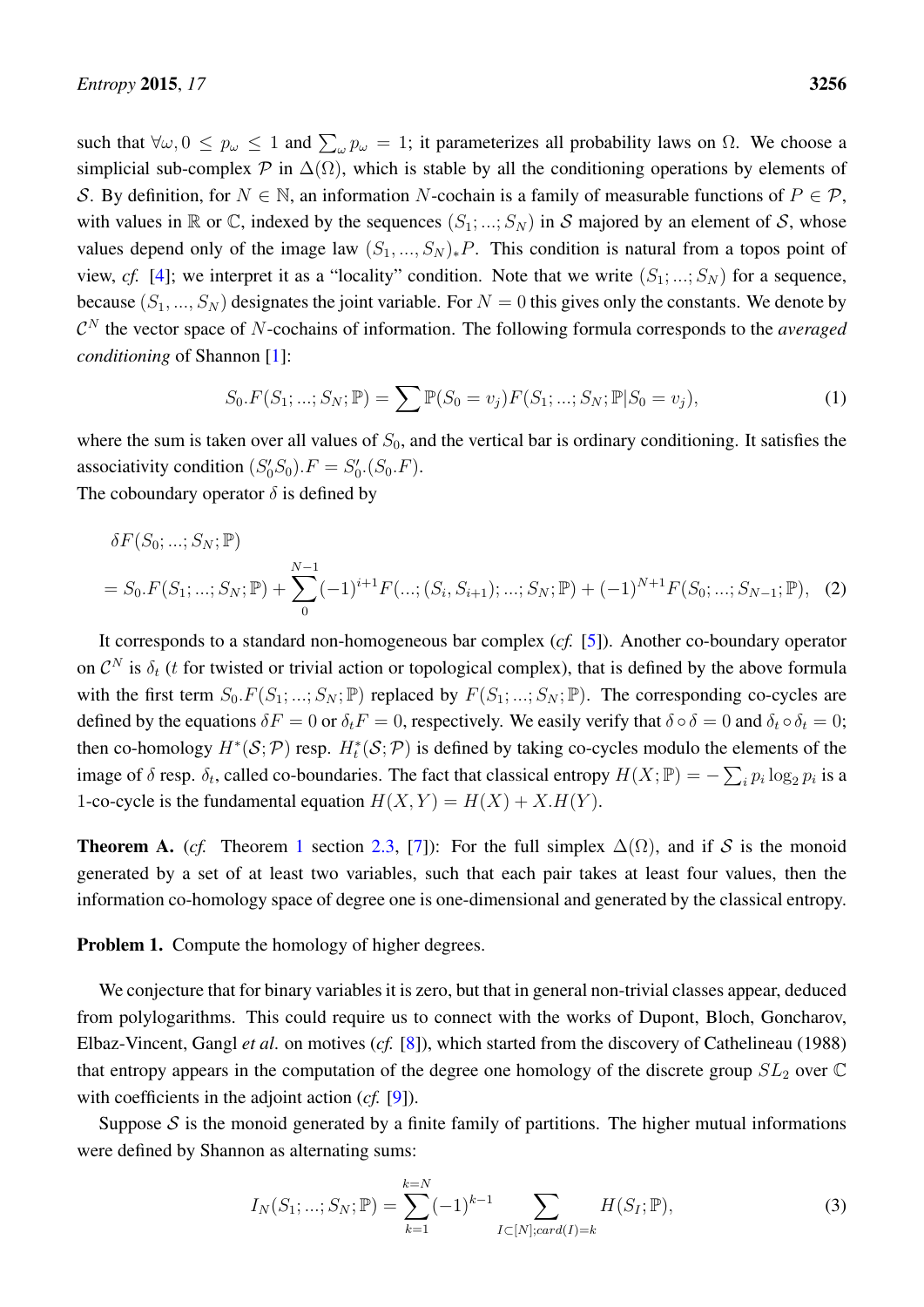where  $S_I$  denotes the join of the  $S_i$  such that  $i \in I$ . We have  $I_1 = H$  and  $I_2 = I$  is the usual mutual information:  $I(S;T) = H(S) + H(T) - H(S,T)$ .

**Theorem B.** (*cf.* section [3,](#page-22-0) [\[7\]](#page-63-6)):  $I_{2m} = \delta_t \delta \delta_t ... \delta \delta_t H$ ,  $I_{2m+1} = -\delta \delta_t \delta \delta_t ... \delta \delta_t H$ , where there are  $m-1$   $\delta$  and  $m$   $\delta_t$  factors for  $I_{2m}$  and  $m$   $\delta$  and  $m$   $\delta_t$  factors for  $I_{2m+1}$ .

Thus odd information quantities are information co-cycles, because they are in the image of  $\delta$ , and even information quantities are twisted (or topological) co-cycles, because they are in the image of  $\delta_t$ .

In [\[7\]](#page-63-6) we show that this description is equivalent to the theorem of Hu Kuo Ting (1962) [\[6\]](#page-63-5), giving a set theoretical interpretation of the mutual information decomposition of the total entropy of a system: mutual information, join and averaged conditioning correspond respectively to intersection, union and difference  $A \backslash B = A \cap B^c$ . In special cases we can interpret  $I_N$  as homotopical algebraic invariants. For instance for  $N = 3$ , suppose that  $I(X;Y) = I(Y;Z) = I(Z;X) = 0$ , then  $I_3(X; Y; Z) = -I((X, Y); Z)$  can be defined as a Milnor invariant for links, generalized by Massey, as they are presented in [\[10\]](#page-63-9) (*cf.* page 284), through the 3-ary obstruction to associativity of products in a subcomplex of a differential algebra,  $cf.$  [\[7\]](#page-63-6). The absolute minima of  $I_3$  correspond to Borromean links, interpreted as synergy, *cf.* [\[11](#page-63-10)[,12\]](#page-63-11).

#### <span id="page-4-0"></span>*1.3. Extension to Quantum Information*

Positive hermitian  $n \times n$ -matrices  $\rho$ , normalized by  $Tr(\rho) = 1$ , are called density of states (or density operators) and are considered as quantum probabilities on  $E = \mathbb{C}^n$ . Real quantum observables are  $n \times n$  hermitian matrices, and, by definition, the amplitude, or expectation, of the observable Z in the state  $\rho$  is given by the formula  $\mathbb{E}(Z) = Tr(Z\rho)$  (see e.g., [\[13\]](#page-63-12)). Two real observables Y, Z are said *congruent* if their eigenspaces are the same, thus orthogonal decomposition of E are the quantum analogs of partitions. The join is well defined for commuting observables. An information structure S is given by a subset of observables, such that, if Y, Z have common refined eigenspaces decomposition in **S**, their join  $(Y, Z)$  belongs to S. We assume that  $\{E\}$  belongs to S. What plays the role of a probability functor is a map Q from S to sets of positive hermitian forms on  $E$ , which behaves naturally with respect to the quantum direct image, thus  $Q$  is a covariant functor. We define information N-cochains as for the classical case, starting with the numerical functions on the sets  $Q_X$ ;  $X \in S$ , which behave naturally under direct images.

The restriction of a density  $\rho$  by an observable Y is  $\rho_Y = \sum_A E_A^* \rho E_A$ , where the  $E_A$ 's are the spectral projectors of the observable Y. The functor  $Q$  is said to match  $S$  (or to be complete and minimal with respect to S) if, for each  $X \in S$ , the set  $\mathbf{Q}_X$  is the set of all possible densities of the form  $\rho_X$ .

The action of a variable on the cochains space  $\mathcal{C}_Q^*$  is given by the *quantum averaged conditioning*:

$$
Y.F(Y_0; ...; Y_m; \rho) = \sum_{A} Tr(E_A^* \rho E_A) F(Y_0; ...; Y_m; E_A^* \rho E_A)
$$
\n(4)

>From here we define coboundary operators  $\delta_Q$  and  $\delta_{Qt}$  by the formula [\(22\)](#page-15-0), then the notions of co-cycles, co-boundaries and co-homology classes follow. We have  $\delta_Q \circ \delta_Q = 0$  and  $\delta_{Qt} \circ \delta_{Qt} = 0$ ; *cf.* [\[7\]](#page-63-6).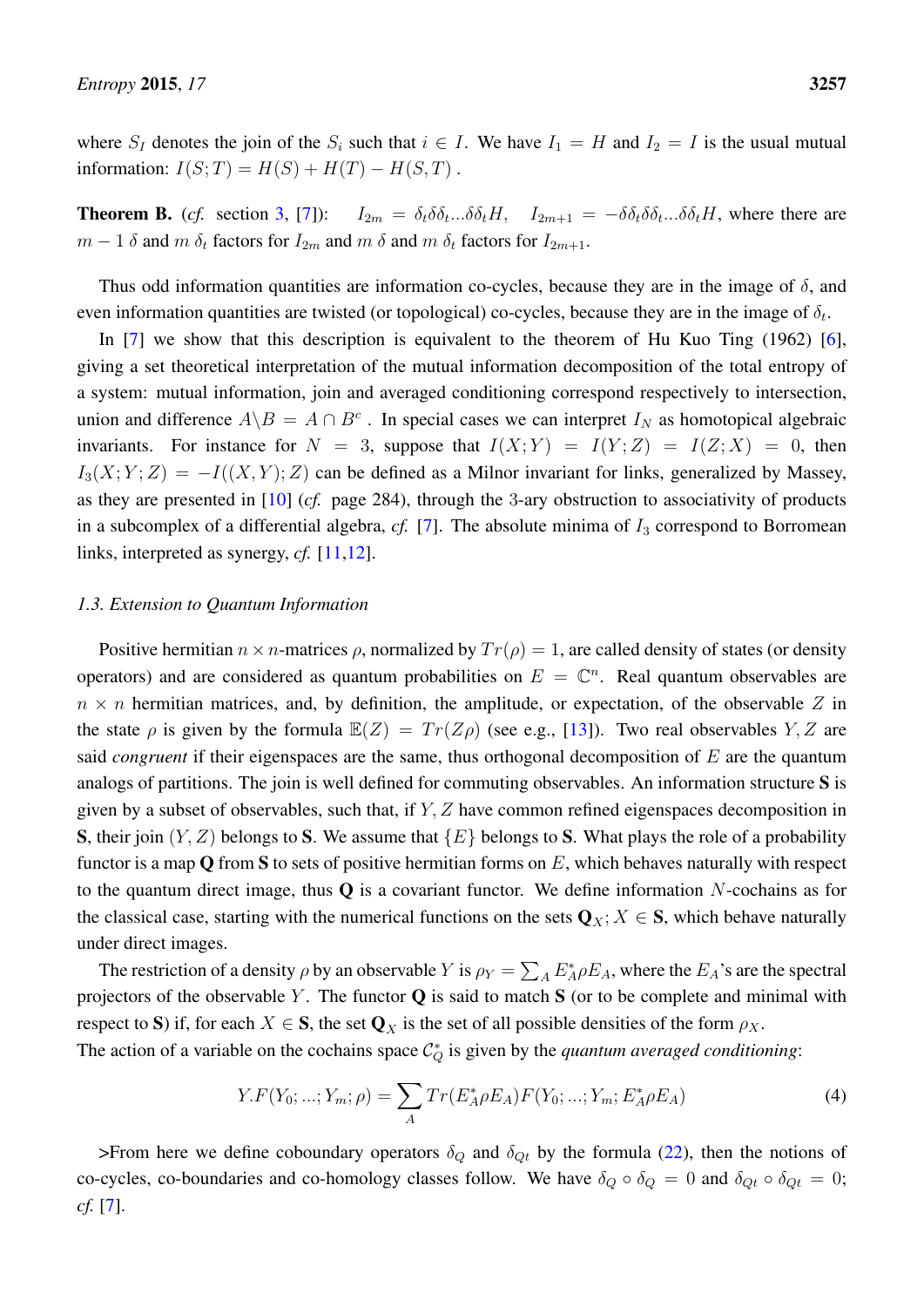When the unitary group  $U_n$  acts transitively on S and Q, there is a notion of invariant cochains, forming a subcomplex of information cochains, and giving a more computable co-homology than the brut information co-homology. We call it the invariant information co-homology and denote it by  $H^*_U(\mathbf{S};\mathbf{Q})$ .

The *Von-Neumann entropy* of  $\rho$  is  $S(\rho) = \mathbb{E}_{\rho}(-\log_2(\rho)) = -Tr(\rho \log_2(\rho))$ ; it defines a 0-cochain  $S_Y$  by restricting S to the sets  $\mathbf{Q}_X$ . The classical entropy is  $H(Y; \rho)$  =  $-\sum_{A} Tr(E_{A}^{*} \rho E_{A}) \log_{2}(Tr(E_{A}^{*} \rho E_{A}))$ . Both these co-chains are invariant. It is well known that  $S_{(X,Y)}(\rho) = H(X;\rho) + X.S_Y(\rho)$  when X, Y commute, cf. [\[13\]](#page-63-12). In particular, by taking  $Y = 1_E$  we see that classical entropy measures the default of equivariance of the quantum entropy, *i.e.*,  $H(X; \rho)$  =  $S_X(\rho) - (X.S)(\rho)$ . But using the case where X refines Y, we obtain that the entropy of Shannon is the co-boundary of (minus) the Von Neumann entropy.

**Theorem C.** (*cf.* Theorem [3](#page-37-0) section [4.3\)](#page-33-0): For  $n \geq 4$  and when S is generated by at least two decompositions such that each pair has at least four subspaces, and when Q is matching S, the invariant co-homology  $H_U^1$  of  $\delta_Q$  in degree one is zero, and the space  $H_U^0$  is of dimension one. In particular, the only invariant 0-cochain such that  $\delta S = -H$  is the Von Neumann entropy.

(This statement, which will be proved below, corrects a similar statement which was made in the announcement [\[14\]](#page-63-13).)

## <span id="page-5-0"></span>*1.4. Concavity and Convexity Properties of Information Quantities*

The simplest classical information structure S is the monoid generated by a family of "elementary" *binary* variables  $S_1, ..., S_n$ . It is remarkable that in this case, the information functions  $I_{N,J}$  =  $I_N(S_{j_1};...S_{j_N})$  over all the subsets  $J = \{j_1,...,j_N\}$  of  $[n] = \{1,...,n\}$ , different from  $[n]$  itself, give algebraically independent functions on the probability simplex  $\Delta(\Omega)$  of dimension  $2^n - 1$ . They form coordinates on the quotient of  $\Delta(\Omega)$  by a finite group.

Let  $\mathcal{L}_d$  denotes the Lie derivative with respect to  $d = (1, ..., 1)$  in the vector space  $\mathbb{R}^{2^n}$ , and  $\triangle$  the Euclidian Laplace operator on  $\mathbb{R}^{2^n}$ , then  $\Delta = \Delta - 2^{-n} \mathcal{L}_d \circ \mathcal{L}_d$  is the Laplace operator on the simplex  $\Delta(\Omega)$  defined by equating the sum of coordinates to 1.

**Theorem D.** (*cf.* [\[15\]](#page-63-14)): On the affine simplex  $\Delta(\Omega)$  the functions  $I_{N,J}$  with N odd (resp. even) satisfies the inequality  $\Delta I_N \geq 0$  (resp.  $\Delta I_N \leq 0$ ).

In other terms, for N odd the  $I_{N,J}$  are super-harmonic which is a kind of weak concavity and for N even they are sub-harmonic which is a kind of weak convexity. In particular, when  $N$  is even (resp. odd)  $I_{N,J}$  has no local maximum (resp. minimum) in the interior of  $\Delta(\Omega)$ .

**Problem 2.** What can be said of the other critical points of  $I_{N,J}$ ? What can be said of the restriction of one information function on the intersection of levels of other information functions? Information topology depends on the shape of these intersections and on the Morse theory for them.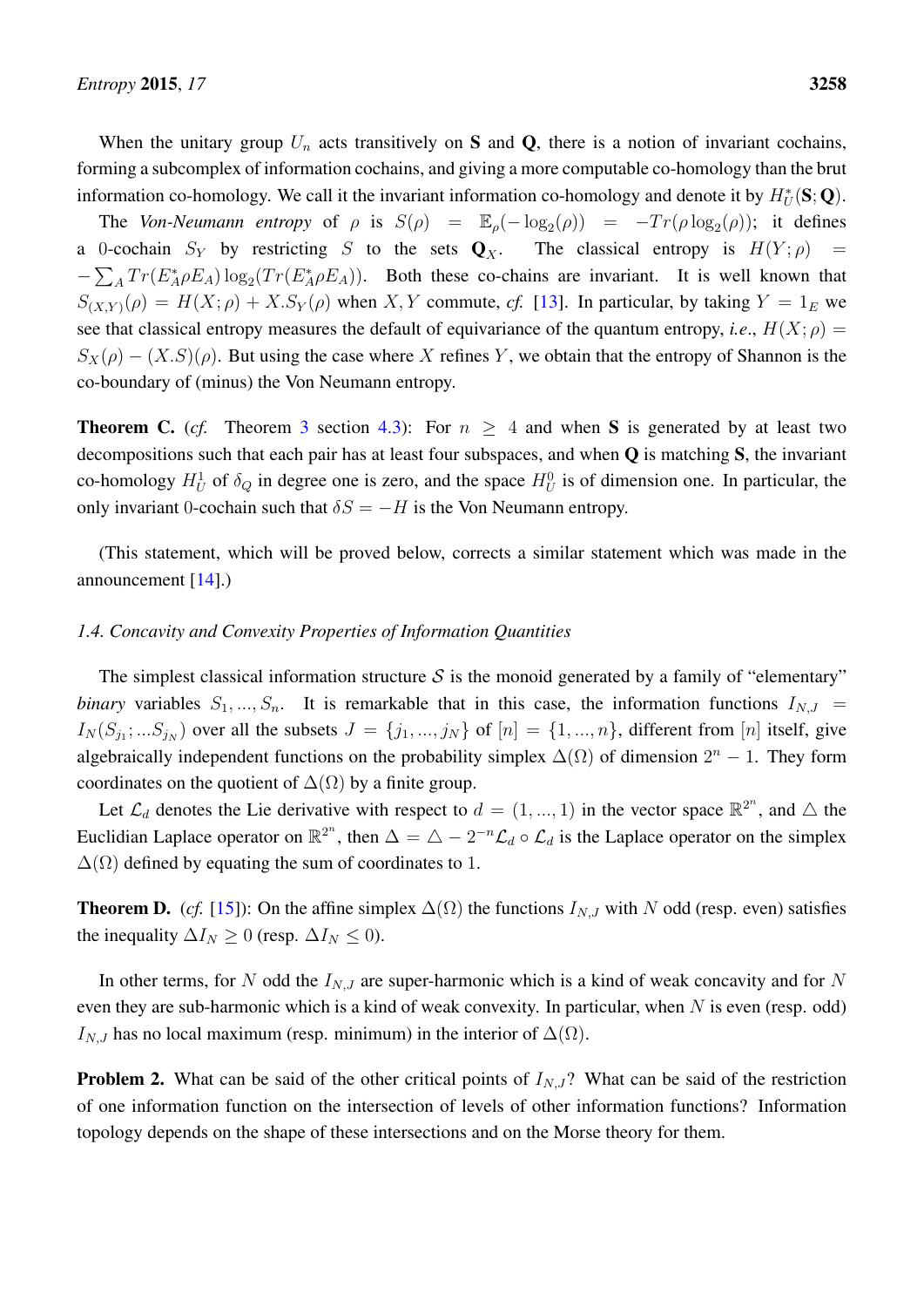#### <span id="page-6-0"></span>*1.5. Monadic Cohomology of Information*

Now we consider the category  $S^*$  of *generalized ordered partitions* of  $\Omega$  over S: they are sequences  $S = (E_1, ..., E_m)$  of subsets of  $\Omega$  such that  $\cup_j E_j = \Omega$  and  $E_i \cap E_j = \emptyset$  as soon as  $i \neq j$ . The number m is named the degree of S. Note the important technical point that some of the sets  $E_i$  can be the empty set. In the same spirit we introduce *generalized ordered orthogonal decompositions* of E for the quantum case; but in this summary, for simplicity we restrict ourselves to the classical case. Also we forget to add generalized to ordered up to now in this summary. A *rooted tree decorated* by  $S^*$  is an oriented finite planar tree Γ, with a marked initial vertex  $s_0$ , named the *root* of Γ, where each vertex s is equipped with an element  $F_s$  of  $S^*$ , such that edges issued from s correspond to the values of  $F_s$ . When we want to mention that we restrict to partitions less fine than a partition X we put an index X, like in  $\mathcal{S}_X^*$ .

The notation  $\mu(m; n_1, ..., n_m)$  denotes the operation which associates to an ordered partition S of degree m and to m ordered partitions  $S_i$  of respective degrees  $n_i$ , the ordered partition that is obtained by cutting the pieces of S using the pieces of  $S_i$  and respecting the order. An evident unit element for this operation is the unique partition  $\pi_0$  of degree 1. The symbol  $\mu_m$  denotes the collection of those operations for  $m$  fixed. The introduction of empty subsets in ordered partitions insures that the result of  $\mu(m; n_1, ..., n_m)$  is a partition of length  $n_1 + ... + n_m$ , thus the  $\mu_m$  do define what is named an *operad*; *cf.* [\[10](#page-63-9)[,16\]](#page-63-15). The axioms of unity, associativity and covariance for permutations are satisfied. See [\[10,](#page-63-9)[16–](#page-63-15)[18\]](#page-63-16) for the definition of operads.

The most important algebraic object which is associated to an operad is a *monad* (*cf.* [\[4,](#page-63-3)[16\]](#page-63-15)), *i.e*., a functor V from a category A to itself, equipped with two natural transformations  $\mu : V \circ V \to V$  and  $\eta : \mathbb{R} \to V$ , which satisfy to the following axioms:

$$
\mu \circ (\mathcal{V}\mu) = \mu \circ (\mu \mathcal{V}), \quad \mu \circ (\mathcal{V}\eta) = Id = \mu \circ (\eta \mathcal{V})
$$
\n<sup>(5)</sup>

In our situation, we can apply the Schur construction (*cf.* [\[16\]](#page-63-15)) to the  $\mu_m$  to get a monad: take for V the real vector space freely generated by  $S^*$ ; it is naturally graded, so it is the direct sum of spaces  $V(m)$ ;  $m \geq 1$  where the symmetric group  $\mathfrak{S}_m$  acts naturally to the right, then introduce, for any real vector space W the real vector space  $V(W) = \bigoplus_{m \geq 0} V(m) \otimes_{\mathfrak{S}_m} W^{\otimes m}$ ; the Schur composition is defined by  $\mathcal{V} \circ \mathcal{V} = \bigoplus_{m \geq 0} V(m) \otimes_{\mathfrak{S}_m} \mathcal{V}^{\otimes m}$ . It is easy to verify that the collection  $(\mu_m; m \in \mathbb{N})$  defines a natural transformation  $\mu: V \circ V \to V$ , and the trivial partition  $\pi_0$  defines a natural transformation  $\eta: \mathbb{R} \to V$ , that satisfied to the axioms of a monad.

Also we fix a functor of probability laws  $Q_X$  over the category S. Let  $\mathcal{M}_X(m)$  be the vector space freely generated over R by the symbols  $(P, i, m)$  where P belongs to  $Q_X$ , and  $1 \le i \le m$ . In the last section of the second part we show how this space arises from the consideration of divided probabilities. This is apparent on the following definition of the right action of the operad  $V$  on the family  $\mathcal{M}_X(m)$ ;  $m \in \mathbb{N}^*$ : a sequence  $S_1, ..., S_m$  or ordered partitions in  $\mathcal{S}_X^*$  acts to a generator  $(P, i, m)$ by giving the vector  $\sum_j p_j(P_j, (i, j), n)$  where  $p_j$  is the probability  $P(S_i = j)$  and  $P_j$  is the conditioned probability  $P|(S_i = j)$ . We denote by  $\theta_m((P, i, m), (S_1, ..., S_m))$  this vector.

Now we consider the Schur functor  $\mathcal{M}_X(W) = \bigoplus_m \mathcal{M}_X(m) \otimes_{\mathfrak{S}_m} W^{\otimes m}$ ; the operations  $\theta_m$  define a natural transformation  $\theta : \mathcal{M} \circ \mathcal{V} \to \mathcal{M}$ , which is an action to the right in the sense of monads, *i.e.*,  $\theta \circ (\mathcal{F}\mu) = \theta \circ (\theta \mathcal{V}); \quad \theta \circ (\mathcal{F}\eta) = Id.$  (We forgot the index X for simplicity.)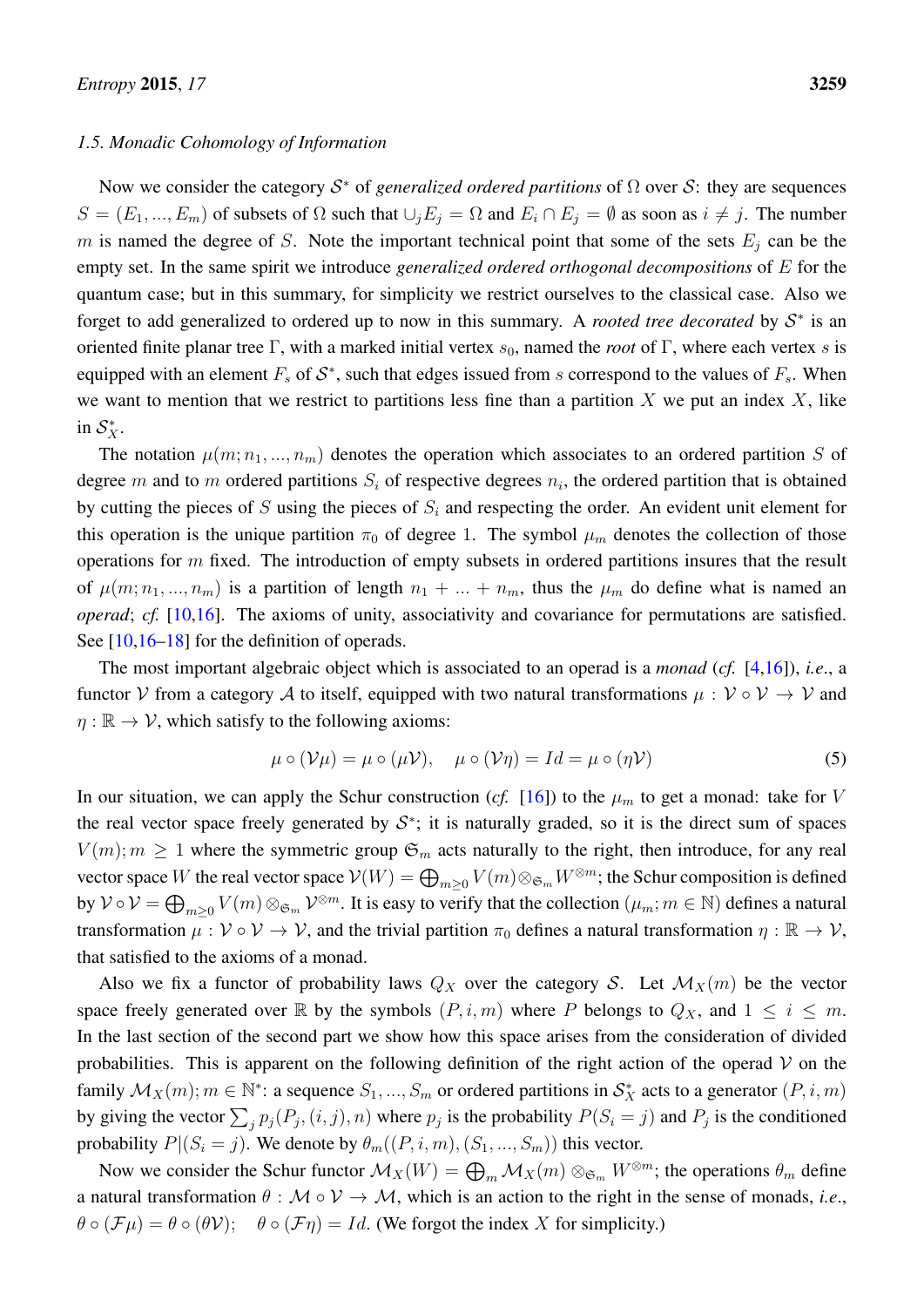Now we consider the bar resolution of M: ....  $\to M \circ \mathcal{V}^{\circ(k+1)} \to M \circ \mathcal{V}^{\circ k} \to ...$ , as in Beck (triples, ...) [\[19\]](#page-64-0), and Fresse [\[16\]](#page-63-15), with its simplicial structure deduced from  $\theta$  and  $\mu$ , and the complex of natural transformations of V-right modules  $C^*(\mathcal{M}) = Hom_V(\mathcal{M} \circ \mathcal{V}^{0*}, \mathcal{R})$ , where  $\mathcal R$  is the trivial right module given by  $\mathcal{R}(m) = \mathbb{R}$ . As in the classical case, we restrict us to co-chains that are measurable in the probability  $(P, i, m)$ .

The co-boundary is defined by the Hochschild formula, extended by MacLane and Beck to monads (see Beck [\[19\]](#page-64-0)):

$$
\delta F = F \circ (\theta \mathcal{V}^{\circ k}) - \sum_{i=0,\dots,k-1} (-1)^i F \circ \mathcal{M} \mathcal{V}^{\circ i} \mu \mathcal{V}^{\circ k-i-1} - (-1)^k F \circ \mathcal{M} \mathcal{V}^{\circ k} \epsilon.
$$
 (6)

The cochains are described by families of scalar measurable functions  $F_X(S_1; ..., S_k; (P, i, m))$ , where  $S_1; \dots; S_k$  is a forest of m trees of level k labelled by  $S_X^*$ , and where the value on  $(P, i, m)$  depends only on the tree  $S_1^i; S_2^i; ...; S_k^i$ .

We impose now the condition, named *regularity*, that  $F_X(S_1; \ldots, S_k; (P, i, m))$  =  $F_X(S_1^i; S_2^i; ...; S_k^i; P)$ . The regular co-chains form a sub-complex  $C_r^*(\mathcal{M})$ ; by definition, its homology is the *arborescent information co-homology*.

The regular cochains of degree k are determined by their values for  $m = 1$  and decorated trees of level  $k$ , where the co-boundary takes the form:

$$
\delta F(S; S_1; \dots; S_k; \mathbb{P})
$$
\n
$$
= \sum_i \mathbb{P}(S = i) F(S_1^i; \dots; S_k^i; \mathbb{P}|(S = i)) + \sum_{i=1}^{i=k} (-1)^i F(S; \dots; \mu(S_{i-1} \circ S_i); S_{i+1}; \dots; S_k; \mathbb{P}) \tag{7}
$$
\n
$$
+ (-1)^{k+1} F(S; \dots; S_{k-1}; \mathbb{P})
$$

This gives co-homology groups  $H^*_\tau(\mathcal{S}, \mathcal{P})$ ,  $\tau$  for tree. The fact that entropy  $H(S_*\mathbb{P}) = H(S; \mathbb{P})$  defines a 1-cocycle is a result of an equation of Fadeev, generalized by Baez, Fritz and Leinster [\[20\]](#page-64-1), who gave another interpretation, based on the operad structure of the set of all finite probability laws. See also Marcolli and Thorngren [\[21\]](#page-64-2).

**Theorem E.** (*cf.* Theorem [4](#page-60-1) section [6.3,](#page-50-0) [\[22\]](#page-64-3)): If  $\Omega$  has more than four points,  $H^1_\tau(\Pi(\Omega), \Delta(\Omega))$  is the one dimensional vector space generated by the entropy.

Another co-boundary  $\delta_t$  on  $C_r^*(\mathcal{M})$  corresponds to another right action of the monad  $\mathcal{V}_X$ , which is deduced from the maps  $\theta_t$  that send  $(P, i, m) \otimes S_1 \otimes ... \otimes S_m)$  to the sum of the vectors  $(P, (i, j), n)$  for  $j = 1, ..., n_i$  that are associated to the end branches of  $S_i$ . It gives a twisted version of information co-homology as we have done in the first paragraph. This allows us to define higher information quantities for strategies: for  $N = 2M + 1$  odd,  $I_{\tau,N} = -(\delta \delta_t)^M H$ , and for  $N = 2M + 2$  even,  $I_{\tau,N} = \delta_t (\delta \delta_t)^M H.$ 

This gives for  $N = 2$ , a notion of mutual information between a variable S of length m and a collection T of m variables  $T_1, ..., T_m$ :

$$
I_{\tau}(S;T; \mathbb{P}) = \sum_{i=1}^{i=m} (H(T_i; \mathbb{P}) - \mathbb{P}(S = i)H(T_i; \mathbb{P}|S = i)).
$$
\n(8)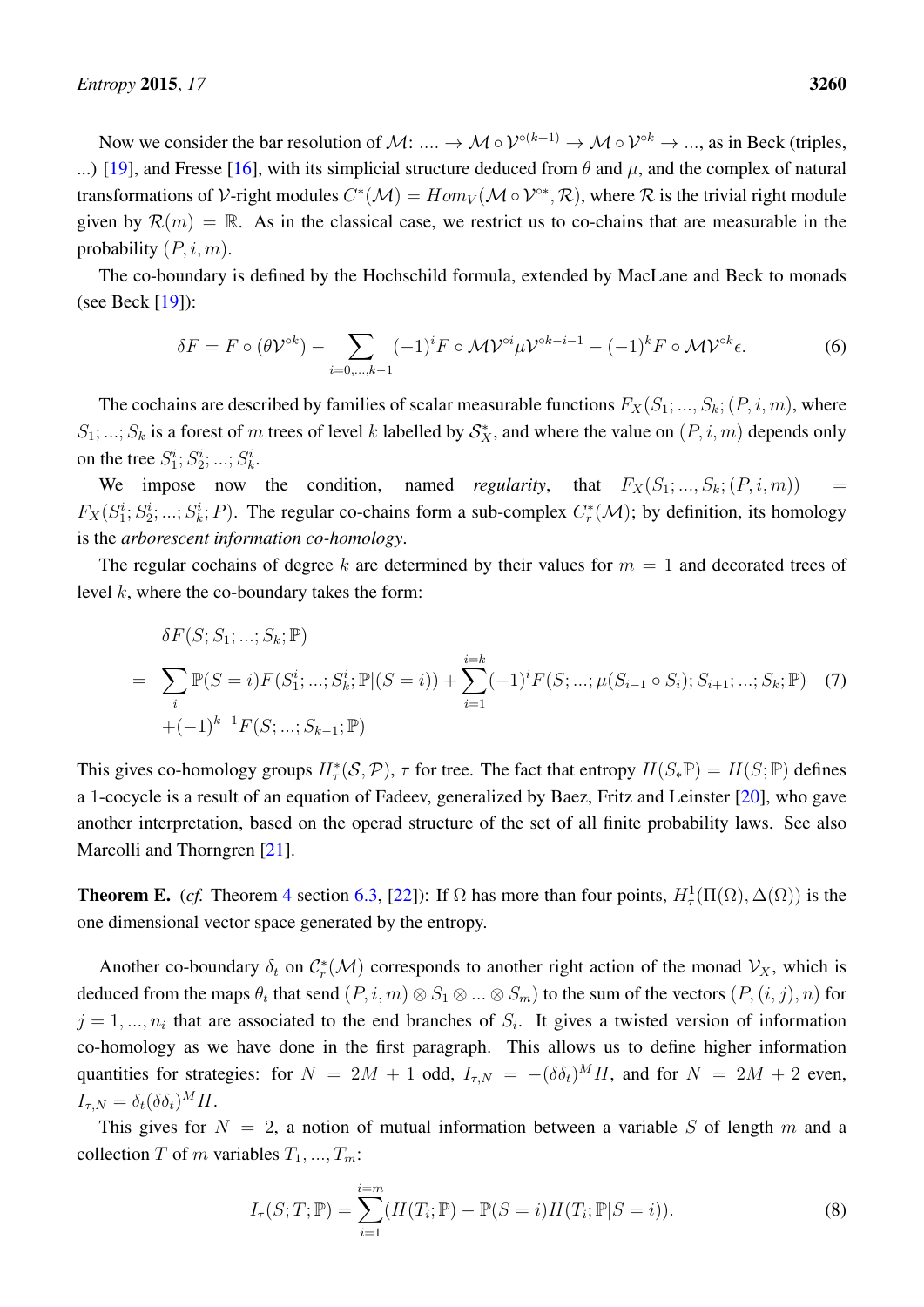When all the  $T_i$  are equals we recover the ordinary mutual information of Shannon plus a multiple of the entropy of  $T_i$ .

## <span id="page-8-0"></span>*1.6. The Forms of Information Strategies*

A rooted tree Γ decorated by  $S_*$  can be seen as a strategy to discriminate between points in  $\Omega$ . For each vertex s there is a minimal set of chained edges  $\alpha_1, ..., \alpha_k$  connecting  $s_0$  to s; the cardinal k is named the *level* of s; this chain defines a sequence  $(F_0, v_0; F_1, v_1; ...; F_{k-1}, v_{k-1})$  of observables and values of them; then we can associate to s the subset  $\Omega_s$  of  $\Omega$  where each  $F_j$  takes the value  $v_j$ . At a given level k the sets  $\Omega_s$  form a partition  $\pi_k$  of  $\Omega$ ; the first one  $\pi_0$  is the unit partition of length 1, and  $\pi_l$  is finer than  $\pi_{l-1}$  for any l. By recurrence over k it is easy to deduce from the orderings of the values of  $F_s$  an embedding in the Euclidian plane of the subtrees  $\Gamma(k)$  at level k such that the values of the variables issued from each vertex are oriented in the direct trigonometric sense, thus  $\pi_k$  has a canonical ordering  $\omega_k$ . Remark that many branches of the tree gives the empty set for  $\Omega_s$  after some level; we name them dead branches. It is easy to prove that the set  $\Pi(S)_*$  of ordered partitions that can be obtained as a  $(\pi_k, \omega_k)$  for some tree Γ and some level k is closed by the natural ordered join operation, and, as  $\Pi(\mathcal{S})_*$ contains  $\pi_0$ , it forms a monoid, which contains the monoid  $M(S_*)$  generated by  $S_*$ .

Complete discrimination of  $\Omega$  by  $S_*$  exists when the final partition of  $\Omega$  by singletons is attainable as a  $\pi_k$ ; optimal discrimination correspond to minimal level k. When the set  $\Omega$  is a subset of the set of words  $x_1, ..., x_N$  with letters  $x_i$  belonging to given sets  $M_i$  of respective cardinalities  $m_i$ , the problem of optimal discrimination by observation strategies  $\Gamma$  decorated by  $S_*$  is equivalent to a problem of minimal rewriting by words of type  $(F_0, v_0), (F_1, v_1), ..., (F_k, v_k)$ ; it is a variant of optimal coding, where the alphabet is given. The topology of the poset of discriminating strategies can be computed in terms of the free Lie algebra on  $\Omega$ , *cf.* [\[16\]](#page-63-15).

Probabilities  $\mathbb P$  in  $\mathcal P$  correspond to *a priori* knowledge on  $\Omega$ . In many problems  $\mathcal P$  is reduced to one element, that is the uniform law. Let s be a vertex in a strategic tree Γ, and let  $\mathcal{P}_s$  be the set of probability laws that are obtained by conditioning through the equations  $F_i = v_i; i = 0, ..., k - 1$  for a minimal chain leading from  $s_0$  to s. We can consider that the sets  $P_s$  for different s along a branch measure the evolution of knowledge when applying the strategy. The entropy  $H(F; \mathbb{P}_s)$  for F in  $\mathcal{S}_*$  and  $\mathbb{P}_s$  in  $\mathcal{P}_s$ gives a measure of information we hope to obtain when applying F at s in the state  $\mathbb{P}_s$ . The maximum entropy algorithm consists in choosing at each vertex s a variable that has the maximal conditioned entropy  $H(F; \mathbb{P}_s)$ .

**Theorem F.** (*cf.* [\[22\]](#page-64-3)): To find one false piece of different weight among N pieces for  $N \geq 3$ , when knowing the false piece is unique, by the minimal numbers of weighing, one can use the maximal entropy algorithm.

However we have another measure of information of the resting ambiguity at  $s$ , by taking for the *Galois group*  $G_s$  the set of permutations of  $\Omega_s$  which respects globally the set  $\mathcal{P}_s$  and the set of restrictions of elements of  $S_*$  to  $\Omega_s$ , and which preserves one by one the equations  $F_i = v_i$ . Along branches of  $\Gamma$  this gives a decreasing sequence of groups, whose successive quotients measure the evolution of acquired information in an algebraic sense.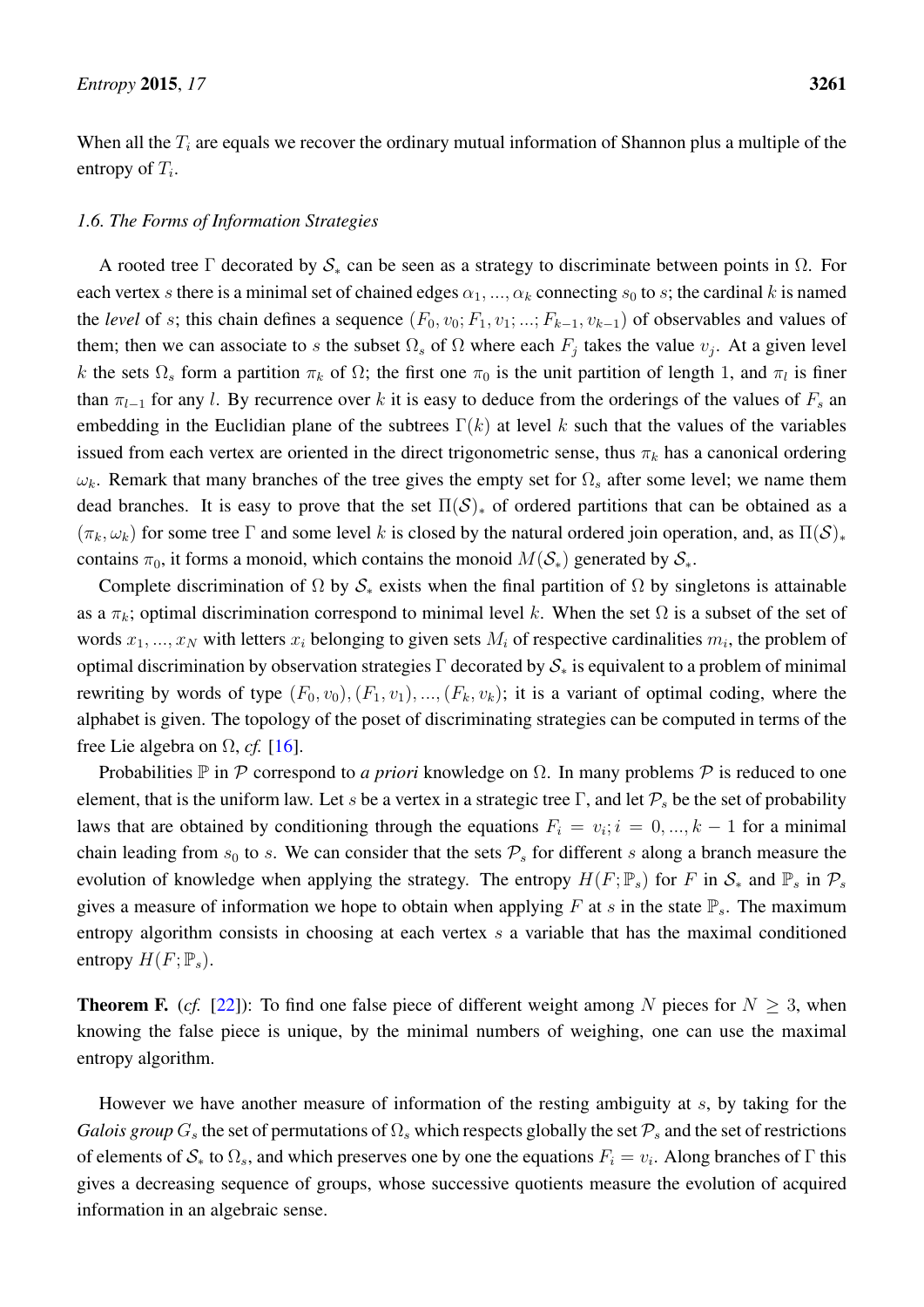Problem 3. Generalize Theorem F. Can we use algorithms based on the Galoisian measure of information? Can we use higher information quantities associated to trees for optimal discrimination?

## <span id="page-9-0"></span>*1.7. Conclusion and Perspective*

Concepts of Algebraic topology were recently applied to Information theory by several researchers. In particular notions coming from category theory, homological algebra and differential geometry were used for revisiting the nature and scope of entropy, *cf.* for instance Baez *et al*. [\[20\]](#page-64-1), Marcolli and Thorngren [\[21\]](#page-64-2) and Gromov [\[23\]](#page-64-4). In the present note we interpreted entropy and Shannon information functions as co-cycles in a natural co-homology theory of information, based on categories of observable and complexes of probability. This allowed us to associate topological figures, like Borromean links, with particular configuration of mutual dependency of several observable quantities. Moreover we extended these results to a dynamical setting of system observation, and we connected probability evolutions with the measures of ambiguity given by Galois groups. All those results provide only the first steps toward a developed Information Topology. However, even at this preliminary stage, this theory can be applied to the study of distribution and evolution of Information in concrete physical and biological systems. This kind of approach already proved its efficiency for detecting collective synergic dynamic in neural coding  $[12]$ , in genetic expression  $[24]$ , in cancer signature  $[25]$ , or in signaling pathways  $[26]$ . In particular, information topology could provide the principles accounting for the structure of information flows in biological systems and notably in the central nervous system of animals.

## <span id="page-9-1"></span>2. Classical Information Topos. Theorem One

### <span id="page-9-2"></span>*2.1. Information Structures and Probability Families*

Let  $\Omega$  be a finite set, the set  $\Pi(\Omega)$  of all partitions of  $\Omega$  constitutes a category with one arrow  $Y \to Z$ from Y to Z when Y is more fine than Z, we also say in this case that Y divides Z. In  $\Pi(\Omega)$  we have an initial element, which is the partition by points, denoted  $\omega$  and a final element, which is  $\Omega$  itself and is denoted by 1. The joint partition  $YZ$  or  $(Y, Z)$ , of two partitions  $Y, Z$  of  $\Omega$  is the less fine partition that divides Y and Z, *i.e.*, their gcd. For any X we get  $XX = X$ ,  $\omega X = \omega$  and  $1.X = X$ .

By definition an *information structure* S on  $\Omega$  is a subset of  $\Pi(\Omega)$ , such that for any element X of S, and any pair of elements Y, Z in S that X refines, the joint partition Y Z also belongs to S. In addition we will always assume that the final partition 1 belongs to  $S$ . In terms of observations, it means that at least something is a certitude.

Examples: start with a set  $\Sigma = \{S_i; 1 \le i \le n\}$  of partitions of  $\Omega$ . For any subset  $I = \{i_1, ..., i_k\}$ of  $[n] = \{1, ..., n\}$ , the joint  $(S_{i_1}, ..., S_{i_k})$ , also denoted  $S_I$ , divides each  $S_{i_j}$ . The set  $W = W(\Sigma)$  of all the  $S_I$ , when I describes the subsets of [n] is an information struture. It is even a commutative monoid, because any product of elements of W belongs to W, and the partition associated to  $\Omega$  itself gives the identity element of W. The product  $S_{[n]}$  of all the  $S_i$  is maximal; it divides all the other elements. As  $\Pi(\Omega)$  the monoid  $W(\Sigma)$  is idempotent, *i.e.*, for any X we have  $XX = X$ .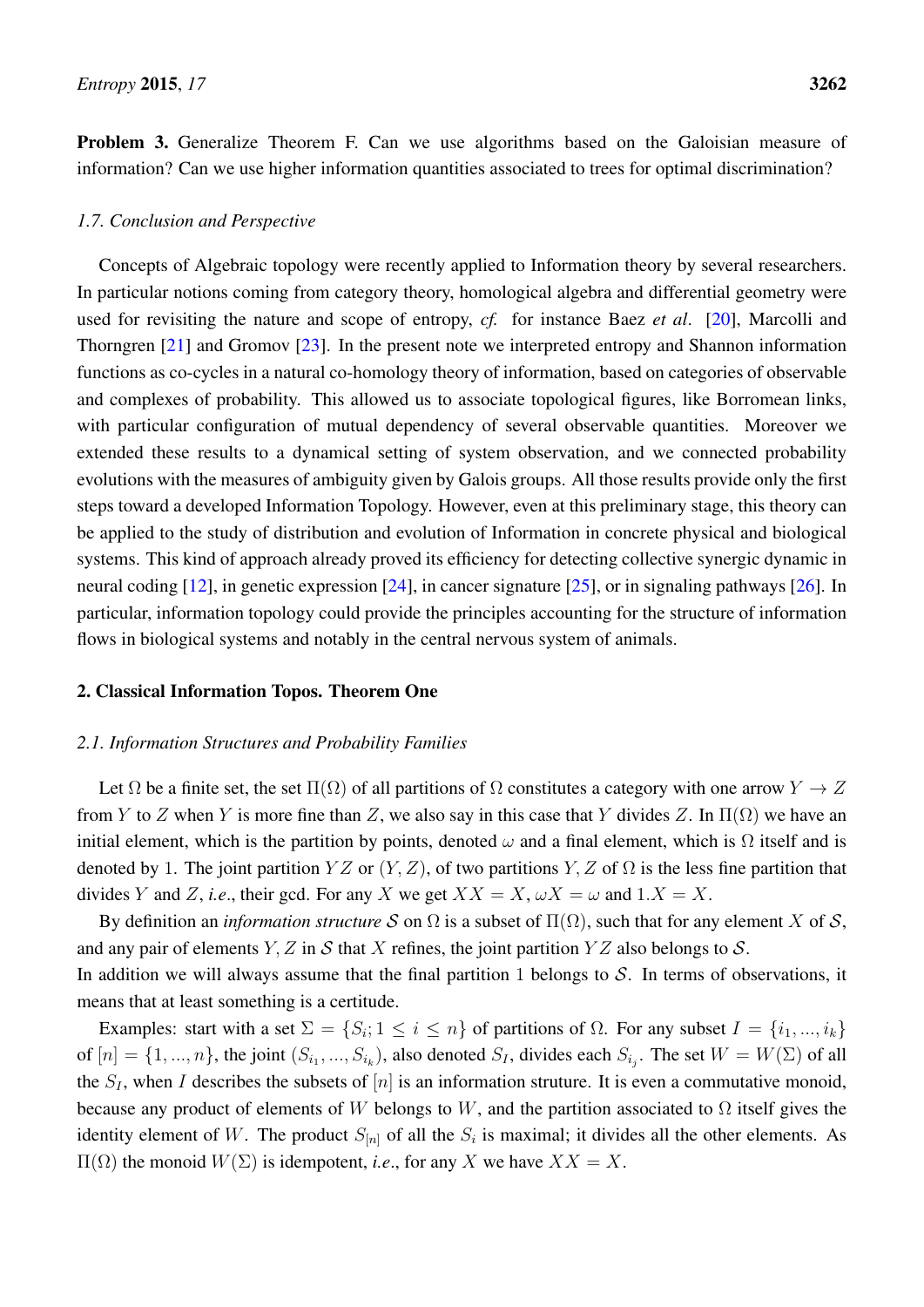By definition, the faces of the abstract simplex  $\Delta([n])$  are the subsets of [n]; its vertices are the singletons. Thus the monoid  $W(\Sigma)$  can be identified with the first barycentric subdivision of the simplex  $\Delta([n]).$ 

Remind that a simplicial subcomplex of  $\Delta([n])$  is a subset of faces that contains all faces of any of its elements. Then any simplicial sub-complex K of  $\Delta([n])$  gives a simplicial information structure  $\mathcal{S}(K)$ , embedded in  $W(\Sigma)$ . In fact, if Y and Z are faces of a simplex X belonging to K, YZ is also a face in X, thus it belongs to K. The maximal faces  $\Sigma_a$ ;  $a \in A$  of K correspond to the finest elements in  $\mathcal{S}(K)$ ; the vertices of a face  $\Sigma_a$  gives a family of partitions, which generates a sub-monoid  $W_a = W(\Sigma_a)$  of W; it is a sub-information structures (full sub-category) of  $\mathcal{S}(K)$ , having the same unit, but having its own initial element  $\omega_a$ . These examples arise naturally when formalizing measurements if some obstructions or *a priori* decisions forbid a set of joint measurements.

This kind of examples were considered by Han [\[27\]](#page-64-8) see also McGill [\[28\]](#page-64-9).

<span id="page-10-0"></span>**Example 1.**  $\Omega$  has four elements  $(00), (01), (10), (11)$ ; the variable  $S_1$  (resp.  $S_2$ ) is the projection pr<sub>1</sub> (resp. pr<sub>2</sub>), on  $E_1 = E_2 = \{0, 1\}$ ;  $\Sigma$  is the set  $\{S_1, S_2\}$ . The monoid  $W(\Sigma)$  has four elements  $1, S_1, S_2, S_1S_2$ . The partition  $S_1S_2 = S_2S_1$  corresponds to the variable  $Id : \Omega \to \Omega$ .

**Example 2.** Same  $\Omega$  as before, with the same names for the elements, but we take all the partitions of  $\Omega$ in S. In addition to 1,  $S_1$ ,  $S_2$  and  $S = S_1S_2$ , there is  $S_3$ , the last partition in two subsets of cardinal two, which can be represented by the sum of the indices:  $S_3(00) = 0, S_3(11) = 0, S_3(01) = 1, S_3(10) = 1$ , the four partitions  $Y_\omega$ , for  $\omega \in \Omega$ , formed by a singleton  $\{\omega\}$  and its complementary, and finally the six partitions  $X_{\mu,\nu} = Y_{\mu}Y_{\nu}$ , indexed by pairs of points in  $\Omega$  satisfying  $\mu < \nu$  in the lexical order. The product of two distinct Y is a X, the product of two distinct X or two distinct  $S_i$  is S, the product of one Y and a  $S_i$  is a X, of one Y and a X is this X or S, of one S and a X is this X or S. In particular the monoid W is also generated by the three  $S_i$  and the four  $Y_{\omega}$ ; it is called the monoid of partitions of  $\Omega$ , and the associative algebra  $\Lambda(S)$  of this monoid is called the partition algebra of  $\Omega$ .

**Example 3.** Same  $\Omega$  as before, that is  $\Omega = \Delta(4)$ , with the notations of example 2 for the partitions; but we choose as generating family the set  $\Upsilon$  of the four partitions  $Y_{\mu}$ ;  $\mu \in \Omega$ ; the joint product of two such partitions is either a  $Y_\mu$  (when they coincide) or a  $X_{\mu\nu}$  (when they are different). The monoid  $W(\Upsilon)$  has twelve elements.

**Example 4.**  $\Omega$  has 8 elements, noted (000), ..., (111), and we consider the family  $\Sigma$  of the three binary variables  $S_1, S_2, S_3$  given by the three projections. If we take all the joints, we have a monoid of eight elements. However, if we forbid the maximal face  $(S_1, S_2, S_3)$ , we have a structure S which is not a monoid; it is the set formed by 1,  $S_1$ ,  $S_2$ ,  $S_3$  and the three joint pairs  $(S_1, S_2), (S_1, S_3), (S_2, S_3)$ .

On the side of probabilities, we choose a Boolean algebra B of sets in  $\Omega$ , *i.e.*, a subset B of the set  $\mathcal{P}(\Omega)$  of subsets of  $\Omega$  that contains the empty set  $\emptyset$  and the full set  $\Omega$ , and is closed by union and intersection. In this finite context, it is easy to prove that  $\beta$  is constituted by all the unions of its minimal elements (called atoms). Associated to this case, we will consider only information structures that are made by partitions whose each element belongs to  $\mathcal{B}$ . Consequently we could replace everywhere  $\Omega$  by the finite set  $\Omega_B$  of the atoms of B, but we will see that several Boolean sub-algebras appear naturally in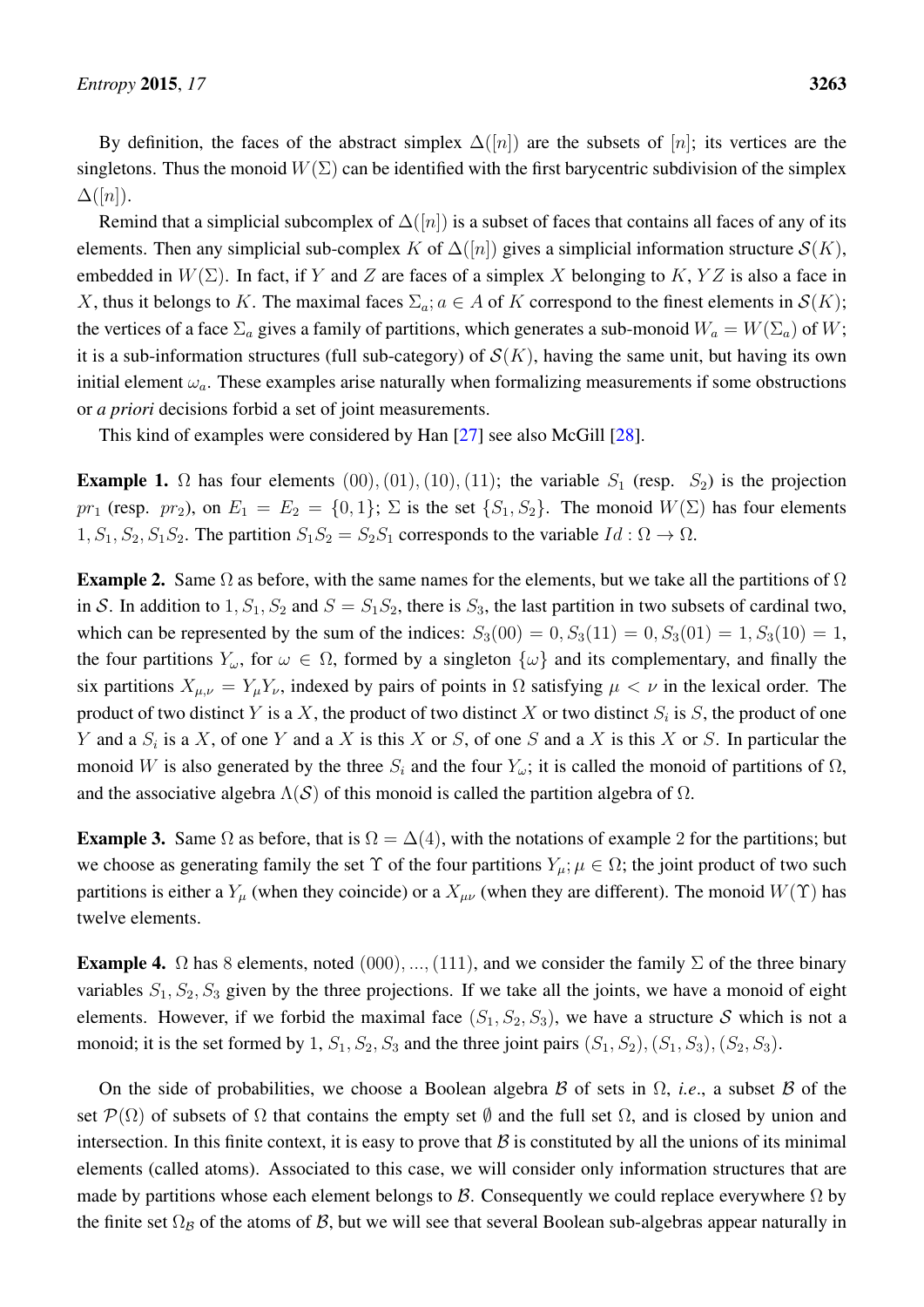the process of observation, thus we prefer to mention the choice of  $\beta$  at the beginning of observations.

Then we consider the set  $\Delta(\Omega_B)$ , or  $\Delta(\mathcal{B})$ , of all probability laws on  $(\Omega, \mathcal{B})$ , *i.e.*, all real functions  $p_x$ of the atoms x of B (the points of  $\Omega_B$ ), satisfying  $p_x \ge 0$  and  $\sum_x p_x = 1$ . We see that this set of probabilities is also a simplex  $\Delta([N])$ , where N is the cardinality of  $\Omega_{\mathcal{B}}$ .

As on the side of partitions, we will consider more generally any simplicial sub-complex  $Q$  of  $\Delta(\mathcal{B})$ , and call it a probability complex. In the appendix, we show that this kind of examples correspond to natural forbidding rules, that can express physical constraints on the observed system.

A partition Y which is measurable with respect to B is made by elements  $Y_i$  for  $i = 1, ..., m$ , belonging to B. Let P be an element of  $\Delta(B)$ ; the conditioning of P by the element  $Y_i$  is defined only if  $P(Y_i) \neq 0$ , and given by the formula  $P(B|Y = y_i) = P(B \cap Y_i)/P(Y_i)$ . We will consider it as a probability on  $\Omega$  equipped with B, not as a probability on  $Y_i$ . Remark that if P belongs to a simplicial family Q, the probability  $P(B|Y = y_i)$  is also contained in Q. In fact, if the smallest face of Q which contains P is the simplex  $\sigma$  on the vertices  $x_1, ..., x_k$ , then the conditioning of P by  $Y_i$ , being equal to 0 for the other atoms x, belongs to a face of  $\sigma$ , which is in  $\mathcal{Q}$ , because  $\mathcal{Q}$  is a complex.

For a probability family Q, *i.e.*, a set of probabilities on  $\Omega$ , and a set of partitions S, we say that Q and S are adapted one to each other if the conditioning of every element of  $Q$  by every element of S belongs to Q.

By definition, the algebra  $\mathcal{B}_Y$  is the set of unions of elements of the partition Y. We can consider it as a Boolean algebra on  $\Omega$  contained in  $\mathcal B$  or as Boolean algebra on the quotient set  $\Omega/Y$ .

The image  $Y_*Q$  of a probability Q for B by the partition Y is the probability on  $\Omega$  for the sub-algebra  $\mathcal{B}_Y$ , that is given by  $Y * Q(t) = Q(t)$  for  $t \in \mathcal{B}_Y$ . It is the forgetting operation, also frequently named marginalization by  $Y$ .

By definition, the set  $\mathcal{Q}_Y$  is the image of  $Y_*$ . Let us prove that it is a simplicial sub-complex of  $\Delta(\mathcal{B}_Y)$ : take a simplex  $\sigma$  of Q, denote its vertices by  $x_1, ..., x_k$ , note  $\delta_j$  the Dirac mass of  $x_j$ , and look at the partition  $\sigma_i = Y_i \cap \sigma$  of  $\sigma$  induced by Y, then for all the  $x_j \in \sigma_i$  the images  $Y_*\delta_j$  coincide. Let us denote this image by  $\delta(Y, \sigma_i)$ ; it is an element of  $\mathcal{Q}_Y$ . For every law Q in  $\sigma$ , the image  $Y_*Q$  belongs to the simplex on the laws  $\delta(Y, \sigma_i)$ , and any point in this simplex belongs to  $\mathcal{Q}_Y$ . Q.E.D.

If  $X \to Y$  is an arrow in  $\Pi(\Omega_{\mathcal{B}})$ , the above argument shows that the map  $\mathcal{Q}_X \to \mathcal{Q}_Y$  is a simplicial mapping.

Conditioning by Y and marginalization by  $Y_*$  are related by the barycentric law (or theorem of total probability, Kolmogorov 1933 [\[29\]](#page-64-10)): for any measurable set A in B we have

$$
P(A) = P(Y = y_1)P|(Y = y_1)(A) + \dots + P(Y = y_m)P|(Y = y_m)(A).
$$
\n(9)

Remark that the notions of information structures and probability complexes extend to infinite sets; this is developed in paper [\[7\]](#page-63-6).

In this context, we have a formula for any integrable function  $\varphi$  on  $\Omega$  with respect to P:

$$
\int_{\Omega} \varphi(\omega) dP(\omega) = \int_{\Omega/Y} d(Y_*P)(\omega') \int_{\Omega} \varphi(\omega) d(P|(Y = \omega'))(\omega).
$$
\n(10)

Consider a finite set  $\Omega$ , equipped with a Boolean algebra  $\beta$ , a probability family  $\mathcal Q$  for it and an information structure  $S$  adapted to  $\beta$ .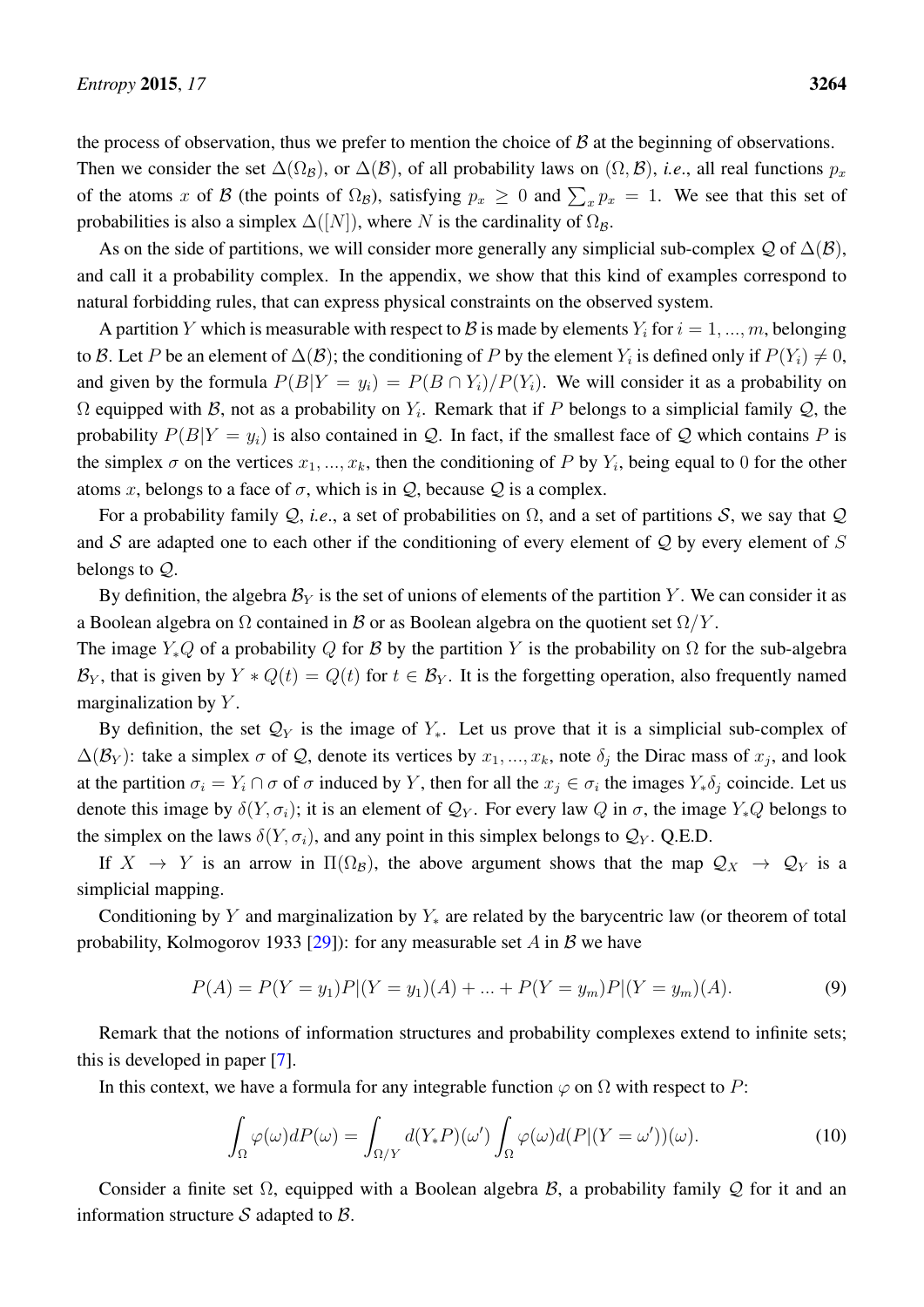For each object X in S, the set  $S_X$  made by the partitions Y that are divided by X is a closed sub-category, possessing an internal law of monoid. The object X is initial. To any arrow  $X \to Y$ is associated the inclusion  $S_Y \to S_X$ , thus we get a contra-variant functor from S to the category of monoids.

On the other side we have a natural co-variant functor of  $S$  to the category of sets, which associates to each partition  $X \in \mathcal{S}$  the set  $\mathcal{Q}_X$  of probability laws in the image of  $\mathcal{Q}$  on the quotient set  $\Omega/X$ , and which associates to each arrow  $X \to Y$  the surjection  $\mathcal{Q}_X \to \mathcal{Q}_Y$  which is given by direct image  $P_X \mapsto Y_*P_X$ . If Q is simplicial the functor goes to the category of simplicial complexes.

**Definition 1.** For  $X \in \mathcal{S}$ , the *functional module*  $\mathcal{F}_X(\mathcal{Q})$  is the real vector space of measurable functions on the space  $\mathcal{Q}_X$ ; for each arrow of divisibility  $X \to Y$ , we have an injective linear map  $f \mapsto f^{Y|X}$  from  $\mathcal{F}_Y$  to  $\mathcal{F}_X$ , given by

$$
f^{Y|X}(P_X) = f(Y_* P_X). \tag{11}
$$

In this manner, we obtain a contra-variant functor  $\mathcal F$  from the category  $\mathcal S$  to the category of real vector spaces.

If  $Q$  and  $S$  are adapted one to each other, the functor  $\mathcal F$  admits a canonical action of the monoid functor  $X \mapsto S_X$ , given by the average formula

<span id="page-12-0"></span>
$$
(Y.f)(P) = \int dY_* P(y) f(P|(Y=y)).
$$
\n(12)

To verify this is an action of monoid, we must verify that for any Z which divides Y, and any  $f \in \mathcal{F}_Y$ , we have, in  $\mathcal{F}_X$  the identity

$$
(Z.f)^{Y|X} = Z.(f^{Y|X});
$$
\n(13)

that means, for any  $P \in \mathcal{Q}_X$ :

$$
\int_{E_Z} dZ_* P(z) f^{Y|X}(P|(Z=z)) = \int_{E_Z} dZ_* P(z) f((Y_* P)|(Z=z)).
$$
\n(14)

But this results from the identity  $Y_*(P|(Z=z)) = (Y_*P)|(Z=z)$  due to  $Y_*P(Z=z) = P(Z=z)$ . The arrows of direct images and the action of averaged conditioning satisfy the axiom of distributivity: if Y and Z divide X, but not necessarily Z divides Y, we have

$$
Z.(f^{Y})(P,X) = (Z.f)((Z,Y)_{*}P,(Y,Z)) = (Z.f)^{(Z,Y)}(P,X).
$$
\n(15)

**Proof.** The first identity comes from the fact that  $(Z, Y)_*(P|(Z = z)) = Y_*(P|(Z = z))$ ; the second one follows from the fact that we have an action of the monoid  $S_X$ .

As the formula [\(12\)](#page-12-0) is central in our work, we insist a bit on it, and comment its meaning, at least in this finite setting:

Let  $P \mapsto f(P)$  be an element of  $\mathcal{F}_X$ , and Y be the goal of an arrow  $X \to Y$ , we have

$$
Y.f(P) = \sum_{j} \mathbb{P}(Y = y_j) f(\mathbb{P}|Y = j).
$$
\n(16)

where  $j$  describes the indices of the partition  $Y$ .

We will see when discussing functions of several partitions that this formula is due to Shannon and correspond to conditional information.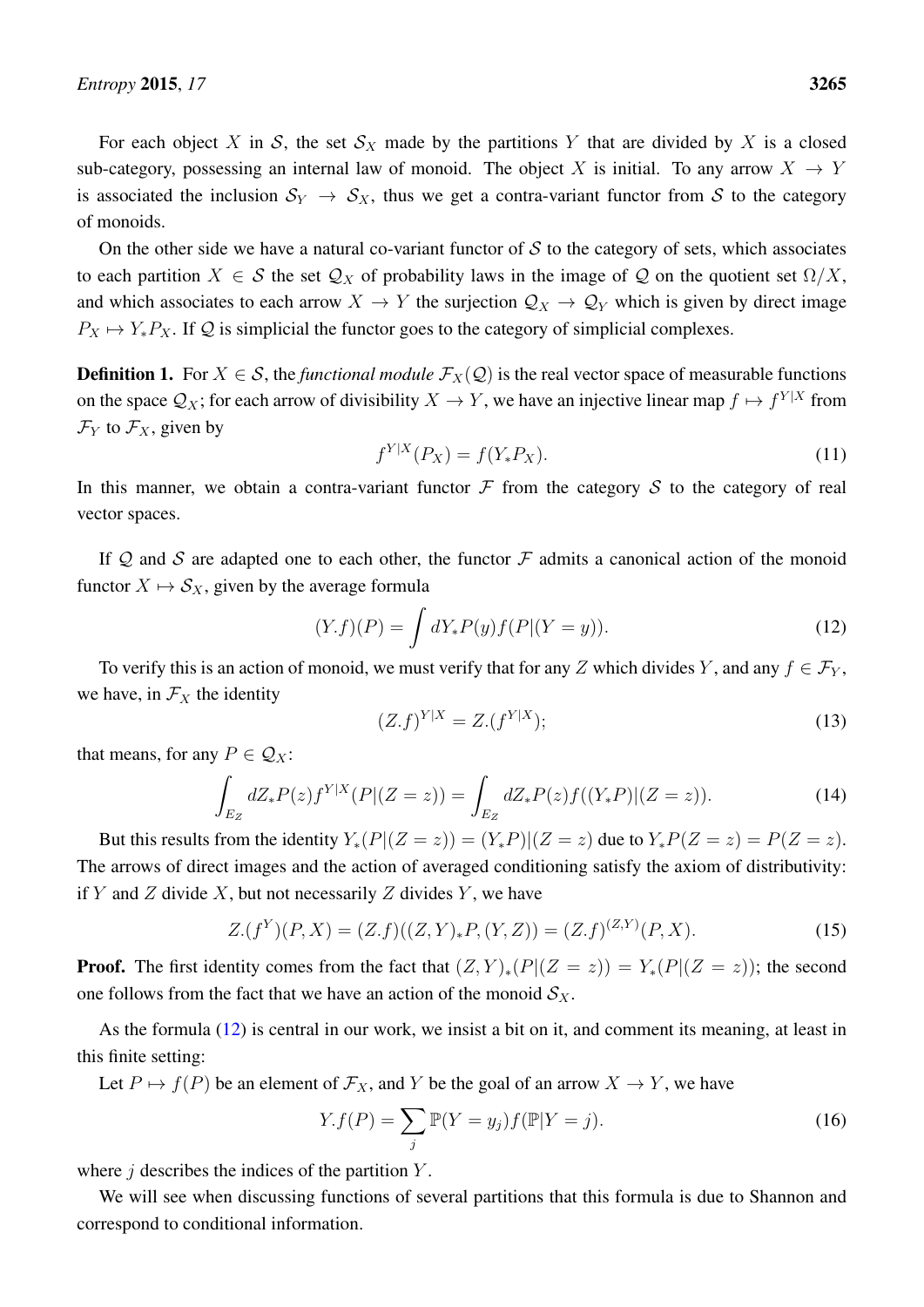<span id="page-13-0"></span>**Lemma 1.** for any pair  $(Y, Z)$  of variables in  $S_X$ , and any F for which the integrals converge, we have  $(Y, Z) \cdot F = Y \cdot (Z \cdot F).$ 

**Proof.** We note  $p_i$  the probability that  $Y = y_i$ ,  $\pi_{ij}$  the joint probability of  $(Y = y_i, Z = z_j)$ , and  $q_{ij}$  the conditional probability of  $Z = z_j$  knowing that  $Y = y_i$ , then

$$
(Y, Z).F(\mathbb{P}) = \sum_{i} \sum_{j} \pi_{ij} F(\mathbb{P} | (Y = y_i, Z = z_j))
$$

$$
= \sum_{i} p_i (\sum_{j} q_{ij} F(\mathbb{P} | (Y = y_i, Z = z_j))
$$

$$
= \sum_{i} p_i (\sum_{j} q_{ij} F(\mathbb{P} | (Y = y_i)) | (Z = z_j))
$$

$$
= \sum_{i} p_i (Z.F)(\mathbb{P} | (Y = y_i))
$$

$$
= Y.(Z.F)(\mathbb{P}).
$$

**Remark 1.** In the general case, where  $\Omega$  is not necessarily finite and  $\beta$  is any sigma-algebra, the Lemma [1](#page-13-0) is a version of the Fubini theorem.

Let us consider the category  $S$  equipped with the discrete topology, to get a site ( $cf. SGA$  [\[30\]](#page-64-11)). Over a discrete site every presheaf is a sheaf. The contravariant functor  $X \mapsto S_X$  gives a structural sheaf of monoids, and by passing to the algebras  $A_X$  over  $\mathbb R$  which are generated by the (finite) monoids, we get a sheaf in rings, thus S becomes a ringed site. Moreover, by considering all contra-variant functors  $X \mapsto \mathcal{N}_X$  from S to modules over the algebra functor A, we obtain a ringed topos, that we name the *information topos* associated to  $\Omega$ ,  $\mathcal{B}$ ,  $\mathcal{S}$ . This ringed topos concerns only the observables given by partitioning.

Take now in account a probability family  $Q$  which is adapted to  $S$ , for instance a simplicial family; we obtain a functor  $X \mapsto Q_X$  translating the marginalization by the partitions, considered as observable quantities, and the conditioning by observables is translated by a special element  $X \mapsto \mathcal{F}_X$  of the information topos.

In this way it is natural to expect that topos co-homology, as introduced by Grothendieck, Verdier and their collaborators (see SGA 4 [\[30\]](#page-64-11)), captures the invariant structure of observation, and defines in this context what information is. This is the main outcome of our work.

As a consequence of Grothendieck's article (Tohoku, 1957 [\[31\]](#page-64-12)), a ringed topos possesses enough injective objects, *i.e*., any object is the sub-object of an injective object, moreover, up to isomorphism, there is a unique minimal injective object containing a given object, called its injective envelope (*cf.* Gabriel, seminaire Dubreil, exp. 17 [\[32\]](#page-64-13)). Thus each object in the category  $\mathcal{D}_\mathcal{S}$  of modules over a ringed site S possesses a canonical injective resolution  $I_*(N)$ ; then the group  $Ext_D^n(M, N)$  can be defined as the homology of the complex  $Hom_{\mathcal{D}}(M, I_n(N))$ . Those groups are denoted by  $H^n(M; N)$ .

The "comparison theorem" (*cf.* Bourbaki, Alg.X Th1, p.100 [\[33\]](#page-64-14), or MacLane 1975, p. 261 [\[5\]](#page-63-4)) asserts that, for any projective (resp. injective) resolution of  $M$  (resp.  $N$ ) there exists a natural map of complexes between the resulting complex of homomorphisms and the above canonical complex, and that this map induces an isomorphism in co-homology.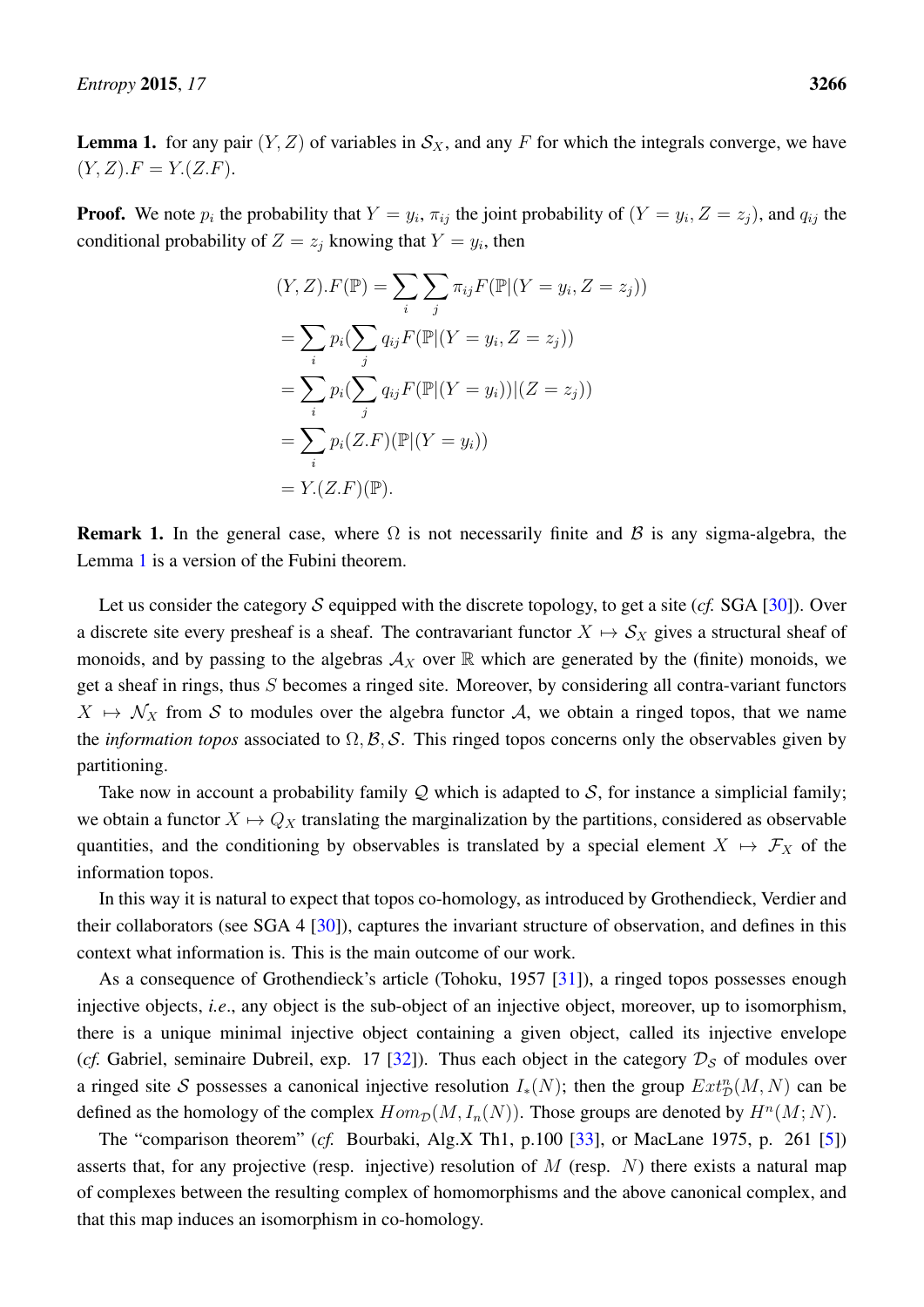In our context, we take for M the trivial constant module  $\mathbb{R}_{\mathcal{S}}$  over S, and we take for N the functional module  $\mathcal{F}(\mathcal{Q})$ .

The existence of free resolutions of  $\mathbb{R}_S$  makes things easier to handle.

Hence we propose that the natural information quantities are classes in the co-homology groups  $H^*(\mathbb{R}_{\mathcal{S}}, \mathcal{F}(\mathcal{Q})).$ 

This is reminiscent of Galois co-homology see SGA  $[30]$ , where M is also taken as the constant sheaf over the category of G-objects seen as a site.

In [\[7\]](#page-63-6) we develop further this more geometric approach, by considering several resolutions. But in this paper, in order to be concrete, we will only focus on a more elementary approach, associated to a special resolution, called the non-homogeneous bar-resolution, which also leads to the general result. This is the object of the next section.

## <span id="page-14-0"></span>*2.2. Non-Homogeneous Information Co-Homology*

For each relative integer  $m \geq 0$ , and each object  $X \in S$ , we consider the real vector space  $S_m(X)$ , freely generated by the m-uples of elements of the monoid  $\mathcal{S}_X$ , and we define  $C^m(X)$  as the real vector space of linear functions from  $S_m(X)$  to the space  $\mathcal{F}_X$  of measurable functions from  $\mathcal{Q}_X$  to  $\mathbb{R}$ .

Then we define the set  $\mathcal{C}^m$  of m-cochains as the set of collections  $F_X \in C^m(X)$  satisfying the following condition, named *joint locality*:

For each Y divided by X, when each variable  $X_j$  is divided by Y, we must have

$$
F_Y(X_1; \dots; X_m; Y_* \mathbb{P}) = F_X(X_1; \dots; X_m; \mathbb{P}).
$$
\n(17)

Thus a co-chain F is a natural transformation from the functor  $S_m(X)$  from S to the category of real vector spaces to the functor F of measurable functions on  $\mathcal{Q}_X$ . Hence, F is not an ordinary numerical function of probability laws  $\mathbb P$  and a set  $(X_1, ..., X_m)$  of m random variables, but we can speak of its value  $F_X(X_1; ...; X_m; \mathbb{P})$  for each X in S. For X given the co-chains form a sub-vector space  $\mathcal{C}^m(X)$  of  $C^m(X)$ .

If we apply the condition to  $Y = (X_1, ..., X_m)$  we find that  $F(X_1; ...; X_m; \mathbb{P})$  depends only on the direct image of  $\mathbb P$  by the joint variable of the  $X_i$ 's. This implies that, if F belongs to  $\mathcal C^m(X)$ , we have

<span id="page-14-1"></span>
$$
F(X_1; ...; X_m; \mathbb{P}) = F(X_1; ...; X_m; (X_1...X_n)_* \mathbb{P}),
$$
\n(18)

Conversely, suppose that F satisfies the conditions  $(18)$  and consider X, Y two variables such that X divides Y, and that Y divides each  $X_j$ , and let P be a probability in  $\mathcal{Q}_X$ ; then the joint variable  $Z = (X_1, ..., X_m)$  divides Y and X, thus we have  $Z_*P = Z_*(X_*P) = Z_*(Y_*P)$ , and

$$
F(X_1; \ldots; X_m; Y_*P) = F(X_1; \ldots; X_m; Z_*P) = F(X_1; \ldots; X_m; X_*P). \tag{19}
$$

Which proves that F belongs to  $\mathcal{C}^m(X)$ .

Let F be an element of  $\mathcal{C}^m(X)$ , and Y an element of  $\mathcal{S}_X$ ; then we define

<span id="page-14-2"></span>
$$
Y.F(X_1; ...; X_m; \mathbb{P}) = \sum \mathbb{P}(Y = y_j) F(X_1; ...; X_m; \mathbb{P}|Y = y_j).
$$
 (20)

It follows from the equivalent condition [\(18\)](#page-14-1) that Y.F also belongs to  $\mathcal{C}^m(X)$ .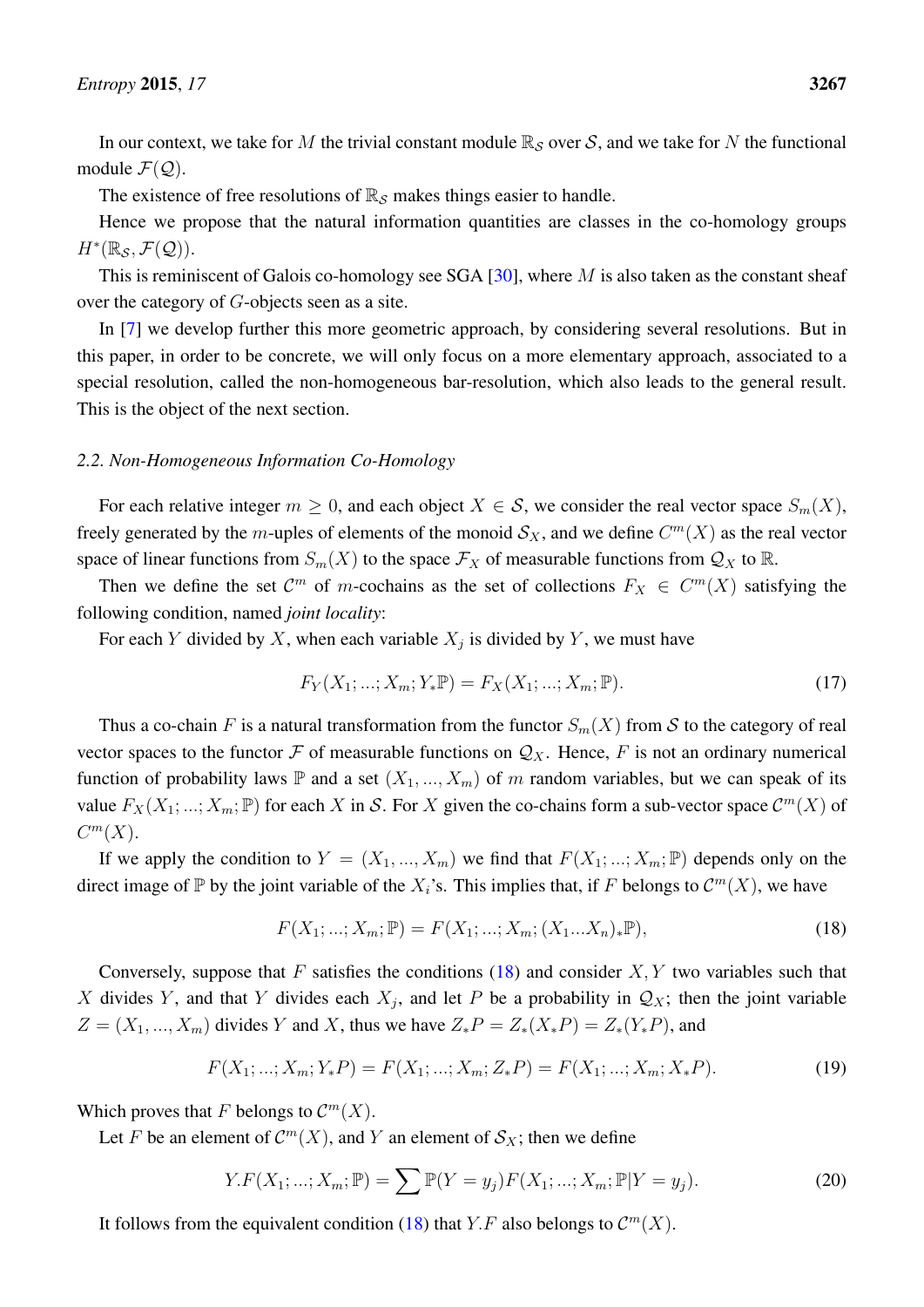Moreover, the proof of Lemma [1](#page-13-0) applies and give that, for any pair  $(Y, Z)$  of variables in  $S_X$ , and any F in  $\mathcal{C}^m(X)$ , we have  $(Y, Z)$ .  $F = Y(Z.F)$ .

Thus [\(1\)](#page-3-0) defines an action of the semigroup  $\mathcal{S}_X$  on the vector spaces  $\mathcal{C}^m(X)$ .

**Remark 2.** The operation of  $S_X$  can be rewritten more compactly by using integrals:

$$
Y.F(X_1; ...; X_m; \mathbb{P}) = \int_{\Omega} F(X_1; ...; X_m; \mathbb{P}|(Y = Y(\omega))) dP(\omega).
$$
 (21)

The differential  $\delta$  for computing co-homology is given by the Eilenberg-MacLane formula (1943):

<span id="page-15-0"></span>
$$
\delta^{m} F(Y_{1}; \ldots; Y_{m+1}; P)
$$
\n
$$
=Y_{1}.F(Y_{2}; \ldots; Y_{m+1}; P) + \sum_{1}^{m} (-1)^{i} F(\ldots; (Y_{i}, Y_{i+1}); \ldots; Y_{m+1}; P) + (-1)^{m+1} F(Y_{1}; \ldots; Y_{m}; P). \tag{22}
$$

Since this formula corresponds to the standard inhomogeneous bar-resolution in the case of semi-groups and algebras (Cf. MacLane p.115 [\[4\]](#page-63-3) and Cartan-Eilenberg pp.174–175. [\[34\]](#page-64-15)), we name  $\delta$ the Hochschild co-boundary, as in the case of semi-groups, and algebras.

Remark that a function F satisfying the joint locality condition, (*i.e*., the hypothesis that  $F(Y_1; \ldots; Y_m; P)$  depends only on  $(Y_1, \ldots, Y_m)_*P$ , has a co-boundary which is also jointly local, because the variables appearing in the definition are all joint variables of the  $Y_j$ . (This this would not have been true for the stronger locality hypothesis asking that  $F$  depends only on the collection  $(Y_j)_*P; j = 1, ..., m.$ 

It is easy to verify that  $\delta^m \circ \delta^{m-1} = 0$ . We denote by  $Z^m$  the kernel of  $\delta^m$  and by  $B^m$  the image of δ m−1 . The elements of Z <sup>m</sup> are named m-cocycles, we consider them as *information quantities*, and the elements of  $B<sup>m</sup>$  are m-coboundaries.

**Definition 2.** For  $m \geq 0$ , the quotient

$$
H^m(\mathcal{C}^*) = Z^m / B^m \tag{23}
$$

is the m-th *cohomology group of information* of the information structure S on the simplicial family of probabilities  $Q$ . We denote it by  $H^m(S; Q)$ .

The information co-homology satisfies functoriality properties:

Consider two pairs of information structures and probability families,  $(S, \mathcal{Q})$  and  $(S', \mathcal{Q}')$  on two sets  $\Omega, \Omega'$  equipped with the  $\sigma$ -algebras  $\mathcal{B}, \mathcal{B}'$  respectively, and  $\varphi$  a *surjective* measurable map from  $(\Omega, \mathcal{B})$ to  $(\Omega', \mathcal{B}')$ , such that  $\varphi_*(\mathcal{Q}) \subseteq \mathcal{Q}'$  (*i.e.*,  $\varphi_*(Q) \in \mathcal{Q}'$  for every  $Q \in \mathcal{Q}$ ), and such that  $\mathcal{S} \subseteq \varphi^* \mathcal{S}'$  (*i.e.*,  $\forall X \in S, \exists X' \in S', X = X' \circ \varphi$ ; then we have the following construction:

**Proposition 1.** For each integer  $m \geq 0$ , a natural linear map

$$
\varphi^* : H^m(\mathcal{Q}'; \mathcal{S}') \to H^m(\mathcal{Q}; \mathcal{S}), \tag{24}
$$

is defined by the following application at the level of local co-chains:

$$
\varphi^*(F')(X_1; \dots; X_m; P) = F'(X'_1; \dots; X'_m; \varphi_*(P)), \tag{25}
$$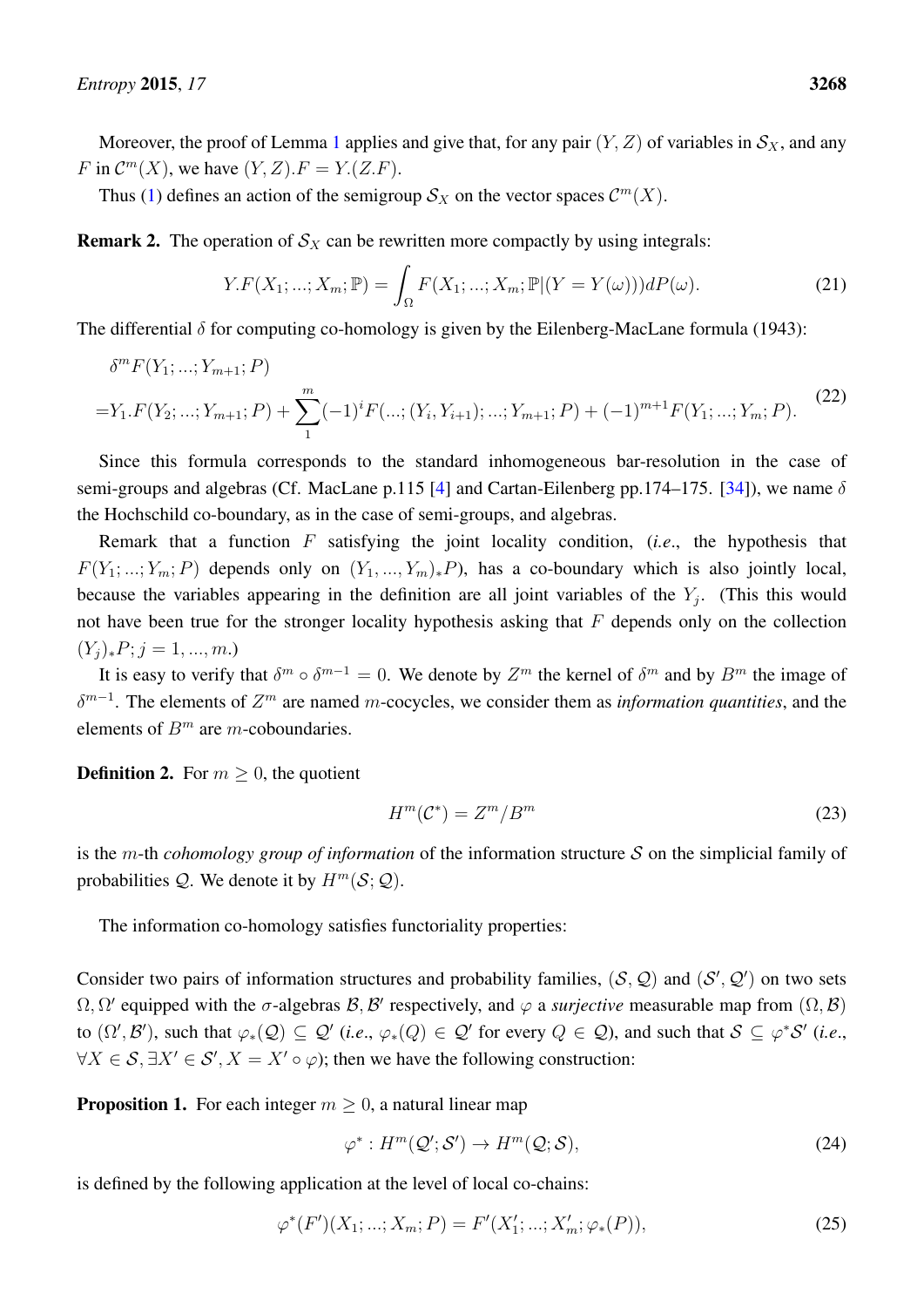for a collection of variables  $X'_j$ ;  $j = 1, ..., m$  satisfying  $X_j = X'_j \circ \varphi$  for each j.

**Proof.** First, remark that  $X_j = X''_j \circ \varphi$  implies  $X'_j = X''_j$  because  $\varphi$  is surjective. As F' is (jointly) local, the co-chain  $F = \varphi^*(F')$  is also (jointly) local. Finally, it is evident that the map  $F' \mapsto F$ commutes with the co-boundary operator. Therefore the proposition follows.

Another co-homological construction works in the reversed direction:

Consider two information structures  $(S, Q)$  and  $(S', Q')$  on two sets  $\Omega, \Omega'$  equipped with  $\sigma$ -algebras B, B' respectively, and  $\varphi$  a measurable map from  $(\Omega, \mathcal{B})$  to  $(\Omega', \mathcal{B}')$ , such that  $\mathcal{Q}' \subseteq \varphi_*(\mathcal{Q})$  (*i.e.*,  $\forall Q' \in$  $\mathcal{Q}', \exists Q \in \mathcal{Q}, Q' = \varphi_*(Q)$ , and such that  $\varphi^* \mathcal{S}' \subseteq \mathcal{S}$  (*i.e.*,  $\forall X' \in \mathcal{S}', X = X' \circ \varphi \in \mathcal{S}$ ); then the following result is true:

**Proposition 2.** For each integer  $m > 0$ , a natural linear map

$$
\varphi_*: H^m(\mathcal{Q}'; \mathcal{S}') \to H^m(\mathcal{Q}; \mathcal{S}),\tag{26}
$$

is defined by the following application at the level of co-chains:

$$
\varphi_*(F)(X'_1; \dots; X'_m; P') = F(X'_1 \circ \varphi; \dots; X'_m \circ \varphi; P), \tag{27}
$$

for a probability law  $P \in \mathcal{Q}$  and its image  $P' = \varphi_*(P)$ .

**Proof.** First, remark that, if Q also satisfies  $P' = \varphi_*(Q)$ , we have  $F(X'_1 \circ \varphi; ...; X'_m \circ \varphi; P) = F(X'_1 \circ \varphi; P)$  $\varphi; ...; X'_m \circ \varphi; Q$ ). To establish that point, let us denote  $X_j = X'_j \circ \varphi; j = 0, ..., m$ , and  $X' = (X'_1, ..., X'_m)$ ,  $X = (X_1, ..., X_m)$  the joint variables; the quantity  $F(X'_1 \circ \varphi; ...; X'_m \circ \varphi; P)$  depends only on  $X_*P$ , but this law can be rewritten  $X'_{*}P'$ , which is also equal to  $X_{*}Q$ . In particular, if F is local, then  $F' = \varphi_{*}F$ is local.

As it is evident that the map  $F \mapsto F'$  commutes with the co-boundary operator, the proposition follows.

Remark this way of functoriality uses the locality of co-cycles.

**Corollary 1.** In the case where  $Q' = \varphi_*(Q)$  and  $S = \varphi^* S'$ , the maps  $\varphi^*$  and  $\varphi_*$  in information co-homology are inverse one of each other.

This is our formulation of the invariance of the information co-homology for equivalent information structures.

When  $m = 0$ , co-cochains are functions f of  $P_X$  in  $\mathcal{Q}_X$  such that  $f(Y_*P_X) = f(P_X)$  for any Y multiple of X (*i.e.*, coarser than X). As we assume 1 belongs to S, and the set  $Q_1$  has only one element, f must be a constant. And every constant is a co-cycle, because

$$
\delta. f(X_0; P) = X_0 \cdot f(P) - f(P) = \sum_j P(X_0 = x_j) f(P|X_0 = x_j) - f(P) = f(1)(1 - 1) = 0. \tag{28}
$$

Consequently  $H^0$  is  $\mathbb R$ . This corresponds to the hypothesis  $1 \in \mathcal S$ , meaning connexity of the category. If m components exist, we recover them in the same way and  $H^0$  is isomorphic to  $\mathbb{R}^m$ .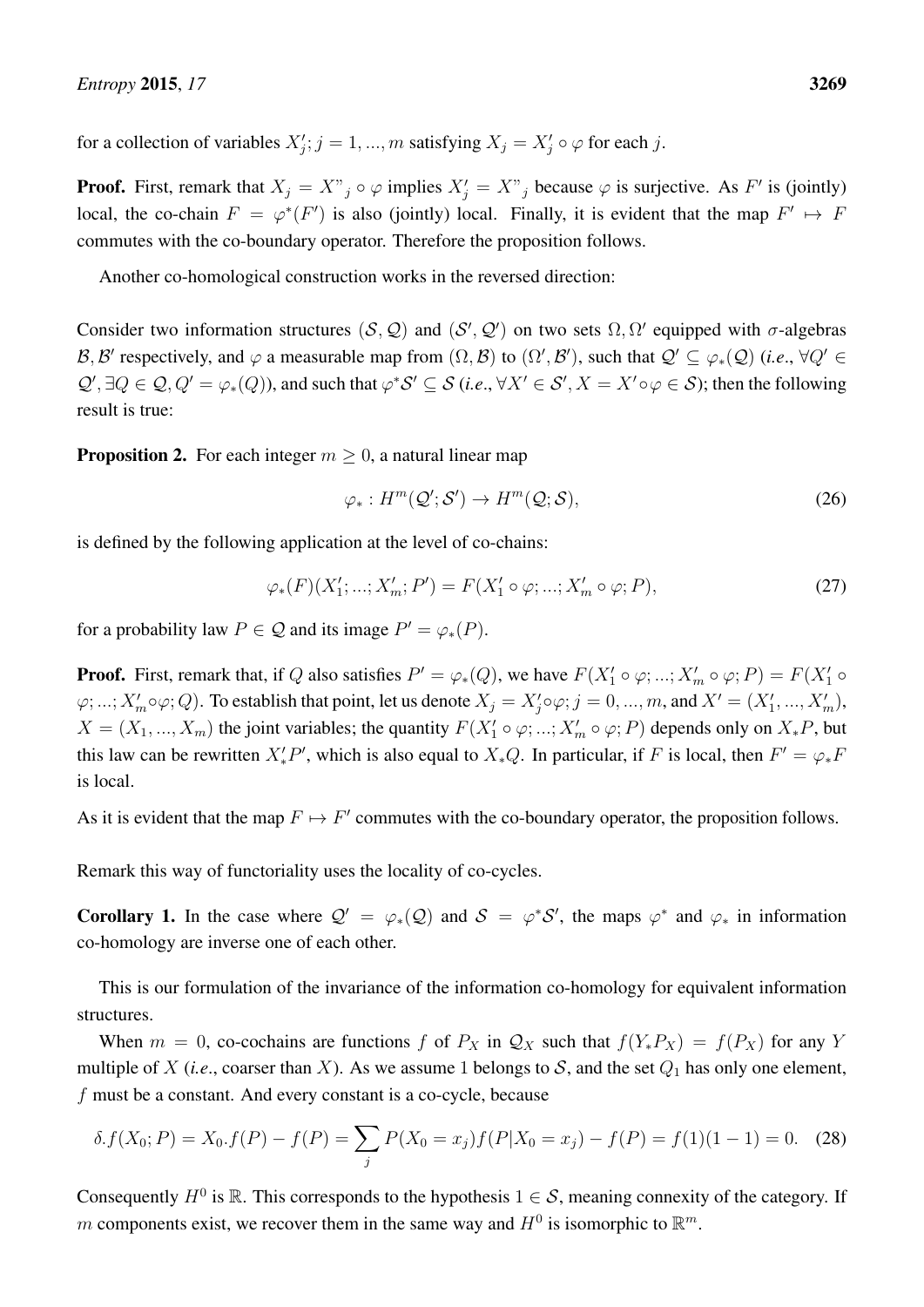We now consider the case  $m = 1$ . From what precedes we know that there is no non-trivial co-boundary.

Non-homogeneous 1-cocycles of information are families of functions  $f_X(Y; P_X)$ , measurable in the variable P in Q, labelled by elements  $Y \in S_X$ , which satisfies the locality condition, stating that each time we have  $Z \to X \to Y$  in S, we have

$$
f_X(Y; X_* P_Z) = f_Z(Y; P_Z)
$$
\n(29)

and the co-cycle equation, stating that for two elements  $Y, Y'$  of  $S_X$ , we have

<span id="page-17-0"></span>
$$
f((Y, Y'); P) = f(Y; P) + Y.f(Y'; P).
$$
\n(30)

Remark that locality implies that it is sufficient to know the  $f_Y(Y; Y_*P)$  to recover  $f_X(Y; P)$  for all partition  $X$  in  $S$  that divides  $Y$ .

It is in this sense that we frequently omit the index  $X$  in  $f_X$ . Remark also that for any 1-cocycle f we have  $f(1; P) = 0$ .

In fact, the co-cycle equation tells that

$$
f((1,1);P) = f(1;P) + 1.f(1;P).
$$
\n(31)

but

$$
1.f(1;P) = f(1;P|1 = 1) = f(1;P),
$$
\n(32)

and  $(1, 1) = 1$ , thus  $f(1; P) = 0$ .

More generally, for any  $X$ , and any value  $x_i$  of  $X$ , we have

<span id="page-17-1"></span>
$$
f(X;P|(X = x_i)) = 0,
$$
\n(33)

In fact a special case of Equation  $(30)$  is

$$
f((X, X); P) = f(X; P) + X.f(X; P).
$$
\n(34)

which implies  $X. f(X; P) = 0$ ; however, by definition,

$$
X.f(X;P) = \sum_{i} P(X = x_i)f(X;P|(X = x_i)),
$$
\n(35)

thus for every i we must have  $f(X; P|(X = x_i)) = 0$ , due to  $P \ge 0$ . This generalizes  $f(1; P) = 0$  for any P, because, for a probability conditioned by  $X = x_i$ , the partition X appears the same as 1, that is a certitude.

Remark also that for each pair of variables  $(X, Y)$ , a 1-cocycle must satisfy the following symmetric relation:

<span id="page-17-2"></span>
$$
f(Y; \mathbb{P}) - Z.f(Y; \mathbb{P}) = f(Z; \mathbb{P}) - Y.f(Z; \mathbb{P}).
$$
\n(36)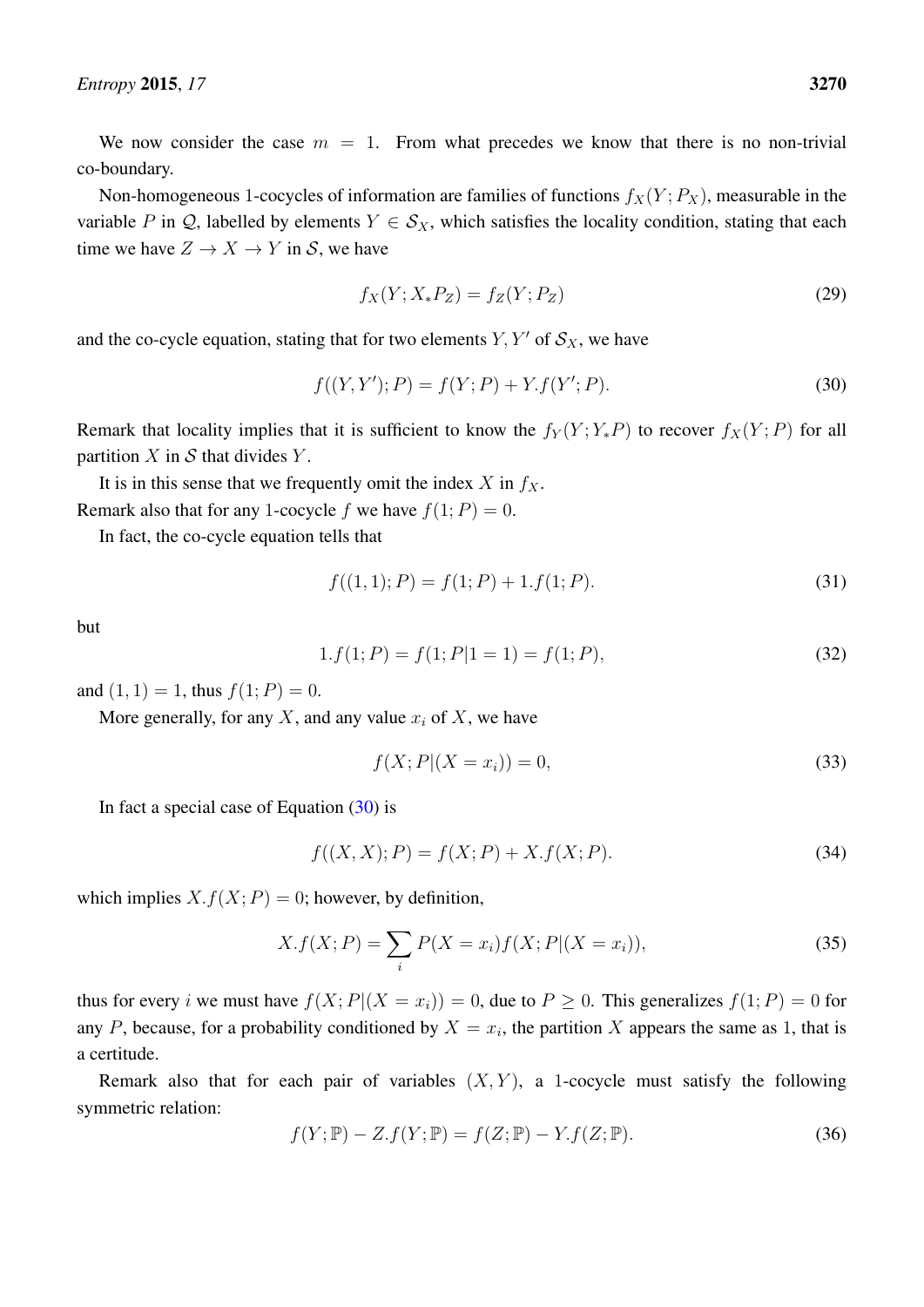#### <span id="page-18-0"></span>*2.3. Entropy*

Any multiple of the Shannon entropy is a non-homogeneous information co-cycle. Remind that entropy  $H$  is defined for one partition  $X$  by the formula

$$
H(X; \mathbb{P}) = -\sum_{i} p_i \log p_i,
$$
\n(37)

where the  $p_i$  denotes the values of  $\mathbb P$  on the elements of the partition X. In particular the function H depends only on  $X_*(\mathbb{P})$ , which is locality. The co-cycle equation expresses the fundamental property for an information quantity, writen by Shannon:

$$
H(X,Y) = H(X) + H_X(Y)
$$
\n<sup>(38)</sup>

Thus every constant multiple  $f = \lambda H$  of H defines a co-cycle. Remark that the corresponding "homogeneous 1-cocycle" is the *entropy variation*:

$$
F(X;Y; \mathbb{P}) = H(X; \mathbb{P}) - H(Y; \mathbb{P}).
$$
\n(39)

This means that it satisfies the "invariance property":

$$
F((Z, X); (Z, Y)) = H(Z, X) - H(Z, Y)
$$
  
= H(Z) + H<sub>Z</sub>(X) - H(Z) - H<sub>Z</sub>(Y)  
= Z.F(X; Y),

and the "simplicial equation":

$$
F(Y;Z) - F(X;Z) + F(X;Y) = 0
$$
\n(40)

Note that the entropy variation  $H(X; P) - H(Y; P)$  exists in a wider range of condition, *i.e.*, when  $\Omega$  is infinite, if the laws of X and Y are absolutely continuous with respect to a same probability law  $\mathbb{P}_0$ : we only have to replace the finite sum by the integral of the function  $-\varphi \log \varphi$  where  $\varphi$  denotes the density with respect to  $\mathbb{P}_0$ . Changing the reference law  $\mathbb{P}_0$  changes the quantities  $H(X)$  and  $H(Y)$  by the same constant, thus does not change the variation  $H(X; P) - H(Y; P)$ .

We will prove now that, for many *simplicial* structures S, and sufficiently large adapted probability complexes Q, any information co-homology class of degree one is a multiple of the entropy class.

In particular this would be true for  $S = W(\Sigma)$  and  $\mathcal{Q} = \Delta(\Omega)$ , when  $\Sigma$  has more than two elements and  $\Omega$  more than four elements, but this is also true in more refined situation, as we will see.

We assume that the functor of probabilities  $\mathcal{Q}_X$  contains all the laws on  $\Omega/X$ , when X belongs to S. In such a case, by definition, we say that  $Q$  is *complete* with respect to  $S$ .

Let us consider a probability law P in Q and two partitions  $X, Y$  in the structure S, such that the joint XY belongs to S. We denote by Greek letters  $\alpha, \beta, \dots$  the indices labelling the partition Y and by Latin letters k, l, ... the indices of the partition X; the probability that  $X = \xi_k$ ,  $Y = \eta_\alpha$  is noted  $p_{k,\alpha}$ , then the probability of  $X = \xi_k$  is equal to  $p_k = \sum_{\alpha} p_{k,\alpha}$  and the probability of  $Y = \eta_\alpha$  is equal to  $q_\alpha = \sum_k p_{k,\alpha}$ . To simplify the notations, let us write  $F = f(X; \mathbb{P}), G = f((Y, X); \mathbb{P}), H = f(Y; \mathbb{P}), F_{\alpha} =$  $f(X; \mathbb{P} | (Y = \eta_{\alpha})), H_k = f(Y; \mathbb{P} | (X = \xi_k)).$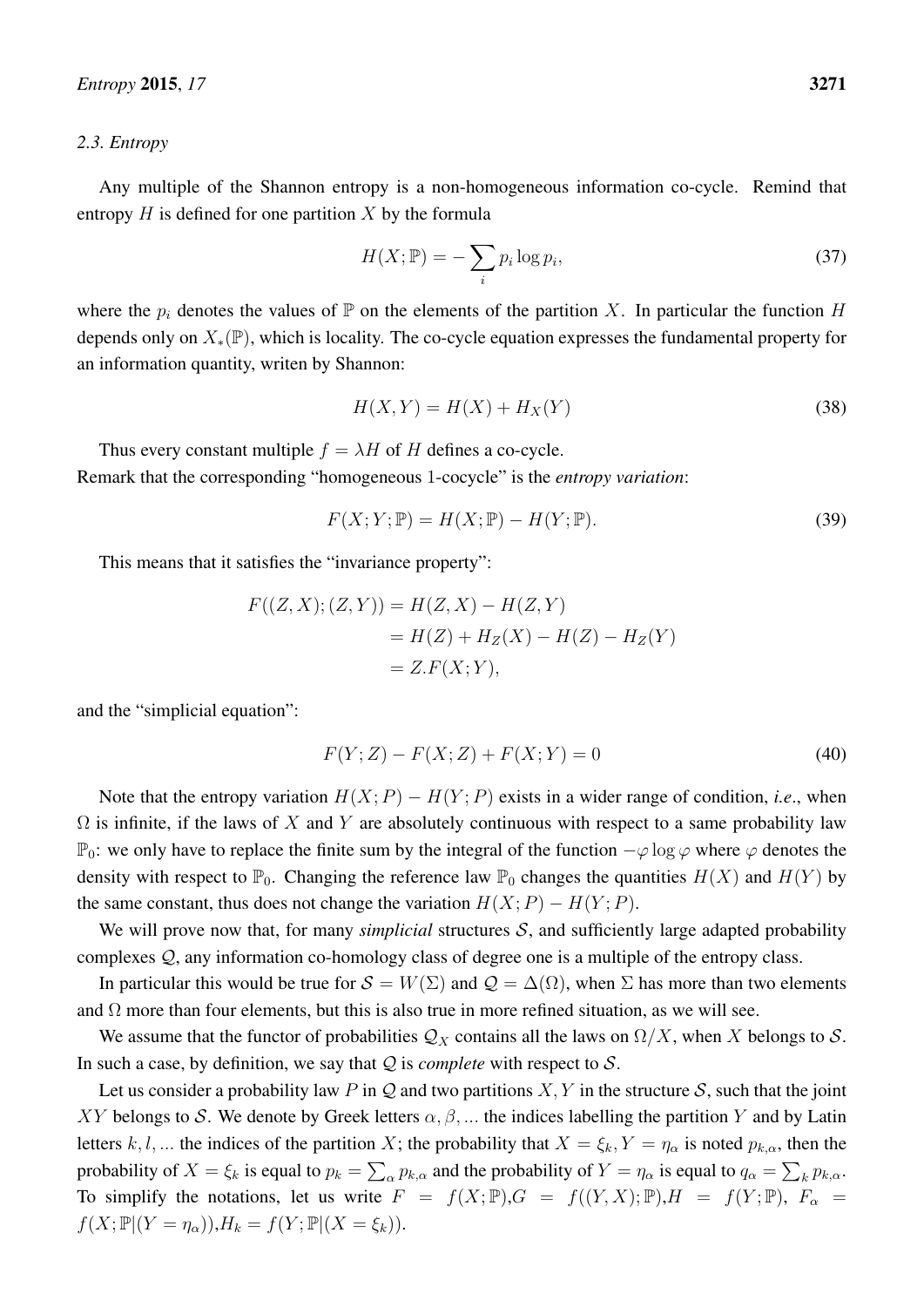The Hochschild co-cycle equation gives

<span id="page-19-1"></span>
$$
\sum_{\alpha} q_{\alpha} F_{\alpha}(\frac{p_{k_1,\alpha}}{q_{\alpha}}, \dots, \frac{p_{k_m,\alpha}}{q_{\alpha}}) = G((p_{k,\alpha})) - H(q_{\alpha_1}, \dots, q_{\alpha_n})
$$
\n(41)

But we also have the relation obtained by exchanging  $X$  and  $Y$ , which gives

<span id="page-19-0"></span>
$$
\sum_{k} p_{k} H_{k}(\frac{p_{k,\alpha_1}}{p_k}, ..., \frac{p_{k,\alpha_n}}{p_k}) = G((p_{k,\alpha})) - F(p_{k_1}, ..., p_{k_m}).
$$
\n(42)

Suppose that  $p_{k,\alpha} = 0$  except when  $\alpha = \alpha_1$  and  $k = k_2, k_3, ..., k_m$  or  $\alpha = \alpha_2$  and  $k = k_1$ ; we put  $p_{k_i,\alpha_1} = x_i$ ;  $i = 2,...,m$  and  $p_{k_1,\alpha_2} = x_1$ , which implies that we have  $x_1 + x_2 + ... + x_m =$ 1. Then Equation  $(33)$  implies that each term H in Equation  $(42)$  is zero, because only one value of the image law is non-zero, thus we can replace the only term G by  $F(p_{k_1},...,p_{k_m})$ , and we get from Equation [\(41\)](#page-19-1):

$$
H(1-x_1, x_1, 0, ..., 0) = F(x_1, x_2, ..., x_m) - (1-x_1)F_{\alpha_1}(0, \frac{x_2}{1-x_1}, ..., \frac{x_m}{1-x_1}).
$$
 (43)

Only the term F for  $\alpha_1$  subsists because, the possible other one, for  $\alpha_2$ , concerns a certitude.

Consequently, by imposing  $x_2 = 1 - x_1 = a, x_3 = ... = x_m = 0$ , we deduce the identity  $H(a, 1$  $a, 0, ..., 0$  =  $F(1-a, a, 0, ..., 0)$ . This gives a recurrence equation to calculate F from the binomial case:

$$
F(x_1, x_2, ..., x_m) = F(x_1, 1 - x_1, 0, ..., 0) + (1 - x_1)F(0, \frac{x_2}{1 - x_1}, ..., \frac{x_m}{1 - x_1}).
$$
\n(44)

That is due to the fact that  $F_{\alpha_1}$  is a special case of F, thus independent from Y and  $\alpha_1$ .

Then coming back to the co-cycle equation, we obtain in particular a functional equation for the binomial variables.

<span id="page-19-2"></span>**Lemma 2.** With the notations of the example 1 (*cf.* example [1\)](#page-10-0),  $\Omega = \{(00), (01), (10), (11)\}, S_1$ (resp.  $S_2$ ) the projection  $pr_1$  (resp.  $pr_2$ ), on  $E_1 = E_2 = \{0, 1\}$ ,  $S = \{S_1, S_2\}$ ; then the (measurable) information co-homology of degree one is generated by the entropy, i.e., there exists a constant  $C$  such that, for any X in  $W(\Sigma)$ ,  $P \in \mathcal{P}$ ,  $f(X; P) = CH(X; P)$ .

**Proof.** We consider a 1-cocycle f. We have  $f(1; P) = 0$ . Let us note  $f_i(P) = f(S_i; P)$ , and  $f_{ijk}(u)$ the function  $f(S_i; P | (S_j = k))$ , the variable u representing the probability of the first point in the fiber  $S_i = k$  in the lexicographic order. For each tableau  $2 \times 2$ ,  $P = (p_{00}, p_{01}, p_{10}, p_{11})$ , the symmetry formula [\(36\)](#page-17-2) gives

$$
(p_{00} + p_{10})f_{120}(\frac{p_{00}}{p_{00} + p_{10}}) + (p_{01} + p_{11})f_{121}(\frac{p_{01}}{p_{01} + p_{11}}) - f_1(P)
$$
  
= 
$$
(p_{00} + p_{01})f_{210}(\frac{p_{00}}{p_{00} + p_{01}}) + (p_{10} + p_{11})f_{211}(\frac{p_{10}}{p_{10} + p_{11}}) - f_2(P)
$$
(45)

imposing  $p_{10} = 0, p_{00} = u, p_{11} = v, p_{01} = 1 - u - v$  in this relation, we obtain the equation:

$$
(1-u)f_1(0, \frac{1-u-v}{1-u}, 0, \frac{v}{1-u}) - f_1(u, 1-u-v, 0, v)
$$
  
= 
$$
(1-v)f_2(\frac{u}{1-v}, \frac{1-u-v}{1-v}, 0, 0) - f_2(u, 1-u-v, 0, v).
$$
 (46)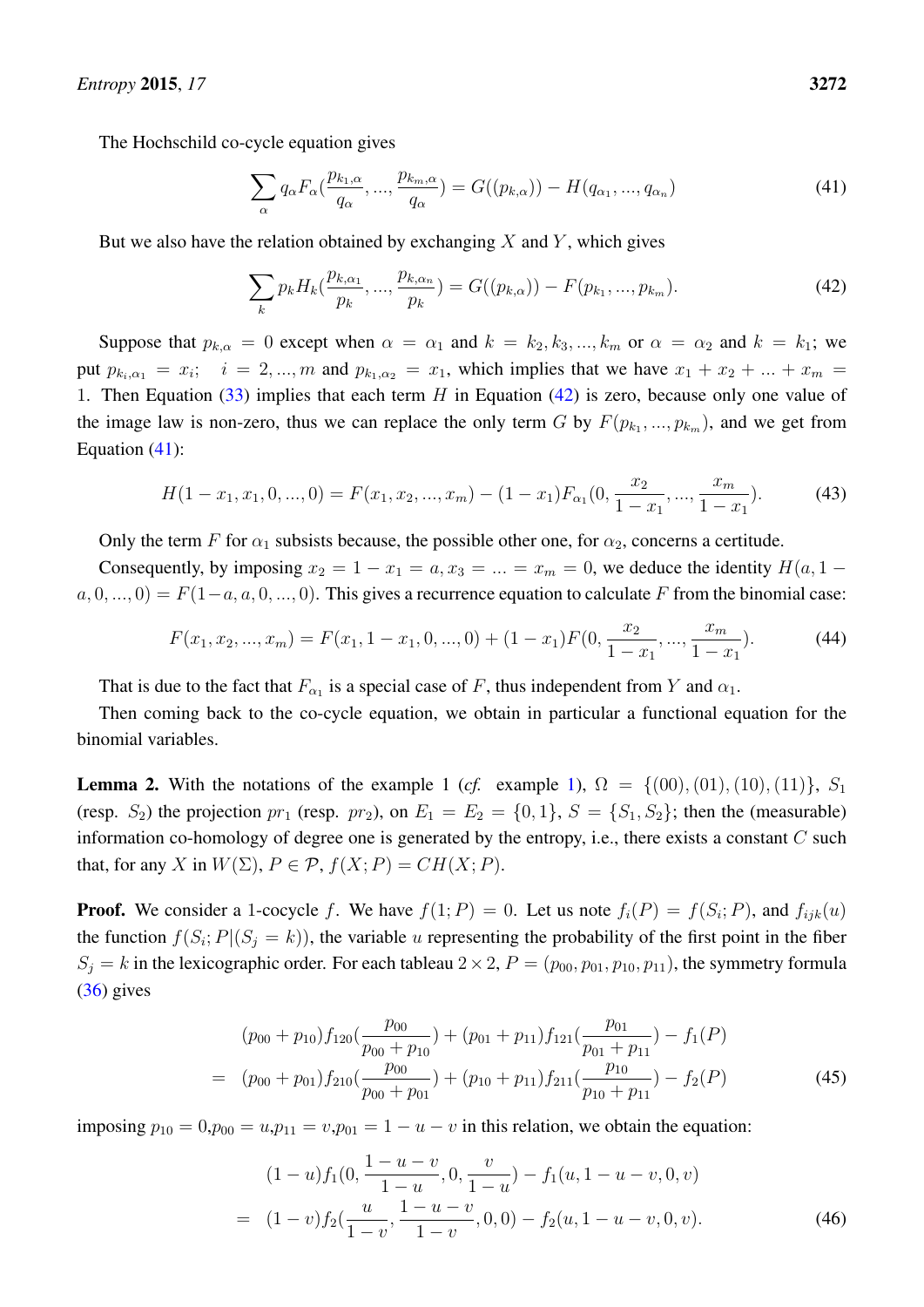By hypothesis,  $f_1, f_2$  depend only on the image law by  $S_1, S_2$  respectively, thus, again by noting a binomial probability from the value of the first element in lexicographic order, we get

$$
(1-u)f_1(\frac{1-u-v}{1-u}) - f_1(1-v) = (1-v)f_2(\frac{u}{1-v}) - f_2(u). \tag{47}
$$

By equating u to  $1 - v$ , we find that  $f_1(u) = f_2(u)$ ; then we arrive to the following functional equation for  $h = f_1 = f_2$ :

$$
h(u) - h(v) = (1 - v)h(\frac{u}{1 - v}) - (1 - u)h(\frac{v}{1 - u})
$$
\n(48)

This is the functional equation which was considered by Tverberg in 1958 [\[35\]](#page-64-16). As a result of the works of Tverberg [\[35\]](#page-64-16), Kendall [\[36\]](#page-64-17) and Lee (1964, [\[37\]](#page-64-18)), (see also Kontsevich, 1995 [\[38\]](#page-64-19)), it is known that every measurable solution of this equation is a multiple of the entropy function:

$$
h(x) = C(x \log(x) + (1 - x) \log(1 - x)).
$$
\n(49)

>From here it follows that, for any m-uple  $(x_1, ..., x_m)$  of real numbers such that  $x_1 + ... + x_m = 1$ ,

$$
F(x_1, x_2, ..., x_m) = C \sum_{i} x_i \log(x_i).
$$
 (50)

The same is true for  $H$  and  $G$  with the appropriate number of variables.

A pair of variables X, Y, such that X, Y,  $(XY)$  belong to S, is called an edge of S; we says this edge is *rich* if X and Y contain at least two elements and  $(X, Y)$  at least four elements which cross the elements of X and Y, in such a manner that the Lemma [2](#page-19-2) applies if Q is complete. We say that S is *connected*, if every pair of elements  $X, X'$  in S can be joined by a sequence of edges. We say that S is *sufficiently rich* if each vertex belongs to at least one rich edge. By the the recurrence Equation [\(100\)](#page-38-0), these two conditions guaranty that the constant  $C$  which appears in the Lemma  $2$  is the same for all rich edges. Then the same recurrence Equation [\(100\)](#page-38-0) implies that the whole co-cycle is equal to  $CH$ . If S has m connected components, we get necessarily m independent constants.

Thus we have established the following result:

<span id="page-20-0"></span>**Theorem 1.** For every connected structure of information  $S$ , which is sufficiently rich, and every set of probability  $Q$ , which is complete with respect to S, the information co-homology group of degree one is one-dimensional and generated by the classical entropy.

The theorem applies to rich simplicial complexes, in particular to the full simplex  $\mathcal{S} = W(\Sigma)$ , which is generated by a family  $\Sigma$  of partitions  $S_1, ..., S_n$ , when  $n \geq 2$ , such that, for every i at least of the pairs  $(S_i, S_j)$  is rich.

Note that most of the axiomatic characterizations of entropy have used convexity, and recurrence over the dimension, see Khintchin [\[39\]](#page-64-20), Baez *et al*. [\[20\]](#page-64-1).

In our characterization, we assumed no symmetry hypothesis, this was a consequence of co-homology. Moreover, we do not assume any stability property relating to a higher dimensional simplex, this was also a consequence of the homological definition.

There exists a notion of symmetric information co-homology: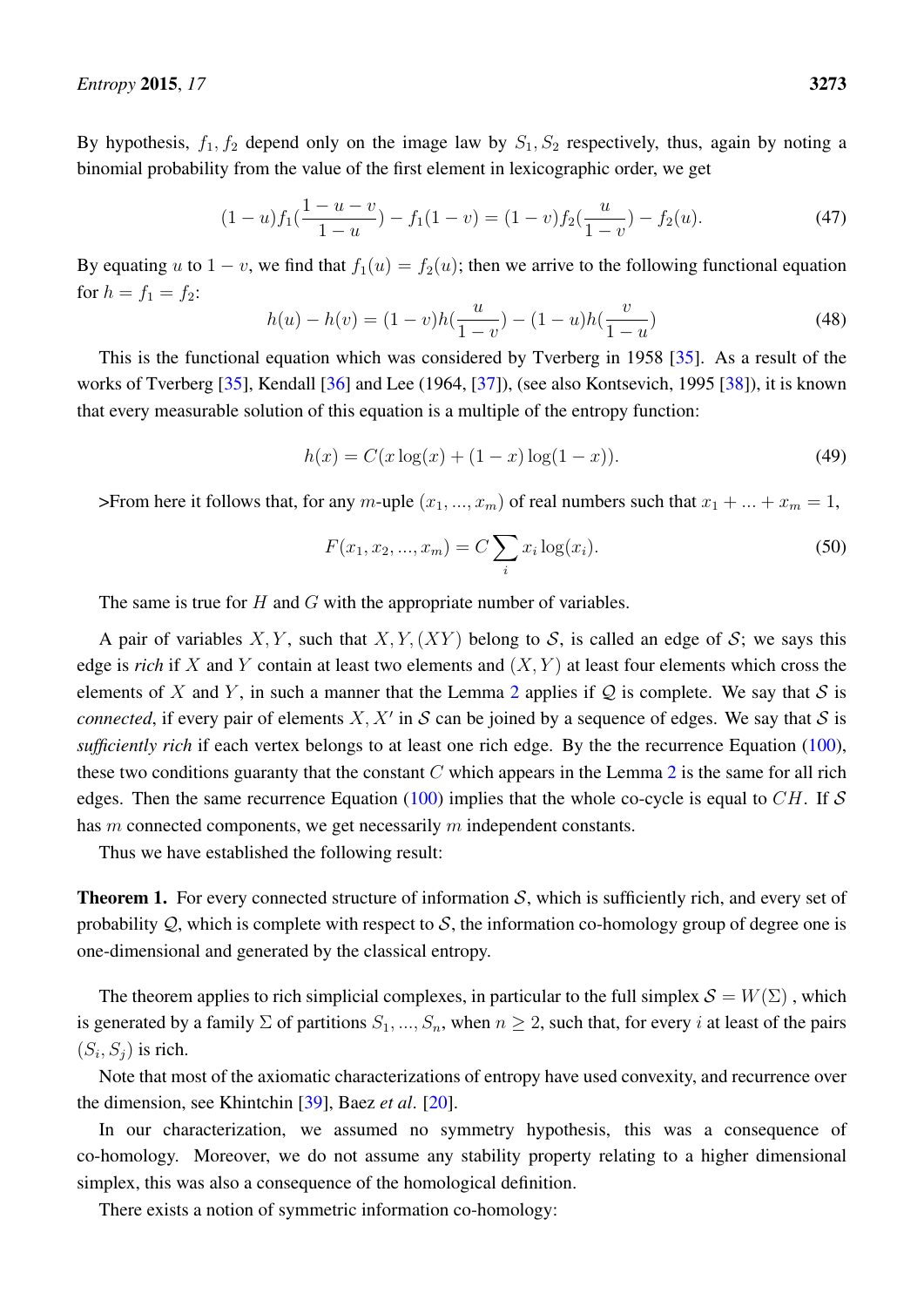The group of permutations  $\mathfrak{S}(\Omega, \mathcal{B})$ , made by the permutations of  $\Omega$  that respect the algebra  $\mathcal{B}$ , acts naturally on the set of partitions  $\Pi(\Omega)$ ; in fact, if  $X \in \Pi(\Omega)$  is made by the subsets  $\Omega_1, ..., \Omega_k$ , the partition  $\sigma^* X$  is made by the subsets  $\sigma^{-1}(\Omega_1),...,\sigma^{-1}(\Omega_1)$ , in such a manner that, if  $\sigma,\tau$  are two permutations of  $\Omega$ , we have  $\tau^*(\sigma^*X) = (\sigma \circ \tau)^*X$ .

We say that a classical information structure S on  $(\Omega, \mathcal{B})$  is *symmetric* if it is closed by the action of the group of permutations  $\mathfrak{S}(\Omega,\mathcal{B})$ , *i.e.*, if  $X \in \mathcal{S}$ , and  $\sigma \in \mathfrak{S}(\Omega)$ , the partition  $\sigma^*X$  also belongs to  $\mathcal{S}$ .

In the same way, we say that a probability functor  $Q$  is *symmetric*, if it is stable under local permutations, *i.e.*, if  $X \in S$  and  $P \in \mathcal{Q}_X$ , and if  $\sigma \in \mathfrak{S}(\Omega/X)$ , then the probability law  $\sigma^* P = P \circ \sigma$ on  $\Omega/X$  also belongs to  $\mathcal{Q}_X$ .

Remark that we also have  $\tau^* \sigma^* P = (\sigma \circ \tau)^* P$ . Thus the actions of symmetric groups are defined here on the right. However, we have actions to the left by taking  $\sigma_* = (\sigma^{-1})^*$ . For the essential role of symmetries in information theory, see the article of Gromov in this volume.

A *m*-cochain  $F_X : S^m \times Q_X \to \mathbb{R}$  is said symmetric, when, for every  $X \in S$ , every probability  $P \in \mathcal{Q}_X$ , every collection of partitions  $Y_1, ..., Y_m$  in  $\mathcal{S}_X$ , we have

$$
F_{\sigma_*X}(\sigma_*Y_1; \dots; \sigma_*Y_m; \sigma_*P) = F_X(Y_1; \dots; Y_m; P). \tag{51}
$$

It is evident that symmetric cochains form a subcomplex of the information cochains complex; *i.e*., the coboundary of a symmetric cochain being a symmetric cochain. Consequently we get a symmetric information co-homology, that we name  $H^*_{\mathfrak{S}}(\mathcal{S};\mathcal{Q})$ .

In particular the entropy is a symmetric 1-cocycle.

The above proof of Theorem [1](#page-20-0) applies to symmetric cocycle as well, thus, under the convenient hypothesis of connexity, richness, and completeness for S and Q we have  $H^1_{\mathfrak{S}}(\mathcal{S};\mathcal{Q}) = \mathbb{R}H$ .

Remark that an equivalent way to look at symmetric information cochains, consists in enlarging the category  $\cal S$  in a "symmetric category"  ${\cal S}^{\frak{S}}$ , by putting an arrow associated to each element  $\sigma_X\in \frak{S}(\Omega/X)$ from X to  $\sigma_* X$ , and completing the category by composing the two kind of arrows, division and permutation. In this case, the probability functor  $Q$  must behave naturally with respect to permutation, which implies it is symmetric. Moreover, the natural notion of functional sheaf and local cochains are a symmetric sheaf and symmetric cochains.

## <span id="page-21-0"></span>*2.4. Appendix. Complex of Possible Events*

In each concrete situation, physical constraints produce exclusion rules between possible events, which select a sub-complex Q in the full probability simplex  $\mathcal{P} = \Delta_N$  on  $\Omega$ . The aim of this appendix is to make this remark more precise.

Let  $A^0, A^1, A^2, A^3, \dots$  the  $N + 1$  vertices of the large simplex  $\Delta_N$ , a point of  $\Delta_N$  is interpreted as a probability  $\mathbb P$  on the set of thee vertices; each vertex can be seen as an elementary event, and we will say that a general event A is *possible* for  $\mathbb P$  when  $\mathbb P(A)$  is different from zero. An event A is said *impossible* for  $\mathbb P$  in the other case, that is when  $\mathbb P(A) = 0$ .

The star  $S(A)$  of a vertex A of  $\Delta_N$  is the complementary set of the opposite face to A, *i.e.*, it is the set of probabilities P in  $\Delta_N$  such that A is possible, *i.e.*, has non-zero probability. The relative star  $S(A|K)$ of A in subcomplex K is the intersection of the star of A with  $K$ .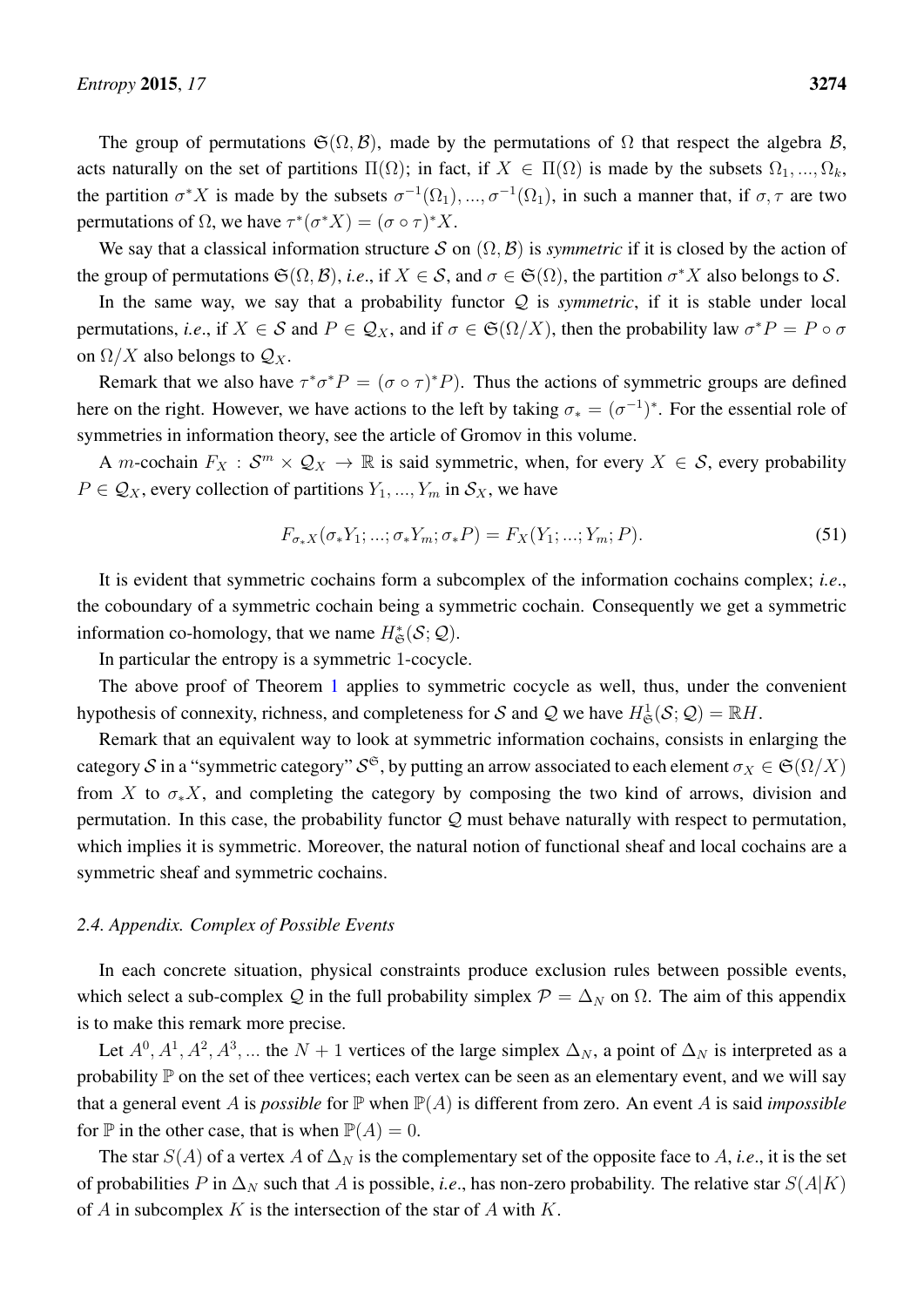We denote  $F = (A, B, C, D, ...)$  the face of  $\Delta_N$  whose vertices are  $A, B, C, D, ...$  We note  $L(F)$  the set of points p in  $\Delta_N$  such that at least one of the points  $A, B, C, D, \dots$  is impossible for p. This is also the reunion of the faces which are opposite to the vertices  $A, B, C, D, \ldots$ . Then  $L(F)$  is a simplicial complex. The complementary set in  $F$  of the interior of  $F$ , *i.e.*, the boundary of  $F$ , is the reunion of the intersections of F with all faces opposite to  $A, B, C, D, \dots$ ; it is also the set of probabilities p in F such that at least one of the points A, B, C, D, ... is impossible for p, thus it is equal to  $L(F) \cap F$ . If G is a face containing F the complex  $L(G)$  contains the complex  $L(F)$ .

Let K be a simplicial complex contained in a N-simplex; then K is obtained by deleting from  $\Delta_N$  a set  $E = E_K$  of open faces. Let  $\dot{F} = F\backslash \partial F$  be an element of E, then each faces G of  $\Delta_N$  containing F belongs to  $E$ , because  $K$  is a complex.

In this case K is contained in  $L(F)$ . In fact  $L(F)$  is the smallest sub-complex of  $\Delta_N$  which does not contain  $\dot{F}$ . This can be proved as follows: if p in K makes that every vertices of F is possible, it belongs to a face G such that every vertex of F is a vertex of G, thus K contains G which contains F. So, if K does not contain  $\dot{F}$ , K is contained in  $L(F)$ .

Let  $L = L_K$  be the intersection of the  $L(F)$ , where F describe the faces in  $E_K$ . From what precedes we know that K is contained in L. However, every  $\dot{F}$  in E is included in the complementary set of  $L(F)$ , thus it is included in the complementary set of L, which is the union of the complementary sets of the  $L(F)$ . Consequently the complementary set of K is included in the complementary set of L. Then  $K = L$ .

This discussion establishes the following result:

**Theorem 2.** A subset K of the simplex  $\Delta_N$  is a simplicial sub-complex if and only if it is defined by a finite number of constraints of the type: "for any p in K, the fact that  $A, B, C, \dots$  are possible for p implies that  $D$  is impossible for  $p$ ".

In other terms, more imaged but also more ambiguous, every sub-complex  $K$  is defined by constraints of the type: "if  $A, B, C, \dots$  are simultaneously allowed it is excluded that D can happen".

The statement of the theorem is just a rewriting of the discussion, using elementary propositional calculus: let K be a sub-complex of  $\Delta_N$ , we have shown that K is the intersection of the  $L(F)$  where the open face  $\dot{F}$  is not in K, but if A, B, C, D, ... denote the vertices of the face F, a point p belongs to  $L(F)$ if and only if "(A is impossible for p) or (B is impossible for p) or ...", and this sentence is equivalent to "if (A is possible for p) and (B is possible for p) and ..., then (D is impossible for p)". This results from the equivalence between "(P implies Q) is true" and "(no P or Q) is true". Reciprocally any  $L(F)$  is a simplicial complex, then every intersection of sets of the form  $L(F)$  is a simplicial complex too.

#### <span id="page-22-0"></span>3. Higher Mutual Informations. A Sketch

The topological co-boundary operator on  $\mathcal{C}^*$ , denoted by  $\delta_t$ , is defined by the same formula as  $\delta$ , except that the first term  $Y_1.F(Y_2; ...; Y_n; \mathbb{P})$  is replaced by the term  $F(Y_2; ...; Y_n; \mathbb{P})$  without  $Y_1$ :

$$
\delta_t^m F(Y_1; \dots; Y_{m+1}; P_X)
$$
\n
$$
= F(Y_2; \dots; Y_{m+1}; P_X) + \sum_{1}^{m} (-1)^i F(\dots; (Y_i, Y_{i+1}); \dots; Y_{m+1}; P_X) + (-1)^{m+1} F(Y_1; \dots; Y_m; P_X).
$$
\n
$$
(52)
$$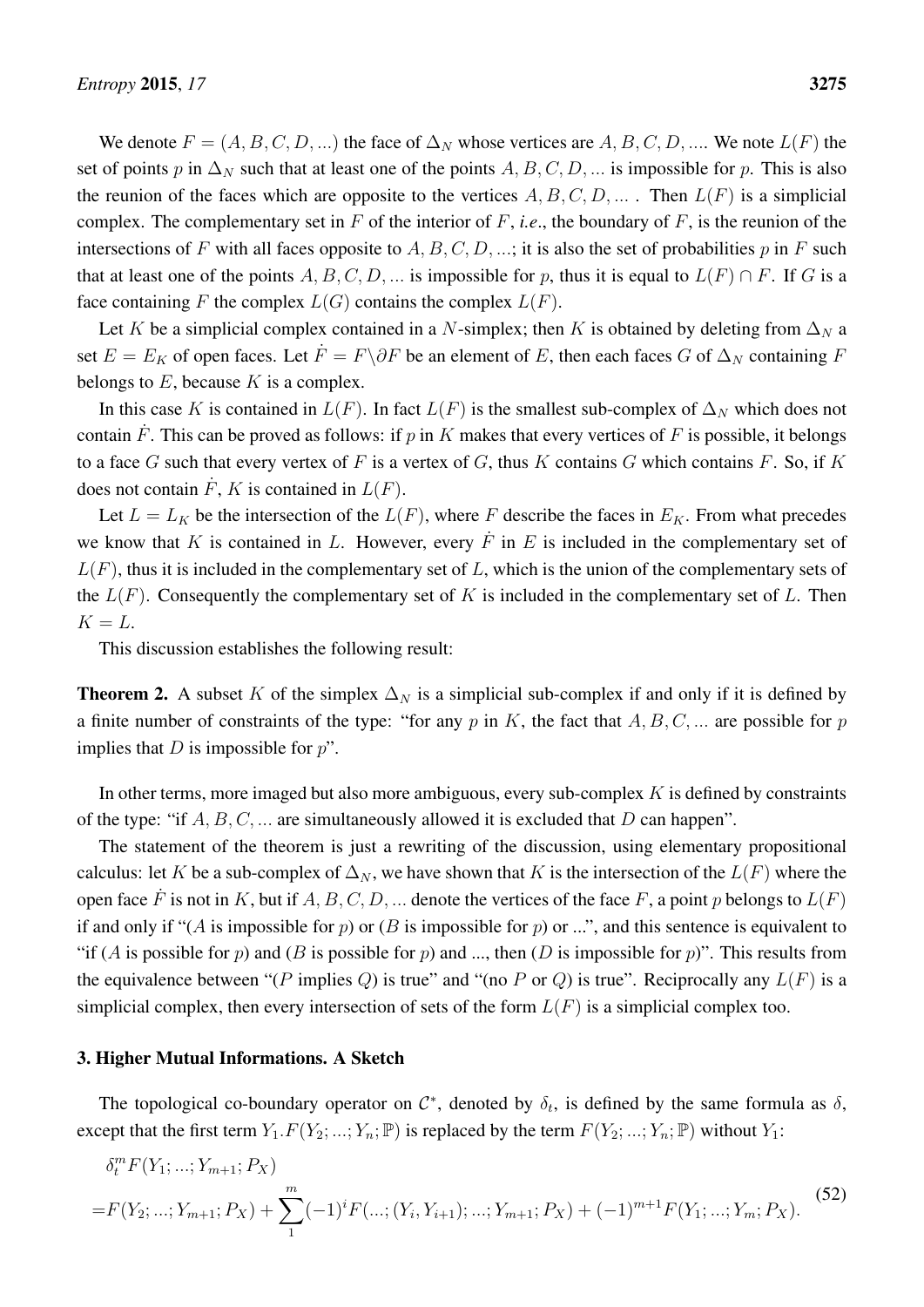It is the coboundary of the bar complex for the trivial module  $\mathcal{F}_t$ , which is the same as  $\mathcal F$  except no conditioning appears, *i.e.*,  $Y.F = F$ . Hence it is the ordinary simplicial co-homology of the complex S with local coefficients in  $F$ .

Remark that this operator also preserves locality, because all the functions of  $\mathbb P$  which comes in the development depends only on  $(Y_2, ..., Y_n) * \mathbb{P}, (Y_1, ..., Y_n) * \mathbb{P}$  and  $(Y_1, ..., Y_{n-1}) * \mathbb{P}$ .

By definition a topological cocycle of information is a cochain F that satisfies  $\delta_t F = 0$ , and a topological co-boundary is an element in the image of  $\delta_t$ .

It is easy to show that  $\delta_t \circ \delta_t = 0$ , which allows to define a co-homology theory that we will name topological co-homology.

Now assume that the information structure S is a set  $W(\Sigma) = \Delta(n)$  generated by a family  $\Sigma$  of partitions  $S_1, ..., S_n$ , when  $n \geq 2$ .

Higher mutual information quantities were defined by Hu Kuo Ting [\[6\]](#page-63-5) (see also Yeung [\[40\]](#page-64-21)), generalizing the Shannon mutual information.

$$
I_N(S_1; \dots; S_N; \mathbb{P}) = \sum_{k=1}^{k=N} (-1)^{k-1} H_k(S_1; \dots; S_N; \mathbb{P}), \tag{53}
$$

where

$$
H_k(S_1; ...; S_N; \mathbb{P}) = \sum_{I \subset [N]; card(I) = k} H(S_I; \mathbb{P}),
$$
\n(54)

 $S_I$  denoting the joint partition of the  $S_i$  such that  $i \in I$ . We also define  $I_1 = H$ .

The definition of  $I<sub>N</sub>$  makes evident it is a symmetric function, invariant by all permutation of the partitions  $S_1, ..., S_N$ .

For instance  $I_2(S;T) = H(S) + H(T) - H(S,T)$  is the usual mutual information.

It is easily seen that  $I_2 = \delta_t H$ . The following formula generalizes this remark to higher mutual informations of even orders:

<span id="page-23-0"></span>
$$
I_{2m} = \delta_t \delta \delta_t \dots \delta \delta_t H,\tag{55}
$$

where the right member contains  $2m - 1$  terms.

And for odd mutual information we have

<span id="page-23-1"></span>
$$
I_{2m+1} = -\delta \delta_t \delta \delta_t \dots \delta \delta_t H,\tag{56}
$$

where the right member contains 2m terms.

We deduce from here that higher mutual informations are co-boundaries for  $\delta$  or  $\delta_t$  according that their order is odd or even respectively.

The result which proves the two above formulas is the following:

**Lemma 3.** Let  $n$  be even or odd we have

$$
I_N((S_0, S_1); S_2; \dots; S_N; \mathbb{P}) = I_N(S_0; S_2; \dots; S_N; \mathbb{P}) + S_0 I_N(S_1; S_2; \dots; S_N; \mathbb{P})
$$
(57)

This lemma can be proved by comparing the completely developed forms of the quantities. It seems to signify that, with respect to one variable,  $I_N$  satisfies the equation of information 1-cocycle, thus  $I_N$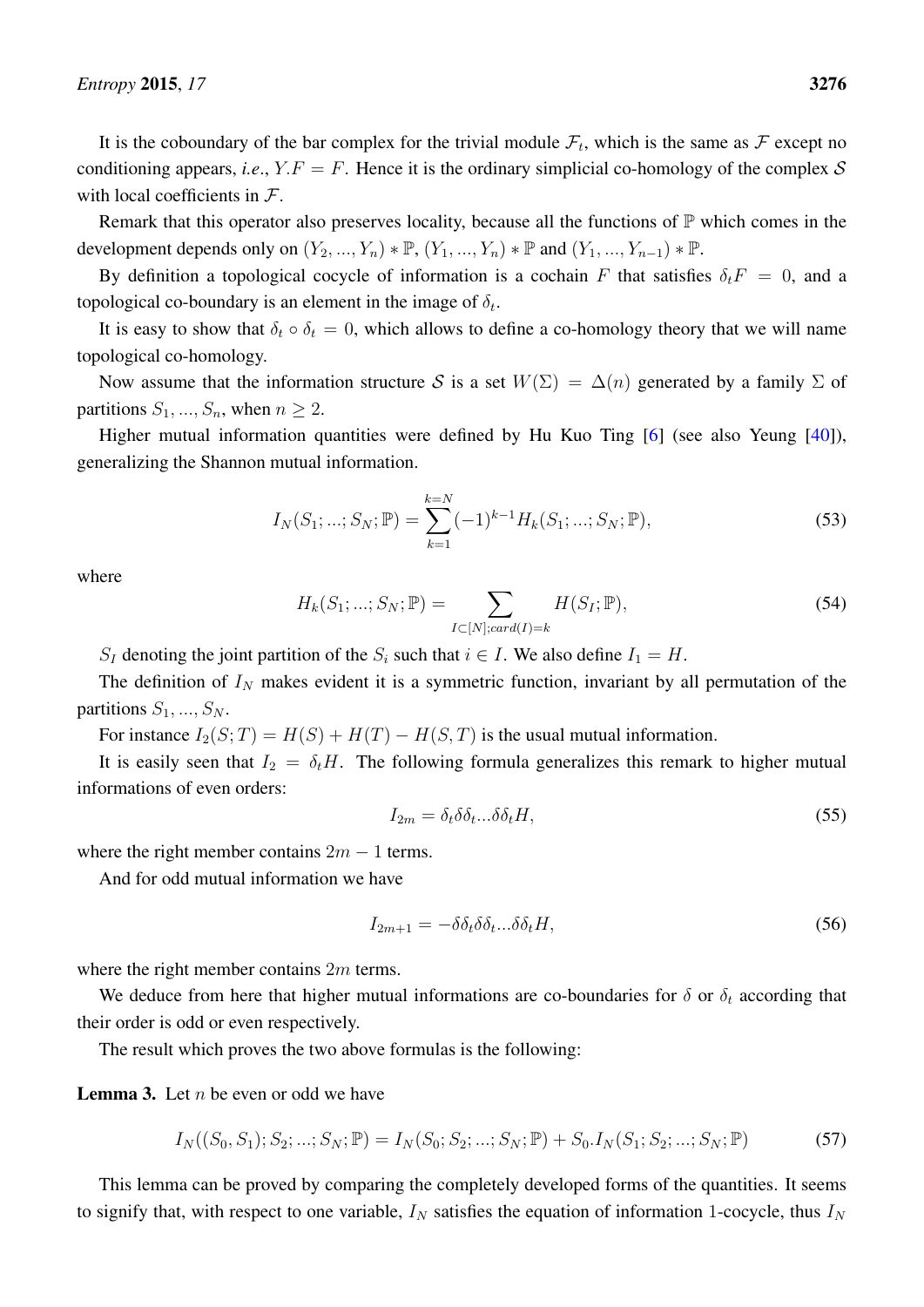seems to be a kind of "partial 1-cocycle"; however this is misleading, because the locality condition is not satisfied. In fact  $I_N$  is a N-cocycle, either for  $\delta$ , either for  $\delta_t$  depending on the parity of N.

For any  $N$ -cochain  $F$  we have

$$
(\delta - \delta_t) F(S_0; S_1; \dots; S_N; \mathbb{P}) = ((S_0 - 1).F)(S_1; \dots; S_N; P),
$$
\n(58)

where  $S_0 - 1$  denotes the sum of the two operators of mean conditioning and minus identity. That implies:

$$
(\delta \delta_t - \delta_t \delta) F(S_0; S_1; S_2; \dots; S_N; \mathbb{P}) = ((1 + S_0 + S_1 - S_0 S_1).F)(S_2; \dots; S_N; \mathbb{P}),
$$
(59)

**Remark 3.** Reciprocally the functions  $I_N$  decompose the entropy of the finest joint partition:

$$
H(S_1, S_2, ..., S_N; \mathbb{P}) = \sum_{k=1}^{k=N} (-1)^{k-1} \sum_{I \subset [N]; card(I) = k} I_k(S_{i_1}; S_{i_2}; ...; S_{i_k}; \mathbb{P})
$$
(60)

For example, we have  $H(S,T) = I_1(S) + I_1(T) - I_2(S;T)$ , and

$$
H(S,T,U) = H(S) + H(T) + H(U) - I_2(S;T) - I_2(T;U) - I_2(S;U) + I_3(S;T;U). \tag{61}
$$

Let us also note the recurrence formula whose proof is left to the reader (*cf.* Cover and Thomas [\[41\]](#page-64-22)):

$$
I_{N+1}(S_0; S_1; \dots; S_N) = I_N(S_1; \dots; S_N) - S_0 \cdot I(S_1; \dots; S_N). \tag{62}
$$

## <span id="page-24-0"></span>4. Quantum Information and Projective Geometry

#### <span id="page-24-1"></span>*4.1. Quantum Measure, Geometry of Abelian Conditioning*

In finite dimensional quantum mechanics the role of the finite set  $\Omega$  of atomic events is played by a complex vector space E of finite dimension.

In fact, to each set  $\Omega$ , of cardinal N, is naturally associated a vector space of dimension N over  $\mathbb{C}$ , which is the space freely generated over  $\mathbb C$  by the elements of  $\Omega$ . Then we can identify E with  $\mathbb C^N$ , the canonical basis being the points x of  $\Omega$ . In this case the canonical positive hermitian metric on E corresponds to the quadratic mean: if f and q are elements of  $E$ , we have

$$
h_0(f,g) = \langle f|g\rangle_0 = \int \bar{f}(\omega)g(\omega)d\omega = \frac{1}{N}\sum_j \overline{f_j}g_j
$$
\n(63)

Remark that, in the infinite dimensional situation, the space which would play the role of  $E$  is the space of  $L^2$  functions for a fixed probability  $P_0$ .

Probability laws P, which are elements of the big simplex  $\Delta(N)$ , give other hermitian structures, the ones which are expressed by diagonal matrices, with positive coefficients, and trace equal to 1.

In the general quantum case, described by  $E$ , a quantum probability law is every positive non-zero hermitian product h. If a basis is chosen, h is described by an  $N \times N$ -matrix  $\rho$ . In the physical literature, every such ρ is called a *density of states*; and it is considered as a full description of the physical states of the finite quantum system. Usually  $\rho$  is normalized by  $Tr(\rho) = 1$ .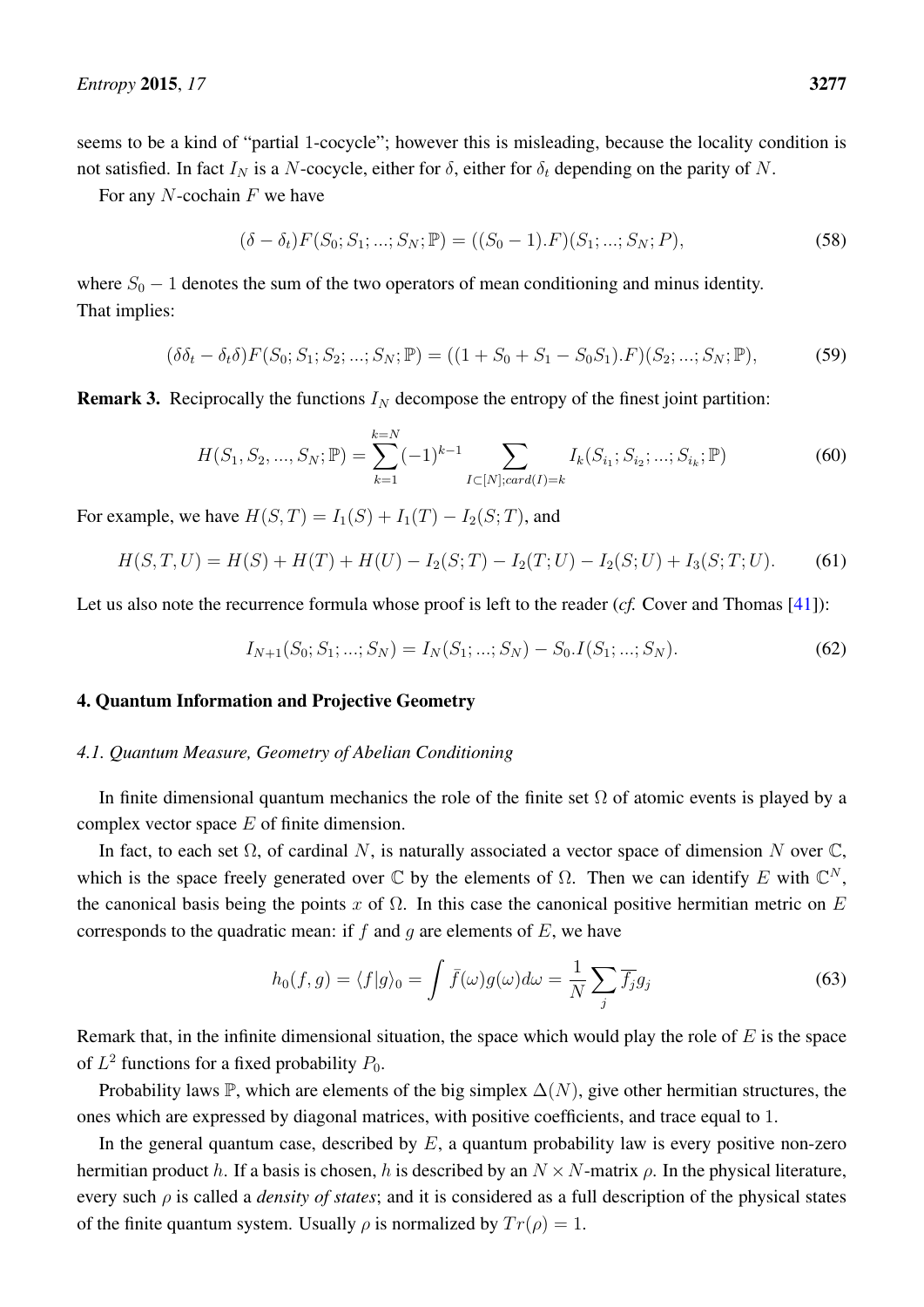Note that this condition on the trace has no meaning for a positive hermitian form  $h$  if no additional structure is given, for instance a non-degenerate form  $h_0$  of reference. Why is it so? Because *a priori* a hermitian form h on E is a map from E to  $\overline{E}^*$ , where  $*$  denotes duality and  $bar$  denotes conjugation, the conjugate space  $\overline{E}$  being the same set E, with the same structure of vector space over the real numbers as  $E$ , but with structure of vector space over the complex numbers changed by changing the sign of the action of the imaginary unit  $i$ . The complexification of the real vector space  $H$  of hermitian forms is  $Hom_{\mathbb{C}}(E, \overline{E}^*) \cong E^* \otimes \overline{E}^*$ . The space H is the set of fixed points of the C-anti-linear map  $u \mapsto^t \overline{u}$ . A trace is defined for an endomorphism of the space E, as a linear invariant quantity on  $E^* \otimes E$ . Here we could take the trace over  $\mathbb R$ , because E and  $\overline E$  are the same over  $\mathbb R$ , but the duality would be an obstacle, because even over the field  $\mathbb{R}$ , the spaces E and  $E^*$  cannot be identified, and there exits no linear invariant in  $E^* \otimes E^*$ , even over R. In fact, a non-degenerate positive  $h_0$  is one of the way to identify E and  $\overline{E}^*$ . A basis is another way, also defining canonically a form  $h_0$ . More precisely, when  $h_0$  is given, every hermitian form h diagonalizes in an orthonormal basis for  $h_0$ , thus all the spectrum of h makes sense not only the trace.

This  $h_0$  is tacitly assumed in most presentations. However it is better to understand the consequences of this choice. In non-relativistic quantum mechanics, it is not too grave, however in relativist quantum mechanics, it is; for instance, considering the system of two states as a spinor on the Lorentz space of dimension 4, the choice of  $h_0$  is equivalent to the choice of a coordinate of time. See Penrose and Rindler [\[42\]](#page-65-0).

A much less violent way to do is to consider hermitian structures  $h$  up to multiplication by a strictly positive number. This would have the same effect as fixing the trace equals to one, without introducing any choice. In quantum mechanics only non-zero positive  $h$  are considered, not necessarily positive definite, but non-zero. This indicates that a good space of states is not the set  $H_+$  of all positive non-zero hermitian products but a convex part  $PH_+$  of the real projective space of real lines in the vector space H of hermitian forms. In this space, the complex projective space  $\mathbb{P}(E)$  of dimension  $N - 1$  over  $\mathbb{C}$ is naturally embedded, its image consists of the rank one positive hermitian matrices of trace 1; these matrices correspond to the orthogonal projectors on one dimensional directions in E.

When a basis of E is chosen, particular elements of  $\mathbb{P}(E)$  are given by the generators of  $\mathbb{C}^N$ ; they correspond to the Dirac distributions on classical states. We see here a point defended in particular by Von Neumann, that quantum states are projective objects not linear objects.

The classical random variables, *i.e.*, the measurable functions on  $\Omega$  with values in  $\mathbb{C}$ , are generalized in Quantum Mechanics by the operators in E, they are all the endomorphisms, *i.e.*, any  $N \times N$ -matrix, and they are named *observables*. Classical observables are recovered by diagonal matrices, their action on  $E$  corresponding to the multiplication of functions. Real valued variables are generalized by hermitian operators. Again this supposes that a special probability law  $h_0$  is given. If not "to be hermitian" for an operator has no meaning. (What could have a meaning for an operator is to be diagonalizable over R, which is something else.)

Then if  $h_0$  is chosen, the only difference between real observable and density of states is the absence of the positivity constraint.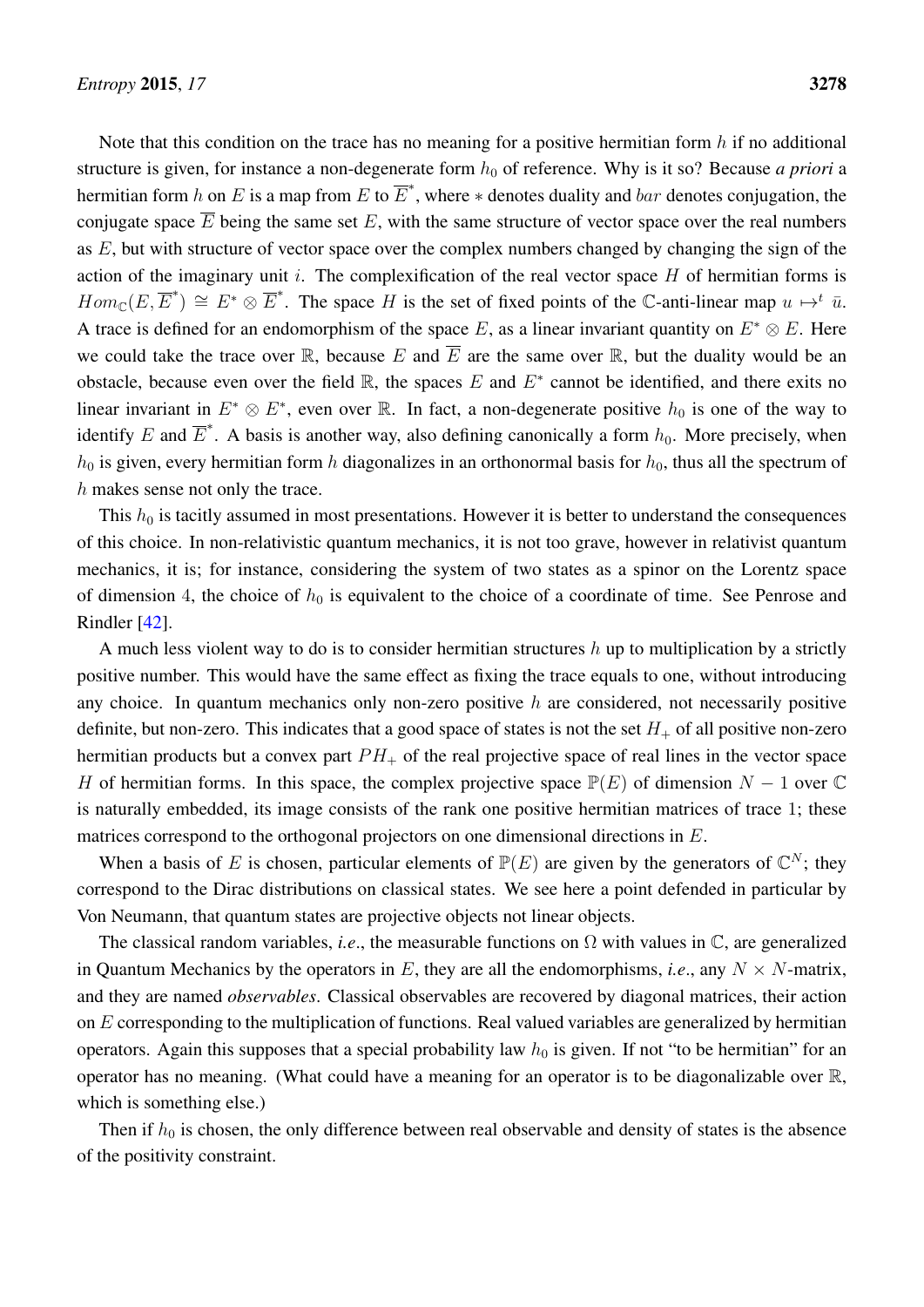By definition, the *amplitude*, or *expectation*, of the observable Z in the state  $\rho$  is the number given by the formula

$$
\mathbb{E}_{\rho}(Z) = Tr(Z\rho). \tag{64}
$$

It is important to note that  $h_0$  plays a role in this formula. Consequently the definition of expectation requires to fix an  $h_0$  not only a  $\rho$ . This imposes a departure from the relativistic case, which shall not be surprising, since considerations in relativistic statistical physics show that the entropy, for instance, depends on the choice of a coordinate for time. Cf. Landau-Lifschitz, Fluid Mechanics, second edition [\[43\]](#page-65-1).

The partitions of  $\Omega$  associated to random variables are replaced in the quantum context by the spectral decompositions of the hermitian operators  $X$ . As  $h_0$  is given, this decomposition is given by a set of positive hermitian commuting projectors of sum equal to the identity. The additional data for recovering the operator  $X$  is one real eigenvalue for each projector. The underlying fact from linear algebra is that every hermitian matrix is diagonalizable in a unitary basis, which means that

$$
Z = \sum_{j} z_j E_j,\tag{65}
$$

where the number  $z_i$  are real, two by two different, and where the matrices  $E_i$  are hermitian projectors, which satisfy, for any j and  $k \neq j$ ,

$$
E_j^2 = E_j; \quad E_j^* = E_j; \quad E_j E_k = E_k E_j = 0; \tag{66}
$$

and

$$
\sum_{j} E_j = Id_N \tag{67}
$$

When the hermitian operator Z commutes with the canonical projectors on the axis of  $\mathbb{C}^N$ , its spectral measure gives an ordinary partition of the canonical basis, and we recover the classical situation.

Note that the extension of the notion of partition is given by any decomposition of the vector space  $E$ in orthogonal sum, not necessarily compatible with a chosen basis. Again this assumes a given positive definite  $h_0$ .

To generalize what we presented in the classical setting, quantum information theory must use only the spectral support of the decomposition, not the eigenvalues.

It would have been tempting to consider any decomposition of  $E$  in direct sum as a possible observable, however not every linear operator, or projective transformation, corresponds to such a decomposition, due to the existence of non-trivial nilpotent operators. What could be their role in quantum information? Moreover, the presence of  $h_0$  fully justifies the limitation to orthogonal decompositions.

In the general case, hermitian but not necessarily diagonal, we define the probability of the elementary events  $Z = z_i$  by the following formula

$$
\mathbb{P}_{\rho}(Z=z_j) = Tr(E_j^* \rho E_j) \tag{68}
$$

And we define the conditional probability  $\rho|(Z=z_j)$  by the formula

$$
\rho|(Z=z_j) = E_j^* \rho E_j / Tr(E_j^* \rho E_j).
$$
\n(69)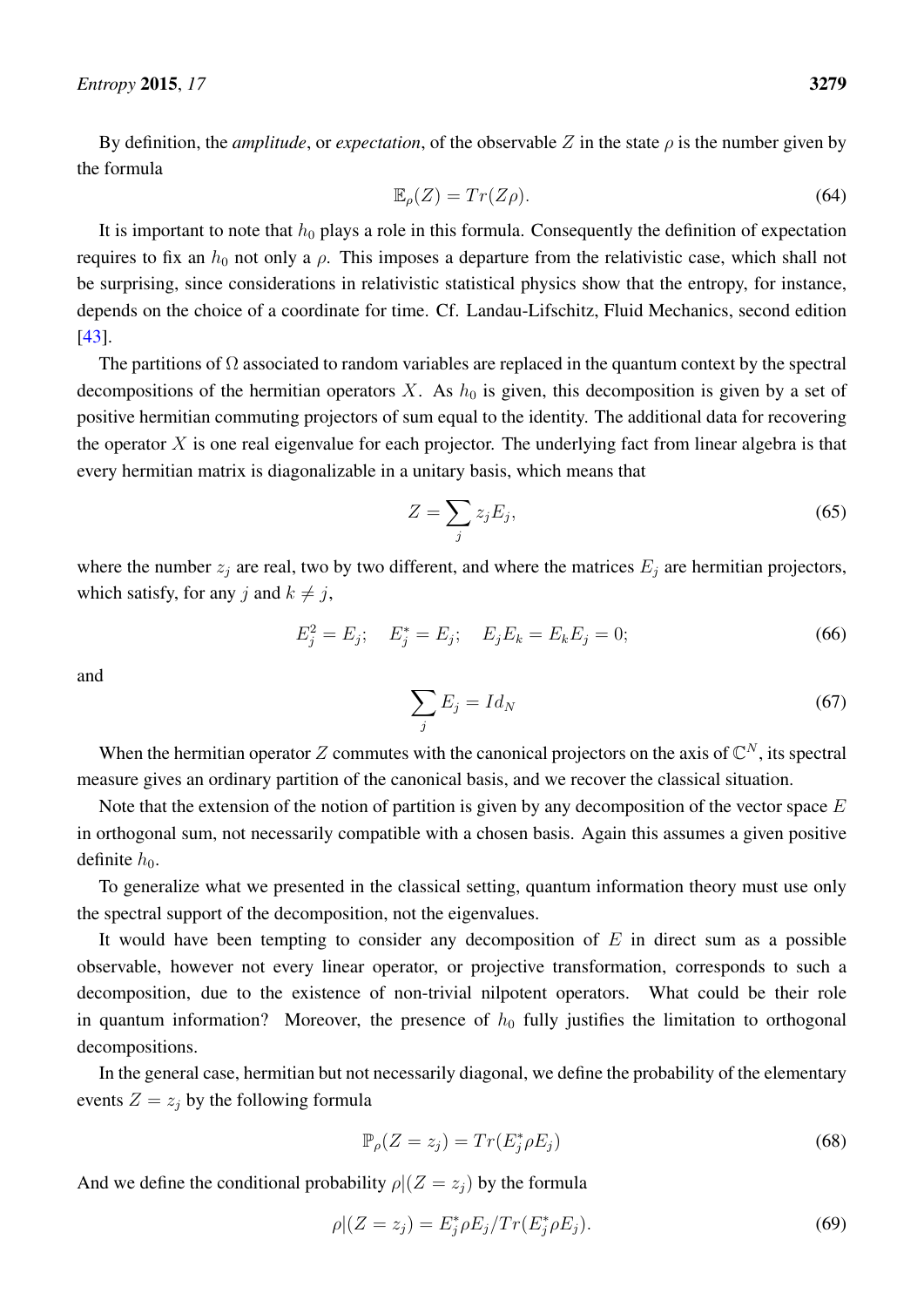One can notice that this definition can be extended to any projector, not necessarily hermitian. By definition, the conditioning of  $\rho$  by a projector Y is the matrix  $Y^*\rho Y$ , normalized to be of trace 1. However, here, as it is done in most of the texts on Quantum Mechanics, we will mostly restrict ourselves to the case of hermitian projectors, *i.e.*,  $Y^* = Y$ .

Remark 4. What justifies these definitions of probability and conditioning? First they allow to recover the classical notions when we restrict to diagonal densities and diagonal observables, *i.e.*, when  $\rho$  is diagonal, real, positive, of trace 1, Z is diagonal, and the  $E_j$  are diagonals, in which case they give a partition of  $\Omega$ . The mean of Z is its amplitude. The probability of the event  $Z = z_j$  is the sum of the probabilities  $p(\omega) = \rho_{\omega\omega}$  for  $\omega$  in the image of  $E_j$ ; this the trace of  $\rho E_j$ . Moreover, the conditioning by this event is the probability obtained by projection on this image, as prescribed by the above formula.

Second, pure states are defined as rank one hermitian matrices. In this case  $\rho$  is the orthogonal projection on a vector  $\psi$  of norm equal to 1 (the finite dimensional version of the Schrodinger wave vector), the exact relation is

$$
\rho = |\psi\rangle\langle\psi| \tag{70}
$$

or, in coordinates, if  $\psi$  has for coordinates the imaginary numbers  $\psi(\omega)$ , we have

$$
\rho_{\omega\omega'} = \overline{\psi(\omega)}\psi(\omega'). \tag{71}
$$

Let  $Z$  be any hermitian operator, the result of quantum experiments indicate that the probability of the event  $Z = z_j$ , for the state  $\psi$ , is equal to

$$
P_j = \langle \psi | E_j \psi \rangle. \tag{72}
$$

But this quantity can also be written

$$
P_j = Tr_{\mathbb{C}}(\langle \psi | E_j \psi \rangle) = Tr_E(|\psi\rangle \langle \psi | E_j) = Tr(\rho E_j). \tag{73}
$$

Starting from this formula and the fact any  $\rho$  can be written as a classical mixture of commuting quantum pure states,

<span id="page-27-0"></span>
$$
\rho = \sum_{a} p_a |\psi_a\rangle\langle\psi_a|,\tag{74}
$$

we get the general formula of a quantum probability that we recalled.

Moreover, physical experiments indicate that after the measurement of an observable Z, giving the quantity  $z_j$ , the system is reduced to the space  $E_j$ , and every pure state  $\psi$  is reduced to its projection  $E_j\psi$ , which is compatible with the above definition of conditioning for pure states. Here again, the general formula can be deduced by Equation [\(74\)](#page-27-0). The division by the probability is achieved to normalize to a trace 1. Thus conditioning in general is given by orthogonal projection in  $E$ , and it corresponds to the operation of measurement.

However, as claimed in particular by Roger Balian [\[44\]](#page-65-2), the fact that the decomposition in pure states is non-unique implies that pure states cannot be so pertinent for understanding quantum information.

**Definition 3.** The density of states associated to a given variable Z and a given density  $\rho$  is given by the sum:

$$
\rho_Z = \sum_j \mathbb{P}_\rho(Z = z_j) \rho | (Z = z_j) = \sum_j E_j^* \rho E_j,\tag{75}
$$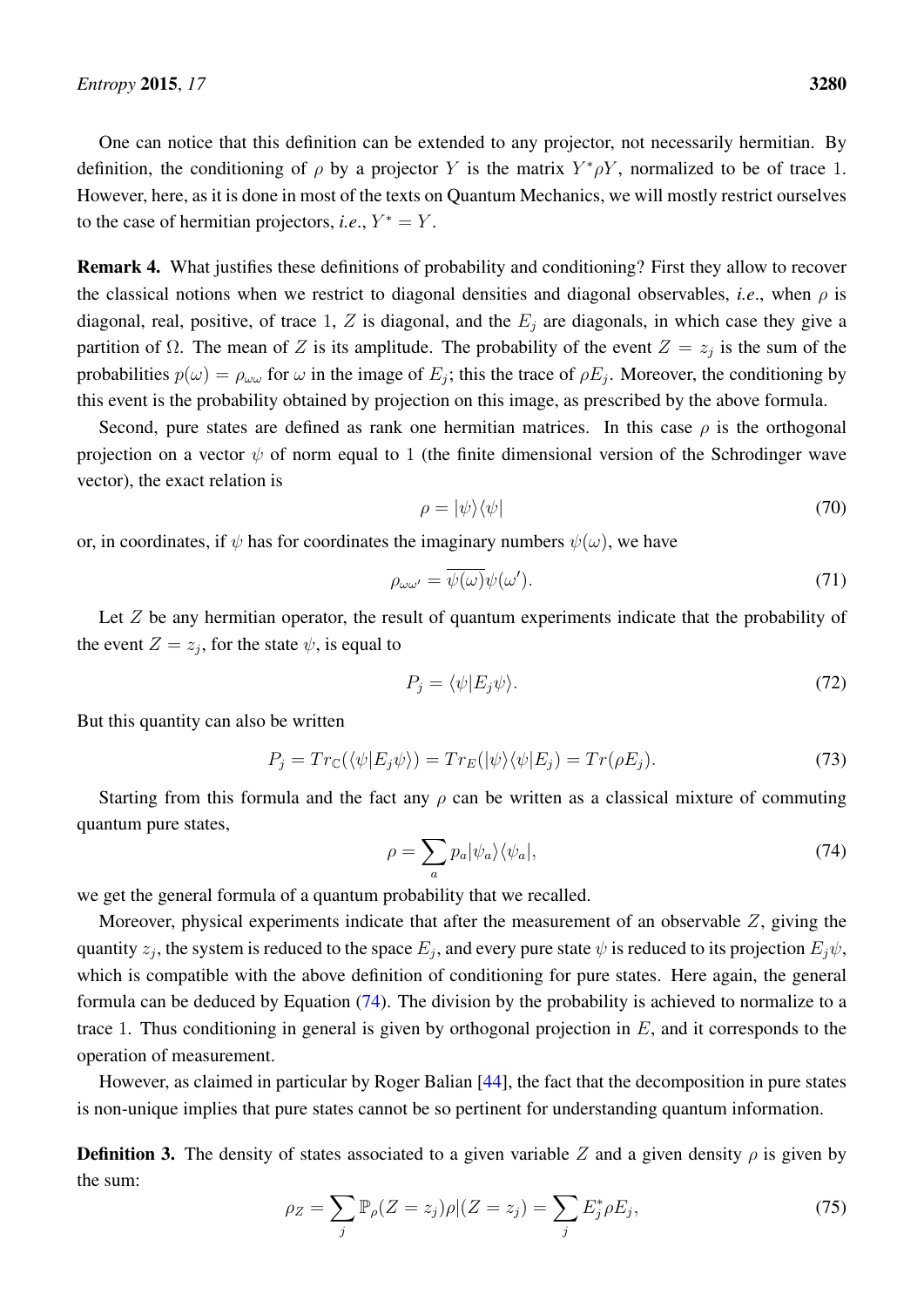where  $(E_j)_{j\in J}$  designates the spectral decomposition of Z, also named spectral measure of Z. Thus  $\rho_Z$  is usually seen as representing the density of states after the measurement of the variable Z. This formula is usually interpreted by saying that the statistical analysis of the repeated measurements of the observable Z transforms the density  $\rho$  into the density  $\rho_z$ .

Remark that  $\rho_Z$  is better understood as being a collection of conditional probabilities  $\rho|(Z = z_i)$ , indexed by j.

In quantum physics as in classical physics the symmetries, discrete and continuous, have always played a fundamental role. For example, in quantum mechanics, a fundamental principle is the unitarity of the evolution in time, which claims that the states evolve as  $\rho_t = U_t \rho$  and that the observables evolve as  $Z_t = U_t Z U_t^{-1}$ , with  $U_t$  respecting the fundamental scalar product  $h_0$ . In fact, as we already mentioned, a deeper principle associates the choice of a time coordinate t to the choice of  $h_0$ , which gives birth to a unitary group  $U(E; h_0)$ , isomorphic to  $U_N(\mathbb{C})$ . For stationary systems the family  $(U_t)_{t \in \mathbb{R}}$  forms a one parameter group, *i.e.*,  $U_{t+s} = U_t U_s = U_s U_t$ , and there exists a hermitian generator H of  $U_t$ in the sense that  $U_t = \exp(2\pi i t H/h)$ ; by definition, this particular observable H is the energy, the most important observable. Even if we have a privileged basis, like  $\Omega$  in the relation with classical probability, the consideration of another basis which makes the energy  $H$  diagonal is of great importance. In the stationary case, a *symmetry* of the dynamical system is defined as any unitary operator, which commutes with the energy  $H$ . The set of symmetries forms a Lie group  $G$ , a closed sub-group in  $U_N$ . The infinitesimal generators are considered as hermitian observables (obtained by multiplying the elements of the Lie algebra  $L(G)$  by i); in general they do not commute between themselves.

All these axioms extend to the infinite dimensional situation when  $E$  has a structure of an Hilbert space, but the spectral analysis of the un-bounded operators is more delicate and diverse than the analysis in finite dimension. Three kinds of spectrum appear, discrete, absolutely continuous and singular continuous. The symmetries could not form a Lie group in general, and so on.

In our simple case of elementary quantum probability, without fixed dynamics, the classical symmetries of the set of probabilities are given by the permutations of  $\Omega$ , the vertices of  $\Delta(N)$ . They correspond to the unitary matrices which have one and only one non-zero element in each line and each column. They do not diagonalize in the same basis because they do not commute, but they form a group  $\mathfrak{S}_N$ . Another subgroup of  $U_N$  is natural for semi-classical study, it is the diagonal torus  $\mathbb{T}^N$ , its elements are the diagonal matrices with elements of modulus 1, they correspond to sets of angles. The group  $\mathfrak{S}_N$ normalizes the torus  $\mathbb{T}^N$ , *i.e.*, for each permutation  $\sigma$  and each diagonal element Z, the matrix  $\sigma Z \sigma^{-1}$ is also diagonal; its elements are the same as the elements of  $Z$  but in a different orders. The subgroup generated by  $\mathfrak{S}_N$  and  $\mathbb{T}^N$  is the full normalizer of  $\mathbb{T}^N$ .

One of the strengths of the quantum theory, with respect to the classical theory, is that it gives a similar status to the states, the observables and the symmetries. States are hermitian forms, generalizing points in the sphere (or in the projective space) which are pure states, observables are hermitian operators, or better spectral decompositions, and symmetries are unitary operators, infinitesimal symmetries being anti-hermitian matrices.

All classical groups should appear in this framework. First, by choosing a special structure on  $E$  we restrict the linear group  $GL_N(\mathbb{C})$  to an algebraic subgroup  $G_{\mathbb{C}}$ . For instance, by choosing a symmetric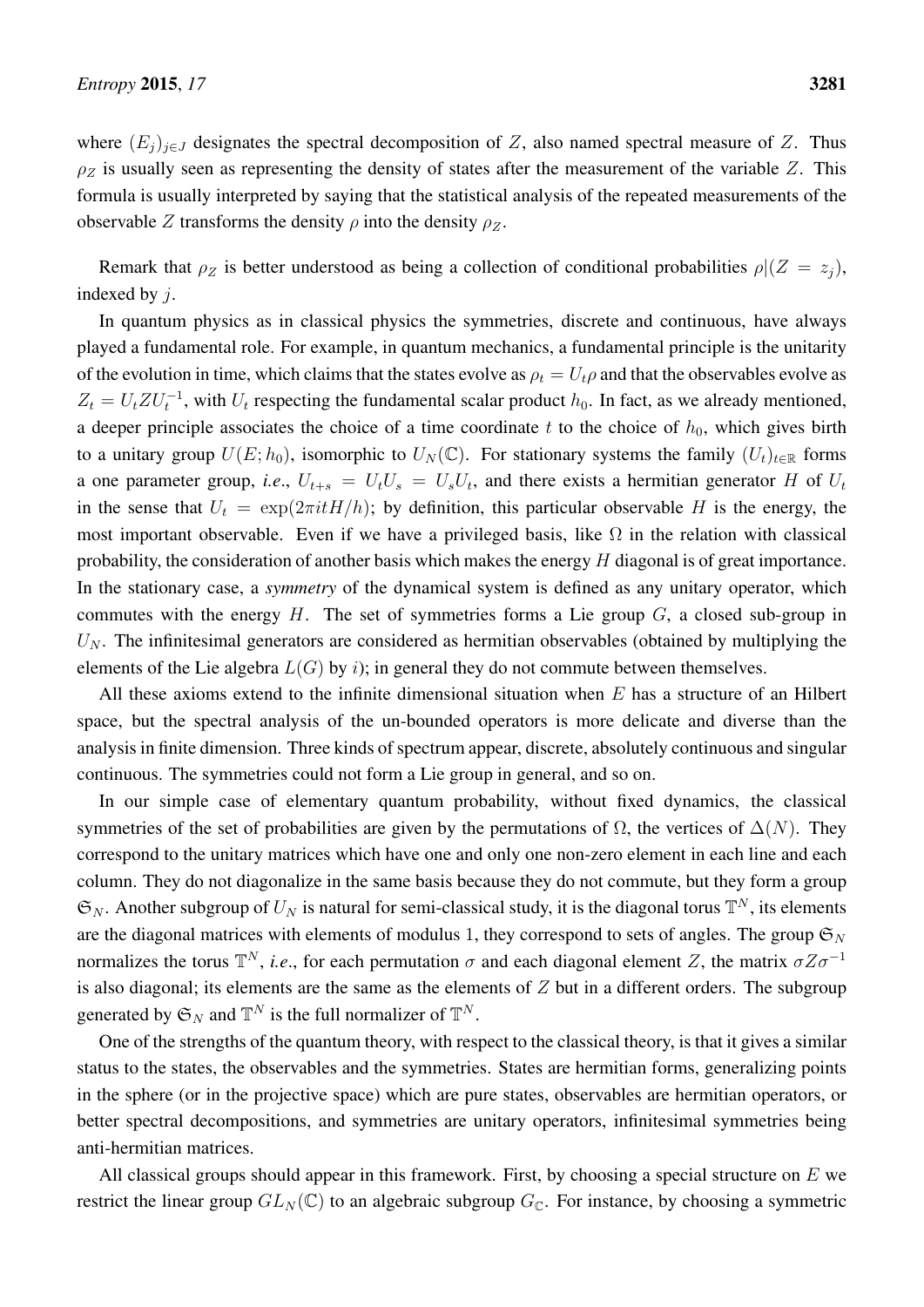invertible bilinear form on E we obtain  $O<sub>N</sub>(\mathbb{C})$ , or, when N is even, by choosing an antisymmetric invertible bilinear form on E we obtain  $Sp<sub>N</sub>(\mathbb{C})$ . In each of these cases there exists a special maximal torus (formed by the complexification of a maximal abelian subgroup T of unitary operators in  $G_{\mathbb{C}}$ ), and a Weyl group, which is the quotient of the normalizer  $N(T)$  by the torus T itself. This Weyl group generalizes the permutation group when more algebraic structures are given in addition to the linear structure. The compact group of symmetries is the intersection G of  $G_{\mathbb{C}}$  with  $U_N$ . In fact, given any compact Lie group  $G_c$ , and any faithful representation  $r_c$  of  $G_c$  in  $\mathbb{C}^N$ , we can restrict real observables to generators of elements in  $C_c$ , and general observables to complex combinations of these generators, which integrate in a reductive linear group  $G$ . The spectral decomposition corresponds to the restriction to parabolic sub-groups of  $G_{\mathbb{C}}$ . The densities of states are restricted to the Satake compactification of the symmetric space  $G_{\rm C}/G_{\rm c}$  [\[45\]](#page-65-3).

#### <span id="page-29-0"></span>*4.2. Quantum Information Structures and Density Functors*

To define information quantities in the quantum setting, we have *a priori* to consider families of operators  $(Y_1, Y_2, ..., Y_m)$  as joint variables. However, the efforts made in Physics and Mathematics were not sufficient to attribute a clear probability to the joint events  $(Y_1 = y_1, Y_2 = y_2, ..., Y_m = y_m)$ , when  $Y_1, ..., Y_m$  do not commute; we even suspect that this difficulty is revelator of a principle, that information requires a form of commutativity. Thus, in our study, we will adopt the convention that *every time we consider joint observables, they do commute*. Hence we will consider only collections of commuting hermitian observables; their natural amplitudes in a given state are vectors in  $\mathbb{R}^m$ . However we do not exclude the consideration in our theory of sequences  $(Y_1; ...; Y_m)$  such that the  $Y_i$  do not commute.

A joint observable  $(Y_1, Y_2, ..., Y_m)$  define a linear decomposition of the total space E in direct orthogonal sum

$$
E = \bigoplus_{\alpha \in A} E_{\alpha},\tag{76}
$$

where  $E_{\alpha}$ ;  $\alpha \in A$  is the collection of joint eigenspaces of the operators  $Y_j$ . Note that any orthogonal decomposition can be defined by a unique operator.

Another manner to handle the joint variables is to consider linear families of commuting operators

$$
Y(\lambda_1, \ldots, \lambda_m) = \lambda_1 Y_1 + \ldots + \lambda_m Y_m,\tag{77}
$$

or in equivalent terms, linear maps from  $\mathbb{R}^m$  to  $End(E)$ . Then assigning a probability number and perform probability conditioning can be seen as functorial operations.

In what follows we denote indifferently by  $E_{\alpha}$  the subspace of E or the orthogonal projection on this subspace.

>From the point of view of information, two sets of observables are equivalent if they give the same linear decomposition of E. We say that a decomposition  $E_{\alpha}$ ;  $\alpha \in A$  refines a decomposition  $E'_{\beta}$ ;  $\beta \in B$ , when each  $E'_\beta$  is a sum of spaces  $E_\alpha$  for  $\alpha$  in a subset  $A_\beta$  of A. In such a case, we say that  $E_\alpha$ ;  $\alpha \in A$  $divides E'_{\beta}; \beta \in B.$ 

For instance, for commuting decompositions  $Y, Z$  it is possible to define the joint variable, as the less fine decomposition which is finer than  $Y$  and  $Z$ .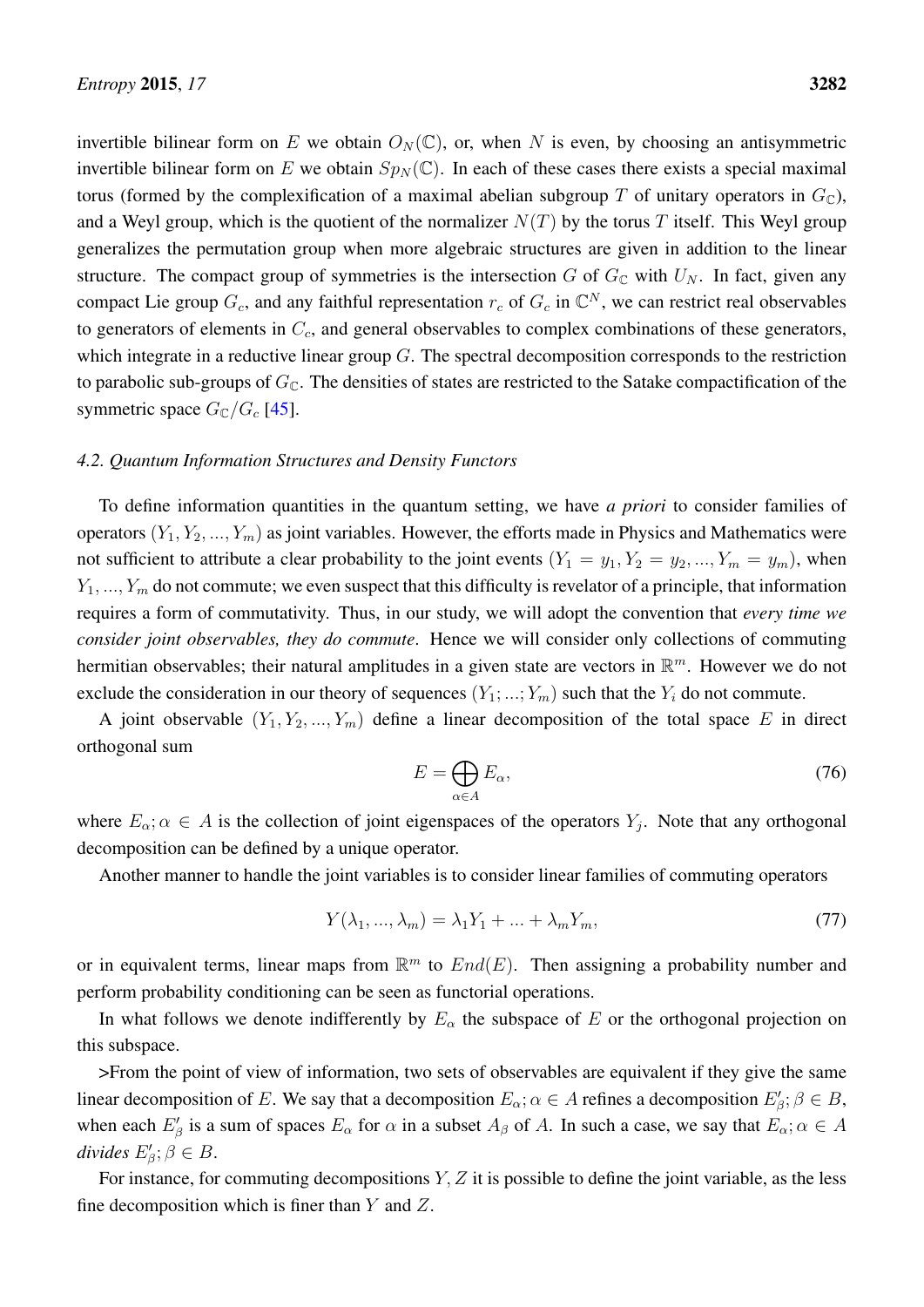We insist that only decompositions have a role in information study at this moment. We will see that observation trees in the last section imposes to consider a supplementary structure, which consists in an *ordering* of the factors in the decomposition.

An *information structure* on E is a set S of decompositions X of E in direct sum, such that when Y and Z are elements of S which refine  $X \in S$ , then Y, Z commute and the finer decomposition  $(Y, Z)$ they generate belongs to S. In this text, we will only consider orthogonal decompositions.

Remark: in fact, the necessity of this condition in the quantum context was the original motivation to introduce the definition of classical information structure, as exposed in the first section. This can be seen as a comfortable flexibility in the classical context, or as a step from classical to quantum information theory.

As in the classical case, an information structure gives a category, denoted by the letter S, whose objects are the elements of S, and whose arrows  $X \to Y$  are given by the divisions  $X|Y$  between the decompositions in S.

In what follows we always assume that 1, which corresponds to the trivial partition  $E$ , belongs to  $S$ , and is a final object. If not we will not get a topos.

Note that we are not the first to use categories and topos to formulate quantum or classical probability. In particular Doring and Isham propose a reformulation of the whole quantum and classical physics by using topos theory, see [\[46\]](#page-65-4) and references inside. This theory followed remarkable works of Isham, Butterfield and Hamilton, made beween 1998 and 2002, and was further developed by Flori, Heunen, Landsman, Spitters, specially in the direction of a quantum logic. A common point between these works and our work is the consideration of sheaves over the category made by the partial ordering in commutative subalgebras. However, Doring *et al*. consider only the set of maximal algebras, and do not look at decompositions, *i.e.*, they consider also the spectral values. In [\[46\]](#page-65-4), Doring and Isham defined topos associated to quantum and classical probabilities. However, they focused on the definition of truth values in this context. For instance, in the classical setting, the topos they define is the topos of ordinary topological sheaves over the space  $(0, 1)_L$  which has for open sets the intervals  $[0, r]$  for  $0 \le r \le 1$ , and particular points in their topos are given by arbitrary probabilized spaces, which is far from the objects we consider, because our classical topos are attached to sigma-algebras over a given set. In fact, our aim is more to develop a kind of geometry in this context, by using homological algebra, in the spirit of Artin, Grothendieck, Verdier, when they developed topos for studying the geometry of schemes.

Example 5. The most interesting structures S seem to be provided by the quantum generalization of the simplicial information structure in classical finite probability. A finite family of commuting decompositions  $\Sigma = \{S_1, ..., S_n\}$  is given, they diagonalize in a common orthogonal basis, but it can happen that not all diagonal decompositions associated to the maximal torus belongs to the set of joints  $W(\Sigma)$ . In such a case a subgroup  $G_{\Sigma}$  appears, which corresponds to the stabilizer of the finest decomposition  $S_{[n]} = (S_1...S_n)$ . This group is in general larger than a maximal torus of  $U_N$ , it is a product of unitary groups (corresponding to common eigenvalues of observables in  $W(\Sigma)$ ), and it is named a Levy subgroup of the unitary group. In addition we consider a closed subgroup  $G$  in the group  $U(E; h_0)$  (which could be identified with  $U_N$ ), and all the conjugates  $gYg^{-1}$  of elements of  $W(\Sigma)$  by elements of G; this gives a manifold of commutative observable families  $\Sigma_q$ ;  $g \in G$ . More generally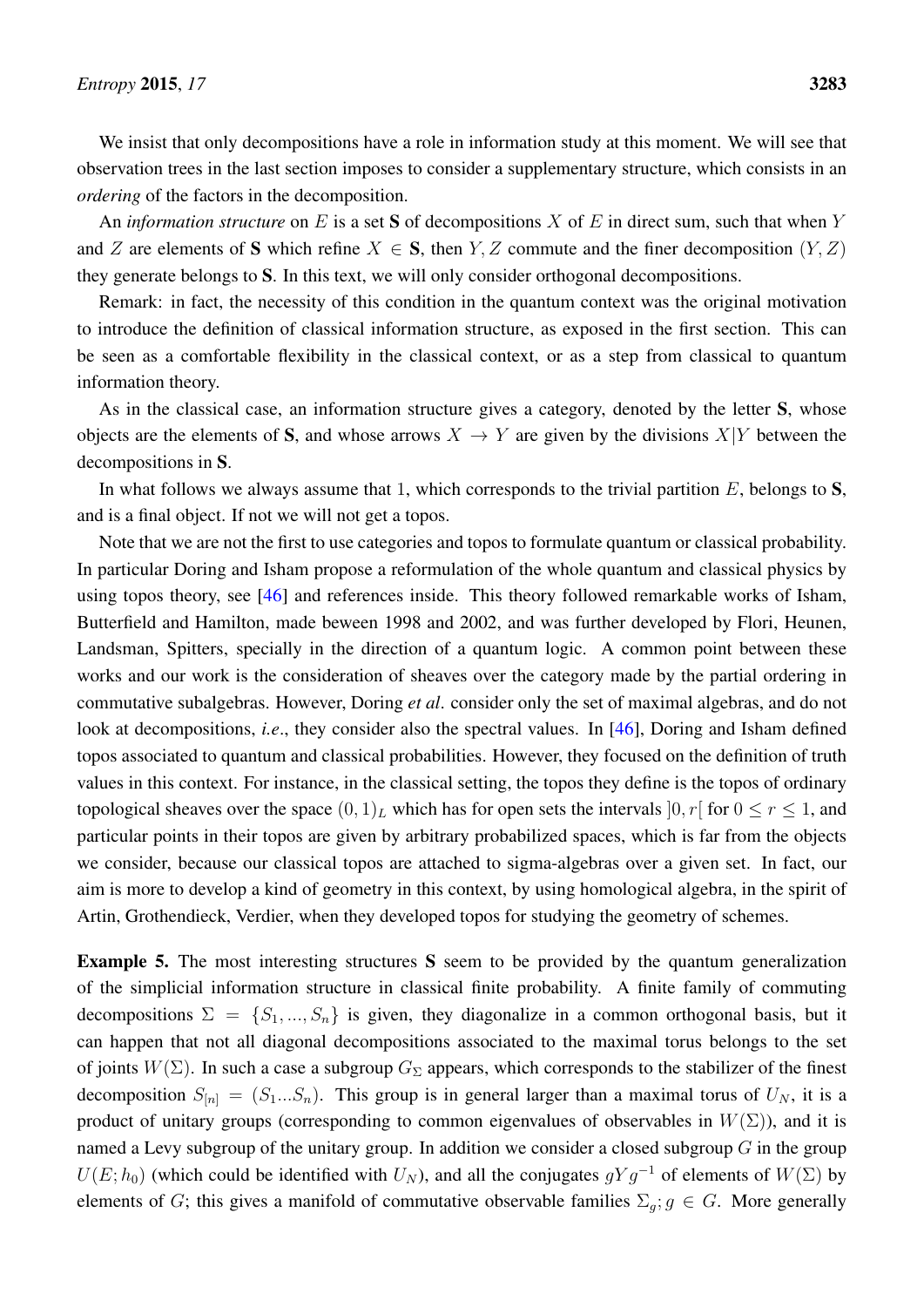we could consider several families  $\Sigma_{\gamma}$ ;  $\gamma \in \Gamma$  of commuting observables, where  $\Gamma$  is any set. It can happen that an element of  $\Sigma_{\gamma}$  is also an element of  $\Sigma_{\lambda}$  for  $\lambda \neq \gamma$ . The family  $\Gamma * \Sigma$  of the  $\Sigma_{\gamma}$  when  $\gamma$ describes the set Γ forms a quantum information structure. The elements of this structure are (perhaps ambiguously) parameterized by the product of an abstract simplex  $\Delta(n)$  with the set Γ (in particular  $\Gamma = G$  for conjugated families).

A simplicial information structure is a subset of  $\Gamma * \Sigma$  which corresponds to a family  $K_{\gamma}$  of simplicial sub-complexes of  $\Delta(n)$ . In the invariant case, when  $\Gamma = G$ , several restrictions could be usefull, for instance using the structure of the manifold of the conjugation classes of  $G_{\Sigma}$  under G. The simplest case is given by taking the same complex K for all conjugates  $g\Sigma g^{-1}$ . By definition this latter case is a simplicial invariant family of quantum observables.

An *event* associated to S is a subspace  $E_A$ , which is an element of one of the decompositions  $X \in S$ . For instance, if  $Y = (Y_1, ..., Y_m)$ , the joint event  $A = (Y_1 = y_1, Y_2 = y_2, ..., Y_m = y_m)$  gives the space  $E_A$  which is the maximal vector subspace of  $E$  where  $A$  happens, *i.e.*,

$$
(f \in E_A) \Leftrightarrow (Y_1(f) = y_1 f, Y_2(f) = y_2 f, ..., Y_m(f) = y_m f). \tag{78}
$$

We say that  $A$  is measurable for a decomposition  $Y$  whenever it is obtained by unions of elements of  $Y$ .

The role of the Boolean algebra  $\beta$  introduced in the first section, could have been accounted here by a given decomposition **B** of E such that any decomposition in S is divided by **B**.

However this choice of **B** is too rigid, in particular it forbids invariance by the unitary group  $U(h_0)$ . Thus we decided that a better analog of the Boolean algebra  $\beta$  is the set UB of all decompositions that are deduced from a given B by unitary transformations.

On the side of density of states, *i.e.*, quantum probabilities, we can consider a subspace  $Q_1$  of the space  $P = PH<sub>+</sub>$  of hermitian positive matrices modulo multiplication by a constant. Concretely, we identify the elements of  $\mathbf{Q}_1$  with positive hermitian operators  $\rho$  such that  $Tr \rho = 1$ . The space **P** is naturally stratified by the rank of the form; the largest cell  $\mathbb{P}H_{++}$  corresponds to the non-degenerate forms; the smallest cells correspond to the rank one forms, which are called pure states in Quantum Mechanics.

We will only consider subsets  $Q_1$  of P which are *adapted* to S, *i.e.*, which satisfy that if  $\rho$  belongs to  $Q_1$ , the conditioning of  $\rho$  by elements of S also belongs to  $Q_1$ . This means that  $Q_1$  is closed by orthogonal projections on all the elements  $E_A$  of the orthogonal decompositions X belonging to S. Note that a subset of **P** which is closed by all orthogonal projections is automatically adapted to any information category S.

Remind that, if  $\rho$  is a density of states and  $E_A$  is an elementary event (*i.e.*, a subspace of E), we define the conditioning of  $\rho$  by A by the hermitian matrix

$$
\rho|A = E_A^* \rho E_A / Tr(E_A^* \rho E_A). \tag{79}
$$

And we define the *probability of the event*  $E_A$  for  $\rho$  as the trace:

$$
\mathbb{P}_{\rho}(A) = Tr(E_A^* \rho E_A),\tag{80}
$$

In the same manner we define the density of a joint observable by

$$
\rho_Y = \sum_A \mathbb{P}_\rho(A)\rho|A = \sum_A E_A^* \rho E_A,\tag{81}
$$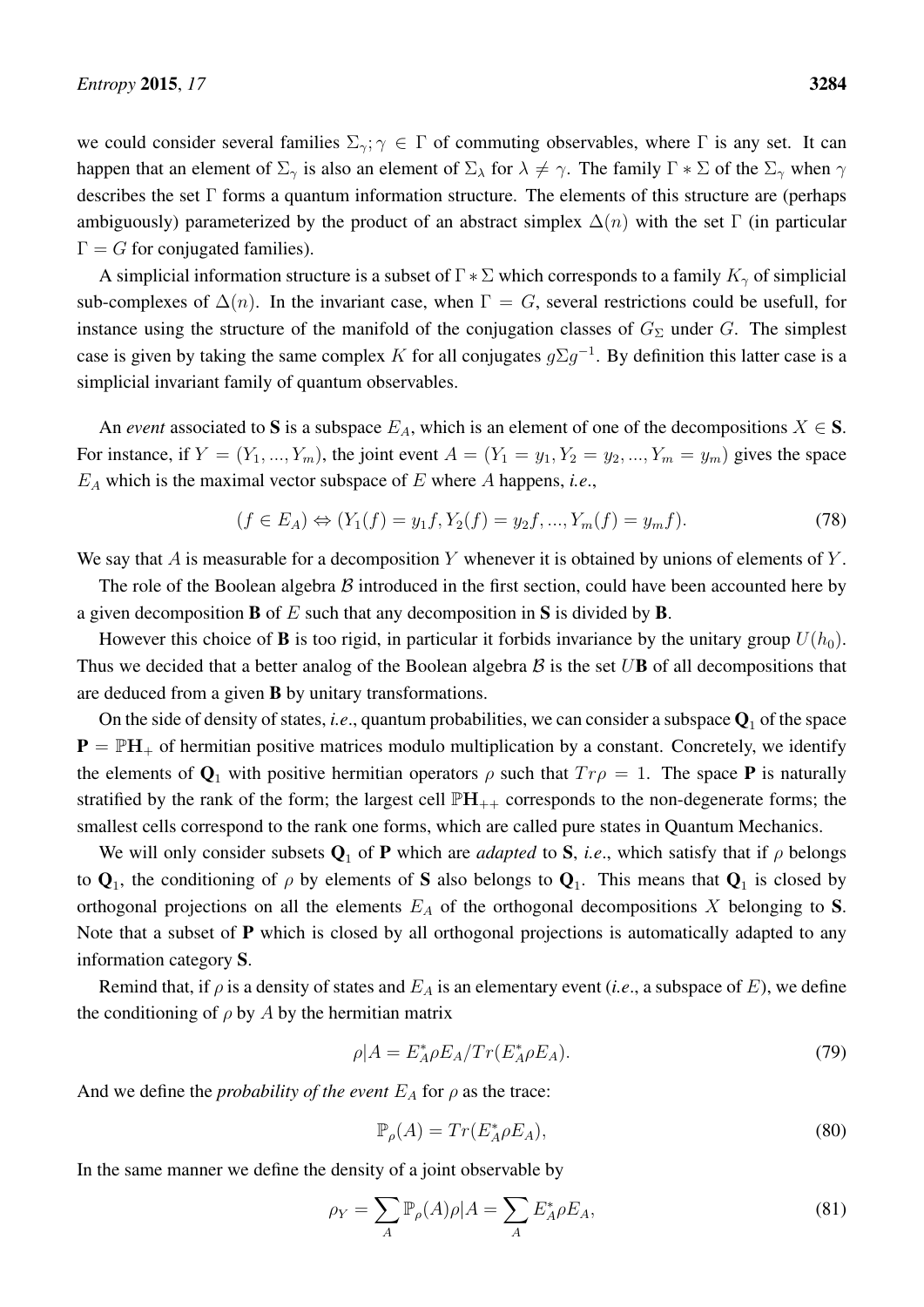A nice reference studying important examples is Paul-Andre Meyer, Quantum probability for probabilists [\[47\]](#page-65-5).

If X is an orthogonal decomposition of E, we can associate to it a subset  $\mathbf{Q}_X$  of  $\mathbf{Q}_1$ , which contains at least all the forms  $\rho_X$  where  $\rho$  belongs to  $\mathbf{Q}_1$ . The natural axiom that we assume for the function  $X \mapsto \mathbf{Q}_X$ , is that for each arrow of division  $X \to Y$ , the set  $\mathbf{Q}_Y$  contains the set  $\mathbf{Q}_X$ ; then we note  $Y_*$  the injection from  $\mathbf{Q}_X$  to  $\mathbf{Q}_Y$ . The fact that  $\mathbf{Q}_X$  is stable by conditioning by every element of a decomposition Y which is less fine than X is automatic; it follows from the fact that  $\mathbf{Q}_1$  is adapted to  $\mathbf{S}$ . We will use conditioning in this way.

In what follows we denote by the letter Q such a functor  $X \mapsto \mathbf{Q}_X$  from the category S to the category of quantum probabilities, with the arrows given by direct images. The set  $Q_1$  is the value of the functor  $Q$  for the certitude 1. We must remind that many choices are possible for the functor when  $Q_1$  is given; the two extreme being the functor  $\mathbf{Q}^{max}$  where  $\mathbf{Q}_X = \mathbf{Q}_1$  for every  $X$ , and the functor  $\mathbf{Q}^{min}$  where  $\mathbf{Q}_X$ is restricted to the set of forms  $\rho_X$  where  $\rho$  describes  ${\bf Q}_1;$  in this last case the elements of  ${\bf Q}_X$  are positive hermitian forms on  $E$ , which are decomposed in blocs according to  $X$ .

From the physical point of view,  $\mathbf{Q}^{min}$  appears to have more sense than  $\mathbf{Q}^{max}$ , but we prefer to consider both of them.

A special probability functor, which will be noted  $Q^{can}(S)$ , is canonically associated to a quantum information structure S:

**Definition 4.** The *canonical density functor*  $Q_X^{can}(S)$  is made by all positive hermitian forms matched to X, i.e., all the forms  $\rho_X$  when  $\rho$  describes  $P\mathbf{H}_+$ .

It is equal to the functor  $\mathbf{Q}^{min}$  associated to the full set  $\mathbf{Q}_1 = P\mathbf{H}_+$ . When the context is clear, we will simply write  $\mathbf{Q}^{can}$ .

An important difference appears between the quantum and the classical frameworks: if  $X$  divides  $Y$ , there exist more (quantum) probability laws in  $\mathbf{Q}_Y$  than in  $\mathbf{Q}_X$ , but there exist less classical laws at the place  $Y$  than at the place  $X$ , because classical laws are defined on smaller sigma-algebras.

In particular, the trivial partition has only one classical state, which is  $Tr(\rho) = 1$ , but it has the richest structure in terms of quantum laws, any hermitian positive form.

Let us consider the classical probabilities, *i.e.*, the maps that associate the number  $P_{\rho}(A)$  to an event A; then, for an event which is measurable for Y, the law  $Y_*\rho_X$  gives the same result than the law  $\rho_X$ .

Remark: This points to a generalized notion of direct image, which is a correspondence  $q_XY_*$  between  $\mathbf{Q}_X$  and  $\mathbf{Q}_Y$ , not a map: we say that the pair  $(\rho_X, \rho_Y)$  in  $\mathbf{Q}_X \times \mathbf{Q}_Y$  belongs to  $q_X Y_*$ , if for any event which is measurable for  $Y$ , we have the equality of probabilities

$$
\mathbb{P}_{\rho_X}(A) = \mathbb{P}_{\rho_Y}(A). \tag{82}
$$

Let us look at the relation of quantification, between a classical information structure and a quantum one:

Consider a maximal family of commuting observables  $S$  in the quantum information structure  $S$ , *i.e.*, the full subcategory associated to an initial object  $X_0$ . This family is a classical information structure. Conversely, if we start with a classical information structure S, made by partitions of a finite set  $\Omega$ , we can always consider it as a quantum structure associated to the vector space  $E = \mathbb{C}^{\Omega}$  freely generated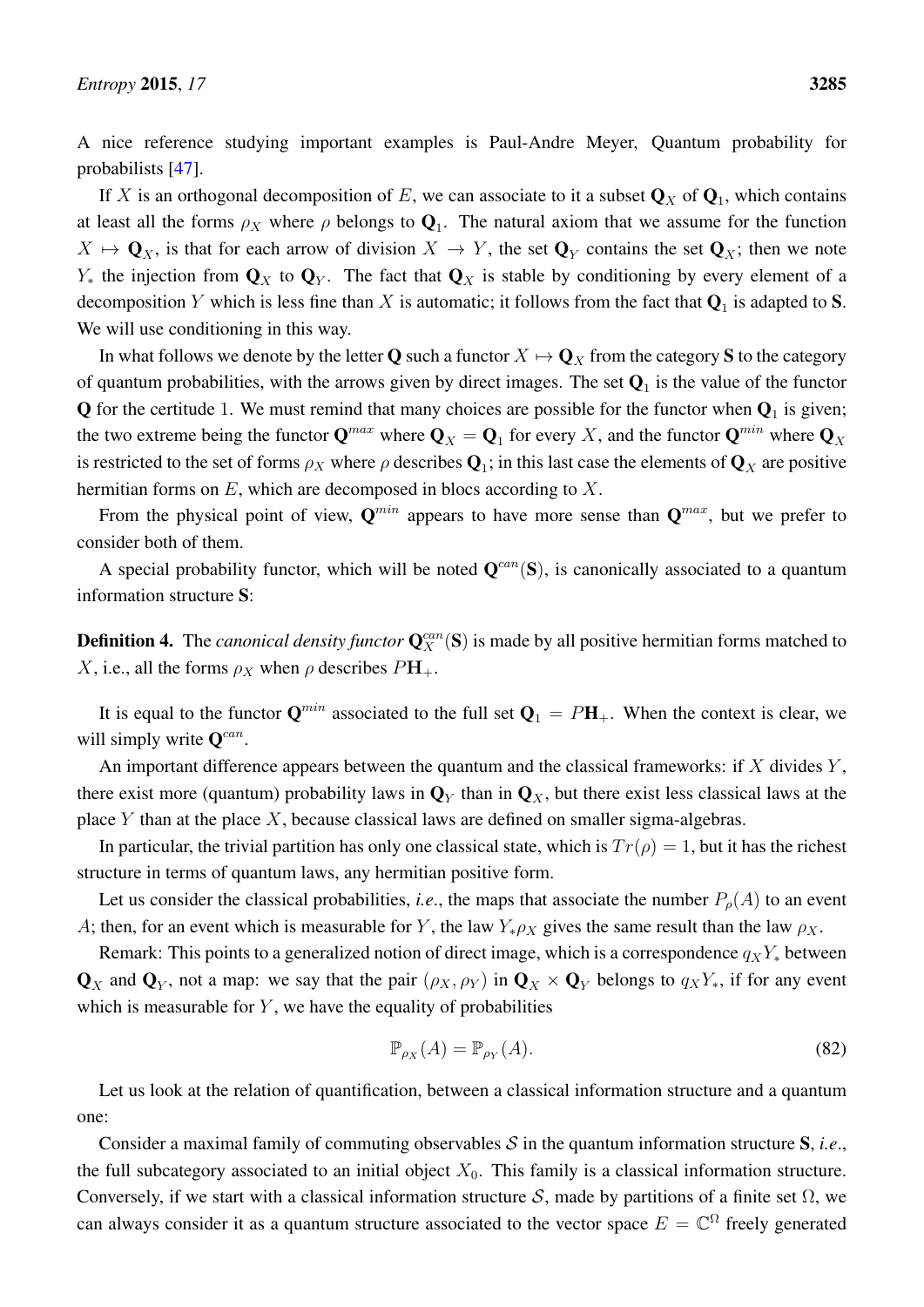over  $\mathbb C$  by the elements of  $\Omega$ . Note that E comes with a canonical positive definite form  $h_0$ , and, to be interesting from the quantum point of view, it is better to extend  $S$  by applying to it all unitary transformations of E, generating a quantum structure  $S = US$ .

**Remark 5.** Suppose that S is unitary invariant, we can define a larger category  $S^U$  by taking as arrows the isomorphisms of ordered decomposition, and close by all compositions of arrows of S with them. Such an invariant extended category  $S^U$  is not far to be equivalent to the category  $S^{\mathfrak{S}}$ , made by adding arrows for permutations of the sets  $\Omega/X$  (cf. above section), from the point of view of category theory: let us work an instant, as we will do in the last part of this paper, with ordered partitions of  $\Omega$ , being itself equipped with an order, and ordered orthogonal decompositions of  $E$ . In this case we can associate to any ordered partition  $X = (E_1, ..., E_m)$  of E, the unique ordered partition  $\Omega$  compatible with the sequence of dimensions and the order of  $\Omega$ . It gives a functor  $\tau$  from **S** to S such that  $\iota \circ \tau = Id_S$ , where  $\iota$  denotes the inclusion of S in S. These two functors are extended, preserving this property, to the categories  $S^U$  and  $S^{\mathfrak{S}}$ . In fact, the functor  $\iota$  sends a permutation to the unitary map which acts by this permutation on the canonical basis, and the functor  $\tau$  sends a unitary transformation q between  $X \in S$ and  $qXq^* \in S$  to the permutation it induces on the orthogonal decompositions. Moreover, consider the map f which associates to any  $X \in S^U$  the unique morphism from the decomposition  $\iota \circ \tau(X)$  to X; it is a natural transformation from the functor  $\iota \circ \tau$  to the functor  $Id_{S^U}$ , which is invertible, then it defines an equivalence of category between  $S^{\mathfrak{S}}$  and  $\mathbf{S}^{U}$ . However a big difference begins with probability functors.

Let Q be a quantum density functor adapted to S, and note  $\iota^*Q$  the composite functor on S; we can consider the map Q which associates to  $X \in S$  the set of classical probabilities  $\mathbb{P}_{\rho}$  for  $\rho \in \mathbf{Q}_X$ . If X divides Y, the fact that the direct image  $Y_*\mathbb{P}(\rho)$  of  $\rho \in \mathbf{Q}_X$  coincides with the law  $\mathbb{P}_{Y_*(\rho)}$  gives the following result:

<span id="page-33-1"></span>**Lemma 4.**  $\rho \mapsto \mathbb{P}_{\rho}$  is a natural transformation from the functor  $\iota^* \mathbf{Q}$  to the functor  $Q$ .

**Definition 5.** This natural transformation is called the *Trace*, and we denote by  $Tr_X$  its value in X, *i.e.*,  $Tr_X(\rho) = \mathbb{P}_{\rho}$ , seen as a map from  $\mathbf{Q}_X$  to  $\mathcal{Q}_X$ .

In general there is no natural transformation in the other direction, from  $\mathcal{Q}_X$  to  $\mathbf{Q}_X$ . Remark that the trace sends a unitary invariant functor to a symmetric functor.

## <span id="page-33-0"></span>*4.3. Quantum Information Homology*

As in the classical case, we can consider the ringed site given by the category S, equipped with the sheaf of monoids  $\{S_X; X \in S\}$ . In the ringed topos of sheaves of S-modules, the choice of a probability functor  $\bf{Q}$  generates remarkable elements in this topos, formed by the functional space  $\bf{F}$  of measurable functions on  $\bf{O}$  with values in  $\mathbb{R}$ . The action of the monoid (or the generated ring) being given by averaged conditioning, and the arrows being given by transposition of direct images. Then, the quantum information co-homology is the topos co-homology:

$$
H^m(\mathbf{S}, \mathbf{Q}) = Ext^m_{\mathbf{S}}(\mathbb{R}; \mathbf{F})
$$
\n(83)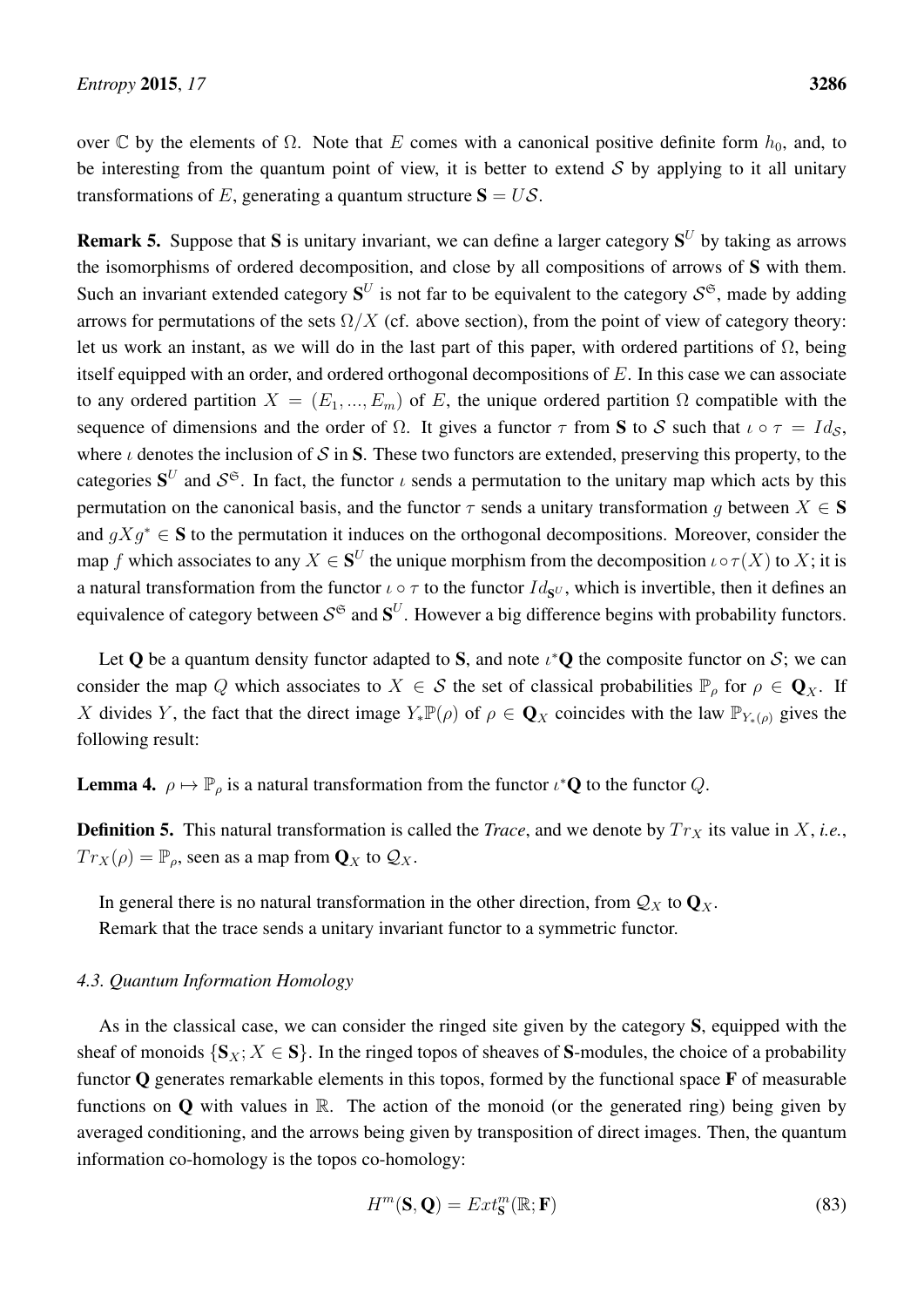However, as in the classical case, we can define directly the co-homology with a bar resolution of the constant sheaf, as follows:

A set of functions  $F_X$  of m observables  $Y_1, ..., Y_m$  divided by X, and one density  $\rho$  indexed by  $X \in S$ , is said *local*, when for any decomposition X dividing a decomposition Y, we have, for each  $\rho$  in  $\mathbf{Q}_X$ ,

$$
F_X(Y_1; \ldots; Y_m; \rho) = F_X(Y_1; \ldots; Y_m; Y_*(\rho)). \tag{84}
$$

For  $m = 0$  this equation expresses that the family  $F_X$  is an element of the topos.

For every m, a collection  $F_X, X \in \mathbf{S}$  is a natural transform F from a free functor  $\mathbf{S}_m$  to the functor **F**. Be careful that in the quantum context, it is not true in general that locality is equivalent to the condition saying that the value  $F_X(Y_1; \ldots; Y_n; \rho)$  depends only on the family of conditioned densities  $E_{A_i}^* \rho E_{A_i}$ ;  $i = 0, ..., m$ , where  $A_i$  is one of the possible events defined by  $Y_i$ .

In fact it depends on the choice of Q; for instance it is false for a  $\mathbf{Q}^{max}$ , but it is true for a  $\mathbf{Q}^{min}$ .

The counter-example in the case of  $\mathbf{Q}^{max}$  is given by a function  $F(\rho)$  which is independent of X. It is local (in the sense of topos that we adopt) but it is non-local in the apparently more natural sense that it depends only of  $\rho_X$ . This is important to have this quantum particularity in the mind for understanding the following discussion.

As in the classical case, the action of observables on local functions is given by the average of conditioning, in the manner of Shannon, but using the Von Neumann conditioning:

$$
Y.F(Y_0; ...; Y_m; \rho) = \sum_{A} Tr(E_A^* \rho E_A) F(Y_0; ...; Y_m; \rho | A)
$$
\n(85)

where the  $E_A$ 's are the spectral projectors of the bundle Y. In this definition there is no necessity to assume that Y commutes with the  $Y_j$ 's.

Remind that, when  $E_A^* \rho E_A$  is non-zero,  $\rho |A$  is equal to  $E_A^* \rho E_A / Tr(E_A^* \rho E_A)$ , and verifies the normalization condition that the trace equals to one. When  $E_A^* \rho E_A$  is equal to zero, the factor  $Tr(E_A^* \rho E_A)$  is zero, then by convention the corresponding term F is absent.

The proof of the Lemma [1](#page-13-0) applies without significant change to prove that the above formula defines an action of the monoid functor  $S_X$ .

Then, the definition of co-homology is given exactly as we have done for the classical case, by introducing the Hochschild operator:

$$
\widehat{\delta}^m F(Y_1; \dots; Y_{m+1}; \rho)
$$
\n
$$
= Y_1. F(Y_2; \dots; Y_{m+1}; \rho) + \sum_{1}^{m} (-1)^i F(\dots; (Y_i, Y_{i+1}); \dots; Y_{m+1}; \rho) + (-1)^{m+1} F(Y_1; \dots; Y_m; \rho). \tag{86}
$$

The Von-Neumann entropy is defined by the following formula

$$
S(\rho) = \mathbb{E}_{\rho}(-\log_2(\rho)) = -Tr(\rho \log_2(\rho)).
$$
\n(87)

For any density functor  $Q$  which is adapted to  $S$ , the Von-Neumann entropy defines a local 0-cochain, that we will call  $S_X$ , and is simply the restriction of S to the set  $\mathbf{Q}_X$ . If  $\rho$  belongs to  $\mathbf{Q}_X$  and if X divides Y, the law  $Y_*\rho$ , which is the same hermitian form as  $\rho$  belongs to  $\mathbf{Q}_Y$  by functoriality, thus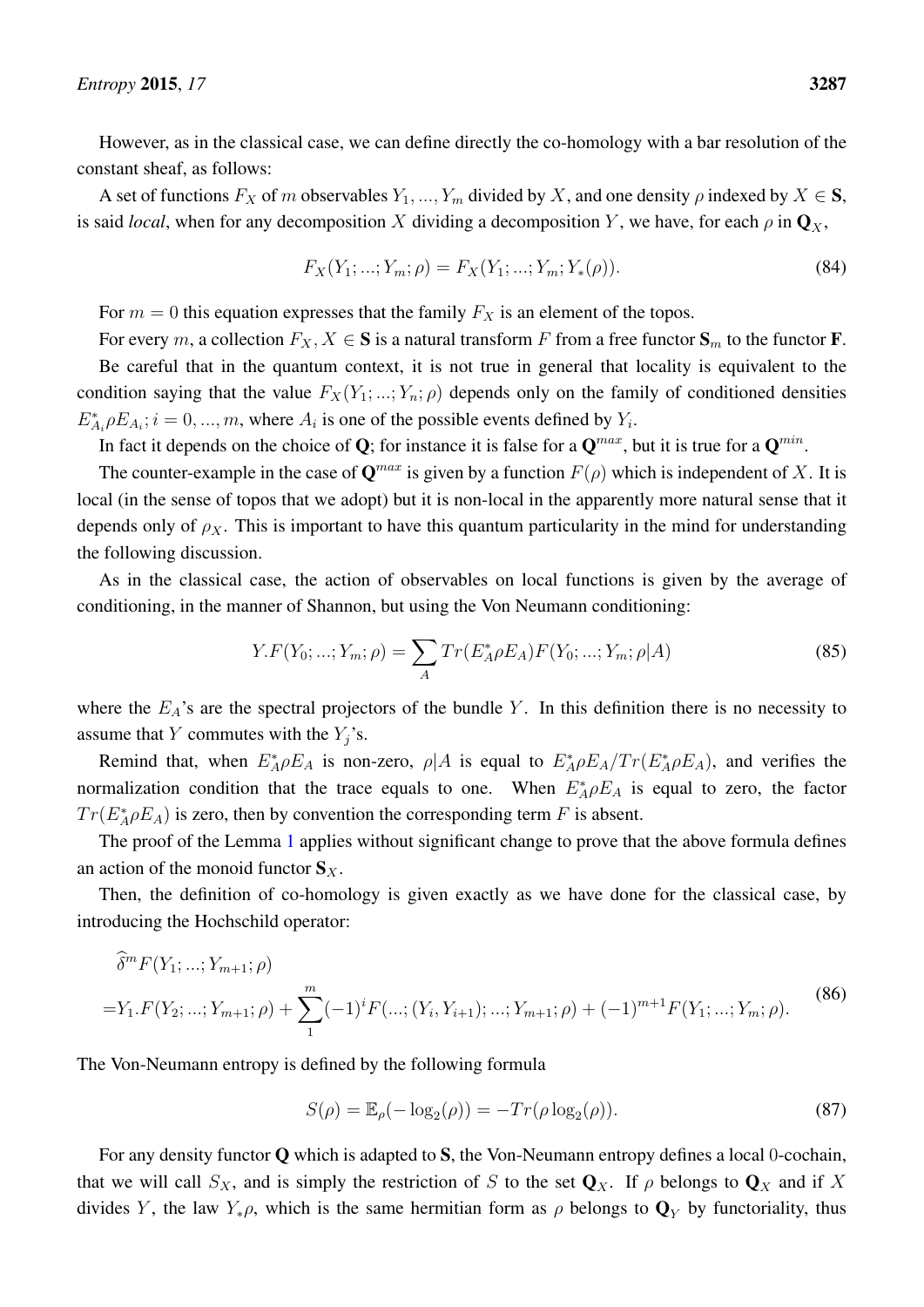$S(Y_*\rho) = S(\rho)$  is translated by  $S_X(\rho) = S_Y(Y_*\rho)$ . This 0-cochain will be simply named the Von Neumann entropy.

In the case of  $\mathbf{Q}^{max}$ ,  $S_X$  gives the same value at all places X. In the case of  $\mathbf{Q}^{min}$  it coincides with  $S(\rho_X)$ , where  $\rho_X$  denotes the restriction to the decomposition X.

Be careful:  $\rho \mapsto S(\rho_X)$  is not a local 0-cochain for  $\mathbf{Q}^{max}$ . In fact in the case of  $\mathbf{Q}^{max}$  we have the same set  $\mathbf{Q} = \mathbf{Q}_X$  for every place X, thus, if we take for X a strict divisor of Y and if we take a density  $ρ$  such that, for the restrictions of  $ρ$ , the spectrum of  $ρ<sub>Y</sub>$  and  $ρ<sub>X</sub>$  are different, then, in general, we do not have  $S_X(\rho) = S_Y(Y_*\rho)$ , even if, as it is the case in the quantum context,  $Y_*\rho = \rho$ .

Remark that in the case of  $\mathbf{Q}^{max}$ , where every function of  $\rho$  independent of X is a cochain of degree zero, the particular functions which depends only on the spectrum of  $\rho$  are invariant under the action of the unitary group, and they are the only 0-cochains which are invariant by this group.

**Definition 6.** Suppose that S and Q are invariant by the unitary group, as is  $U\mathbf{B}$ , we say that an m-cochain F is *invariant*, if for every X in S dividing  $Y_1, ..., Y_m$  in S, every  $\rho$  in  $\mathbf{Q}_X$  and every g in the group  $U(h_0)$ , we have

$$
F_{g.X}(g.Y_1, ..., g.Y_m; g.\rho) = F_X(Y_1; ...; Y_m; \rho); \tag{88}
$$

where  $g.X = gXg^*$ ,  $g.Y_i = gY_ig^*$ ;  $i = 1, ..., m$  and  $g.\rho = g\rho g^*$ .

This is compatible with the naturality assumption (functoriality by direct images), because direct image is a covariant operation.

Note that conditioning is also covariant if we change all variables and laws coherently. Thus the action of the monoids  $S_X$  on cochains respects the invariance.

Then the coboundary  $\hat{\delta}$  preserves invariance. Thus the co-homology of the invariant co-chains is well defined. We call it the *invariant information co-homology*, and we will denote it by  $H^*_U(S; Q)$ , U for unitary.

Invariant co-cochains form a subcomplex of ordinary cochains, then we have a well defined map from  $H_U^*(\mathbf{S};\mathbf{Q})$  to  $H^*(\mathbf{S};\mathbf{Q})$ .

The invariant 0-co-chains depend only on the spectrum of  $\rho$  in the sets  $\mathbf{Q}_x$ .

The invariant co-homology is probably a more natural object from the point of view of Physics. It is also on this co-homology that we were able to obtain constructive results.

The classical entropy of the decomposition  ${E_i}$  and the quantum law  $\rho$  is

$$
H(X; \rho) = -\sum_{j} Tr(E_j^* \rho E_j) \log_2(Tr(E_j^* \rho E_j))
$$
\n(89)

In general it is not true that  $H(X; \rho) = H(Y; Y_*\rho)$  when X divides Y. Thus the Shannon (or Gibbs) entropy is *not* a local 0-cochain, but it is a local 1-cochain, *i.e.*, if  $X \to Y \to Z$  we have

$$
H_X(Z; \rho_X) = H_Y(Z; Y_*\rho_X),\tag{90}
$$

Moreover it is a spectral 1-cochain for any  $\mathbf{Q}^{min}$ .

The following result is well known, *cf.* Nielsen and Chuang [\[13\]](#page-63-12).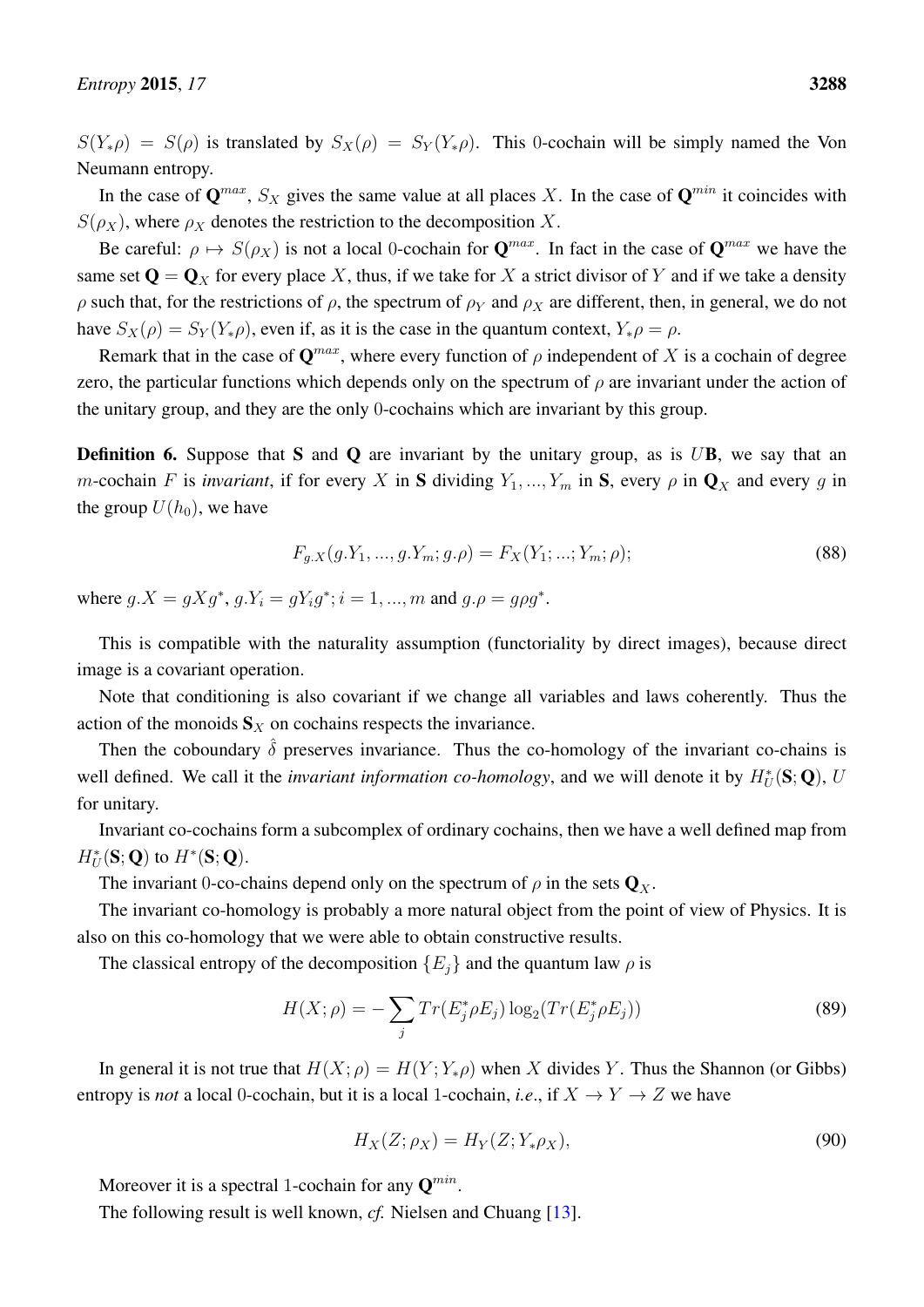<span id="page-36-0"></span>**Lemma 5.** Let  $X, Y$  be two commuting families of observables; we have

$$
S_{(X,Y)}(\rho) = H(Y; \rho) + Y.S_X(\rho)
$$
\n(91)

**Proof.** We denote by  $\alpha, \beta, ...$  the indices of the different values of X, by k, l, ... the indices of the different values of Y, and by i, j, ... the indices of a basis  $I_{k,\alpha}$  of eigenvectors of the conditioned density  $\rho_{k,\alpha} = E_{k,\alpha}^* \rho E_{k,\alpha}$  constrained by the projectors  $E_{k,\alpha}$  of the pair  $(Y, X)$ . The probability  $p_k = P_\rho(X =$  $\xi_k$ ) is equal to the sum over  $i, \alpha$  of the eigenvalues  $\lambda_{i,k,\alpha}$  of  $\rho_{k,\alpha}$ . We have

$$
Y.S(X; \rho) = -\sum_{k} p_k \sum_{i,\alpha} \frac{\lambda_{i,k,\alpha}}{p_k} \log_2(\frac{\lambda_{i,k,\alpha}}{p_k})
$$
  
= 
$$
-\sum_{i,k,\alpha} \lambda_{i,k,\alpha} \log_2(\lambda_{i,k,\alpha}) + \sum_{i,k,\alpha} \lambda_{i,k,\alpha} \log_2(p_k)
$$
  
= 
$$
-\sum_{i,k,\alpha} \lambda_{i,k,\alpha} \log_2(\lambda_{i,k,\alpha}) + \sum_{k} p_k \log_2(p_k).
$$

**Remark 6.** Taking  $X = 1$ , or any scalar matrix, the preceding Lemma [5](#page-36-0) expresses the fact that classical entropy is a derived quantity measuring the default of equivariance of the quantum entropy:

$$
H(Y; \rho) = S_Y(\rho) - (Y.S_Y)(\rho).
$$
\n(92)

<span id="page-36-1"></span>**Lemma 6.** For any  $X \in \mathbf{S}$ , dividing  $Y \in \mathbf{S}$  and  $\rho \in \mathbf{Q}_X$ ,

$$
\hat{\delta}(S_X)(Y;\rho) = -H_X(Y;\rho). \tag{93}
$$

**Proof.** This is exactly what says the Lemma [5](#page-36-0) in this particular case, because in this case  $(X, Y) = X$ , and, by definition, we have  $\hat{\delta}(S_X)(Y; \rho) = Y.S_X(\rho) - S_X(\rho)$ .

To insist, we give a direct proof with less indices for this case:

$$
Y.S_X(\rho) = -\sum_i p_i \sum_k \frac{\lambda_{ik}}{p_i} \log_2 \frac{\lambda_{ik}}{p_i}
$$
  
= 
$$
-\sum_{ik} \lambda_{ik} \log_2 \lambda_{ik} + \sum_{ik} \lambda_{ik} \log_2 p_i
$$
  
= 
$$
S_X(\rho) + \sum_i \log_2 p_i \sum_k \lambda_{ik} = S_X(\rho) + \sum_i (\log_2 p_i) p_i
$$
  
= 
$$
S_X(\rho) - H_X(Y; \mathbb{P}_\rho) = S_X(\rho) - H_X(Y; \rho).
$$

The Lemma [6](#page-36-1) says that (up to the sign) the Shannon entropy is the co-boundary of the Von-Neumann entropy. This implies that the Shannon entropy is a 1-co-cycle, as in the classical case, but now it gives zero in co-homology.

Note that the result is true for any **Q**, thus for  $\mathbf{Q}^{min}$  and for  $\mathbf{Q}^{max}$  as well.

Consider a maximal observable  $X_0$  in S, *i.e.*, a maximal set of commuting observables in S, the elements of this maximal partition form a finite set  $\Omega_0$ . If S is invariant by the group  $U(E; h_0)$ , all the maximal observables are deduced from  $X_0$  by applying a unitary base change. Suppose that the functor Q is invariant also; then we get automatically a symmetric classical structure of information S on  $\Omega_0$ ,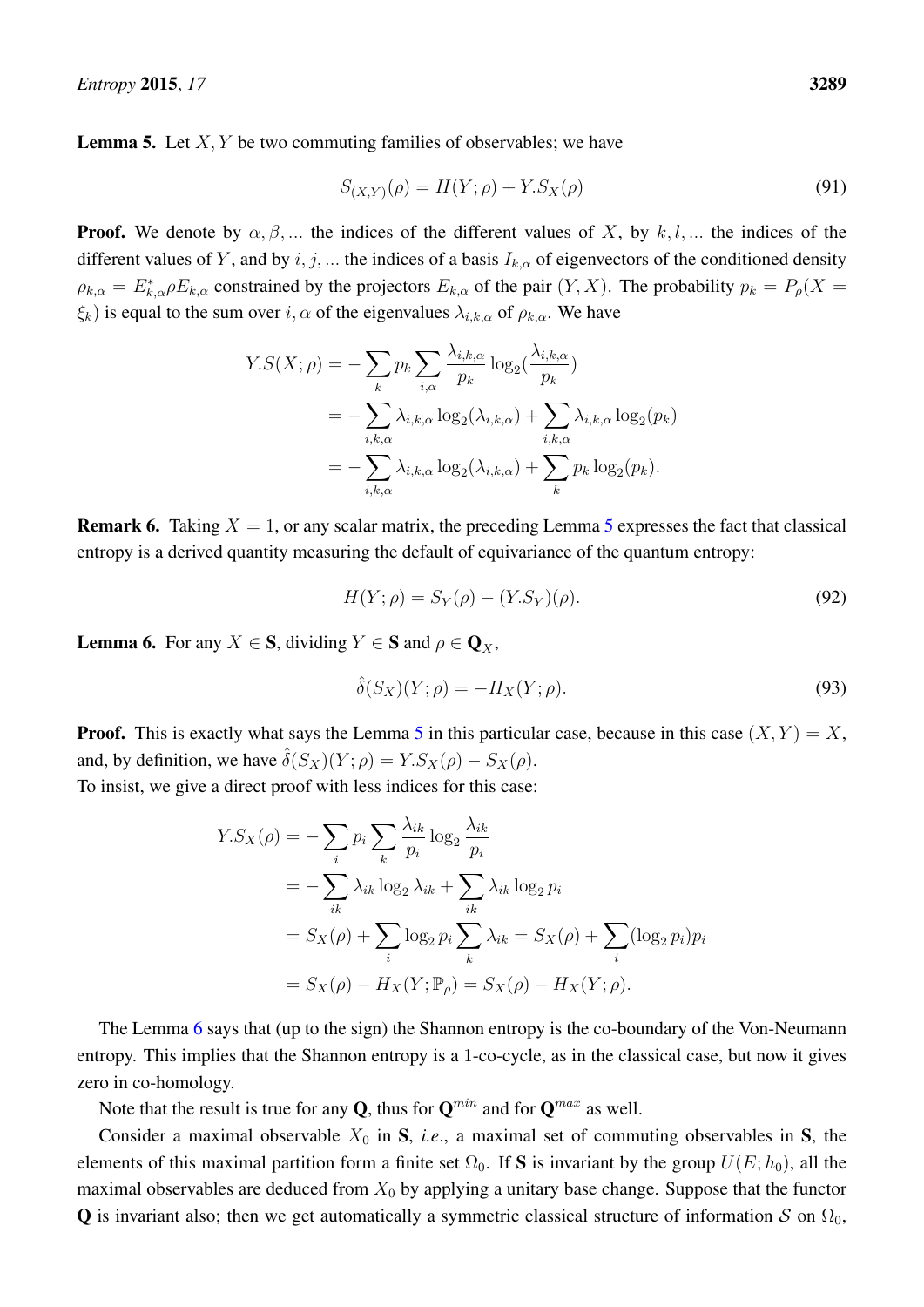given by the elements of S divided by  $X_0$ . And S is equipped with a symmetric classical functor of probability, given by the probability laws associated to the elements of  $S$ .

Remind that we defined the *trace* from quantum probabilities to classical probabilities, by taking the classical  $\mathbb{P}_{\rho}$  for each  $\rho$ , and we noticed that the trace is compatible with invariance and symmetry by permutations.

**Definition 7.** To each classical co-chain  $F^0$  we can associate a quantum co-chain  $F = tr^*F^0$  by putting

$$
tr^*(F)_X(Y_1; \dots; Y_m; \rho) = F_X^0(Y_1; \dots; Y_m; tr_X(\rho)).
$$
\n(94)

The following result is straightforward:

<span id="page-37-1"></span>**Proposition 3.** ( $i$ ) The trace of co-chains defines a map of the classical information Hochschild complex to the quantum one, which commutes with the co-boundaries, i.e., the map  $tr^*$  defines a map from the classical information Hochschild complex to the quantum Hochschild complex;  $(ii)$  this map sends symmetric cochains to invaraint cochains; it induces a natural map from the symmetric classical information co-homology  $H^*_{\mathfrak{S}}(\mathcal{S};\mathcal{Q})$  to the invariant quantum information co-homology  $H^*_U(\mathbf{S};\mathbf{Q})$ .

The Lemma [6](#page-36-1) says that the entropy class goes to zero.

**Remark 7.** In a preliminary version of these notes, we considered the expression  $s(X; \rho) = S(\rho_X)$  –  $S(\rho)$  and showed it satisfies formally the 1-cocycle equation. But we suppress this consideration now, because s is not local, thus it plays no interesting role in homology. For instance in  $\mathbf{Q}^{min}$ ,  $S(\rho_X)$  is local but  $S(\rho)$  is not and in  $\mathbf{Q}^{max}$ ,  $S(\rho)$  is local but  $S(\rho_X)$  is not.

**Definition 8.** In an information structure S we call *edge* a pair of decompositions  $(X, Y)$  such that  $X, Y$ and XY belong to S; we say that an edge is *rich* when both X and Y have at least two elements and XY cuts those two in four distinct subspaces of E. The structure S is connected if every two points are joined by a sequence of edges, and it is *sufficiently rich* when every point belongs to a rich edge. We assume a maximal set of subspaces  $U\mathbf{B}$  is given in the Grassmannian of  $E$ , in such a way that the maximal elements  $X_0$  of S (i.e., initial in the category) are made by pieces in UB. The density functor Q is said *complete* with respect to S (or UB) if for every X, the set  $\mathbf{Q}_X$  contains the positive hermitian forms on the blocs of X, that give scalar blocs  $\rho_{\alpha\beta}$  for two elements  $E_{\alpha}$ ,  $E_{\beta}$  of a maximal decomposition. (All that is simplified when we choose a basis, and take maximal commutative subalgebras of operators, but we want to be free to consider simplicial complexes.)

<span id="page-37-0"></span>**Theorem 3.** (i) for any unitary invariant quantum information structure S, which is connected and sufficiently rich, and for the canonical invariant density functor  $Q^{can}(S)$ , (i.e., the density functor which is minimal and complete with respect to S), the invariant information co-homology of degree one  $H_U^1(S; Q)$  is zero. (ii) Under the same hypothesis, the invariant co-homology of degree zero has dimension one, and is generated by the constants. Then, up to an additive constant, the only invariant 0-cochain which has the Shannon entropy as co-boundary is (minus) the Von-Neumann entropy.

**Proof.** (I) Let X, Y be two orthogonal decompositions of E belonging to S such that  $(X, Y)$  belongs to S, and  $\rho$  an element of Q. We name  $A_{k_i}$ ;  $i = 1, ..., m$  the summands of X, and  $B_{\alpha_j}$ ;  $j = 1, ..., l$  the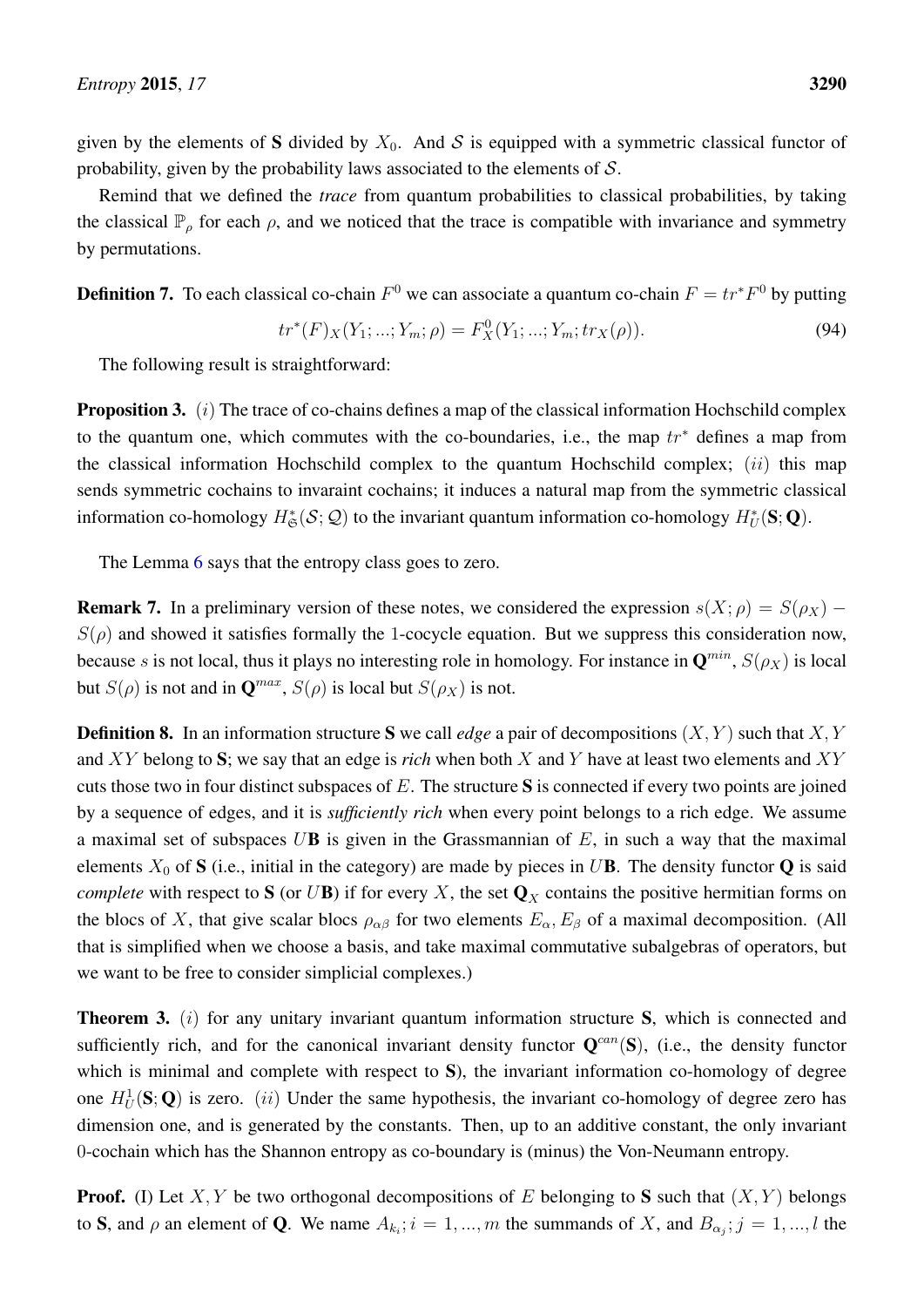summands of Y; the projections  $E_{k_i} \rho E_{k_i}$ ;  $i = 1, ..., m$  resp.  $E_{\alpha_j} \rho E_{\alpha_j}$ ;  $j = 1, ..., l$  of  $\rho$  on the summands of X, resp. Y are denoted by  $\rho_{k_i}$ ;  $i = 1, ..., m$  and  $\rho_{\alpha_j}$ ;  $j = 1, ..., l$  respectively. The projections by the commutative products  $E_{k_i} E_{\alpha_j}$  are denoted by  $\rho_{k_i,\alpha_j}$ ;  $i = 1, ..., m, j = 1, ..., l$ .

Let f be a 1-cocycle, we write  $f(X; \rho) = F(\rho)$ ,  $f(Y; \rho) = H(\rho)$  and  $G(\rho) = f(X, Y; \rho)$ . Note that in  $\mathbf{Q}^{min}$ , F is a function of the  $\rho_{k_i}$ , H a function of the  $\rho_{\alpha_j}$  and G a function of the  $\rho_{k_i,\alpha_j}$ , but there is no necessity too assume this property; we can always consider these functions restricted to diagonal blocs, which are arbitrary due to the completeness hypothesis.

For any positive hermitian  $\rho'$ , we write  $\rho'|\alpha$ , resp.  $\rho'|i$  the form conditioned by the event  $B_\alpha$  resp.  $A_i$ . The co-cycle equation gives the two following equations, that are exchanged by permuting  $X$  and  $Y$ :

$$
\sum_{\alpha_j} Tr(\rho_{\alpha_j}) F((\rho_{k_i} | \alpha_j); i = 1, ..., m) = G((\rho_{k_i, \alpha_j}); i, j) - H((\rho_{\alpha_j}); j),
$$
\n(95)

<span id="page-38-1"></span>
$$
\sum_{i} Tr(\rho_{k_i}) H((\rho_{\alpha_j}|k_i);j) = G((\rho_{k_i,\alpha_j});i,j) - F((\rho_{k_i});i).
$$
\n(96)

Now we consider a particular case, where the small blocs  $\rho_{k,\alpha}$  are zero except for  $(k_1,\alpha_2)$  and  $(k_j,\alpha_1)$ for  $j = 2, ..., m$ . We denote by  $h_1$  the forme  $\rho_{k_1, \alpha_2}$  and by  $h_i$  the form  $\rho_{k_i, \alpha_1}$ , for  $i = 2, ..., m$ . Remark that  $Tr(h_1 + h_2 + \ldots + h_m) = 1$ .

(II) As in the classical case, it is a general fact for a 1-cocycle f and any variable Z the value  $f(Z; \rho)$ is zero if  $\rho$  is zero outside one of the orthogonal summand  $C_a$  of Z; because the equation  $f_X(Z, Z; \rho) =$  $f_X(Z; \rho) + Z.f_X(Z; \rho)$  implies  $Z.f_X(Z; \rho) = 0$ , and if  $\rho$  has only one non-zero factor  $\rho_a$ , we have

$$
Z.f(Z;\rho) = \sum_{b} Tr(\rho_b) f(Z;\rho_b/Tr(\rho_b)) = Tr(\rho_a) f(Z;\rho_a/Tr(\rho_a)) = 1.f(Z;\rho_a). \quad (97)
$$

Therefore in the particular case that we consider, we get for any i that  $H((\rho_{\alpha_j}|k_i); j) = 0$ . Consequently the Equation [\(96\)](#page-38-1) equals the term in  $G$  to the term in  $F$ , and we can report this equality in the first equation. By denoting  $1 - x_1 = Tr(\rho_{\alpha_1})$ , this gives

$$
H((\rho_{\alpha_j}); j = 1, 2) = F((\rho_{k_i}); i = 1, ..., m) - (1 - x_1)F((0, \frac{h_2}{1 - x_2}, ..., \frac{h_m}{1 - x_m})).
$$
 (98)

Now if we add the condition  $h_3 = ... = h_m = 0$  we have  $F(0, h_2/(1-x_1), 0, ..., 0) = 0$  for the reason which eliminated the  $H((\rho_{\alpha_j}|k_i); j)$ ; thus we obtain

$$
H(\rho_{\alpha_1}); j = 1, 2) = F((\rho_{k_1}); i = 1, 2). \tag{99}
$$

This is a sufficiently strong constraints for implying that both terms are functions of  $h_1$ ,  $h_2$  only, and that of course they coincide as functions of these small blocs.

First this gives a recurrence equation, which, as in the classical case is able to reconstruct  $F((\rho_{k_i}); i =$  $1, \ldots, m$  from the case of two blocs:

<span id="page-38-0"></span>
$$
F(X; (\rho_{k_i}); i = 1, ..., m) = F(X; (\rho_{k_1}, \rho_{k_2}, 0, ..., 0) - (1 - x_1)F(X; (0, \frac{h_2}{1 - x_2}, ..., \frac{h_m}{1 - x_m})).
$$
 (100)

(III) We are left with the study of two binary variables  $Y, Z$ , forming a rich edge.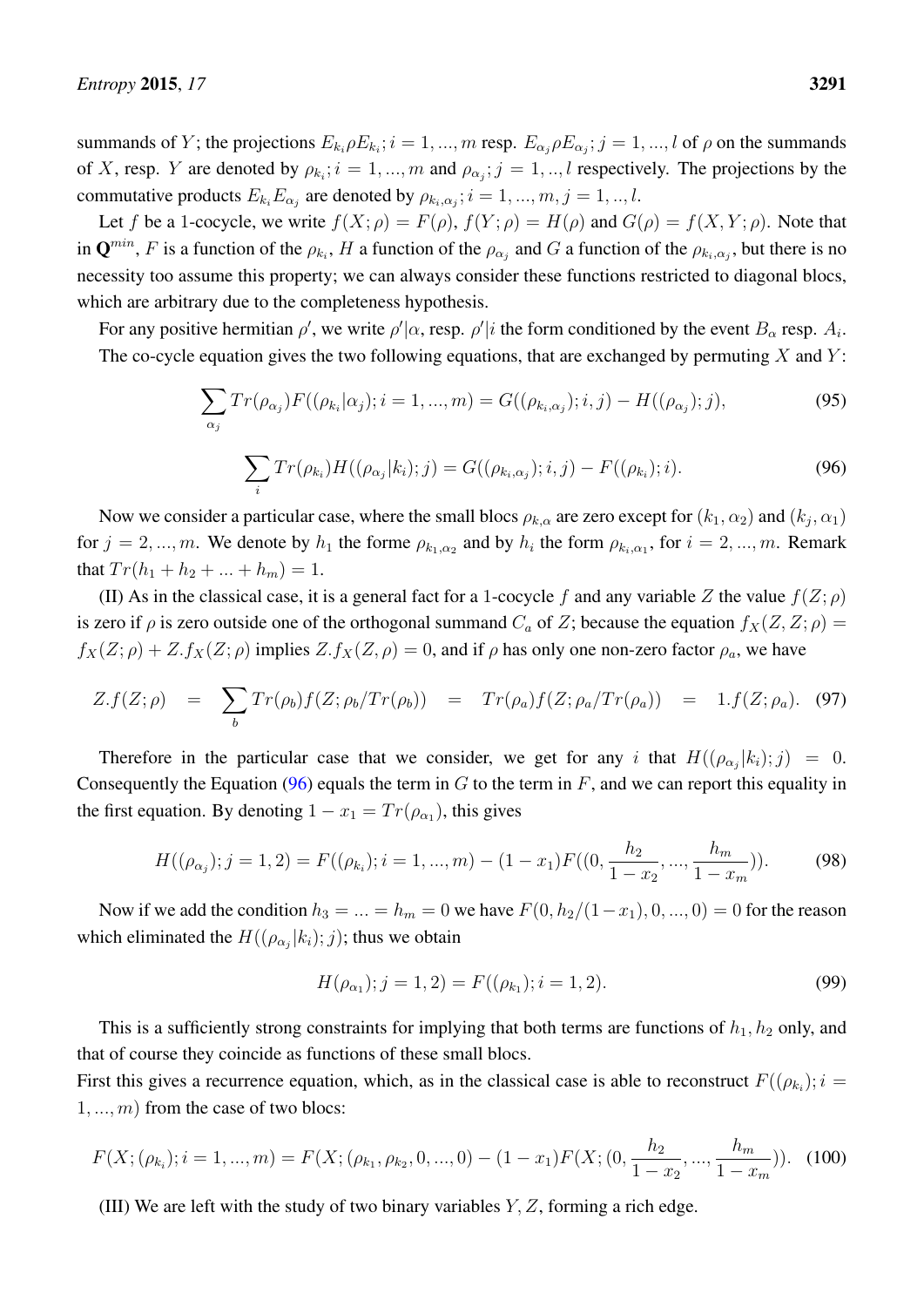The blocs of  $\rho$  adapted to the joint ZY are denoted by  $\rho_{00}, \rho_{01}, \rho_{10}, \rho_{11}$ , where the first index refers to Y and the second index refers to  $Z$ , but the blocs that are allowed for Y and  $Z$  are more numerous than four; there exist out of diagonal blocs, and their role will be important in our analysis. For  $Y$  we have matrices  $\rho_0^0$  and  $\rho_1^0$ , and for Z we have matrices  $\rho_0^1$  and  $\rho_1^1$ ;

$$
\rho_0^0 = \begin{pmatrix} \rho_{00} & \rho_{001}^0 \\ \rho_{010}^0 & \rho_{01} \end{pmatrix} \quad \rho_1^0 = \begin{pmatrix} \rho_{10} & \rho_{101}^0 \\ \rho_{111}^0 & \rho_{11} \end{pmatrix} \tag{101}
$$

$$
\rho_0^1 = \begin{pmatrix} \rho_{00} & \rho_{001}^1 \\ \rho_{010}^1 & \rho_{01} \end{pmatrix} \quad \rho_1^1 = \begin{pmatrix} \rho_{10} & \rho_{101}^1 \\ \rho_{111}^1 & \rho_{11} \end{pmatrix} \tag{102}
$$

They are disposed in sixteen blocs for  $\rho$ , but certain of them, noted with stars, cannot be seen from  $\rho_Y$ or  $\rho_Z$ :

$$
\rho = \begin{pmatrix}\n\rho_{00} & \rho_{001}^0 & \rho_{001}^1 & \rho_{001}^* \\
\rho_{010}^0 & \rho_{01} & \rho_{101}^* & \rho_{001}^1 \\
\rho_{010}^1 & \rho_{010}^* & \rho_{10} & \rho_{101}^0 \\
\rho_{111}^* & \rho_{111}^1 & \rho_{111}^0 & \rho_{11}\n\end{pmatrix}
$$
\n(103)

Now the co-cycle equations are

$$
F(Y, Z; \rho) = Y.F(Z; \rho) + F(Y; \rho) = Z.F(Y; \rho) + F(Z; \rho),
$$
\n(104)

giving the symmetrical relation:

$$
Y.F(Z; \rho) - F(Z; \rho) = Z.F(Y; \rho) - F(Y; \rho).
$$
\n(105)

The conditioning makes many blocs disappear. Then, by denoting with latin letters the corresponding traces, and taking in account explicitly the blocs that must count, the symmetrical identity gives, for any  $\rho$ , the following developed equation:

<span id="page-39-0"></span>
$$
(p_{00} + p_{01})F_Z(\frac{\rho_{00}}{p_{00} + p_{01}}, \frac{\rho_{01}}{p_{00} + p_{01}}, 0, 0) + (p_{10} + p_{11})F_Z(0, 0, \frac{\rho_{10}}{p_{10} + p_{11}}, \frac{\rho_{01}}{p_{10} + p_{11}})
$$
  
\n
$$
-F_Z(\rho_{00}, \rho_{001}^1, \rho_{01}, \rho_{001}^1, \rho_{010}^1, \rho_{100}^1, \rho_{111}^1, \rho_{11})
$$
  
\n
$$
= (p_{00} + p_{10})F_Y(\frac{\rho_{00}}{p_{00} + p_{10}}, 0, \frac{\rho_{10}}{p_{00} + p_{11}}, 0) + (p_{01} + p_{11})F_Y(0, \frac{\rho_{10}}{p_{01} + p_{11}}, 0, \frac{\rho_{11}}{p_{01} + p_{11}}) (106)
$$
  
\n
$$
-F_Y(\rho_{00}, \rho_{001}^0, \rho_{01}, \rho_{001}^0, \rho_{010}^0, \rho_{110}, \rho_{111}^1, \rho_{11}).
$$

(IV) Now we make appeal to the invariance hypothesis: let us apply a unitary transformation q which respects the two summands of Y but does not necessarily respect the summands of  $Z$  we replace  $Z$  by  $gZg^*$ , and  $\rho$  by  $g\rho g^*$ , the value of  $F_Y(\rho_0^0, \rho_1^0)$  does not change. Our claim is that the only function  $F_Y$ which is compatible with the Equation [\(106\)](#page-39-0) for every  $\rho$  are functions of the traces of the blocs.

For the proof, we assume that all the blocs are zero except the eight blocs concerning  $Y$ . In this case, we see that the last function  $-F_Y$  of the right member, involves the eight blocs, but all the other functions involve only the four diagonal blocs. Thus our claim follows from the following result:

**Lemma 7.** A measurable function  $f$  on the set  $H$  of hermitian matrices which is invariant under conjugation by the unitary group  $U_n$  and invariant by the change of the coefficient  $a_{1n}$ , the farthest from the diagonal, is a function of the trace.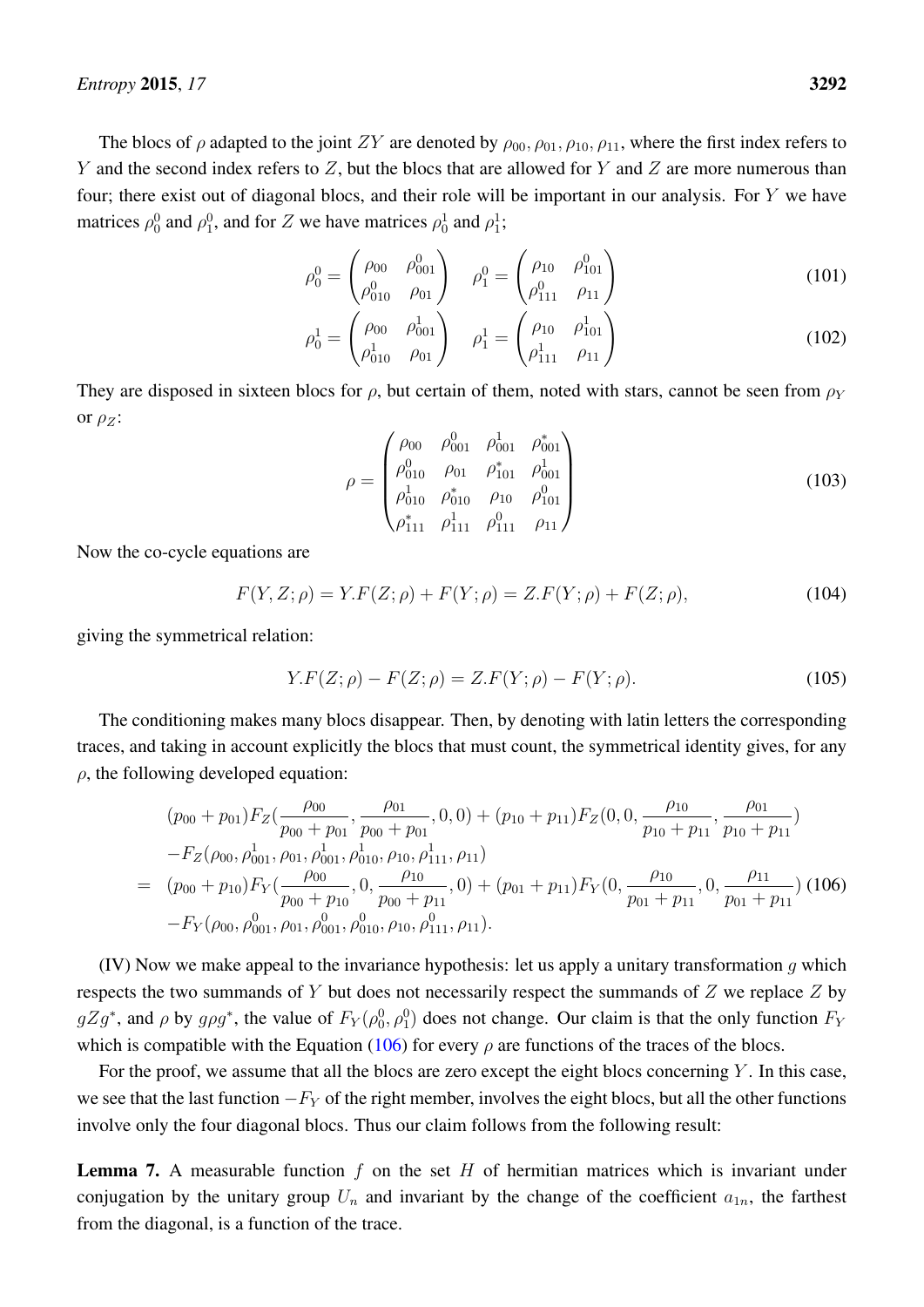Proof. An invariant function for the adjoint representation is a function of the traces of the exterior powers  $\Lambda^k(\rho)$ , but these traces are coefficients in the basis  $e_{i_1} \wedge e_{i_1} \wedge ... \wedge e_{i_k}$ , and the elements divisible by  $e_1 \wedge e_n$  cannot be neglected, as soon as  $k \geq 2$ .

Therefore the co-cycle  $F_Y, F_Z$  comes from the image of  $tr^*$  in proposition [3.](#page-37-1) Then the recurrence relation [\(100\)](#page-38-0) implies that the same is true for the whole co-cycle  $F$ .

(V) For concluding the proof of  $(i)$ , we appeal to the Theorem [1,](#page-20-0) that the only non-zero cocycles in this context, connected and sufficiently rich, are multiples of the classical entropy. However, the Lemma [5](#page-36-0) says that the entropy is a co-boundary.

(VI) To prove (ii), we have to show that every 0-cocycle  $X \mapsto f_X(\rho)$ , which depends only on the spectrum of  $\rho$ , is a constant. We know that a spectral function is a measurable function  $\varphi(\sigma_1, \sigma_2, ...)$  of the elementary symmetric functions  $\sigma_1 = \sum_i \lambda_i, \sigma_2 = \sum_{i < j} \lambda_i \lambda_j, \dots$ 

And, to be a 0-cocycle, f must verify, for every pair of decompositions,  $X \to Y$ , the equation

$$
f_X(\rho) = \sum_i P_\rho(Y = i) f_X(\rho | (Y = i)).
$$
\n(107)

Explicitly, if  $f_X(\rho) = \varphi_X(\sigma_1, \sigma_2, \ldots),$ 

$$
\varphi_X(\sigma_1, \sigma_2, \ldots) = \sum_i \sigma_1(\lambda_{k,i}) \varphi_X(\sigma_1(\lambda_{ki}), \ldots)
$$
\n(108)

where each bloc  $\rho|i$  has the spectrum  $\{\lambda_{k,i}; k \in J_i\}$ . For a sufficiently rich edge  $X = YZ$ , we have with four eigenvalues repeated as it must be to fulfill the dimensions:

$$
f(\lambda_{00}^{(n_{00})}, n_{00}^{(n_{00})}, \lambda_{01}^{(n_{01})}, \lambda_{10}^{(n_{10})}, \lambda_{11}^{(n_{11})})
$$
\n
$$
= (n_{00}\lambda_{00} + n_{01}\lambda_{01})f(\frac{\lambda_{00}^{(n_{00})}}{n_{00}\lambda_{00} + n_{01}\lambda_{01}}, \frac{\lambda_{01}^{(n_{01})}}{n_{00}\lambda_{00} + n_{01}\lambda_{01}}) + (n_{10}\lambda_{10} + n_{11}\lambda_{11})f(\frac{\lambda_{10}^{(n_{10})}}{n_{10}\lambda_{10} + n_{11}\lambda_{11}}, \frac{\lambda_{11}^{(n_{11})}}{n_{10}\lambda_{10} + n_{11}\lambda_{11}}),
$$
\n(109)

and

$$
f(\lambda_{00}^{(n_{00})}, n_{00}^{(n_{00})}, \lambda_{01}^{(n_{01})}, \lambda_{10}^{(n_{10})}, \lambda_{11}^{(n_{11})})
$$
\n
$$
= (n_{00}\lambda_{00} + n_{10}\lambda_{10})f(\frac{\lambda_{00}^{(n_{00})}}{n_{00}\lambda_{00} + n_{10}\lambda_{10}}, \frac{\lambda_{10}^{(n_{10})}}{n_{00}\lambda_{00} + n_{10}\lambda_{10}})
$$
\n
$$
+ (n_{01}\lambda_{01} + n_{11}\lambda_{11})f(\frac{\lambda_{01}^{(n_{01})}}{n_{01}\lambda_{01} + n_{11}\lambda_{11}}, \frac{\lambda_{11}^{(n_{11})}}{n_{01}\lambda_{01} + n_{11}\lambda_{11}}),
$$
\n(110)

By equating the two second members, taking  $\lambda_{01} = \lambda_{00} = 0$ , and varying  $\lambda_{10}$ ,  $\lambda_{11}$ , we find that  $f(x, y)$ is the sum of a constant and a linear function.

At the end,  $f_X$  must be the sum of a constant and a linear function for every X. However, a linear symmetric function is a multiple of  $\sigma_1$ . As  $\rho$  is normalized by the condition  $Tr(\rho) = 1$ , only the constant survives.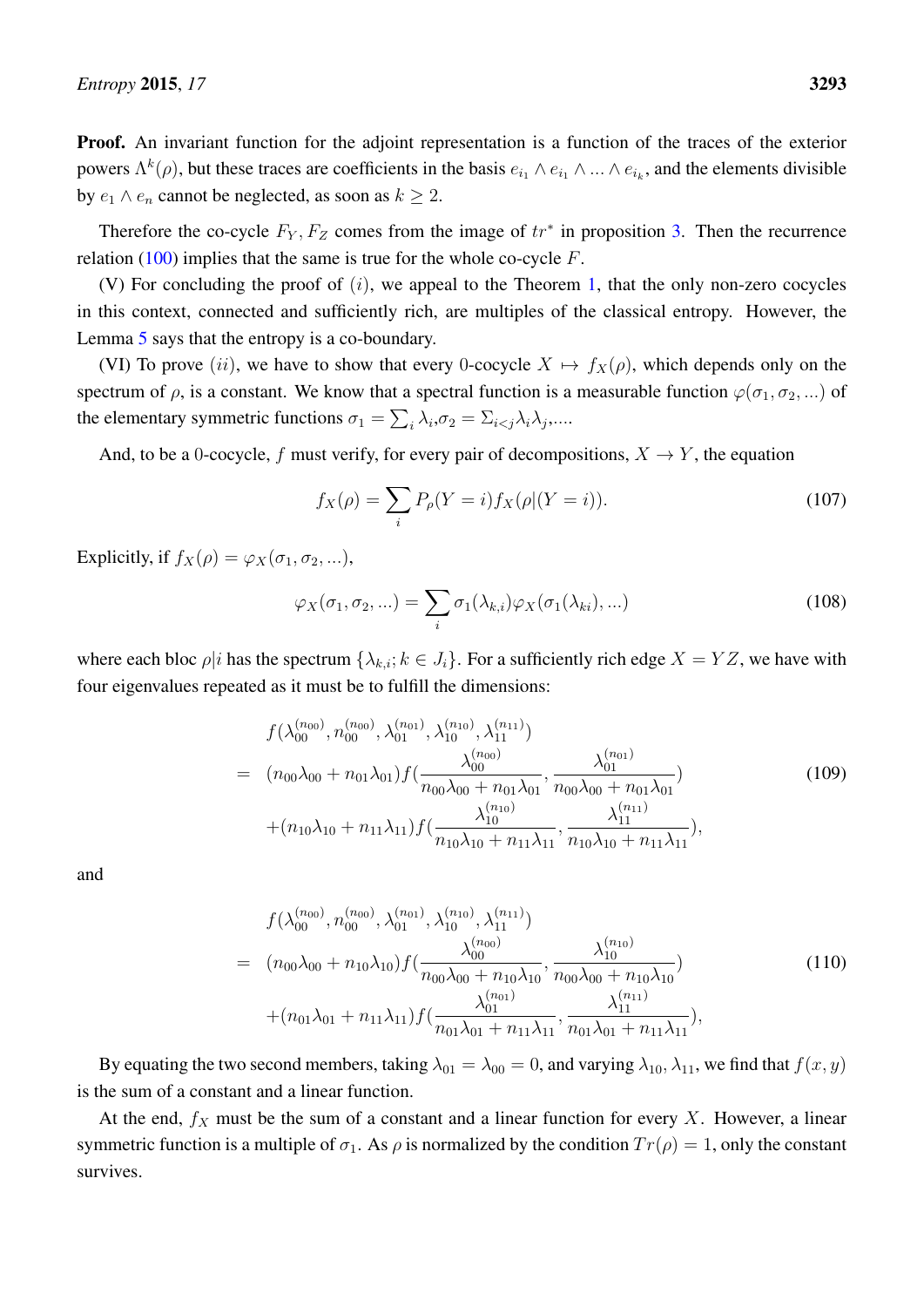Remark 8. In his book "Structure des Systemes Dynamiques", J-M. Souriau [\[48\]](#page-65-6) showed that the mass of a mechanical system is a degree one class of co-homology of the relativity group with values in its adjoint representation; this class being non-trivial for classical Mechanics, with the Galileo group, and becoming trivial for Einstein relativistic Mechanics, with the Lorentz-Poincare group. Even if we are conscious of the big difference with our construction, the above result shows the same thing happens for the entropy, but going from classical statistics to quantum statistics.

>From the philosophical point of view, it is important to mention that the main difference between classical and quantum information co-homology in degree less than one, is the fact that the certitude, 1, becomes highly non-trivial in the quantum context. This point is discussed in particular by Gabriel Catren [\[49\]](#page-65-7). In geometric quantization the first ingredient, discovered by Kirillov, Kostant and Souriau in the sixties, is a circular bundle over the phase space that allows a non-trivial representation of the constants. The second ingredient also discovered by the same authors, is the necessity to choose a polarization, which correspond to the choice of a maximal commutative Poisson sub-algebra of observable quantities. This second ingredient appears in our framework through the limitations of information categories to collection of commutative Boolean algebras, coming from the impossibility to define manageable joints for arbitrary pair of observables.

## <span id="page-41-0"></span>5. Product Structures, Kullback–Leibler Divergence, Quantum Version

In this short section, we use both the homogeneous bar-complex and the non-homogeneous complex. A natural extension of the information co-cycles is to look at the measurable functions

$$
F(X_0; X_1; \ldots; X_m; P_0; P_1, P_2, \ldots, P_n; X), \tag{111}
$$

of several probability laws  $P_i$  (or density of states respectively) on  $\Omega$  (or E respectively) belonging to the space  $\mathcal{Q}_X$  that are absolutely continuous with respect to  $P_0$ , and several decompositions  $Y_i$  less fine than X. To be homogeneous co-chains these functions have to behave naturally under direct image  $Y_*(P_i)$ , and to satisfy the equivariance relation:

$$
F((Y, X_0); (Y, X_1); \dots; (Y, X_m); P_0; P_1, P_2, \dots, P_n; X)
$$
  
= Y.F(X<sub>0</sub>; X<sub>1</sub>; \dots; X<sub>m</sub>; P<sub>0</sub>; P<sub>1</sub>, P<sub>2</sub>, \dots, P<sub>n</sub>; X), (112)

for any  $Y \in S_X$  (resp.  $S_X$ ), where

$$
Y.F(X_0; X_1; ...; X_m; P_0; P_1, P_2, ..., P_n; X)
$$
  
= 
$$
\int_{E_Y} dY_* P_0(y) F(X_0; X_1; ...; X_m; P_0|Y = y; P_1|Y = y, ..., P_n|Y = y; X).
$$
 (113)

Note that a special role is played by the law  $P_0$ , which justifies the coma notation.

The proof of the Lemma [1](#page-13-0) in Section [2.1](#page-9-2) extends without modification to show that this defines an action of semi-group.

Then we define the homogeneous co-boundary operator by

$$
\delta F(X_0; X_1; \dots; \dots; X_m; X_{m+1}; P_0; P_1, P_2, \dots, P_n; X) = \sum_i (-1)^i F(X_0; \dots; \widehat{X_i}; \dots; X_m; X_{m+1}; P_0; P_1, P_2, \dots, P_n; X).
$$
\n(114)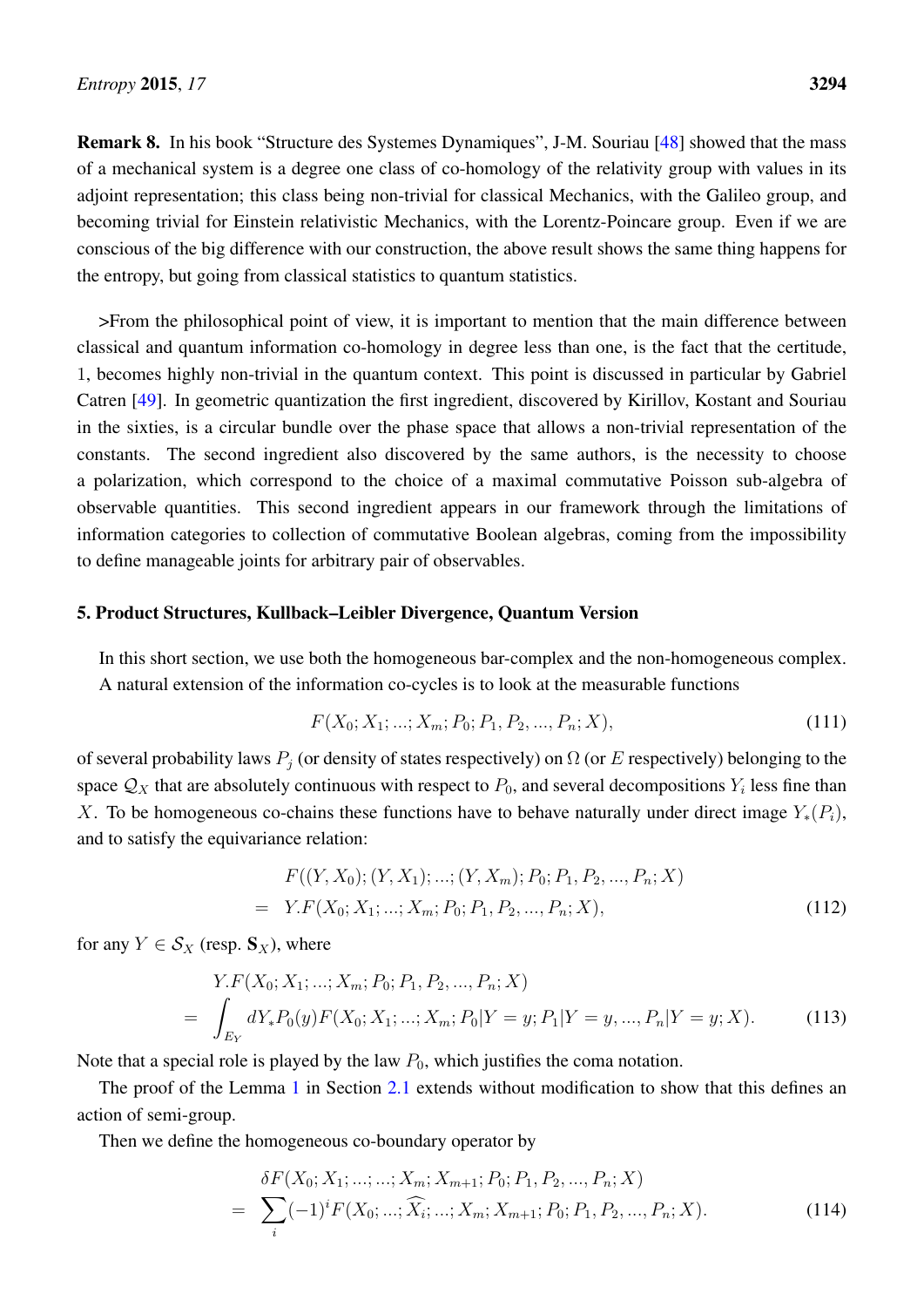The co-cycles are the elements of the kernel of  $\delta$  and the co-boundaries the elements of the image of  $\delta$  (with a shift of degree). The co-homology groups are the quotients of the spaces of co-cycles by the spaces of co-boundaries.

This co-homology is the topos co-homology  $H^*_{\mathcal{S}}(\mathbb{R}, \mathcal{F}_n)$ , of the module functor  $\mathcal{F}_n$  of measurable functions of  $n + 1$ -uples of probabilities, in the ringed topos S (resp. S in the quantum case).

There is also the non-homogeneous version: a  $m$ -cocycle is a family of functions  $F_X(X_1; \ldots; \ldots; X_m; P_0; P_1, P_2, \ldots, P_n)$  which behave naturally under direct images, without equivariance condition.

The co-boundary operator is copied on the Hochschild operator: then we define the homogeneous co-boundary operator by

$$
\begin{split} \n\widehat{\delta}F_X(X_0; X_1; \dots; \dots; X_m; P_0; P_1, P_2, \dots, P_n) \\ &= (X_0. F_X)(X_1; \dots; \dots; X_m; P_0; P_1, P_2, \dots, P_n) \\ \n&+ \sum_i (-1)^{i+1} F(X_0; \dots; \widehat{X}_i; \dots; X_m; P_0; P_1, P_2, \dots, P_n; X). \n\end{split} \tag{115}
$$

Let us recall the definition of the Kullback–Leibler divergence (or relative entropy) between two classical probability laws  $P, Q$  on the same space  $\Omega$ , in the finite case:

$$
H(P;Q) = -\sum_{i} p_i \log \frac{q_i}{p_i}.
$$
\n(116)

Over an infinite set, it is required that Q is absolutely continuous with respect to P with a  $L^1$ -density  $dQ/dP$ , and the definition is

$$
H(P;Q) = -\int_{\Omega} dP(\omega) \log \frac{dQ(\omega)}{dP(\omega)}.
$$
\n(117)

When  $dQ(\omega)/dP(\omega) = 0$ , the logarithm is  $-\infty$  and due to the sign minus, we get a contribution  $+\infty$ in  $H$ , thus, if this happens with probability non-zero for  $P$  the divergence is infinite positive. To get a finite number we must suppose also that P is absolutely continuous with respect to Q, *i.e*., P and Q are equivalent.

The analogous formula defines the quantum Kullback–Leibler divergence (or quantum relative entropy), *cf.* Nielsen-Chuang [\[13\]](#page-63-12), between two density of states  $\rho$ ,  $\sigma$  on the same Hilbert space E, in the finite dimensional case:

$$
S(\rho; \sigma) = -Tr(\rho(\log \sigma - \log \rho)).
$$
\n(118)

In the case of an infinite dimensional Hilbert space, it is required that the trace is well defined.

These quantities are positive or zero, and they are zero only in the case of equality of the measures (resp. the densities of states). It is the reason why it is frequently used as a measure of distance between two laws.

**Proposition 4.** The map which associates to X in S, Y divided by X, and two laws  $P, Q$  the quantity  $H(Y_*P; Y_*Q)$  defines a non-homogeneous 1-cocycle, denoted  $H_X(Y; P; Q)$ .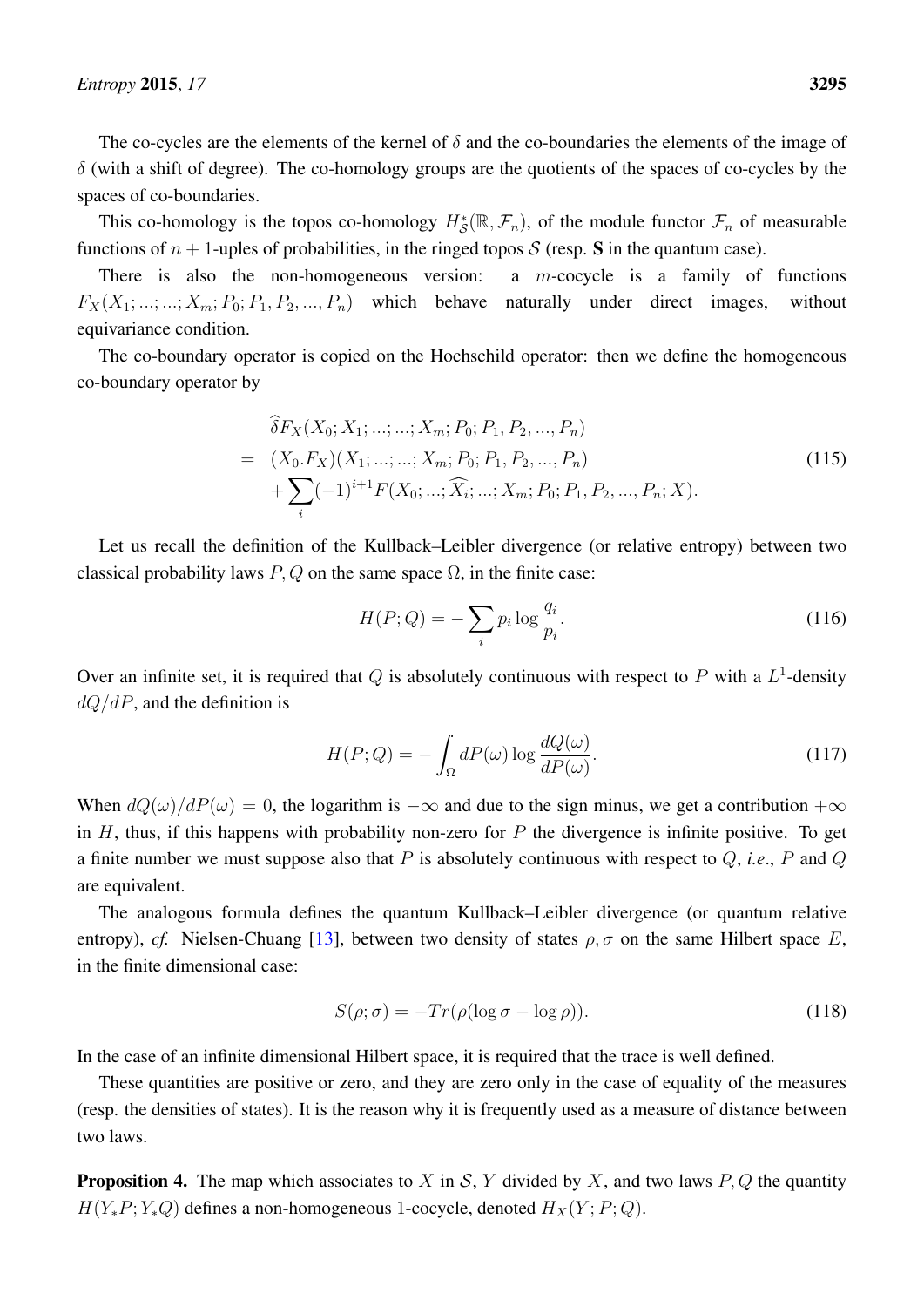Proof. As we already know that the classical Shannon entropy is a non-homogeneous 1-cocycle, it is sufficient to prove the Hochschild relation for the new function

<span id="page-43-0"></span>
$$
H_m(Y; P; Q) = -\sum_i p_i \log q_i. \tag{119}
$$

Let us denote by  $p_{ij}$  (resp.  $q_{ij}$ ) the probability for P (resp. Q) of the event  $Y = x_i, Z = y_j$ , and by  $p^j$  (resp.  $q^j$ ) the probability for P (resp. Q) of the event  $Z = y_j$ ; then the probability  $p_i^j$  $i$  (resp.  $q_i^j$  $\eta_i^j$ ) of  $Y = x_i$  knowing that  $Z = y_j$  for P (resp. for Q) is equal to  $p_{ij}/p^j$  (resp.  $q_{ij}/q^j$ ), and we have

$$
H_m((Z, Y); P, Q) = -\sum_{i} \sum_{j} p_{ij} \log q_{ij}
$$
\n(120)

$$
= -\sum_{j} p^{j} \sum_{i} p_{i}^{j} \log(q^{j} q_{i}^{j}) \tag{121}
$$

$$
= -\sum_{j} p^{j} \log q^{j} (\sum_{i} p_{i}^{j}) - \sum_{j} p^{j} \sum_{i} p_{i}^{j} \log q_{i}^{j}
$$
(122)

$$
= -\sum_{j}^{j} p^{j} \log q^{j} - \sum_{j} p^{j} \sum_{i}^{j} p_{i}^{j} \log q_{i}^{j};
$$
\n(123)

the first term on the right is  $H_m(Z; P; Q)$  and the second is  $(Z,H_m)(Y; P; Q)$ , Q.E.D.

This defines a homogeneous co-cycle for pairs of probability laws  $H_X(Y;Z; P; Q) = H_X(Y; P; Q) H_X(Z; P; Q)$ , named *Kullback-divergence variation*.

In the quantum case, for two densities of states  $\rho, \sigma$  we define in the same manner a classical Kullback–Leibler divergence  $H_X(Y; \rho; \sigma)$  by the formula

$$
H_X(Y; \rho; \sigma) = \sum_k \left( Tr(\rho_k \log(Tr(\rho_k)) - \log(Tr(\sigma_k))) \right); \tag{124}
$$

where the index k parameterizes the orthogonal decomposition  $E_k$  associated to Y and where  $\rho_k$  (resp.  $\sigma_k$ ) denotes the matrix  $E_k^* \rho E_k$  (resp.  $E_k^* \sigma E_k$ ). It is the Kullback–Leibler divergence of the classical laws associated to the direct images  $\rho$  and  $\sigma$  respectively.

But in the case of quantum information theory, we can also define a quantum divergence, for any pair densities of states  $(\rho, \sigma)$  in  $\mathbf{Q}_X$ ,

$$
S_X(\rho;\sigma) = -Tr(\rho \log \sigma). \tag{125}
$$

**Lemma 8.** For any pair  $(X, Y)$  of commuting hermitian operators, such that Y divides X, the function  $S_X$  satisfies the relation

$$
S(X,Y)(\rho;\sigma) = H_Y(X;\rho;\sigma) + X.S_Y(\rho;\sigma); \qquad (126)
$$

where  $H_X$  of two variables denotes the mixed entropy, defined by Equation [\(119\)](#page-43-0).

**Proof.** As in the proof of the Lemma [4,](#page-33-1) we denote by  $\alpha, \beta, ...$  (resp. k, l, ...) the indices of the orthogonal decomposition Y (resp. X), and by i, j,... the indices of a basis  $\phi_{i,k,\alpha}$  of the space  $E_{k,\alpha}$  made by eigenvectors of the matrix  $\varrho_{k,\alpha} = E_{k,\alpha}^* \rho E_{k,\alpha}$  belonging to the joint operator  $(X, Y)$ . In a general manner if M is an endomorphism of  $E_{k,\alpha}$  we denote by  $M_{i,k,\alpha}$  the diagonal coefficient of index  $(i, k, \alpha)$ . The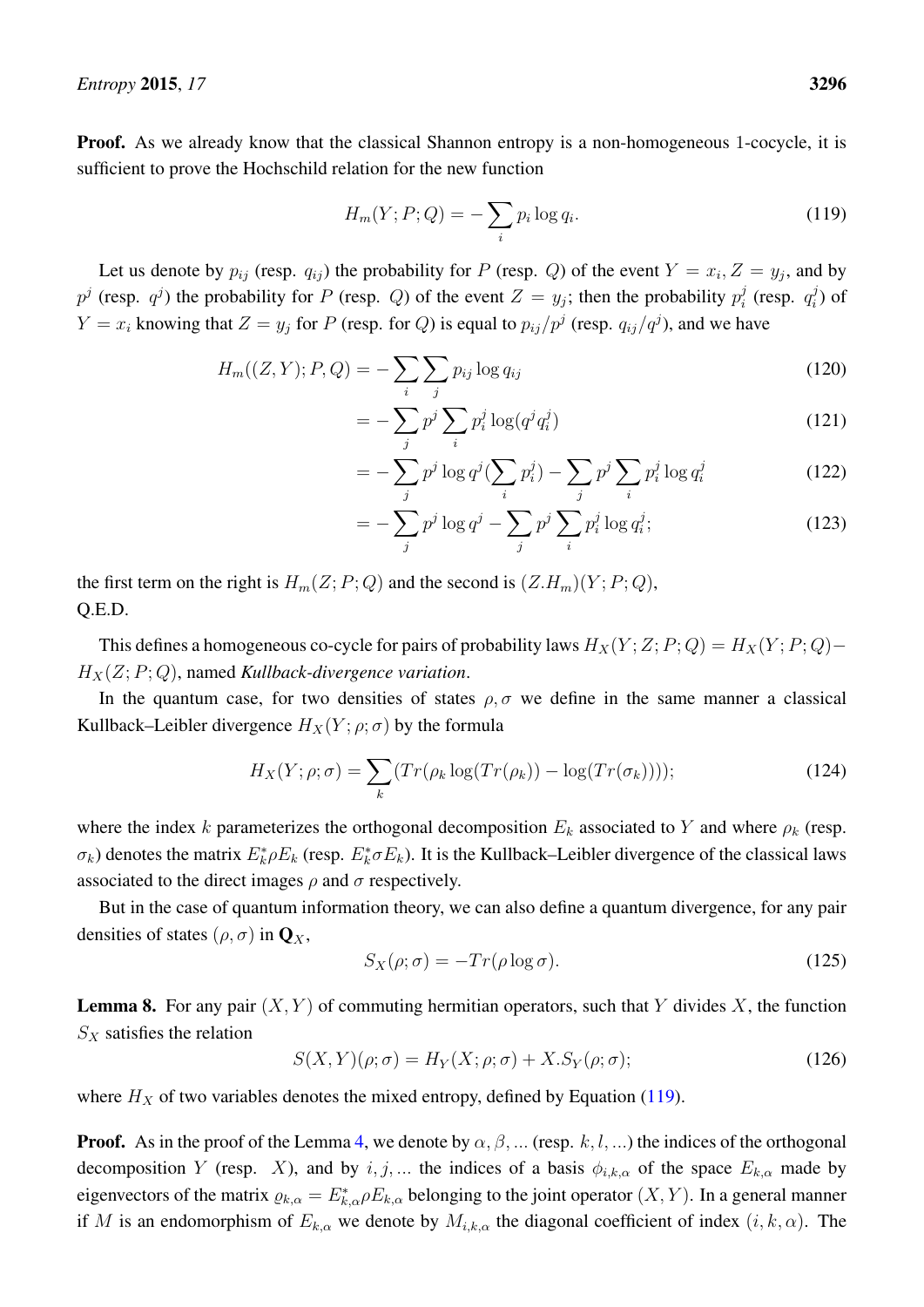probability  $p_k$  (resp.  $q_k$ ) for  $\rho$  (resp.  $\sigma$ ) of the event  $X = \xi_k$  is equal to the sum over  $i, \alpha$  of the eigenvalues  $\lambda_{i,k,\alpha}$  of  $\rho_{k,\alpha}$  (resp.  $\mu_{i,k,\alpha}$  of  $\sigma_{k,\alpha}$ ). And the restricted density  $\rho^{Y_k}$  (resp.  $\sigma^{Y_k}$ ), conditioned by  $X = \xi_k$ , is the sum over  $\alpha$  of  $\varrho_{k,\alpha}$  (resp. of  $\sigma_{k,\alpha}$ ) divided by  $p_k$  (resp.  $q_k$ ). We have

$$
X.S_Y(\rho;\sigma) = -\sum_k p_k Tr(\rho_{Y_k} \log \sigma^{Y_k})
$$
\n(127)

$$
= -\sum_{k} p_k \sum_{i,\alpha} \frac{\lambda_{i,k,\alpha}}{p_k} (\log \frac{\sigma_k}{q_k})_{i,k,\alpha} \tag{128}
$$

$$
= \sum_{i,k,\alpha} \lambda_{i,k,\alpha} \log q_k - \sum_{i,k,\alpha} \lambda_{i,k,\alpha} (\log \sigma_k)_{i,k,\alpha} \tag{129}
$$

$$
= \sum_{k} p_k \log q_k - Tr(\rho_{k,\alpha} \log(\sigma_{k,\alpha}) \tag{130}
$$

$$
=-H_Y(X;\rho;\sigma)+S_{(X,Y)}(\rho;\sigma).
$$
\n(131)

As a corollary, with the argument proving the Lemma [5](#page-36-0) from the Lemma [4,](#page-33-1) we obtain that the classical Kullback divergence is minus the co-boundary of the 0-cochain defined by the quantum divergence.

This shows that the generating function of all the co-cycles we have considered so far is the quantum 0-cochain for pairs  $S(\rho; \sigma) = -Tr(\rho \log \sigma)$ .

## <span id="page-44-0"></span>6. Structure of Observation of a Finite System

Up to now the considered structures and the interventions of entropy can be considered as forming a kind of statics in information theory. The aim of this section is to indicate the elements of dynamics which could correspond. This more dynamical study could be more adapted to the known intervention of entropy in the theory of dynamical systems, as defined by Kolmogorov and Sinai.

#### <span id="page-44-1"></span>*6.1. Problems of Discrimination*

The problem of *optimal discrimination* consists in separating the various states of a system, by using in the most economical manner, a family of observable quantities. One can also only want to detect a state satisfying a certain chosen property. A possible measure of the cost of discrimination is the number of step before ending the process.

First, let us define more precisely what we mean by a system, a state, an observable quantity and a strategy for using observations. As before, for simplicity, the setting is finite sets.

The symbol  $[n]$  denotes the set  $\{1, ..., n\}$ . We have n finite sets  $M_i$  of respective cardinalities  $m_i$ , and we consider the set M of sequences  $x_1, ..., x_n$  where  $x_i$  belongs to  $M_i$ ; by definition a *system* is a subset X of M and a *state* of the system is an element of X. The set of (classical) observable quantities is a (finite) subset A of the functions from X to  $\mathbb R$ .

A use of observables, named an *observation strategy*, is an oriented tree Γ, starting at its root, that is the smallest vertex, and such that each vertex is labelled by an element of  $A$ , and each arrow (naturally oriented edge) is labelled by a possible value of the observable at the initial vertex of the arrow.

For instance, if  $F_0$  marks the root  $s_0$ , it means that we aim to measure  $F_0(x)$  for the states; then branches issued from  $t_0$  are indexed by the values v of  $F_0$ , and to each branch  $F_0 = v$  corresponds a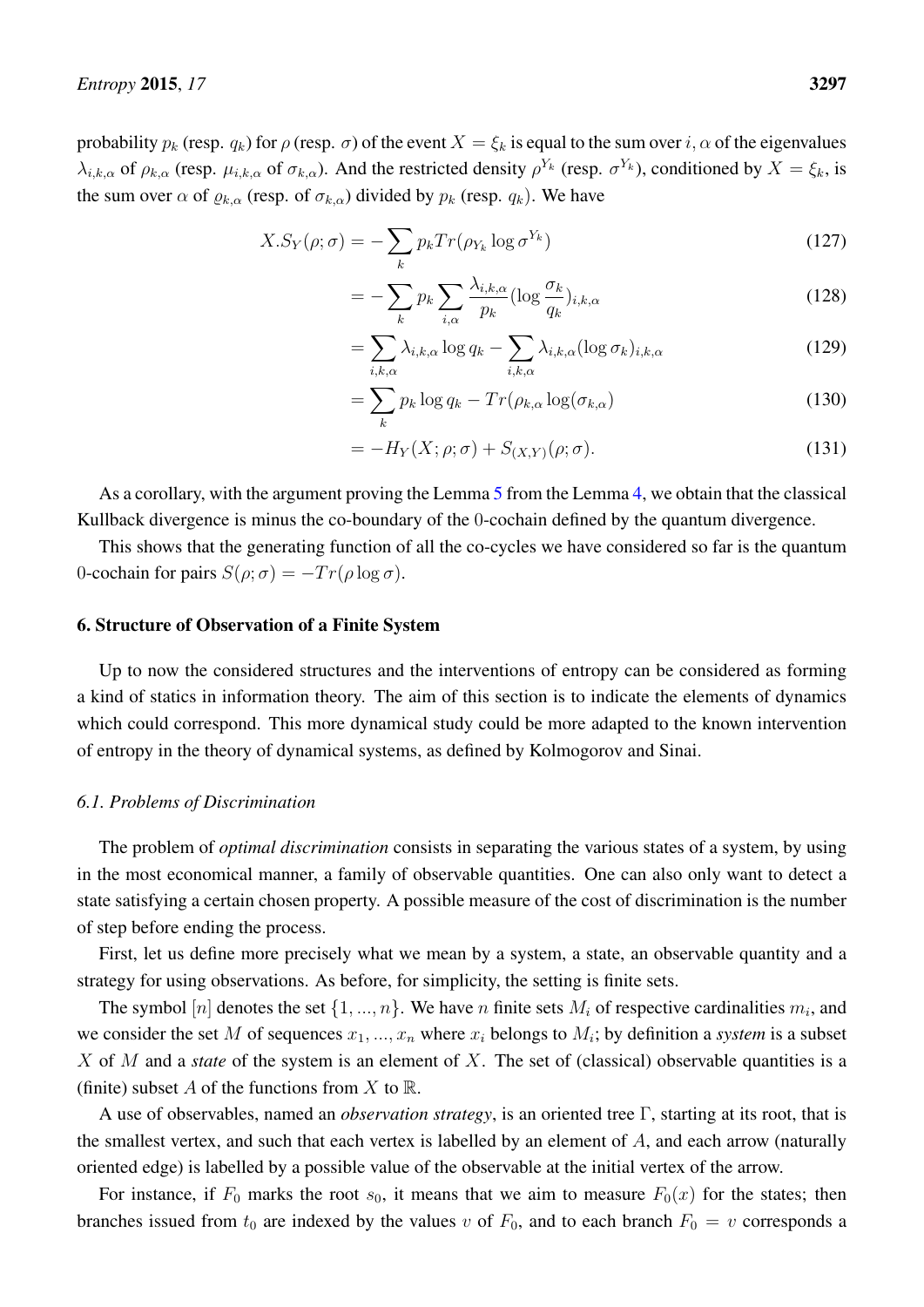subset  $X_v$  of states, giving a partition of X. If  $F_{1,v}$  is the observable at the final vertex  $\alpha_v$  of the branch  $F_0 = v$ , the next step in the program is to evaluate  $F_{1,v}(x)$  for  $x \in X_v$ ; then branches issued from  $\alpha_v$ corresponds to values w of  $F_{1,v}$  restricted to  $X_v$ , and so on.

For each vertex s in  $\Gamma$  we note  $\nu(s)$  the number of edges that are necessary for joining s to the root s<sub>0</sub>. The function  $\nu$  with values in N is called the *level* in the tree.

It can happen that a set  $X_v$  consists of one element only; in this case we decide to extend the tree to the next levels by a branch without bifurcation, for instance by labelling with the same observable and the same value, but it could be any labelling, and its value on  $X_v$ . In such a way, each level k gives a well defined partition  $\pi_k$  of X.

The level k also defines a sub-tree  $\Gamma_k$  of  $\Gamma$ , such that its final branches are bearing  $\pi_k$ . This gives a sequence  $\pi_0, \pi_1, ..., \pi_l$  of finer and finer partitions of X, *i.e.*, a growing sequence of partitions (if the ordering on partition is the opposite of the sense of arrows in the information category  $\Pi(X)$ ). The tree is said *fully discriminant* if the last partition  $\pi_l$ , which is the finest is made by singletons.

The minimal number of steps that are necessary for separating the elements of  $X$ , or more modestly for detecting a certain part of states, can be seen as a measure of complexity of the system with respect to the observations A. A refined measure could take in account the cost of use of a given observable, for instance the difficulty to compute its values.

Standard examples are furnished by weighting problems: in this case the states are mass repartitions in  $n$  objects, and allowed observables are weighting, which are functions of the form

<span id="page-45-0"></span>
$$
F_{I,J}(x) = \sum_{i \in I} x_i - \sum_{j \in J} x_j \tag{132}
$$

where  $I$  et  $J$  are disjoint subsets of  $[n]$ .

We underline that such a function, which requires the choice of two disjoint subsets in  $[n]$ , makes use of the definition of  $M$  as a set of sequences, not as an abstract finite set.

The kind of problems we can ask in this framework were studied for instance in "*Problemes plaisants et delectables qui se font par les nombres*" from Bachet de Meziriac (1612, 1624) [\[50\]](#page-65-8).

The starting point of our research in this direction was a particular classical problem signaled to us by Guillaume Marrelec: given n objects  $\xi_1, ..., \xi_n$ , if we know that m have the same mass and  $n - m$  have another common mass, how many measures must be performed, to separate the two groups and decide which is the heavier?

Even for  $m = 1$  the solution is interesting, and follows a principle of choice by maximum of entropy. In the present text we only want to describe the general structures in relation to this kind of problem without developing a specific study, in particular we want to show that the co-homological nature of the entropy extends to a more dynamical context of discrimination in time.

Remark 9. The discrimination problem is connected with the *coding* problem. In fact a finite system X (as we defined it just before) is nothing else than a particular set of words of length  $n$ , where the letter appearing at place i belongs to an alphabet  $M_i$ . Distinguishing between different words with a set A of variables f, is nothing else than rewriting the words x of X with symbols  $v_f$  (labelling the image  $f(X)$ ). To determine the most economical manner to do that, consists to find the smallest maximal length l of words in the alphabet  $(f, v_f)$ ;  $f \in A$ ,  $v_f \in f(X)$  translating all the words x in X. This translation, when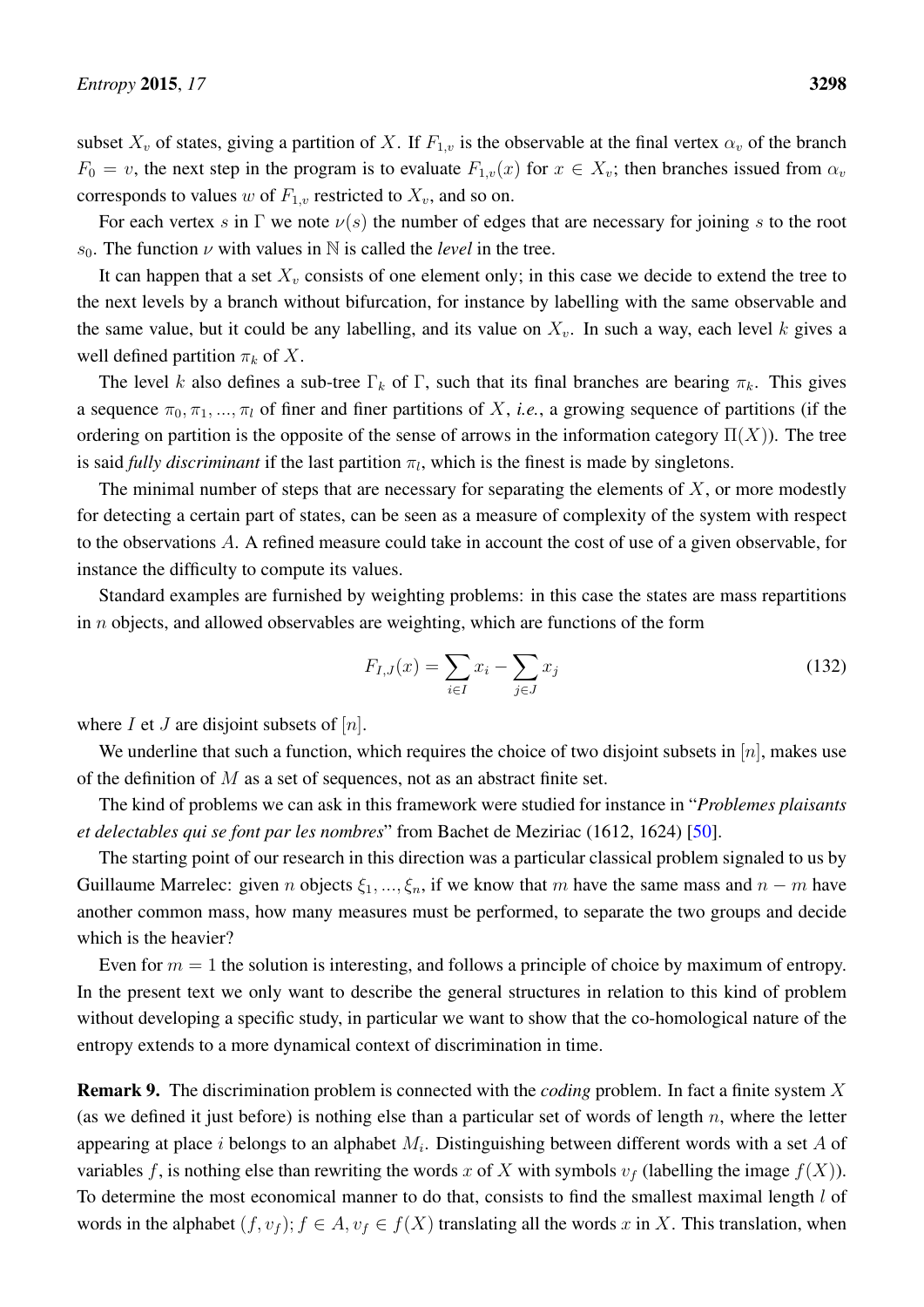it is possible, can be read on the branches of a fully discriminating rooted tree, associated to an optimal strategy, of minimal level l. The word that translate x being the sequence  $(F_0, v_0), (F_1, v_1), ..., (F_k, v_k)$ ,  $k \leq l$ , of the variables put on the vertices along the branch going from 0 to x, and the values of these variables put along the edges of this branch.

## <span id="page-46-0"></span>*6.2. Observation Trees. Galois Groups and Probability Knowledge*

More generally, we consider as in the first part (resp. in the second part) a finite set  $\Omega$ , equipped with a Boolean algebra  $\beta$  (resp. a finite dimensional complex vector space E equipped with a positive definite hermitian form  $h_0$  and a family of direct decompositions in linear spaces UB). In each situation we have a natural notion of *observable quantity*: in the case of Ω it is a partition Y compatible with B (*i.e.*, less fine than B) with numbering of the parts by the integers  $1, \ldots, k$  if Y has k elements; in the case of E it is a decomposition Y compatible with UB (*i.e.*, each summand is direct sum of elements of one of the decompositions u**B**; for  $u \in U(h_0)$ ), with a numbering of the summands by the integers 1, .., k if Y has k elements. We also have a notion of *probability*: in the case of  $(\Omega, Y)$  it is a classical probability law  $P_Y$  on the quotient set  $\Omega/Y$ ; in the case of  $(E, Y)$  it is a collection of non-negative hermitian forms  $h_{Y,i}$ on each summands of  $Y$ .

We will consider information structures, denoted by the symbol S, for both cases (which could be distinguished by the typography,  $S$  or  $S$ , if necessary): they are categories made by objects that are observables and arrows that are divisions, satisfying the condition that if  $X \in S$  divides Y and Z in S, then the joint  $(Y, Z)$  belongs to S.

We will also consider probability families adapted to these information structures; they form a covariant functor  $X \mapsto Q_X$  (which can be typographically distinguished in the two cases by  $\mathcal{Q}_X$  and  $\mathbf{Q}_x$ ) of direct images. When S is a classical subcategory of the quantum structure S, we suppose that we have a trace transformation from  $\iota^*\mathbf{Q}$  to  $\mathcal{Q}$ , and if S and  $\mathbf{Q}$  are unitary invariant, we remind that, thanks to the ordering, we have an equivalence of category between  $\mathbf{S}^U$  and  $\mathcal{S}$ , and a compatible morphism from the functional module  $\mathcal{F}_{\mathcal{Q}}$  to the functional module  $\mathcal{F}_{\mathbf{Q}}$ .

Except the new ingredient of orderings, they are familiar objects for our reader. The letter X will denote both cases  $\Omega$  and E, then the letters S, B, Q will denote respectively S, B, Q or S, UB, Q. Be careful that now all observable quantities are ordered, either partitions, either direct decomposition. We will always assume the compatibility condition between Q and S, meaning that every conditioning of  $P \in \mathbb{Q}$  by an event associated to an element of S belongs to Q.

In addition we choose a subset  $A$  of observables in  $S$ , which play the role of allowed elementary observations.

We say that a bijection  $\sigma$  from  $\Omega$  to itself, measurable for B, *respects* a set of observables A if for any  $Y \in \mathcal{A}$ , there exists  $Z \in \mathcal{A}$  such that  $Y \circ \sigma = Z$ . It means that  $\sigma$  establishes an ordered bijection between the pieces  $Y(i)$  and the pieces  $Z(i)$ , *i.e.*,  $x \in Z(i)$  if and only if  $\sigma(x) \in Y(i)$ . In other words the permutation  $\sigma$  respects A when the map  $\sigma^*$  which associates the partition  $Y \circ \sigma$  to any partition Y, sends A into A.

In the same way, we say that  $\sigma$  respects a family of probabilities Q if the associated map  $\sigma_*$  sends an element of  $Q$  to an element of  $Q$ .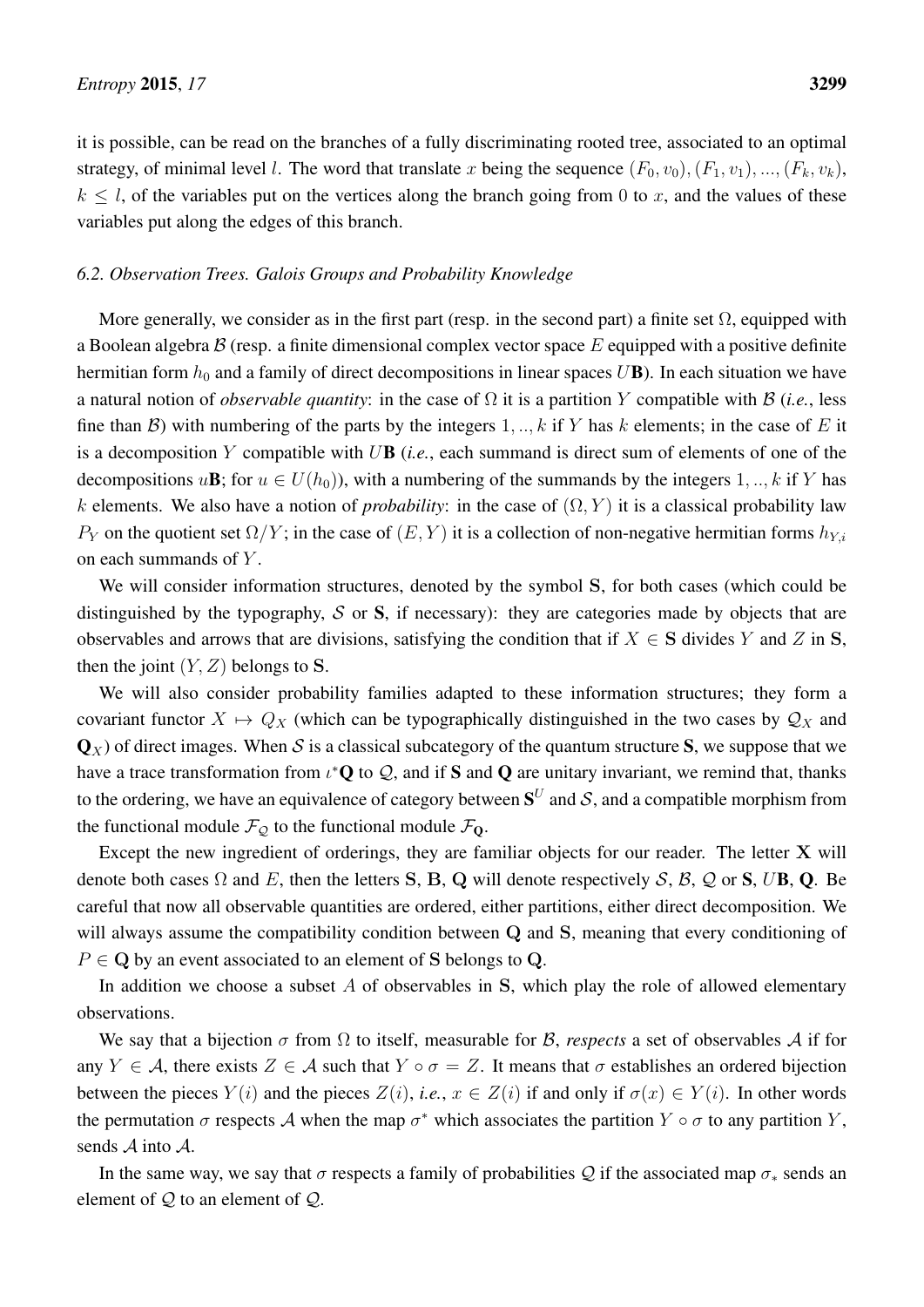In the quantum case, with E,  $h_0$  and UB, we do the same by asking in addition that  $\sigma$  is a linear unitary automorphism of E.

**Definition 9.** If X, S, Q, B and A are given, the *Galois group*  $G_0$  is the set of permutations of X (resp. linear maps) that respect S, Q, B and A.

Example 6. Consider the system X associated to the simple classical weighting problem: states are parameterized by points with coordinates 0, 1 or  $-1$  in the sphere  $S^{n-1}$  of radius 1 in  $\mathbb{R}^n$ , according to their weights, either normal, heavier or lighter. Thus in this case  $\Omega = X$  possesses  $2n$  points. The set A of elementary observables is given by the weighting operations  $F_{I,J}$ , Equation [\(132\)](#page-45-0). For S we take the set  $\mathcal{S}(A)$  of all ordered partitions  $\pi_k$  obtained by applications of discrimination trees labelled by A. And we consider only the uniform probability  $P_0$  on X; in Q this gives the images of this law by the elements of  $S$ , and the conditioning by all the events associated to  $S$ .

Then the Galois group  $G_0$  is the subgroup  $\mathfrak{S}_n \times C_2$  of  $\mathfrak{S}_{2n}$  made by the product of the permutation group of n symbols by the group changing the signs of all the  $x_i$  for i in [n].

*Proof*: the elements of  $\mathfrak{S}_n$  respect A, and the uniform law. Moreover if  $\sigma$  changes the sign of all the  $x_i$ , one can compensate the effect of  $\sigma$  on  $F_{I,J}$  by taking  $G_{I,J} = F_{J,I}$ , *i.e.*, by exchanging the two sides of the balance.

To finish we have to show that permutations of X outside  $\mathfrak{S}_n \times C_2$  do not respect A. First, consider a permutation  $\sigma$  that does not respect the indices i. In this case there exists an index  $i \in [n]$  such that  $\sigma(i^+)$  and  $\sigma(i^-)$  are states associated to different coins, for instance  $\sigma(i^+) = j^+$  and  $\sigma(i^-) = k^+$ , with  $j \neq k$ , or  $\sigma(i^+) = j^+$  and  $\sigma(i^-) = k^-$ , with  $j \neq k$ . Two cases are possible: these states have the same mass, or they have opposite mass. In both cases let us consider a weighting  $F_{j,h}(x) = x_j - x_h$ , where  $h \neq k$ ; by applying  $\sigma^*F_{j,h}$  to  $x = \sigma(i^+)$  we find  $+1$  (or  $-1$ ), and by applying  $\sigma^*F_{j,h}$  to  $x = \sigma(i^-)$  we find 0. However, this cannot happen for a weighting, because for a weighting, either the change of  $i^+$ into i<sup>-</sup> has no effect, either it exchanges the results  $+1$  and  $-1$ . Finally, consider a permutation  $\sigma$  that respects the indices but exchanges the signs of a subset  $I = \{i_1, ..., i_k\}$ , with  $0 < k < n$ . In this case let us consider a weighting  $F_{i,j}(x) = x_i - x_j$  with  $i \in I$  and  $j \in [n] \backslash I$ , the function  $F_{i,j} \circ \sigma$  takes the value +1 for the states  $i^-, j^-,$  the value  $-1$  for  $i^+, j^+$  and the value 0 for the other states, which cannot happen for any weighting, because this weighting must involve both i and j, but it cannot be  $F_{j,i}(x) = x_j - x_i$ , which takes the value  $-1$  for  $j^-$ , and it cannot be  $F_{i,j}$  which takes the value  $+1$  for  $i^+$ .

The probability laws we are considering express the beliefs in initial knowledge on the system, in this case it is legitimate to consider that they constrain the initial Galois group  $G_0$ . This corresponds to the *Jaynes principle* [\[51,](#page-65-9)[52\]](#page-65-10).

We define in this framework the notion of *observation tree* adapted to a given subset A of S: it is a finite oriented rooted tree Γ where each vertex s is labelled by an observable  $F_s$  belonging to A and each arrow  $\alpha$  beginning at s is labelled by an element  $F_s(i)$  of  $F_s$ . A priori we introduce as many branches as there exist elements in  $F_s$ . The disposition of the arrows in the trigonometric circular order makes that the tree  $\Gamma$  is imbedded in the Euclidian plane up to homotopy.

A *branch*  $\gamma$  in the tree  $\Gamma$  is a sequence  $\alpha_1, ..., \alpha_k$  of oriented edges, such that, for each i the initial extremity of  $\alpha_{i+1}$  is the terminal extremity of  $\alpha_i$ . Then  $\alpha_{i+1}$  starts with the label  $F_i$  and ends with the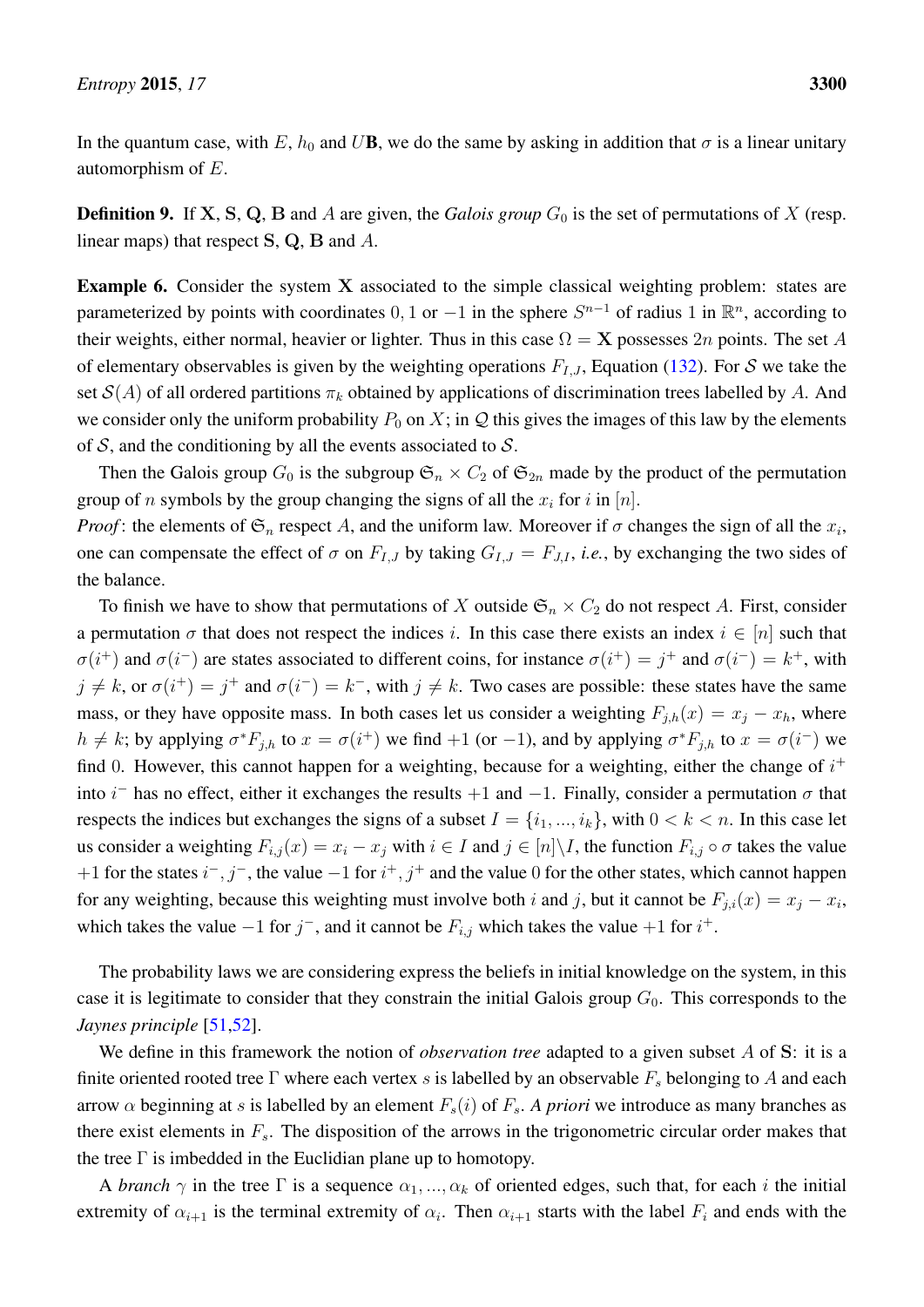label  $F_{i+1}$ . We will say that  $\gamma$  starts with the root if the initial extremity of  $\alpha_1$  is the root  $s_0$ , with a label  $F_0$ .

For any edge  $\alpha$  in Γ, there exists a unique branch  $\gamma(\alpha)$  starting from the root, and abutting in  $\alpha$ . Along this branch, the vertices are decorated with the variables  $F_i$ ;  $i = 0, ..., F_k$  and the edges are decorated with values  $v_i$  of these functions; we note

$$
S(\alpha) = (F_0, v_0; F_1, v_1; \dots; F_{k-1}, v_{k-1}; F_k)
$$
\n(133)

By definition, the set  $X(\alpha)$  of states which are *compatible with*  $\alpha$  is the subset of elements of X such that  $F_0(x) = v_0, ..., F_{k-1}(x) = v_{k-1}$ .

At any level k the sets  $X(\alpha)$  form a partition  $\pi_k$  de X.

Definition 10. We say that an observation tree Γ labelled by A is *allowed by* S, if all joint observable along each branch belongs to S.

We say simply *allowed* if their is no risk of confusion.

In what follows this restriction is imposed on all considered tree. Of course if we start with the algebra of all ordered partitions this gives no restriction, but this would exclude the quantum case, where the best we can do is to take maximal commutative families.

**Definition 11.** Let  $\alpha$  be an edge of Γ, we note  $\mathcal{Q}(\alpha)$  the set of probability laws on  $X(\alpha)$  which are obtained by conditioning by the values  $v_0, v_1, \ldots, v_{k-1}$  of the observables  $F_0, F_1, \ldots, F_{k-1}$  along the branch  $\gamma(\alpha)$  starting in the root and ending with  $\alpha$ .

**Definition 12.** The Galois group  $G(\alpha)$  is the set of permutations of elements of  $X(\alpha)$  that belongs to  $G_0$ , preserve all the equations  $F_i(x) = v_i$  (resp. all the summands of the orthogonal decomposition  $F_i$ labelling the edges) and preserve the sets of probability  $Q(\alpha)$  (resp. quantum probabilities).

We consider  $G(\alpha)$  as embedded in  $G_0$  by fixing point by point all the elements of X outside  $X(\alpha)$ .

**Remark 10.** Let P be a probability law (either classical or quantum) on  $X$ ,  $\Phi = (F_i; i \in I)$  a collection of observables, and  $\varphi = (v_i; i \in I)$  a vector of possible values of  $\Phi$ ; the law  $P|(\Phi = \varphi)$  obtained by conditioning P by the equations  $\Phi(x) = \varphi$ , is defined only if the set  $X_{\varphi}$  of all solutions of the system of equations  $\Phi(x) = \varphi$  has a non-zero probability  $p_{\varphi} = P(X_{\varphi})$ . It can be viewed either as a law on  $X_{\varphi}$ , or as a law on the whole X by taking the image by the inclusion of  $X_{\varphi}$  in X.

**Definition 13.** The edge  $\alpha$  is said *Galoisian* if the set of equations and probabilities that are invariant by  $G(\alpha)$  coincide respectively with  $X(\alpha)$  and  $\mathcal{Q}(\alpha)$ . A tree Γ is said *Galoisian* when all its edges are Galoisian.

At each level k we define the group  $G_k$  which is the product of the groups  $G(\alpha)$  for the free edges at level k; it is a subgroup of  $G_0$  preserving elements by elements the pieces of the partition  $\pi_k$ .

Along the path  $\gamma$  the partition (or decomposition)  $\pi_l$ ,  $l \leq k$  of X is increasing (finer and finer) and the sequence of groups  $G_l, l \leq k$  is decreasing.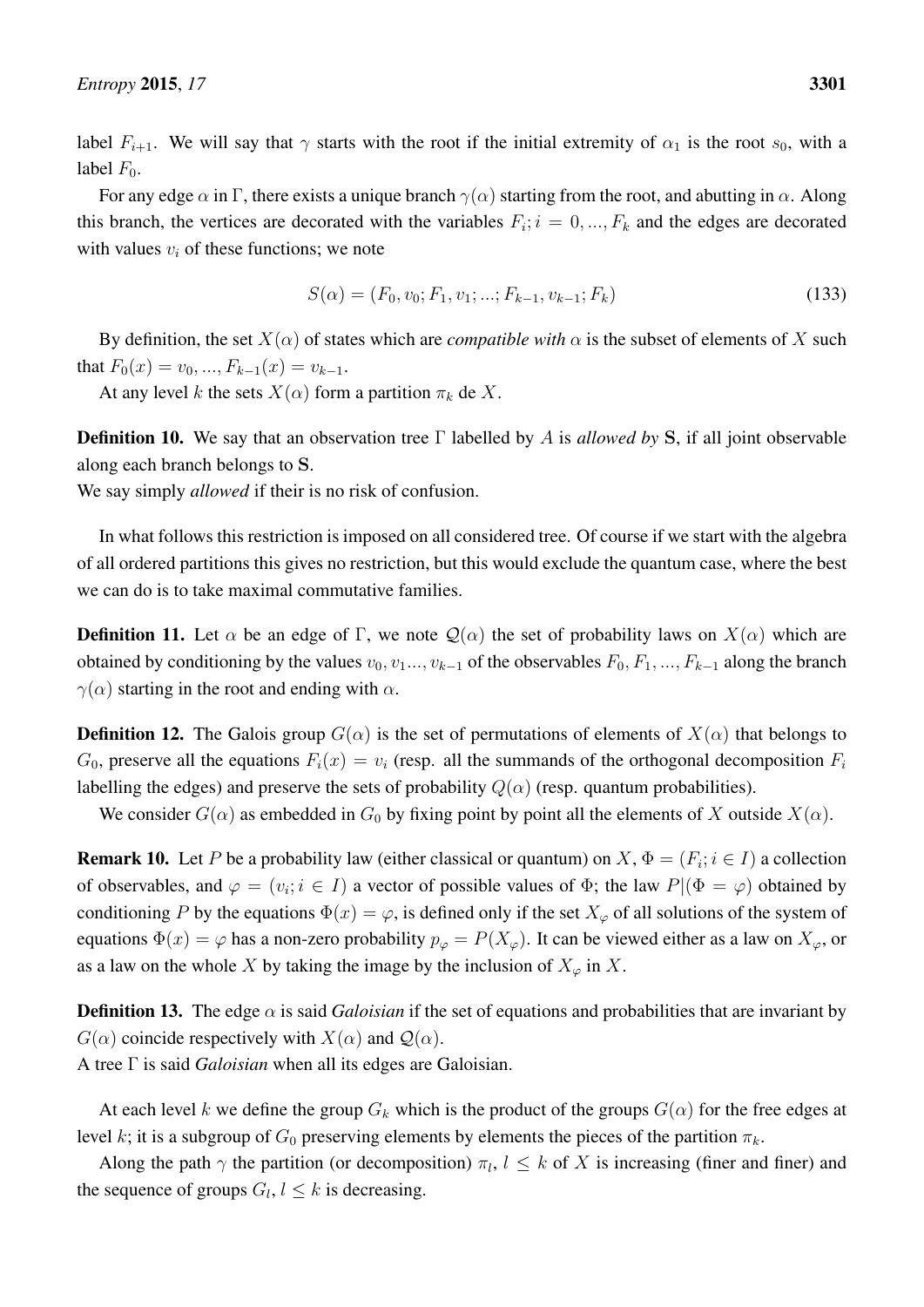Along a branch the sets  $X(\alpha)$  are decreasing and the sequence of groups  $G_0, G(\alpha_1), ..., G(\alpha_k)$  is decreasing. We propose that the quotient  $G(\alpha_{i+1})/G(\alpha_i)$  gives a measure of the *Galoisian information* gained by applying  $F_i$  and obtaining the value  $v_i$ .

On each set  $X(\alpha)$  the images of the elements of the probability family Q form sets  $\mathcal{Q}(\alpha)$  of probabilities on  $X(\alpha)$ .

Thus also imposed in the group  $G(\alpha)$  to preserve the set  $\mathcal{Q}(\alpha)$ .

**Remark 11.** In terms of coding, introducing probabilities on the  $X(\alpha)$  permits to formulate the principle, that it is more efficient to choose, after the edge  $\alpha$ , the observation having the largest conditional entropy in  $Q(\alpha)$ . In what circumstances it gives the optimal discrimination tree is a difficult problem, even if the folklore admit that as a theorem. It is the problem of optimal coding.

In virtue of a Shannon's theorem, the minimal length is bounded below by entropy of the law on  $X$  if this law is unique. We found it works in a simple example of weighting (*cf.* paper 3 [\[22\]](#page-64-3)).

Note however important differences between our approach and the traditional one for coding: for us A is given and Q is given; they correspond respectively to an *a priori* limitation of possible codes for use (like a natural language), and to a set of possible *a priori* knowledges, for instance taking in account the Galois ambiguity in the system (Jaynes principle). All that is Bayesian in spirit.

**Definition 14.** We say that an observation tree Γ labelled by A is allowed by S and by  $X \in S$ , if it is allowed by  $S_X$ , which means that all joint observable along each branch is divided by X.

**Definition 15.** S(A) is the set of (ordered) observables  $\pi_k$  which can be obtained by allowed observation trees. For  $X \in S$  we note  $S_X(A)$  the set of (ordered) observables  $\pi_k$  which can be obtained by observation trees that are allowed by S and X.

<span id="page-49-0"></span>**Lemma 9.** The joint product defines a structure of monoid on the set  $S_X(A)$ .

**Proof.** Let  $\Gamma$ ,  $\Gamma'$  be two observation trees allowed by A, S and  $X \in S$ , of respective lengths k, k', giving final decompositions  $S, S'$ . To establish the lemma we must show that the joint  $SS'$  is obtained by a tree associated with  $A$ , allowed by S and  $X$ .

For that we just graft one exemplar of  $\Gamma'$  on each free edge of  $\Gamma$ . This new tree  $\Gamma\Gamma'$  is associated with A, and its final partition is clearly finer than  $S$ . It is also finer than  $S'$ , because at the end of any branch of  $\Gamma\Gamma'$  we have an  $X(\beta)$  which is contained in the corresponding element of the final partition  $\pi_{k'}(\Gamma')$ . To finish the proof we have to show that each element of  $\pi_{k+k'}(\Gamma\Gamma')$  is the intersection of element of  $\pi_k(\Gamma)$ with one element of  $\pi_{k'}(\Gamma')$ , because we know these observables are in  $\mathcal{S}_X$ , which is a monoid, by the definition of information structure. But a complete branch  $\gamma \cdot \gamma'$  in  $\Gamma \Gamma'$ , going from the root to a terminal edge at level  $k + k'$ , corresponds to a word  $(F_0, v_0, F_1, v_1, ..., F_{k-1}, v_{k-1}, F'_0, v'_0, ..., F'_{k'-1}, v'_{k'-1}$ , thus the final set of the branch  $\gamma.\gamma'$  is defined by the equations  $F_i = v_i; i = 0, ..., k-1$  et  $F'_j = v'_j; j = 0, ..., k'-1$ , and is the intersection of the sets respectively defined by the first and second groups of equations, that belong respectively to  $\pi_k(\Gamma)$  and  $\pi_{k'}(\Gamma').$ 

Then  $S(A)$  form an information structure. In particular there is a unique maximal partition, initial element for each subcategory  $S_X(A)$  in the information structure  $S(A)$ .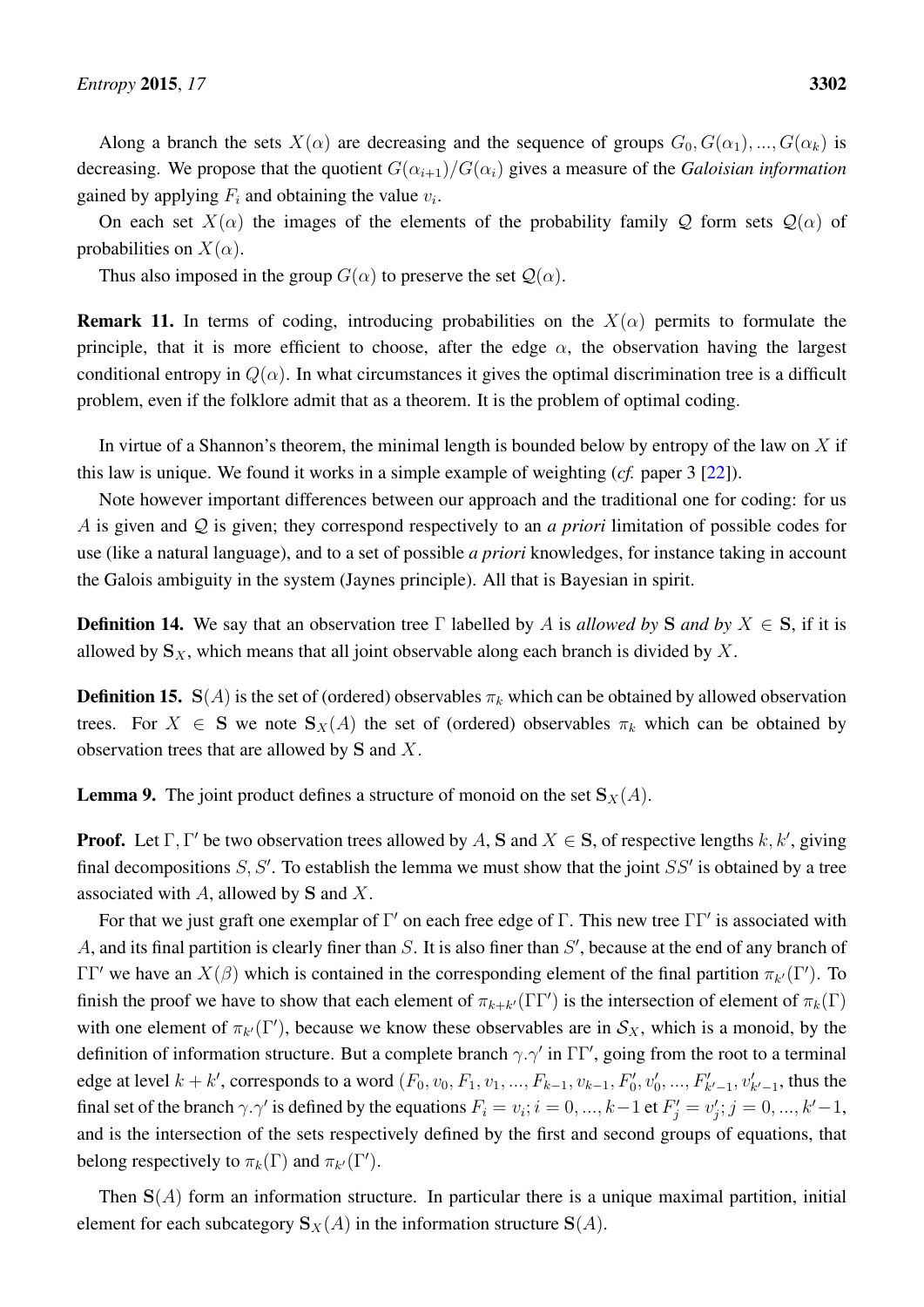But on  $S(A)$  the operation of *grafting*, that we will describe now, is much richer than what we used in the above Lemma [9:](#page-49-0) we can graft an allowed tree on each free edge of an allowed tree, and this introduces to a theory of operads and monads for information theory.

## <span id="page-50-0"></span>*6.3. Co-Homology of Observation Strategies*

Remember that the elements of the partitions or decompositions  $Y$  we are considering, are now numbered by the ordered set  $\{1, ..., L(Y)\}\$ , where  $L(Y)$  is the number of elements in the partition, or the decomposition, also called its length. In particular we consider as different two partitions which are labelled differently by the integers. This was already taken into account in the definition of the Galois groups.

We define the *multi-products*  $\mu(m; n_1, ..., n_m)$  on the set of ordered partitions:

They are defined between a partition equipped with an ordering  $(\pi, \omega)$  with m pieces and m ordered partitions  $(\pi_1,\omega_1),...$ ,  $(\pi_m,\omega_m)$  of respective lengths  $n_1,...,n_m$ ; the results is the ordered partition obtained by cutting each piece  $X_i$  of  $\pi$  by the corresponding decomposition  $\pi_i$  and renumbering the non-empty pieces by integers in the unique way compatible with the orderings  $\omega, \omega_1, ..., \omega_m$ . Observe the important fact that the result has in general less than  $n = n_1 + ... + n_m$  pieces. This introduces a strong departure from usual multi-products (*cf.* P. May [\[17,](#page-63-17)[53\]](#page-65-11), Loday-Vallette [\[10\]](#page-63-9)). We do not have an *operad*, when introducing vector spaces  $V(m)$  generated by decompositions of length m, we get filtered but not graded structures. However a form of associativity and neutral element are preserved, hence we propose to name this structure a *filtered operads*.

There exists an evident unit to the right which is the unique decomposition of length 1.

The action of the symmetric group  $\mathfrak{S}_m$  on the products is evident, and does not respect the length of the result. We will designate by  $\mu_m$  the collection of products for the same length m.

The numbers  $m_i$  between 1 and  $n_i$  that counts the pieces of the decomposition of the element  $X_i$  of  $\pi$ are functions  $m_i(\pi,\omega,\pi_i,\omega_i)$ . There exists a growing injection  $\eta_i : [m_i] \to [n_i]$ , which depends only on  $(\pi, \omega, \pi_i, \omega_i)$  telling what indices of  $(\pi_i, \omega_i)$  survive in the product. These injections are integral parts of the structure of filtered operad. In particular, if we apply a permutation  $\sigma_i$  to  $[n_i]$ , *i.e.*, if we replace  $\omega_i$ by  $\omega_i \circ \sigma_i$ , the number can change.

The axioms of operadic unity and associativity, conveniently modified are easy to verify (*cf.* [\[22\]](#page-64-3)). The reference we follow here is Fresse "Basic concepts of operads" [\[16\]](#page-63-15). For unity nothing has to be modified. For associativity (Figure 1.3 in Fresse [\[16\]](#page-63-15)), we modify by saying that if the  $(\pi_i, \omega_i)$  of lengths  $n_i$ , for *i* between 1 et *k*, are composed from  $\mu(n_i; n_i^1, ..., n_i^{n_i})$  with the  $n_i$ -uples  $(..., (\pi_i^j)$  $\frac{j}{i}, \omega_i^j$  $\binom{J}{i}, \ldots$  whose respective lengths are  $n_i^j$  $i_j^j$ , and if the result  $\mu_i$  for each  $i$  has length  $(m_i^1 + ... + m_i^{n_i})$  where  $m_i^j$  $i<sub>i</sub><sup>j</sup>$  is function of  $(\pi_i, \omega_i)$  and  $(\pi_i^j)$  $_i^j,\omega_i^j$  $\mu_i^j$ ), then the product of  $(\pi, \omega)$  of length k with the  $\mu_i$  is the same as the one we would have obtained by composing  $\mu(k; n_1, ..., n_k)((\pi, \omega); (\pi_1, \omega_1), ...)$  with the  $m = m_1 + ... + m_k$  ordered decompositions  $(\pi_i^j)$  $_i^j,\omega_i^j$  $i_j$ ) for j belonging to the image of  $\eta_i : [m_i] \to [n_i]$ . This result is more complicate to write than to prove, because it only expresses the associativity of the ordinary join of three partitions; from which ordering follows.

Moreover, the first axiom concerning permutations (Figure 1.1 in Fresse [\[16\]](#page-63-15)), can be modified, by considering only permutations of  $n_i$  letters which preserve the images of the maps  $\eta_i$ .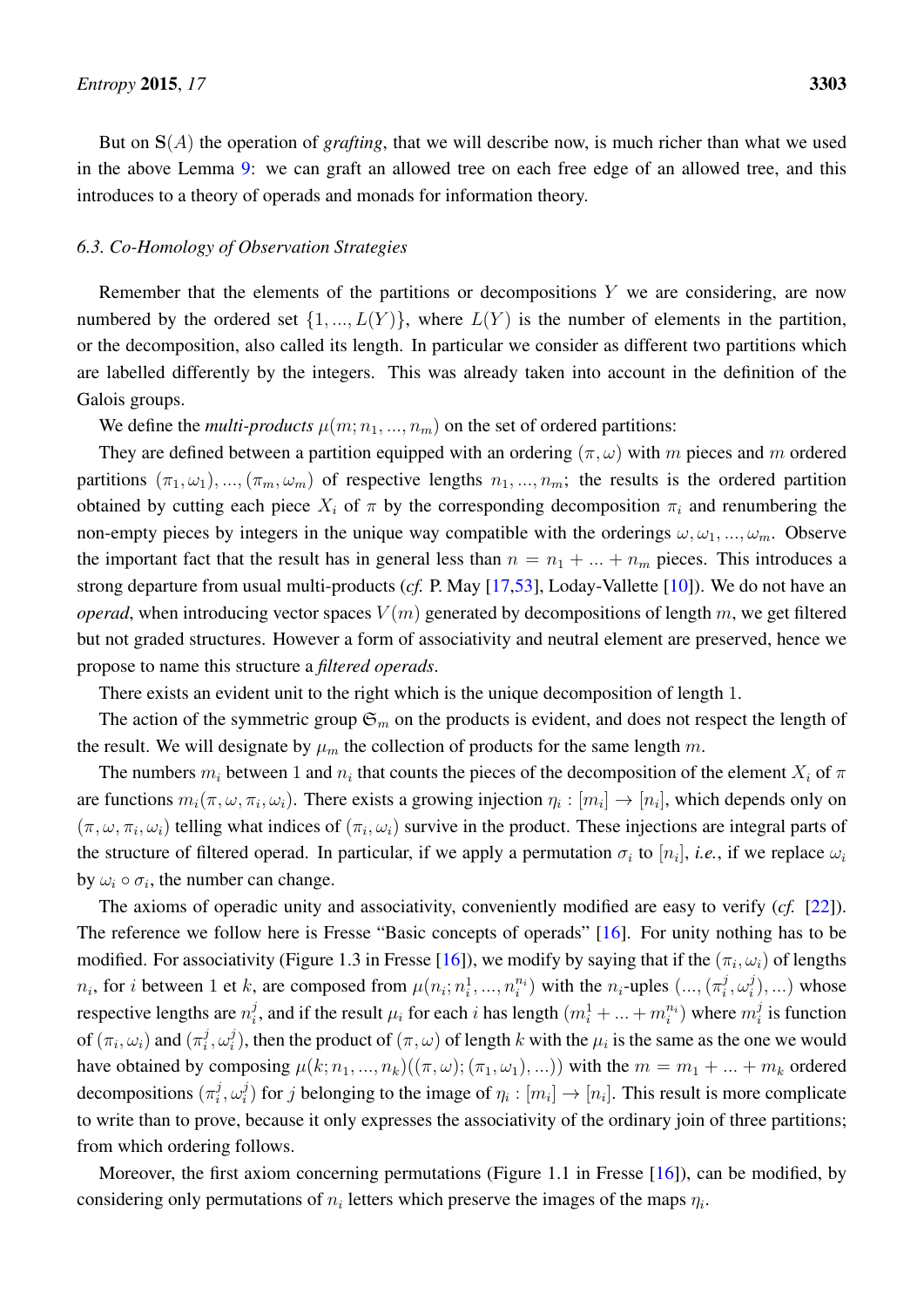The second axiom, which concerns a permutation  $\sigma$  of k elements in  $\pi$ , and the inverse permutation of the partitions  $\pi_i$  can be reformulated by telling the effect of  $\sigma$  on the multiple product  $\mu$  is the same as the effect of  $\sigma$  on the indices of the  $(\pi_i, \omega_i)$ . In other terms, the effect of  $\sigma$  on  $\omega$  is compensated by the action of  $\sigma^{-1}$  on the indices of the  $(\pi_i, \omega_i)$ . One has to be careful, because the result of  $\mu$  applied to  $(\pi, \omega \circ \sigma)$  has in general not the same length as  $\mu$  applied to  $(\pi, \omega)$ . However the compensation implies that  $\mu_k$  is well defined on the quotient of the set of sequences  $((\pi,\omega),(\pi_1,\omega_1),\ldots)$  by the diagonal action of  $\mathfrak{S}_k$ , which permutes the k pieces of  $\pi$  and which permutes the indices i of the  $n_i$  in the other factors.

Geometrically, if the partition  $(\pi, \omega)$  in  $S(A)$  is generated by an observation tree Γ with m ending edges and the partitions  $(\pi_i, \omega_i); i = 1, ..., m$  are generated by a collection of observation trees  $\Gamma_i$ ; then the result of the application of  $\mu(m; n_1, ..., n_m)$  to  $(\pi, \omega)$  and  $(\pi_i, \omega_i); i = 1, ..., m$  is generated by the observation tree that is obtained by grafting each  $\Gamma_i$  on the vertex number i. Drawing the planar trees associated to three successive sets of decompositions for two successive grafting operations helps to understand the associativity property.

The fact that in general this does not give a tree with  $n_1 + ... + n_m$  free edges, where  $n_i$  denotes the number of free edges of  $\Gamma_i$  comes from the possibility to find an empty set  $X(\beta)$  at some moment along a branch of the grafted tree; this we call a *dead branch*. It expresses the fact that the empty set is excluded from the elements of a partition in the classical context, and the zero space excluded from the orthogonal decomposition in the quantum context. When computing conditioned probabilities we encounter the same problem if a set  $X(\beta)$  at some place in a branch has measure zero.

The dead branches and the lack of graduation cause a lot of difficulties for studying algebraically the operations  $\mu_m$ , thus we introduce more flexible objects, which are the *ordered partitions with empty parts* of  $\Omega$ , resp. *ordered orthogonal decompositions with zero summands* of E: such a partition  $\pi^*$  (resp. decomposition) is a family  $(E_1, ..., E_m)$  of disjoint subsets of  $\Omega$  (resp. orthogonal subspaces of E), such that their union (resp. sum) is  $\Omega$  (resp. E). The only difference with respect to ordered partitions, resp. decompositions, is that we accept to repeat  $\emptyset$  (resp. 0) an arbitrary high number of times. For shortening we will name *generalized decompositions* these new objects. The number m is named the degree of π ∗ . These objects are the natural results of applying rooted observation trees embedded in an oriented half plane.

The notions of adaptation to  $A$ ,  $S$  and  $X$  in  $S$  concerning the trees, apply to the generated generalized decompositions. The corresponding sets of generalized objets are written  $S^*(A)$  and  $S_X^*(A)$ .

The multi-product  $\mu(m; n_1, ..., n_m)$  extends naturally to generalized decompositions, and in this case the degrees are respected, *i.e.*, the result of this operation is a generalized decomposition of degree  $n_1 + n_2 + \ldots + n_m$ .

Remark that we could write  $\mu^*(m; n_1, ..., n_m)$  for the multi-products extended to generalized decompositions, however we prefer to keep the same notation  $\mu(m; n_1, ..., n_m)$ ; this is justified by the following observation: to a generalized decomposition  $\pi^*$  is associated a unique ordered decomposition  $(\pi, \omega)$ , by forgetting the empty sets (resp. zero spaces) in the family, and the multi-product is compatible with this forgetting application. The gain of the extension is the easy construction of a monad we expose now.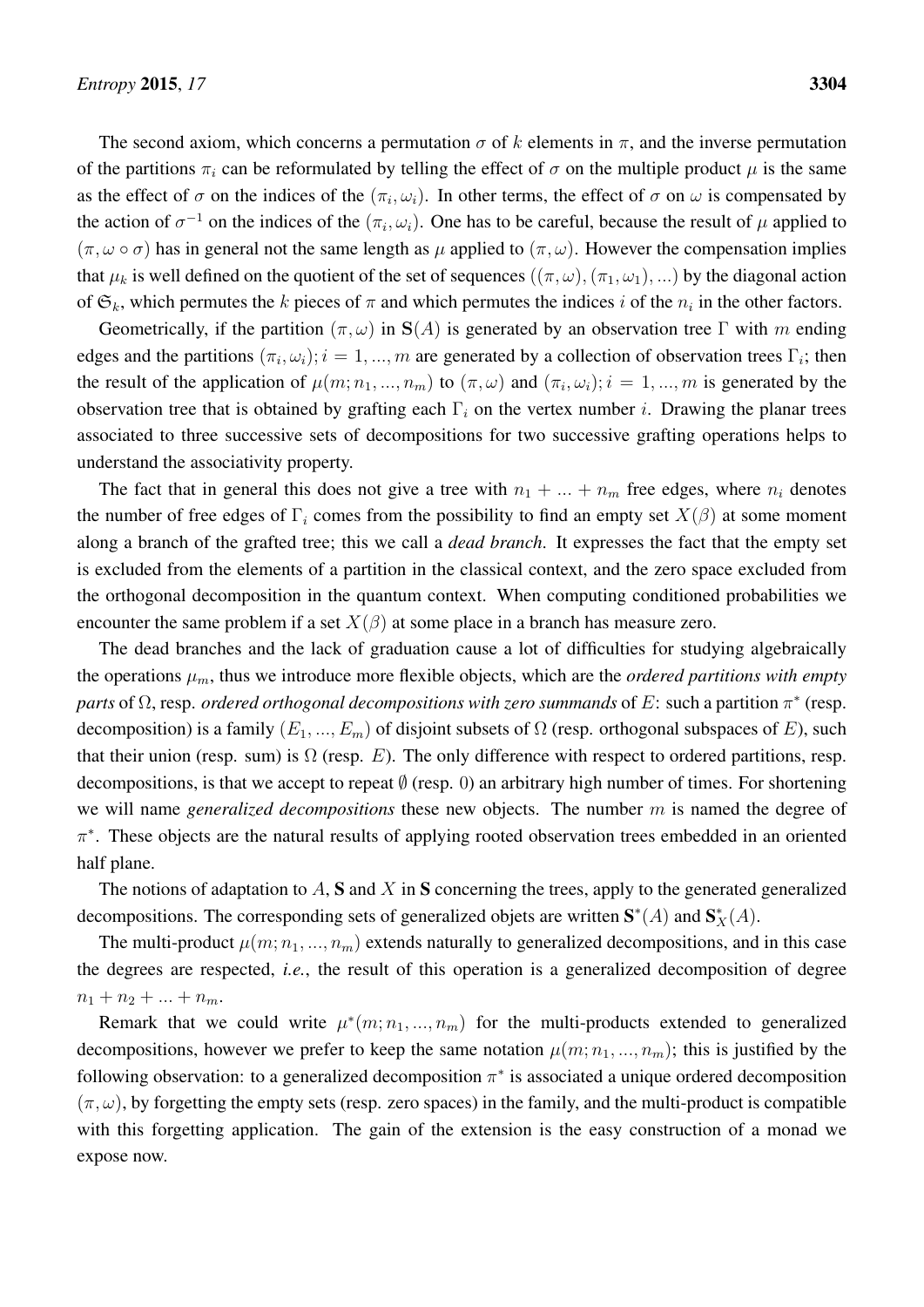The definition of operad was introduced by P. May [\[17\]](#page-63-17) as the right tool for studying the homology of infinite loop spaces; then it was recognized as a fundamental tool for algebraic topology, and many other topics, see Loday and Valette, Fresse.

We will encounter only "symmetric" operads.

The multiple products  $\mu_m$  on generalized decompositions can be assembled in a structure of *monad* by using the standard Schur construction (*cf.* Loday et Valette [\[10\]](#page-63-9), or Fresse, "on partitions" [\[16\]](#page-63-15)): For each  $X \in S$ , we introduce the real vector space  $V_X = V_X(A)$  freely generated by the set  $S_X^*(A)$  of generalized decompositions obtained by observation trees that are allowed by  $A$ ,  $S$  and  $X$ ; the length  $m$ define a graduation  $V_X(m)$  of  $V_X$ . We put  $V_X(0) = 0$ .

The maps  $\mu_m$  generate m-linear applications from products of these spaces to themselves which respect the graduation; these applications, also denoted by  $\mu_m$ , are parameterized by the sets  $\mathbf{S}_X^*(m)$ , whose elements are the generalized decompositions of degree  $m$  which are divided by  $X$ :

$$
\mu_m: V_X(m) \otimes_{\mathfrak{S}_m} V_X^{\otimes m} \to V_X \tag{134}
$$

The linear *Schur functor* from the category of real vector spaces to itself, is defined by the direct sum of symmetric co-invariants:

$$
\mathcal{V}_X(W) = \bigoplus_{m \ge 0} V_X(m) \otimes_{\mathfrak{S}_m} W^{\otimes m}
$$
 (135)

The composition of Schur functors is defined by

$$
\mathcal{V}_X \circ \mathcal{V}_X = \bigoplus_{m \ge 0} V_X(m) \otimes_{\mathfrak{S}_m} \mathcal{V}_X^{\otimes m}.
$$
 (136)

*i.e.*, for each real vector space  $W$ :

$$
\mathcal{V}_X \circ \mathcal{V}_X(W) = \bigoplus_{m \geq 0} \bigoplus_{l \geq m} \bigoplus_{n_1, \dots, n_m; \sum_i n_i = l} V_X(m) \otimes_{\mathfrak{S}_m} \bigotimes_i V_X(n_i) \otimes_{\mathfrak{S}_{n_i}} W^{\otimes n_i}
$$
(137)

$$
= \bigoplus_{l\geq 0} \bigoplus_{m\geq 0} \bigoplus_{n_1,\dots,n_m;\sum_i n_i=l} V_X(m) \otimes_{\mathfrak{S}_m} \bigotimes_i V_X(n_i) \otimes_{\mathfrak{S}_{n_1,\dots,n_k}} W^{\otimes l};\tag{138}
$$

where  $\mathfrak{S}_{n_1,\dots,n_m}$  denotes the groups of permutations by blocs.

<span id="page-52-0"></span>**Proposition 5.** For each X in S, the collection of operations  $\mu_m$  defines a linear natural transformation of functors  $\mu_X : \mathcal{V}_X \circ \mathcal{V}_X \to \mathcal{V}_X$ ; and the trivial partition defines a linear natural transformation of functors  $\eta_X : \mathbb{R} \to V_X$ , which satisfy the axioms of a *monad* (cf. MacLane "Categories for Working Mathematician" 2nd ed. [\[4\]](#page-63-3), and Alain Proute, Introduction a la Logique Categorique, 2013, Prepublications [\[54\]](#page-65-12)):

$$
\mu_X \circ (\mathcal{V}_X \mu_X) = \mu_X \circ (\mu_X \mathcal{V}_X), \quad \mu_X \circ (\mathcal{V}_X \eta_X) = Id = \mu_X \circ (\eta_X \mathcal{V}_X)
$$
(139)

Proof. The argument is the same as the argument given in Fresse (partitions ...). The fact that the natural transformation  $\mu_X$  is well defined on the quotient by the diagonal action of the symmetric group  $\mathfrak{S}_m$  on  $V_X(m) \otimes \mathfrak{S}_i V_X(n_i) \otimes_{\mathfrak{S}_{n_1,\dots,n_m}} W^{\otimes s}$  comes from the verification of the symmetry axiom and the properties of associativity and neutral element comes from the verification of the corresponding axiom.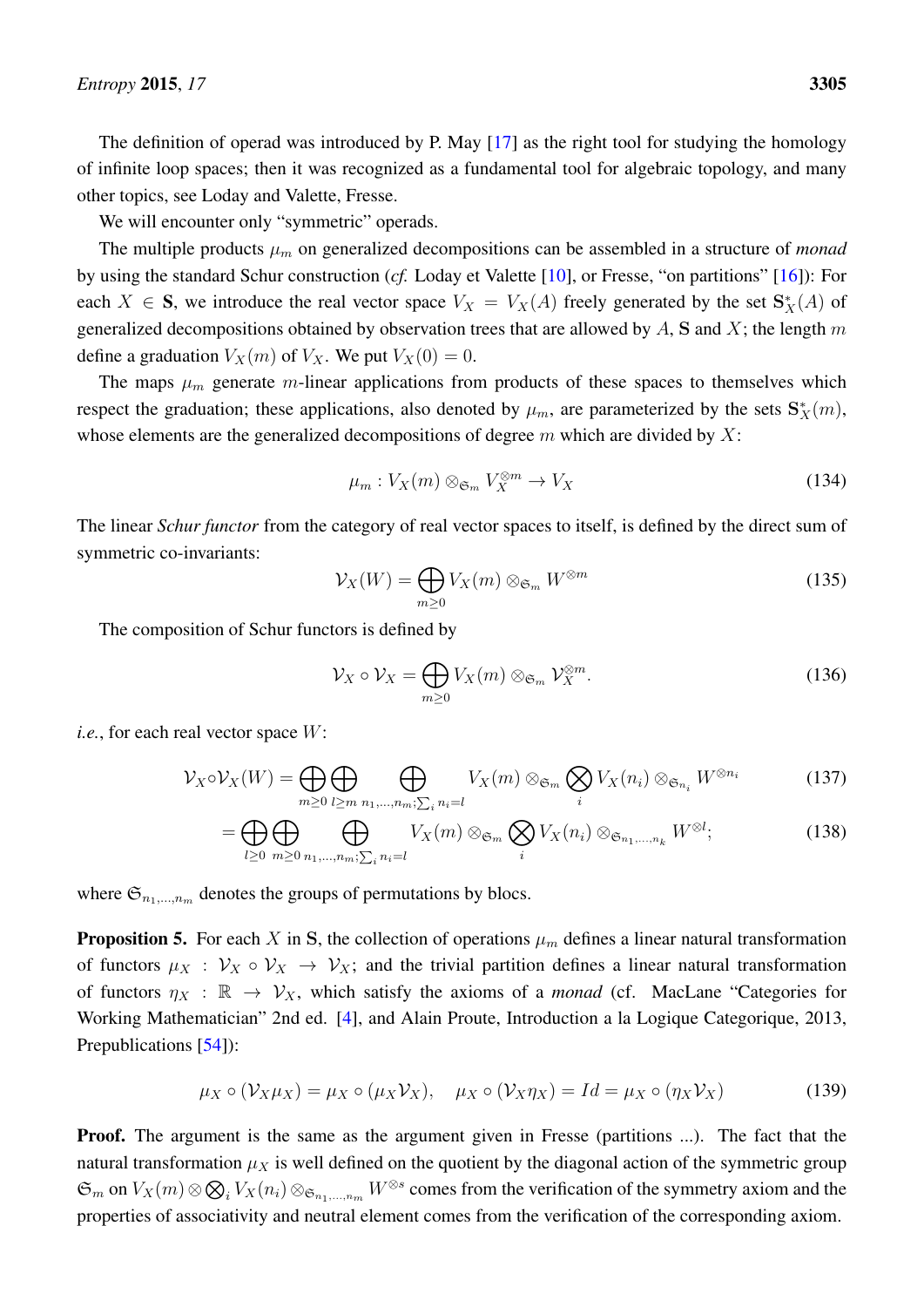Moreover all these operations are natural for the functor of inclusion from the category  $\mathbf{S}_Y$  to the category  $S_X$  of observables divided by Y and X respectively when X divides Y; therefore we have the following result:

**Proposition 6.** To each arrow  $X \rightarrow Y$  in the category S is associated a natural transformation of functors  $\rho_{X,Y} : \mathcal{V}_Y \to \mathcal{V}_X$ , making a morphism of monads; this defines a contravariant functor V from the category  $S$  to the category of monads, that we name the arborescent structural sheaf of  $S$  and  $A$ .

Considering the discrete topology on S, we introduce the topos of sheaves of modules over the functor in monads V, which we call the *arborescent information topos* associated to S and A.

As explained in Proute *loc.cit.* [\[54\]](#page-65-12) a monad in a category C becomes a monoid in the category of endo-functors of  $C$ , thus the topos we introduce is equivalent to an ordinary ringed topos.

The monad  $V_X$ , and the contravariant monadic functor V on S, are better understood by considering trees, *cf.* Getzler-Jones [\[55\]](#page-65-13), Ginzburg-Kapranov [\[56\]](#page-65-14) and Fresse [\[16\]](#page-63-15); in our context we consider all observation trees labelled by elements of  $S_X^*A$ :

if Γ is an oriented rooted tree of level k, each vertex v of Γ gives birth to  $m<sub>v</sub>$  edges; we define

$$
V_X(\Gamma)(W) = \bigotimes_{v \in \Gamma} V_X(m_v) \otimes_{\mathfrak{S}_{m_v}} W^{\otimes m_v}.
$$
 (140)

The space  $V(\Gamma)(W)$  is the direct sum of spaces  $V_X(\Gamma_Y)(W)$  associated to trees which are decorated by a subset Y in  $S_X^*(A)$ , with one element  $Y_v$  of  $S_X(m)$  for each vertex v which gives birth to  $m_v$  edges. Then the iterated functors  $\mathcal{V}^{\circ k} = \mathcal{V} \circ ... \circ \mathcal{V}$  for  $k \ge 1$  are the direct sums of the functors  $V(\Gamma)$  of level k. Remark that we could have worked directly with observation trees labelled by elements of A in spite of working with generalized partitions; this would have given a strictly larger monad but equivalent results.

Associated to probability families we define now a right  $\mathcal{V}_X$ -module (in the terms of Fresse, Partitions, the term  $V_X$ -algebra being reserved to a structure of left module on a constant functor).

For that we introduce the notion of *divided probability*.

**Definition 16.** A divided probability law of degree m is a sequence of triplets  $(p, P, U)$  =  $(p_1, P_1, U_1; ...; p_m, P_m, U_m)$ , where  $p_i; i = 1, ..., m$  are positive numbers of sum one, *i.e.*,  $p_1 + ... + p_m = 1$ , where each  $P_i$ ;  $i = 1, ..., m$  is a classical (resp. quantum) probability law when the corresponding  $p_i$  is strictly positive, and a probability law or the empty set when the corresponding  $p_i$  is equal to 0, and where each  $U_i$ ;  $i = 1, ..., m$  is the support in **X** of  $P_i$ ; moreover the  $U_i$  are assumed to be orthogonal (resp. disjoint in the classical case). The letter P will designate the probability  $p_1P_1 + ... + p_mP_m$ , where  $0.\emptyset = 0$  when it happens.

The symbol  $\mathcal{D}(m)$  designates the set of divided probabilities of degree m on X, and  $\mathcal{D}_X(m)$  denotes the subset made with probability laws in  $\mathbf{Q}_X$  adapted to a variable X.

The vector space generated by  $\mathcal{D}_X(m)$  will be written  $\mathcal{L}_X(m)$ . We put  $\mathcal{L}_X(0) = 0$ .

We also introduce the subspace  $\mathcal{K}(m)$  of  $\mathcal{L}_X(m)$  which is generated by two families of vectors in  $\mathcal{L}_X(m)$ :

First the vectors

$$
L(\lambda, p', p'', P, U) = \lambda(p', P, U) + (1 - \lambda)(p'', P, U) - (\lambda p' + (1 - \lambda)p'', P, U),
$$
\n(141)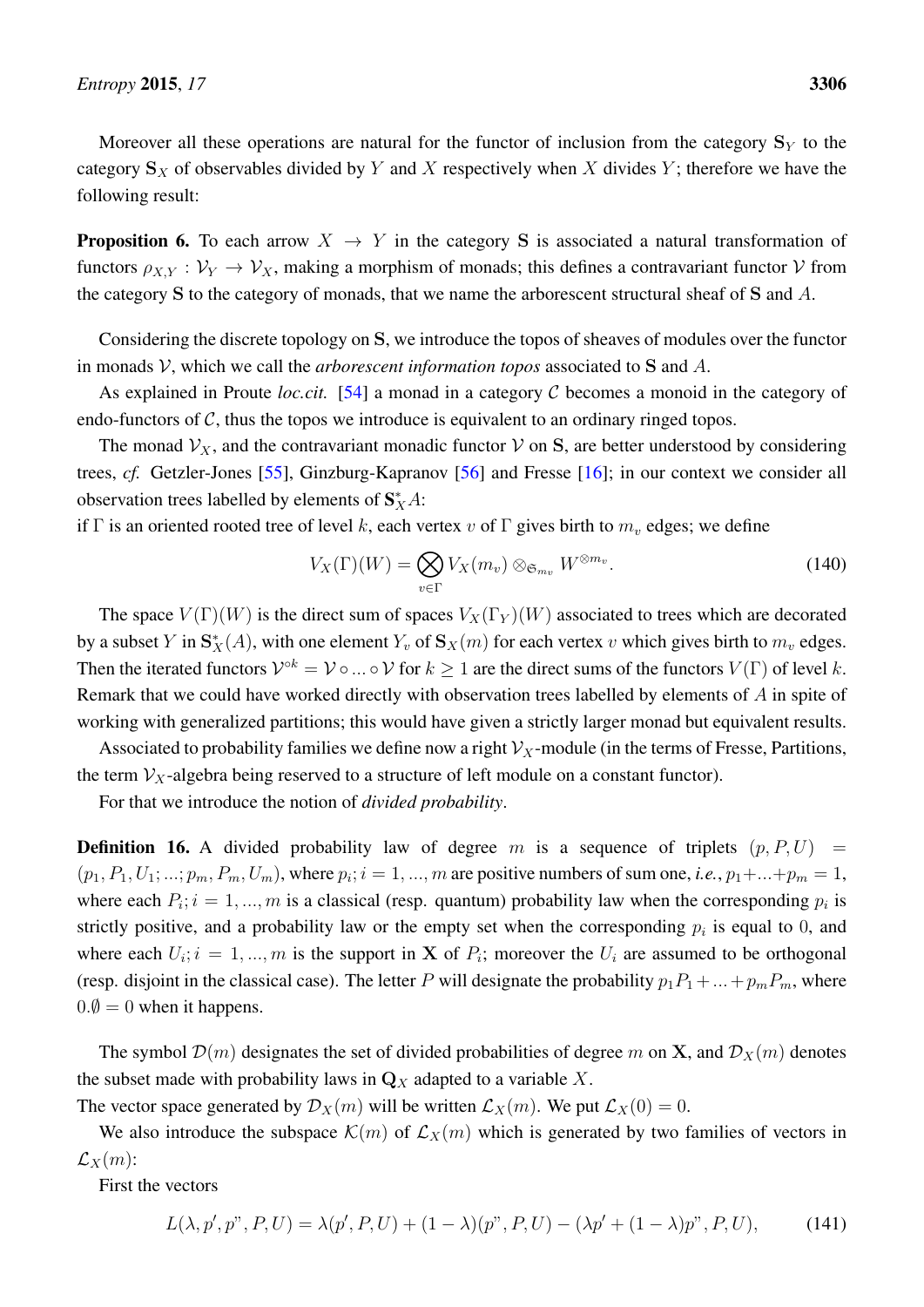where  $\lambda$  is any real number between 0 and 1, and  $(p', P, U)$ ,  $(p'', P, U)$  two divided probabilities associated to the same sequence of probability laws  $(P_1, ..., P_m)$  and the same supports  $(U_1, ..., U_m)$ ;

Second the vectors

$$
D(p, P, U, Q, V) = (p, P, U) - (p, P', U'),
$$
\n(142)

where for each index *i* between 1 and *m*, such that  $p_i > 0$  we have  $P_i = P'_i$ , and consequently  $U_i = U'_i$ .

The we define the space of classes of divided probabilities as the quotient real vector space  $\mathcal{M}_X(m)$  =  $\mathcal{L}_X(m)/\mathcal{K}(m)$ . In particular  $M_X(0) = 0$ ,  $M_X(1)$  is freely generated over  $\mathbb R$  by the elements of  $\mathbf{Q}_X$ .

<span id="page-54-0"></span>**Lemma 10.** The space  $\mathcal{M}_X(m)$  is freely generated over  $\mathbb{R}$  by the vectors  $(\emptyset, ..., \emptyset, P_i, \emptyset, ..., \emptyset)$  of length m, where at the rank i,  $P_i$  is an element of  $\mathbf{Q}_X$ .

**Proof.** Let  $D = (p_1, P_1, U_1), ..., (p_m, P_m, U_m)$  be a divided probability; we consider for each i between 1 and  $m$  the divided probability

$$
D_i = (0, P_1, U_1), \dots, (0, P_{i-1}, U_{i-1}), (1, P_i, U_i), (0, P_{i+1}, U_{i+1}), \dots, (0, P_m, U_m),
$$

then the vector  $D - \sum_i p_i D_i$  is a sum of vectors of type L in  $\mathcal{K}_X(m)$ . However, for each i, the vector  $D_i - (\emptyset, ..., \emptyset, P_i, \emptyset, ..., \emptyset)$  is of type D, thus the particular vectors of the Lemma [10](#page-54-0) generate  $\mathcal{M}_X(m)$ .

Now, we prove that, if a linear combination of r of these vectors belongs to  $\mathcal{K}_X$ , the coefficients of this combination must all be equal to 0. We proceed by recurrence on  $r$ , the result being evident for  $r = 1$ . We also can suppose that at least two involved vectors have a non-empty element at the same place, which we can suppose to be  $i = 1$ . All vectors with  $p_1 = 0$  can be replaced by a vector where  $P_1 = \emptyset$  using an element of type D in  $\mathcal{K}_X(m)$ , then we can assume that at least one of the vectors has a  $p_1$  strictly positive, *i.e.*, equals to 1. Let us consider all these vectors  $D_1, ..., D_s$ , for  $2 \leq s \leq r$ , their other numbers  $p_i$  for  $i > 1$  are zero. The other vectors  $D_j$ , for  $j > s$  having the coordinate  $p_1$  equal to zero. Let  $\sum_j \lambda_j D_j$  be the linear combination of length r belonging to  $\mathcal{K}_X(m)$ ; this vector is a linear combination of vectors of type L and D. We can suppose that every  $\lambda_j$  is non-zero. Let us consider an element Q of  $\mathbf{Q}_X$  which appears in at least one of the  $D_j$ ,  $j \leq s$ ; this Q cannot appear in only one  $D_j$ , because the sum of coefficients  $\lambda$  multiplied by the first  $p_1$  in front of any given Q in a vector L or D is zero. Thus we have at least two  $D_i$  with the same  $P_1$ . We can replace the sum of them with  $\lambda_i$  positive (resp. negative) by only one special vector of the Lemma [10](#page-54-0) using a sum of multiples of vectors of type L. Then we are left with the case of two vectors,  $D_1, D_2$  having  $P_1 = Q$  such that  $\lambda_1 + \lambda_2 = 0$ , which means that  $\lambda_1D_1 + \lambda_2D_2$  is multiple of a vector of type D. Subtracting it we can apply the recurrence hypothesis and conclude that the considered linear relation is trivial.

As a corollary an equivalent definition of the spaces  $\mathcal{M}_X(m)$  would be the real vector space freely generated by pairs  $(P, i)$  where  $P \in \mathbf{Q}_X$  and  $i \in [m]$ . Such a vector, identified with  $(\emptyset, ..., P, ..., \emptyset)$  in  $\mathcal{L}_X(m)$ , where only the place i is non-empty, will be named a *simple vector* of degree m.

Let  $S = (S_1, ..., S_m)$  be a sequence of generalized decompositions in  $S_X^*(A)$ , of respective degrees  $n_1, ..., n_m$ , with  $n = n_1 + ... + n_m$ , and let  $(p, P, U)$  be an element of  $\mathcal{D}_X(m)$ , we define  $\theta((p, P, U), S)$ as the following divided probability of degree n: if, for  $i = 1, ..., m$  the decomposition  $S_i$  is made of pieces  $E_i^{j_i}$  where  $j_i$  varies between 1 and  $n_i$ , we take for  $p_i^{j_i}$  is the classical probability  $\mathbb{P}(E_i^{j_i} \cap U_i)$ ; we take for  $P_i^{j_i}$  the law  $P_i$  conditioned by the event  $S_i = j_i$  which corresponds to  $E_i^{j_i}$ ; and we take for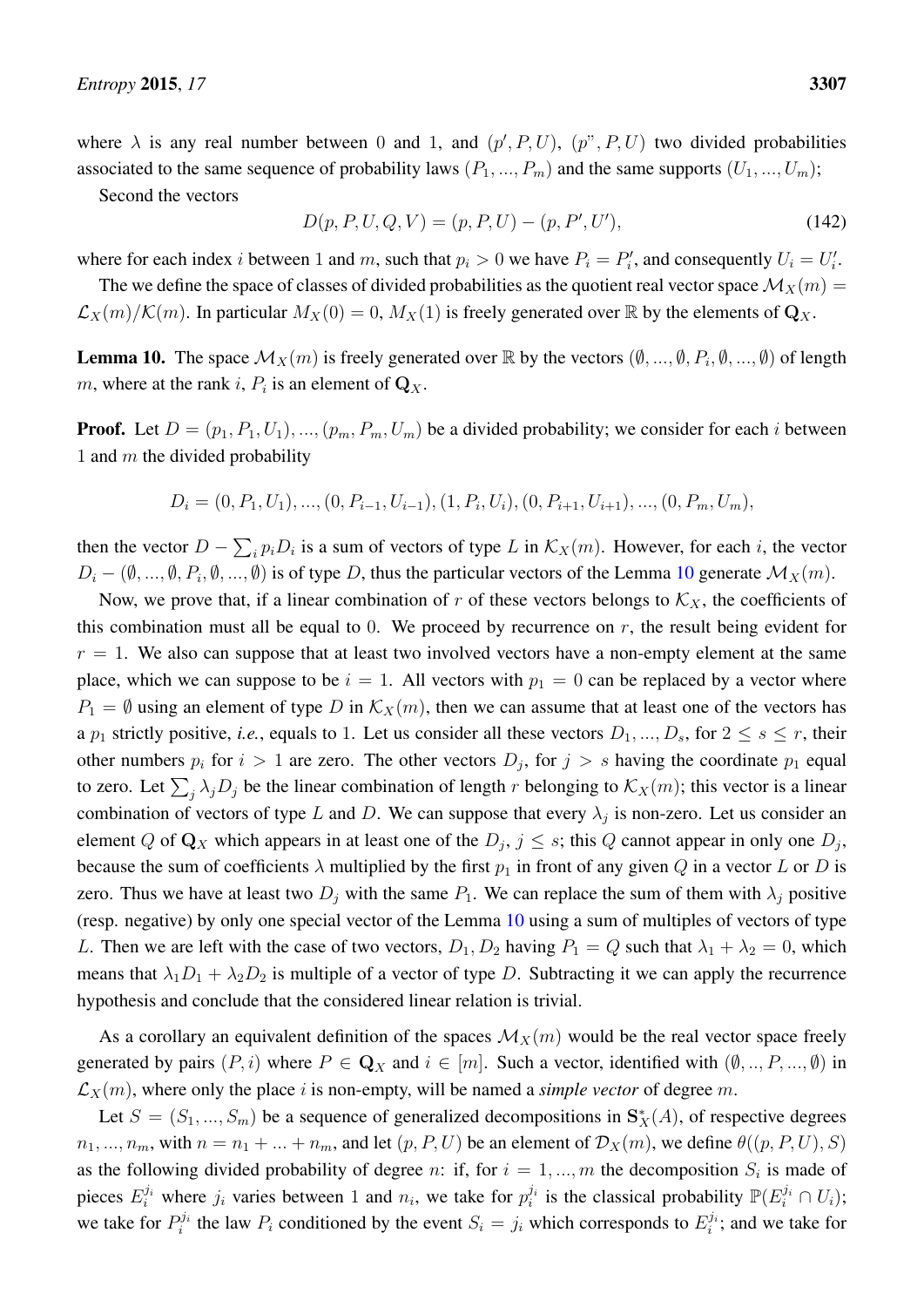$U_i^{j_i}$  the support of  $P_i^{j_i}$ . Then we order the obtained family of triples  $(p_i^{j_i}, P_i^{j_i}, U_i^{j_i})_{i=1,...,m; j_i=1,...,n_i}$  by the lexicographic ordering. It is easy to verify that the resulting sequence is a divided probability.

Extending by linearity we get a linear map,

$$
\lambda_m: \mathcal{L}_X(m) \otimes V_X(n_1) \otimes \ldots \otimes V_X(n_m) \to \mathcal{L}_X(n_1 + \ldots n_m),
$$
\n(143)

By linearity a vector of type L in  $\mathcal{L}_X(m)$ , tensorized with  $S_1 \otimes ... \otimes S_m$  goes to a linear combination of vectors of type L in  $\mathcal{L}_X(n)$ . Moreover, if  $p_i = 0$  for an index i in  $[m]$ , all the  $p_i^{j_i}$  are zero, thus a vector of type D goes to a vector of type D. Then the map  $\lambda_m$  sends the subspace  $\mathcal{K}_X(m) \otimes V_X(n_1) \otimes ... \otimes V_X(n_m)$ into the subspace  $\mathcal{K}_X(n_1 + ... n_m)$ , thus it defines a linear map

$$
\theta_m: \mathcal{M}_X(m) \otimes V_X(n_1) \otimes \ldots \otimes V_X(n_m) \to \mathcal{M}_X(n_1 + \ldots n_m),
$$
\n(144)

On a simple vector  $(P, i)$ , the operation  $\theta_m$  is independent of the  $S_i$  for  $i \neq i$ .

Now we introduce the Schur functor  $\mathcal{M}_X$  of symmetric co-invariant spaces  $\mathcal{M}_X(W)$  =  $\bigoplus_m \mathcal{M}_X(m) \otimes_{\mathfrak{S}_m} W^{\otimes m}$  from the category of real vector space to itself, associated to the G-module  $\mathcal{M}_{X}^{*}$  (*cf.* Loday and Valette [\[10\]](#page-63-9), Fresse [\[16\]](#page-63-15)), formed by the graded family  $\mathcal{M}_{X}(m)$ ;  $m \in \mathbb{N}$ .

Then the maps  $\theta_m$  define a natural transformation of functors:

$$
\theta_X : \mathcal{M}_X \circ \mathcal{V} \to \mathcal{M}_X. \tag{145}
$$

In addition, this set of transformations behaves naturally with respect to  $X$  in the information category S. Note that it defines a co-variant functor, not a presheaf.

For simplicity, we will note in general  $\theta, \mu, \mathcal{F}, \mathcal{V}, \dots$  and not  $\theta_X, \mu_X, \mathcal{F}_X, \mathcal{V}_X, \dots$ , but we memorize this is an abuse of language.

Then the composite functor  $\mathcal{M} \circ \mathcal{V}(W)$  is given by

$$
\mathcal{M}_X \circ \mathcal{V}_X(W) = \bigoplus_{m \geq 0} \mathcal{M}_X(m) \otimes_{\mathfrak{S}_m} \bigotimes_i (V_X(n_i) \otimes_{\mathfrak{S}_{n_i}} W^{\otimes n_i})
$$
  
= 
$$
\bigoplus_{n \geq 0} \bigoplus_{m \geq 0} \bigoplus_{n_1, \dots, n_m; \sum_i n_i = n} \mathcal{M}_X(m) \otimes_{\mathfrak{S}_m} \bigotimes_i V_X(n_i) \otimes_{\mathfrak{S}_{n_1, \dots, n_k}} W^{\otimes n};
$$

where  $\mathfrak{S}_{n_1,\dots,n_m}$  denotes the groups of permutations by blocs.

**Proposition 7.** The natural transformation  $\theta$  defines a right action in the sense of monads, i.e., we have

$$
\theta \circ (\mathcal{F}\mu) = \theta \circ (\theta \mathcal{V}); \quad \theta \circ (\mathcal{F}\eta) = Id. \tag{146}
$$

**Proof.** The proof is the same as for proposition [5,](#page-52-0) by using the associativity of conditioning, and the Bayes identity  $P(A \cap B) = P(A|B)P(B)$ .

Ginzburg and Kapranov [\[56\]](#page-65-14) gave a construction of the (co)bar complex of an operad based on decorated trees. It is a graded complex of operads, with a differential operator of degree −1. The dual construction can be found in Getzler et Jones [\[55\]](#page-65-13); it gives a graded complex of co-operads with a differential operator of degree  $+1$ . The link with quasi-free co-operads and operads (Quillen's construction) is developed by Fresse (in "partitions" [\[16\]](#page-63-15)); in this article Fresse also shows that these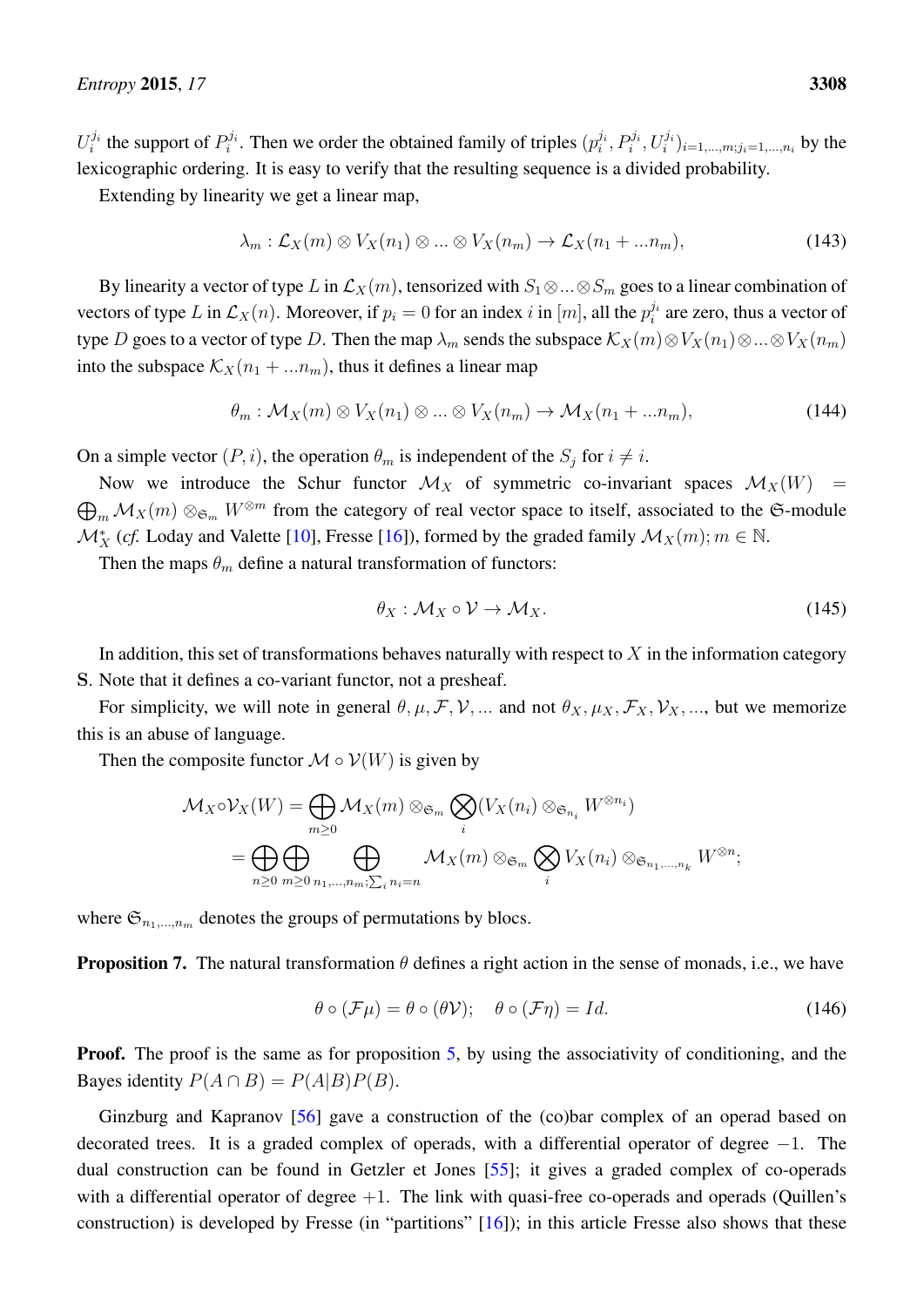constructions correspond to the simplicial bar construction for the monads (Maclane) and to the natural notions of derived functors in this context.

In our case, with two right modules, the easiest way is to use the bar construction of Beck (1967) [\[19\]](#page-64-0), further explicited by Fresse with decorated trees in the case of monads coming from operads.

A *morphism* from a right module M over V to a right module R over V is a natural transformation f of the first functor in the second such that  $f \circ \theta_M = \theta_R \circ f \mathcal{V}$ .

In what follows we will use the module  $R$  which comes from the functor of symmetric powers:

$$
\mathcal{R}(W) = \bigoplus_{m} S^{m}(W); \tag{147}
$$

it is the Schur functor associated to the trivial  $\mathfrak{S}_{*}$ -module,  $\mathcal{R}(m) = \mathbb{R}$ , *i.e.*, the action of  $\mathfrak{S}_{m}$  on  $\mathcal{R}(m)$ is trivial. We put  $\mathcal{R}(0) = \mathbb{R}$ .

The right action of  $\mathcal{V}_X$  is given by the map

$$
\rho_m: \mathcal{R}_X(m) \otimes V_X(n_1) \otimes \ldots \otimes V_X(n_m) \to \mathcal{R}_X(n_1 + \ldots n_m),
$$
\n(148)

which send each generator  $(1, S_1, ..., S_m)$  to 1 in  $\mathcal{R}(n) = \mathbb{R}$ .

The axioms of a right module are easy to verify.

This V-module  $R$  will play the dual role of the trivial module in the case of information structure co-homology.

Following Beck (Triples, Algebras, Cohomology, 1967, 2002 [\[19\]](#page-64-0)), we consider the simplicial bar complex  $\mathcal{M}_X \circ \mathcal{V}_X^*$  extending the right module  $\mathcal M$  on  $\mathcal V$  by the sequence of modules ....  $\to$  $\mathcal{M}_X \circ \mathcal{V}_X^{\circ(k+1)} \to \mathcal{M}_X \circ \mathcal{V}_X^{\circ k} \to \dots$  Then we introduce the growing complex  $C^*(\mathcal{M}_X)$  of *measurable* morphisms from  $\mathcal{M}_X \circ \mathcal{V}_X^*$  to the symmetric right module R.

For a given  $k \geq 0$ , a morphism F from  $\mathcal{M}_X \circ \mathcal{V}_X^{\circ k}$  to R is defined by a family of maps  $F(N)$ :  $\mathcal{M}_X \circ \mathcal{V}_X^{\circ k}(N) \to \mathcal{R}(N) = \mathbb{R}$ , for  $N \in \mathbb{N}$ .

This gives a family of measurable numerical functions of a divided probability law  $(p, P, U)$ , of degree  $m \leq N$ , indexed by forests having m components trees of height k and having total number of ending branches N.

We denote such a family of functions by the symbol  $F_X(S_1; S_2; ...; S_k; (p, P, U))$ , indexed by X in S, where  $S_1$ ; ...;  $S_k$  here designates the sets of decompositions present in the trees at each level from 1 to k.

First we remark that the compatibility with the action of  $\mathcal{V}_X$  to the right imposes that for any allowed set of variables  $S_{k+1}$  we must have

$$
F_X(S_1; S_2; \ldots; \mu(S_k, S_{k+1}); (p, P, U)) = F_X(S_1; S_2; \ldots; S_k; (p, P, U)).
$$
\n(149)

By taking for  $S_k$  the collection  $(\pi_0, ..., \pi_0)$ , we deduce that  $F_X$  is independent of the last variable.

This has the effect of decreasing the degree in  $k$  by one, for respecting the preceding conventions on information cochains; *i.e.*, we pose  $\mathcal{C}^k(M_X) = Hom(\mathcal{M}_X \circ \mathcal{V}^{\circ(k+1)}, \mathcal{R})$ .

Secondly, as we are working with the quotient of the space generated by divided probabilities  $(p, P, U)$ by the space generated by linearity relations on the external law p, for  $(p, P, U)$  of degree m, we have

<span id="page-56-0"></span>
$$
F_X(S_1; S_2; \dots; S_k; (p, P, U)) = \sum_{i=1}^m p_i F_X(S_1; S_2; \dots; S_k; (P_i; i, m)); \tag{150}
$$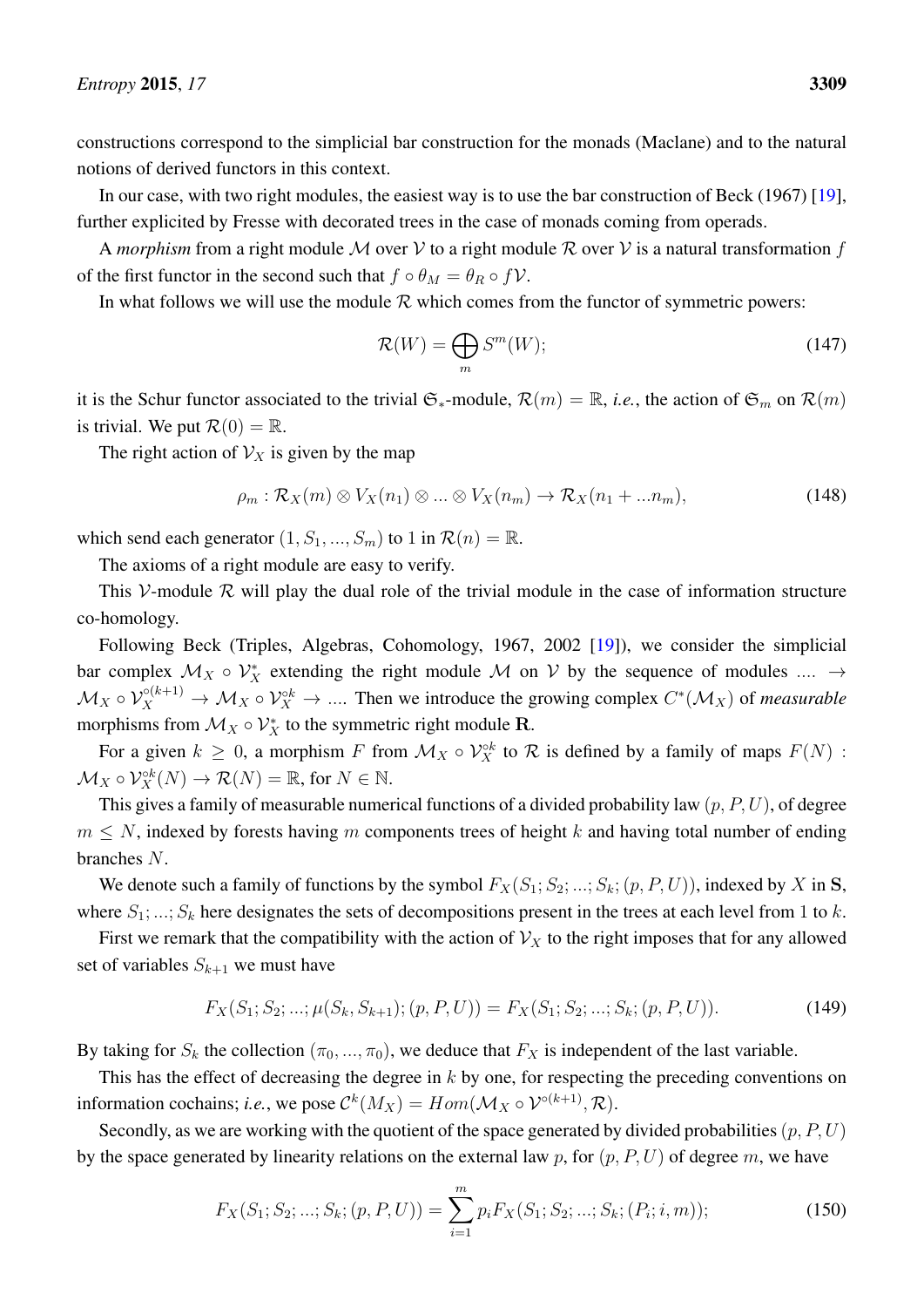where  $(Q; i, m)$  designates the divided probability of degree m where all the laws in the sequence are empty except for the number  $i$  where it is equal to  $Q$ .

Moreover, from the definition of  $\theta$  and the rule of composition of functors, for any  $m > 1$  and  $i \in [m]$ , and any simple vector  $(Q, i, m)$ , the value of F on any forest depends only on the tree component of index  $i$ ; that we can summarize by the following identity:

$$
F_X(S_1; S_2; \dots; S_k; (Q; i, m)) = F_X(T(S_1^i; S_2^i; \dots; S_k^i); (Q; i, m));
$$
\n(151)

where  $T(S_1^i; S_2^i; \ldots; S_k^i)$  designates the tree numbered by i, prolonged in any manner at all the places  $j \neq i$ .

**Definition 17.** An element of  $\mathcal{C}^k(M_X)$  is said *regular* when for each degree m and each index *i* between 1 and m, we have, for each ordered forest  $S_1; S_2; \ldots; S_k$  of m trees, and each probability Q,

$$
F_X(S_1; S_2; \dots; S_k; (Q; i, m)) = F_X(S_1^i; S_2^i; \dots; S_k^i; Q); \tag{152}
$$

where  $S_1^i$ ;  $S_2^i$ ; ...;  $S_k^i$  designates the tree number *i*.

Due to Equation [\(150\)](#page-56-0), this makes that regular elements are defined by their values on trees and ordinary, not divided probabilities.

The adjective regular can be better interpreted as "local in the sense of observation trees".

The vector space  $\mathcal{C}_X^k(N)$  is generated by families of functions of divided probabilities  $F_X(S_1; S_2; \ldots; S_k; (p, P, U))$ , indexed by X in S and forests  $S_1; \ldots; S_k$  of level k. These families are supposed *local* with respect to X, which means that it is compatible with direct image of probabilities under observables in S<sup>\*</sup>.

Remark 12. As we showed in the static case, in the classical context, locality is equivalent to the fact that the values of the functions depend on  $\mathbb P$  through the direct images of  $\mathbb P$  by the joint of all the ordered observables which decorate the tree (the joint of the joints along branches); but this is not necessarily true in the quantum context, where it depends on Q. However it is true for  $Q^{min}$ , in particular  $Q^{can}$ which is the most natural choice.

The spaces  $\mathcal{C}^k(\mathcal{M}_X)$  form a natural degree one complex:

The faces  $\delta_i^{(k)}$  $\mathcal{L}_{i}^{(k)}$ ;  $1 \leq i \geq k$  are given by applying  $\mu$  on  $\mathcal{V} \circ \mathcal{V}$  at the places  $(i, i + 1)$ ; the last face  $\delta_{k+1}^{(k)}$ ;  $1 \le i \ge k$  consists in forgetting the last functor, the operation denoted by  $\epsilon$ ; and the zero face is given by the action  $\theta$ . Then the boundary  $\delta^{(k)}$  is the alternate sum of the operators  $\delta_i^{(k)}$  $i^{(k)}$ ;  $0 \leq i \geq k+1$ : if F is measurable morphism from  $\mathcal{M} \circ \mathcal{V}^{\circ k}$  to  $\mathbb{R}$ , then

<span id="page-57-0"></span>
$$
\delta F = F \circ (\theta \mathcal{V}^{\circ k}) - \sum_{i=0,\dots,k-1} (-1)^i F \circ \mathcal{M} \mathcal{V}^{\circ i} \mu \mathcal{V}^{\circ k-i-1} - (-1)^k F \circ \mathcal{M} \mathcal{V}^{\circ k} \epsilon.
$$
 (153)

The zero face in the complex  $\mathcal{C}_X^*$  corresponds to the right action of the monad  $V_X$  on divided probabilities; on regular cochains it is expressed by a generalization of the formula [\(20\)](#page-14-2): if  $(P, i, m)$ is a simple vector of degree m and  $S_0; S_1; \dots; S_k$  a forest of level  $k + 1$ , with m component trees, then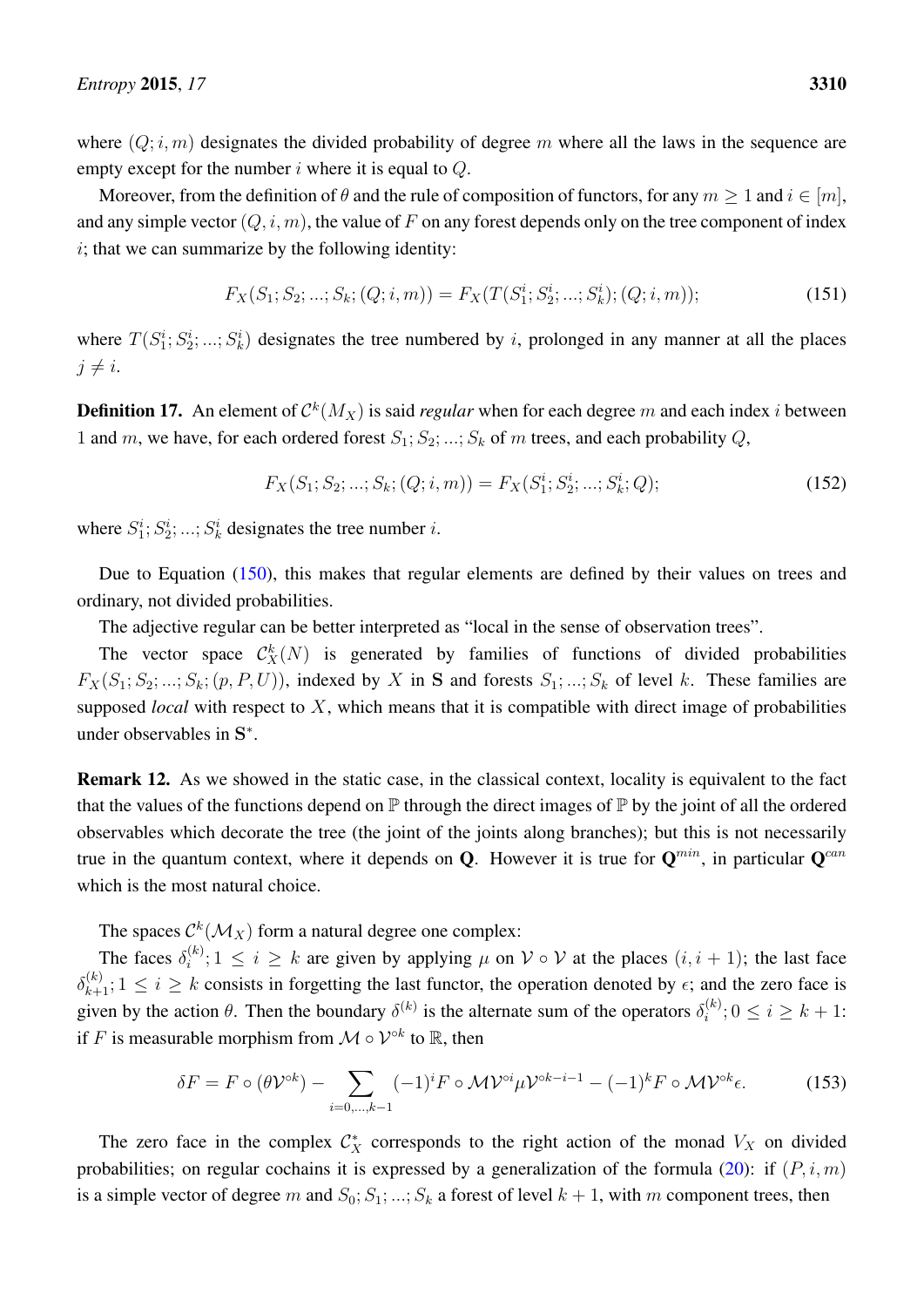<span id="page-58-0"></span>
$$
F_{S_0}(S_1; \dots; S_k; (P, i, m)) = F(S_1; \dots; S_k; \theta((P, i, m)S_0))
$$
  
= 
$$
\sum_{j_i=1,\dots,n_i} \mathbb{P}(S_0^i = j_i) F((S_1^{j_i}; S_2^{j_i}; \dots; S_2^{j_i}; (P | (S_0^i = j_i)),
$$
 (154)

where  $S_1^{j_i}$ ;  $S_2^{j_i}$ ; ...;  $S_k^{j_i}$  $\mathcal{G}_k^i$  designates the tree number  $j_i$  grafted on the branch  $j_i$  of the variable  $S_{0,i}$  at the place i in the collection  $S_0$ .

The formula [\(154\)](#page-58-0) is compatible with the existence of dead branches.

Note that natural integers come into the play under two different aspects:  $m$  is for the internal monadic degree and counts the number of components, or the length of partitions,  $k$  is for the height of the trees in the forest. The number  $k$  gives the degree in co-homology.

The *coboundary*  $\delta$  of  $C^*$  is of degree +1 with respect to k and degree 0 with respect to m. For any  $m \in \mathbb{N}$ , the operator  $\delta$  has the formula of the coboundary given by the simplicial structure associated to  $\theta$  and  $\mu$ :

$$
\delta F(S_0; S_1; \dots; S_k; (p, P, U)) = F_{S_0}(S_1; \dots; S_k; (p, P, U)) \n+ \sum_{i=1}^{i=k} (-1)^i F(S_0; \dots; \mu(S_{i-1} \otimes S_i); S_{i+1}; \dots; S_k; (p, P, U)) \n+ (-1)^{k+1} F(S_0; \dots; S_{k-1}; (p, P, U))
$$
\n(155)

We constat that locality is preserved by  $\delta$ .

**Lemma 11.** If the transformation F is regular, then  $\delta F$  is regular; in other terms, the regular elements form a sub-complex  $\mathcal{C}_{r}^{k}(\mathcal{M}_X)$ .

**Proof.** Let  $(P, i, m)$  be a simple vector and  $S_0; \dots; S_k$  a forest with m components; let us denote by  $S_0^j$  $\sqrt{a}$ the variable number j having degree  $n_j$ , and  $n = n_1 + ... + n_m$ ; we have

<span id="page-58-1"></span>
$$
\delta F(S_0; \ldots; S_k; (P, i, m))
$$
\n
$$
= F(S_1; \ldots; S_k; \theta((P, i, m)S_0^i)) - F(\mu(S_0, S_1); \ldots; S_k; (P, i, m)) - \ldots
$$
\n
$$
+ (-1)^k F(S_0; \ldots; \mu(S_{k-1}, S_k); (P, i, m)) + (-1)^{k+1} F(S_0; \ldots; S_{k-1}; (P, i, m)).
$$
\n(156)

The first term on the right is a combination of the image of F for the  $n_i$  simple vectors  $P.S_0^{i,j_i}$  of degree  $n = n_1 + ... + n_m$  which result from the division of  $(P, i, m)$  by  $S_0^i$ . If F is regular, this combination is the same as the combination of the simple vectors of degree  $n_i$  constituting the division of  $(P, i, m)$  by  $S_0^i$ , which gives the same result as the first term on the right in the formula

<span id="page-58-2"></span>
$$
\delta F(S_0^i; \dots; S_k^i; (P, 1, 1)) = F(S_1^i; \dots; S_k^i; \theta(P, S_0^i)) - F(\mu(S_0^i, S_1^i); \dots; S_k^i; P) - \dots \tag{157}
$$

$$
+ (-1)^k F(S_0^i; \dots; \mu(S_{k-1}^i, S_k^i); P) + (-1)^{k+1} F(S_0^i; \dots; S_{k-1}^i; P).
$$

If F is regular the term number  $l > 1$  on the right of the equation [\(156\)](#page-58-1) coincides with the corresponding term on the right of the Equation [\(157\)](#page-58-2).

Therefore the terms on the left in Equation [\(156\)](#page-58-1) coincides with the left term in [\(157\)](#page-58-2); which establishes the lemma.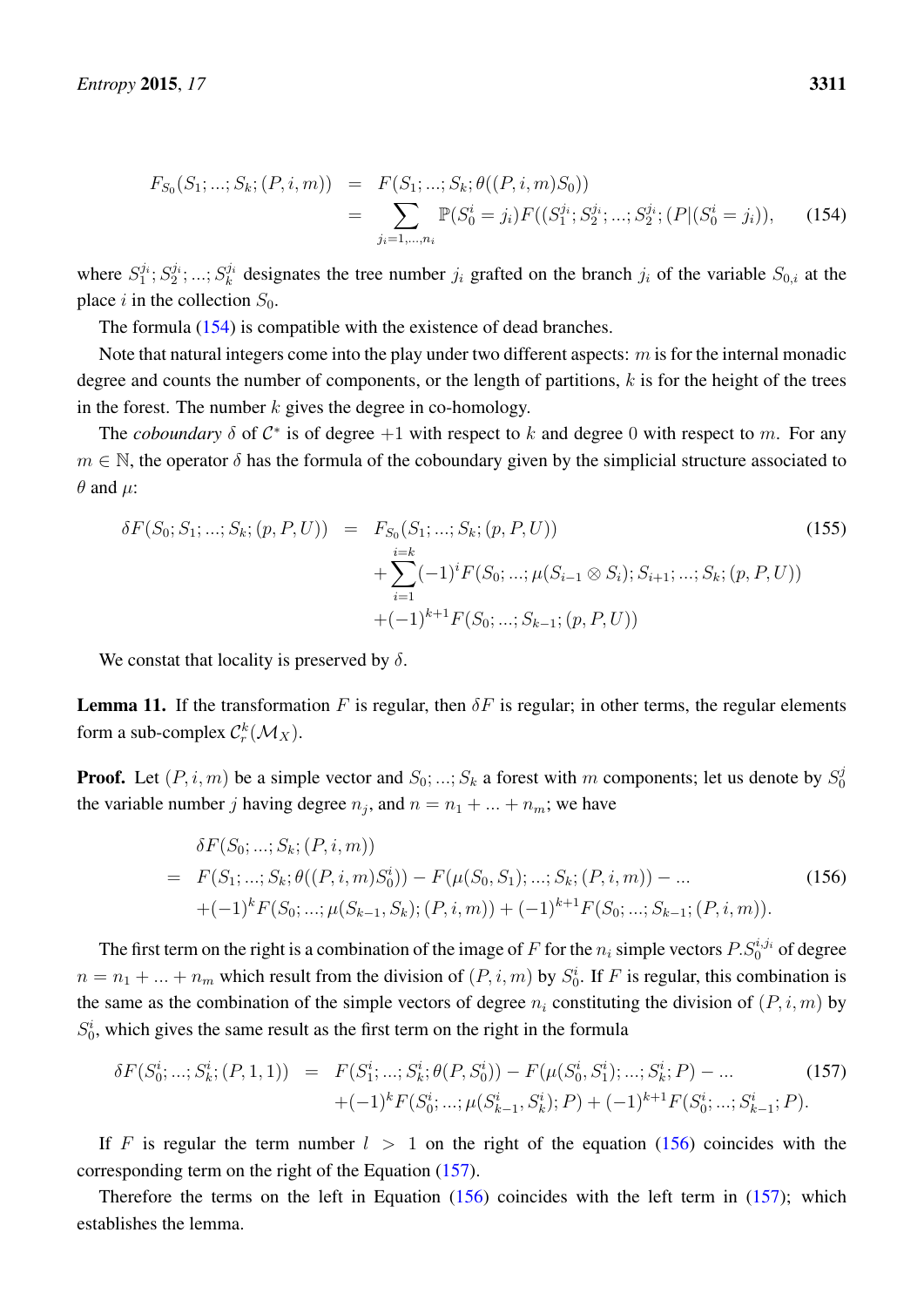We define  $C_r^*(\mathcal{M}_X)$  as the sub-complex of regular vectors in  $C^*(\mathcal{M}_X)$ . Its elements are named *tree information cochains* or *arborescent information cochains*.

By definition, the *tree information co-homology* is the homology of this regular complex, considered as a sheaf of complexes over the category  $S(A)$ , *i.e.*, a contravariant functor. This corresponds to the topos information co-homology in the monadic context.

To recover the case of the ordinary algebra of partitions, and the formulas of the bar construction in the first sections of this article, we have to take the special case where all the decompositions of the same level coincide at every level of the forests. In this case, we can replace the quotient  $\mathcal{M}_X$  by the modules of conditioning by a redefinition of the action on functions  $\mathcal{F}_X$ . However the notion of divided probabilities for observation trees and the definition of co-homology in the monadic context can be seen as the natural basis of information co-homology.

When  $k = 0$ , in the classical case, a cochain is a function  $f(\mathbb{P})$ , the locality condition tells that it is a constant; and in this case it is a cocycle because the sum of probabilities equals one implies  $f(\mathbb{P}) = f_S(\mathbb{P})$ . Then  $H^0_\tau$  has dimension one.

When  $k = 0$ , in the quantum case, the spectral functions of  $\rho$  in the  $\mathbf{Q}_X$  gives invariant information co-chains. Among them the Von Neumann entropy is specially relevant because its co-boundary gives the classical entropy. However, only the constant function is an invariant zero degree co-cycle. Thus again  $H_U^0$  has dimension one.

For  $k = 1$ , a cochain is given by a function  $F_X(S; P)$ , such that, each time we have  $X \to Y \to S$ and elements of Y refines S, we have  $F_X(S; P) = F_Y(S; Y_*P)$ . It is a cocycle when for every collection  $S_1, ..., S_m$  of m observables, where m is the length of S, we have

$$
F(\mu_m(S, (S_1, ..., S_m)); P) = F(S; P) + \sum_i \mathbb{P}(S = i) F(S_i; P | S = i).
$$
 (158)

Note that the partition  $\mu_m(S,(S_1,...,S_m))$  is not the joint of S and the  $S_i$  for  $i \geq 1$ , except when all the  $S_i$  coincide. Thus it is amazing that the ordinary entropy also satisfies this functional equation, finer than the Shannon's identity:

**Proposition 8.** The usual entropy  $H(S_*\mathbb{P}) = H(S; \mathbb{P})$  is an arborescent co-cycle.

**Proof.** By linearity on the module of divided probabilities  $\mathcal{M}_X$ , we can decompose the probability  $\mathbb P$  in the conditional probabilities  $\mathbb{P}[(S = s)]$ , thus we can restrict the proof of the lemma to the case where  $S = \pi_0$  is the trivial partition, *i.e.*,  $m = 1$ .

Let  $X_i$ ;  $i = 1, ..., m$  denote the elements of the partition associated to  $S_0$  and  $X_i^j$  $i^j$ ;  $j = 1, ..., n_i$  the pieces of the intersection of  $X_i$  with the elements of the partition associate to  $S_i$ ; note  $p_i$  the probability of the event  $X_i$  and  $p_i^j$  $i$  the probability of the event  $X_i^j$  $i^j$ ; we have

$$
H(\mu_m(S_0; (S_1, ..., S_m)); \mathbb{P}) = -\sum_{i=1}^{i=m} \sum_{j=1}^{j=n_i} p_i^j \log_2 p_i^j,
$$
\n(159)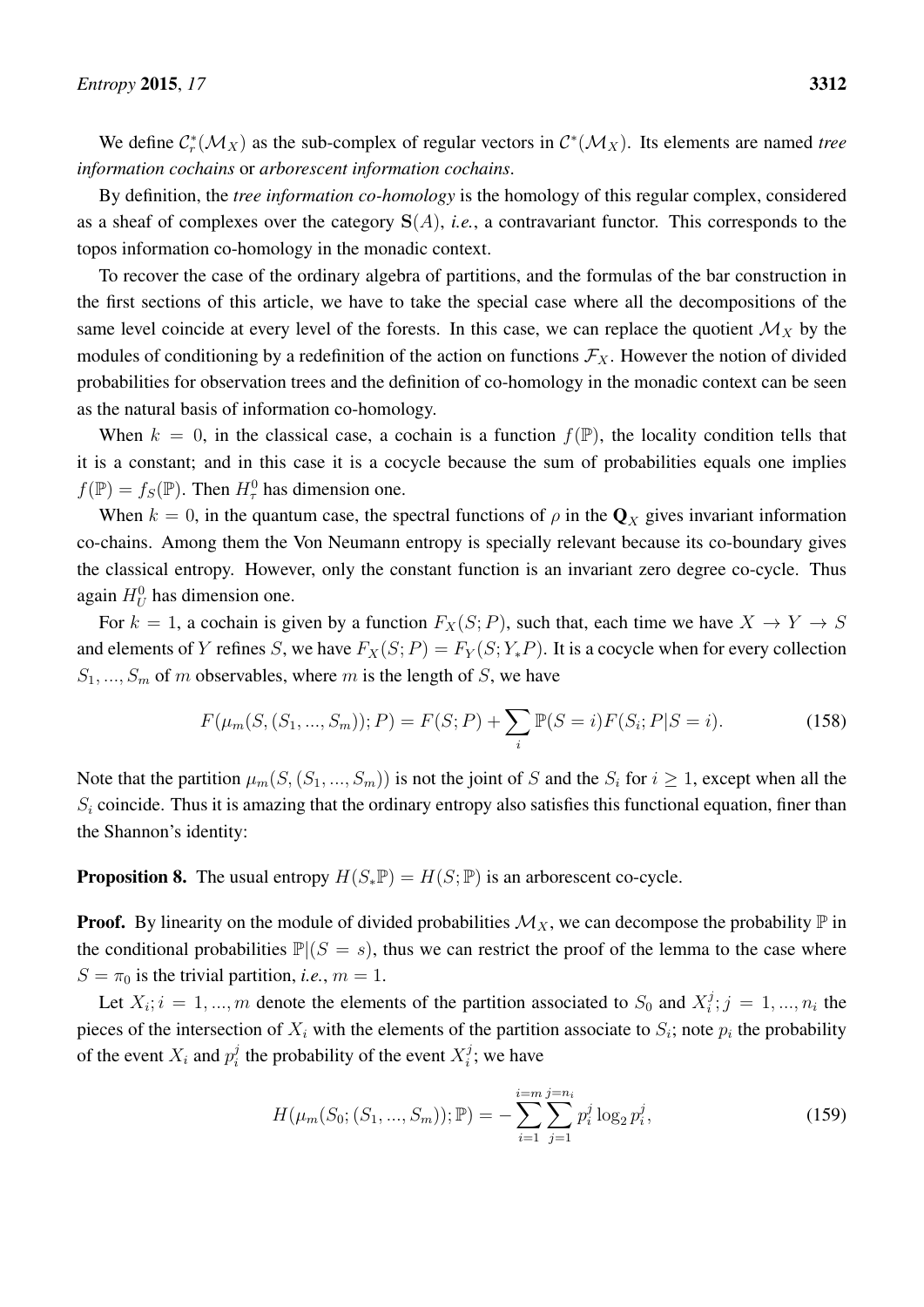and

$$
H_{S_0}(S_1; \dots; S_m; \mathbb{P}) = -\sum_{i=1}^{i=m} p_i \sum_{j=1}^{j=n_i} \frac{p_i^j}{p_i} \log_2 \frac{p_i^j}{p_i}
$$
(160)

$$
= -\sum_{i=1}^{i=m} \sum_{j=1}^{j=n_i} p_i^j (\log_2 p_i^j - \log_2 p_i)
$$
 (161)

$$
= -\sum_{i=1}^{i=m} \sum_{j=1}^{j=n_i} p_i^j \log_2 p_i^j + \sum_{i=1}^{i=m} \log_2 p_i \sum_{j=1}^{j=n_i} p_i^j
$$
(162)

$$
= -\sum_{i=1}^{i=m} \sum_{j=1}^{j=n_i} p_i^j \log_2 p_i^j + \sum_{i=1}^{i=m} p_i \log_2 p_i,
$$
 (163)

then

$$
H(\mu_m(S_0; (S_1, ..., S_m)); \mathbb{P}) - H_{S_0}(S_1; ...; S_m; \mathbb{P}) = H(S_0; \mathbb{P}).
$$
\n(164)

Q.E.D.

This identity was discovered by Faddeev, Baez, Fritz, Leinster see [\[20\]](#page-64-1). However, we propose that information homology explains its significance.

When the category of quantum information S, the set  $A$  and the probability functor  $\bf{Q}$  are invariant under the unitary group, and if we choose a classical full subcategory  $S$ , there is trace map from  $Q$  to  $Q$ , induces a morphism from the classical arborescent co-homology of  $S$ , A and  $Q$  to the invariant quantum arborescent co-homology of S, A and Q.

As a corollary of the Lemma [10](#page-54-0) and the Theorems [1](#page-20-0) and [3,](#page-37-0) we obtain the following result:

<span id="page-60-1"></span>**Theorem 4.** (i) both in the classical and the invariant quantum context, if  $S(A)$  is connected, sufficiently rich, and if Q is canonical, every 1-co-cycle is co-homologous to the entropy of Shannon; *(ii)* in the classical case  $H^1(\mathcal{S}, A, \mathcal{Q})$  is the vector space of dimension 1 generated by the entropy; *(iii)* in the quantum case  $H_U^1({\bf S}, A, {\bf Q}) = 0,$  and the only invariant  $0$ -cochain which has for co-boundary the Shannon entropy is (minus) the Von-Neumann entropy.

### <span id="page-60-0"></span>*6.4. Arborescent Mutual Information*

For  $k = 2$ , a cochain is given by a local function of a probability and a rooted decorated tree of level 2. It is a cocycle when the following functional equation is satisfied

<span id="page-60-2"></span>
$$
\sum_{i} \mathbb{P}(S = i) F(T_i; U_i; P | S = i) - F(S; T; P)
$$
  
=  $F(\mu_m(S \circ T); U; P) - F(S; (\mu_{n_i}(T_i \circ U_i); i \in [m]); P),$  (165)

where S denotes a variable of length m, T a collection of m variables  $T_1, ..., T_m$  of respective lengths  $n_1, ..., n_m$  and U a collection of variables  $U_{i,j}^k$  of respective lengths  $n_{i,j}$ , with i going from 1 to m, j going from 1 to  $n_i$  and k going from 1 to  $n_{i,j}$ ; the notation  $U_i$  denoting the collection of variables  $U_{i,j}^k$  of index i.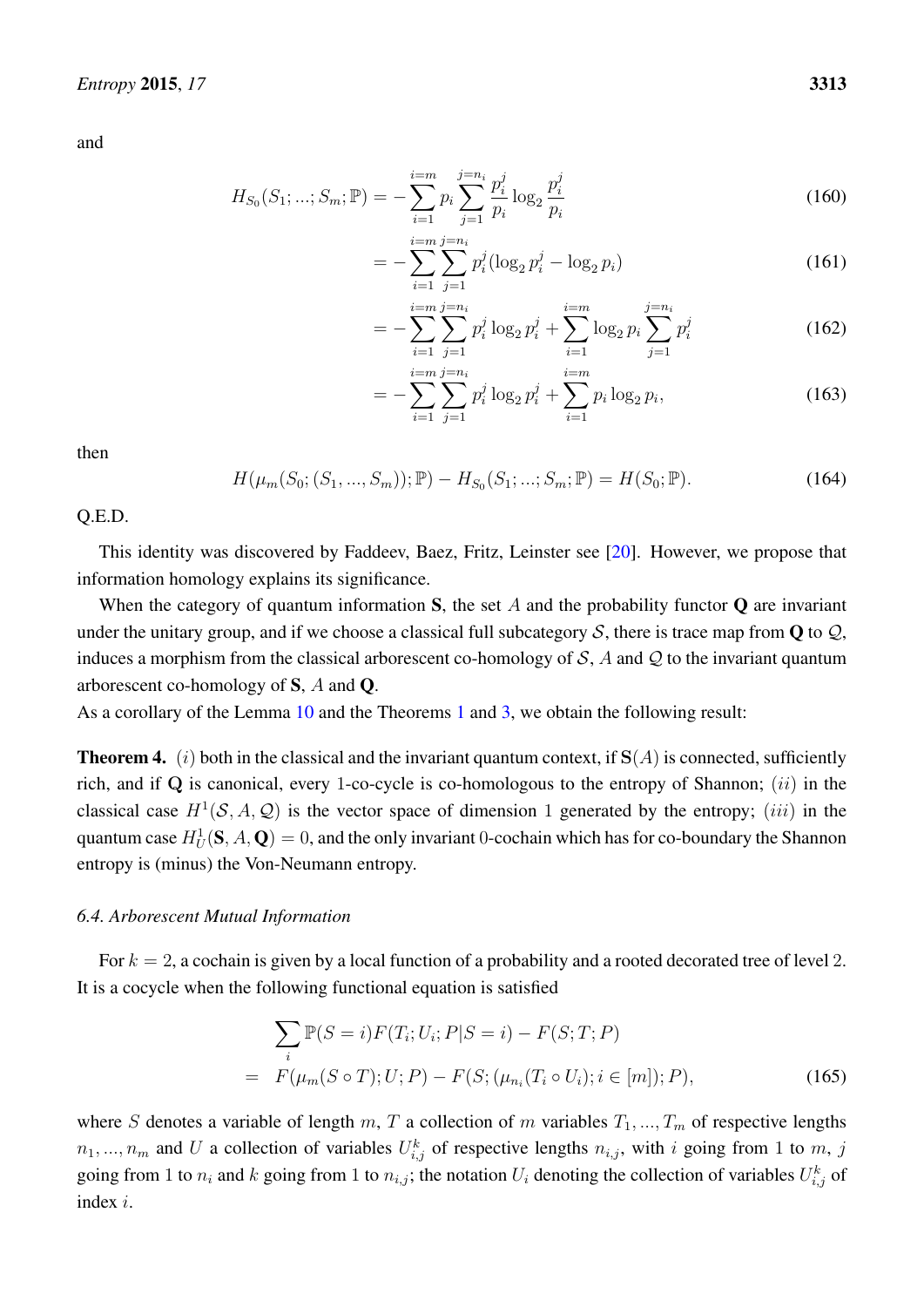Our aim is to extend in the monadic context the topological action of the ordinary information structure on functions of probability used in the discussion of mutual information.

For that, we define another structure of  $V_X$ -right module on the functor  $\mathcal{M}_X$  associated to probabilities, by defining the following map  $\theta_t(m)$  from  $\mathcal{M}_X(m)$  tensorized with  $V_X(n_1) \otimes ... \otimes V_X(n_m)$ to  $\mathcal{M}_X(n)$ , for  $n = n_1 + ... + n_m$ :

<span id="page-61-0"></span>
$$
\theta_t((P, i, m) \otimes S_1 \otimes \ldots \otimes S_m) = \sum_{j=1,\ldots,n_i} (P, (i, j), n).
$$
 (166)

Remark that the generalized decompositions  $S_j$  are used only through the orders on their elements.

As for R, it is easy to verify that the collection of maps  $\theta_t(m)$  defines a right action of the monad  $V_X$ on the Schur functor  $\mathcal{M}_X$ .

Then we consider as before, the graded vector space  $C^*(\mathcal{M}_X)$  of homomorphisms of V-modules from the functors  $\mathcal{M} \circ \mathcal{V}^{ok}$ ;  $k \geq 0$  to the functor  $\mathcal{R}$  which are measurable in the probabilities P. As before, on  $C^*(\mathcal{M}_X)$ , we shift the degree by one, because of the independency with respect to the last stage of the forest, which follows from the trivial action on R.

The topological coboundary operator  $\delta_t$  is defined in every degree by the formula of the simplicial bar construction, as in Equation [\(153\)](#page-57-0) for  $\delta$ , but with  $\theta_t$  replacing  $\theta$ . It corresponds to the usual simplicial complex of the family  $\mathcal{V}^{\circ k}$ . A cochain is represented by a family of functions of probability laws  $F_X(S_1; \ldots; S_k; (P, i, m))$ , where  $S_1; \ldots; S_k$  denotes a forest with m trees of level k. The operator  $\delta_t$  is given by

$$
\delta_t F(S_0; \dots; S_k; (P, i, m)) = F(S_1; \dots; S_k; \theta_t((P, i, m), S_0))
$$
  
-  $F(\mu(S_0, S_1); \dots; S_k; (P, i, m)) - \dots + (-1)^k F(S_0; \dots; \mu(S_{k-1}, S_k); (P, i, m))$   
+  $(-1)^{k+1} F(S_0; \dots; S_{k-1}; (P, i, m)).$  (167)

where  $n = n_1 + ... + n_m$  is the sum of numbers of branches of the generalized decompositions  $S_0^i$  for  $i = 1, ..., m$ .

As for  $\delta$ , a value  $F(S_1; \ldots; S_k; (P, j, n))$  depends only on the tree  $S_1^j$  $j^j_1,...;S_k^j$  $k \nvert k$  rooted at the place numbered by j in the forest  $S_1; \ldots; S_k$ .

**Lemma 12.** The coboundary  $\delta_t$  sends a regular cochain to a regular cochain.

**Proof.** Consider a simple vector  $(P, i, m)$  in  $\mathcal{M}_X(m)$  and a forest  $S_0; \dots; S_k$  with m components; we denote by  $S_0^j$  $n_0^j$  the variable number j having degree  $n_j$ , and  $n = n_1 + ... + n_m$ , and we consider the formula [\(167\)](#page-61-0).

If F is regular the first term on the right is the sum of the images by F for P and the  $n_i$  trees  $S_1^{i,j_i}$ which result from the forgetting of the first branches  $S_0^i$ , and the other terms on the right are equal to the value of F for P and the tree rooted at i in  $S_0$ . On the other side for the tree  $S_0^i$ ; ...;  $S_k^i$ , if F is regular, we have

$$
\delta F(S_0^i; \dots; S_k^i; (P, 1)) = \sum_j F(S_1^{i,j}; \dots; S_k^{i,j}; (P, 1)) - F(\mu(S_0^i, S_1^i); \dots; S_k^i; (P, 1)) - \dots + (-1)^k F(S_0^i; \dots; \mu(S_{k-1}^i, S_k^i); (P, 1)) + (-1)^{k+1} F(S_0^i; \dots; S_{k-1}^i; (P, 1)).
$$
 (168)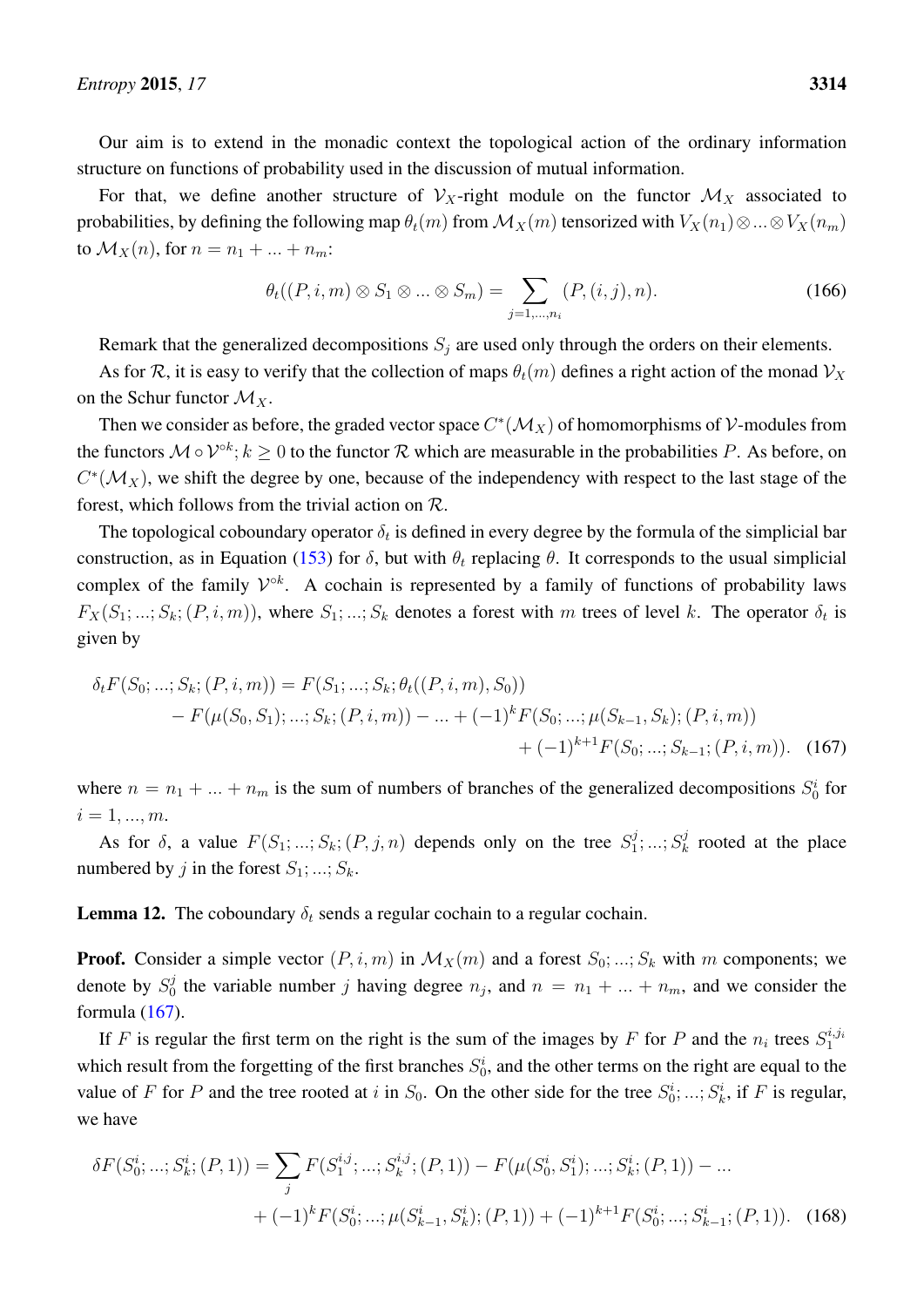Thus  $\delta F$  is topologically regular.

Consequently we can restrict  $\delta_t$  to the subcomplex  $\mathcal{C}_r^*(N_X)$ , and name its homology the *arborescent*, or *tree, topological information co-homology, written*  $H_{\tau,t}^*(\mathbf{S}^*,A,\mathbf{Q})$ *.* 

Now we suggest to extend the notion of mutual information  $I(X; Y; \mathbb{P})$  in the way it will be a cocycle for this co-homology as it was the case for the Shannon mutual information in the ordinary topological information complex. We suggest to adopt the formulas using  $\delta$  and  $\delta_t$ , as in the standard case:

**Definition 18.** Let  $H(T; (P, i, m))$  denotes the regular extension to forests of the usual entropy; then the *mutual arborescent information* between a partition S of length m and a collection T of m partitions  $T_1, ..., T_m$  is defined by

$$
I_{\alpha}(S;T; \mathbb{P}) = \delta_t H(S;T; \mathbb{P}).
$$
\n(169)

The identity  $\delta H = 0$  implies

$$
I_{\alpha}(S;T; \mathbb{P}) = \sum_{i=1}^{i=m} H(T_i; \mathbb{P}) - \mathbb{P}(S = i)H(T_i; \mathbb{P}|S = i)).
$$
\n(170)

In the particular case were all the  $T_i$  are equal to a variable  $T$ , it gives

$$
I_{\alpha}(S;T; \mathbb{P}) = \sum_{i=1}^{i=m} \mathbb{P}(S=i)(H(T; \mathbb{P}) - H(T; \mathbb{P}|S=i)) + (m-1)H(T; \mathbb{P})
$$
  
=  $H(T; P) - \sum_{i=1}^{i=m} \mathbb{P}(S=i)H(T; \mathbb{P}|S=i)) + (m-1)H(T; \mathbb{P})$   
=  $H(T; \mathbb{P}) - H_{S}(T; \mathbb{P}) + (m-1)H(T; \mathbb{P}),$ 

then

$$
I_{\alpha}(S;T;\mathbb{P}) = I(S;T;\mathbb{P}) + (m-1)H(T;\mathbb{P}).
$$
\n(171)

For  $\mathcal{S}(A)$ , the function  $I_{\alpha}$  is an arborescent topological 2-cocycle.

It satisfies the Equation [\(165\)](#page-60-2) were  $\mathbb P$  replaces conditional probabilities  $\mathbb P|(S = i)$  and where the factors  $\mathbb{P}(S = i)$  disappear. Remark that, in this manner, maximization of  $I_{\alpha}(S;T; \mathbb{P})$  comports maximization of usual mutual information  $I(S;T; \mathbb{P})$  and unconditioned entropies  $H(T_i; \mathbb{P})$ .

Pursuing the homological interpretation of higher mutual information quantities given by the Formulas [\(55\)](#page-23-0) and [\(56\)](#page-23-1), we suggest the following definition:

**Definition 19.** The mutual arborescent informations of higher orders are given by  $I_{\alpha,N} = -(\delta \delta_t)^M H$ for  $N = 2M + 1$  odd and by  $I_{\alpha,N} = \delta_t(\delta \delta_t)^M H$  for  $N = 2M + 2$  even.

## Acknowledgments

We thank MaxEnt14 for the opportunity to present these researches to the information science community. We thank Guillaume Marrelec for discussions and notably his participation to the research of the last part on optimal discrimination. We thank Frederic Barbaresco, Alain Chenciner, Alain Proute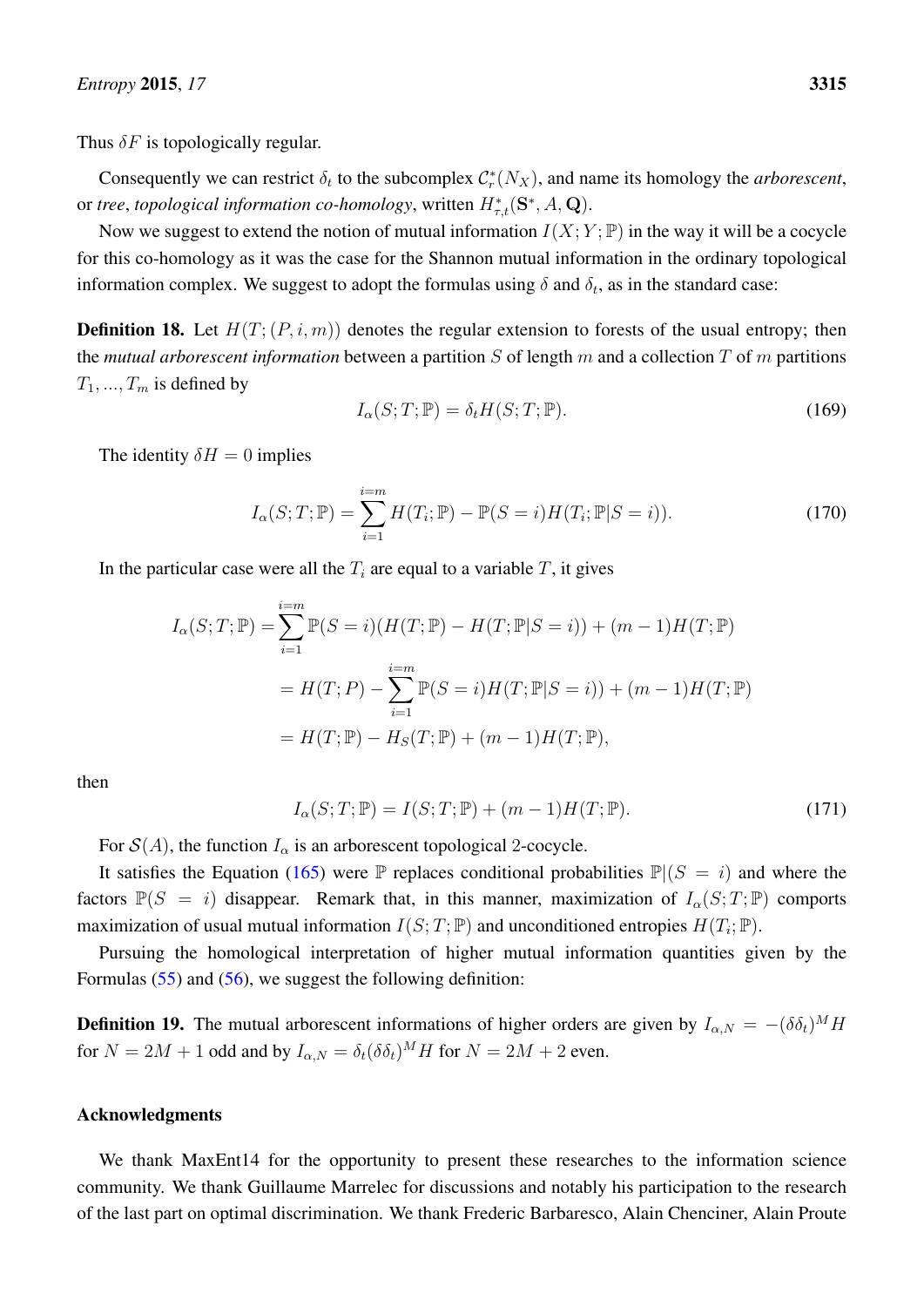and Juan-Pablo Vigneaux for discussions and comments on the manupscript. We thank the "Institut des Systemes complexes" (ISC-PIF) region Ile-de-France, and Max Planck Institute For Mathematic in the Science for the financial support and hosting of P. Baudot.

# Author Contributions

Both authors contribute equally to the research, the second author wrote the manuscript. Both authors have read and approved the final manuscript.

# Conflicts of Interest

The authors declare no conflict of interest.

# References

- <span id="page-63-0"></span>1. Shannon, C.E. A Mathematical Theory of Communication. *Bell Syst. Tech. J.* 1948, *27*, 379–423.
- <span id="page-63-1"></span>2. Kolmogorov, A. Combinatorial foundations of information theory and the calculus of probabilities. *Russ. Math. Surv.* 1983, *38*, doi:10.1070/RM1983v038n04ABEH004203.
- <span id="page-63-2"></span>3. Thom, R. *Stabilité struturelle et morphogénèse*, deuxième ed.; Dunod: Paris, France, 1977. (in French)
- <span id="page-63-3"></span>4. Mac Lane, S. *Categories for the Working Mathematician*; Springer: Berlin/Heidelberg, Germany, 1998.
- <span id="page-63-4"></span>5. Mac Lane, S. *Homology*; Springer: Berlin/Heidelberg, Germany, 1975.
- <span id="page-63-5"></span>6. Hu, K.T. On the Amount of Information. *Theory Probab. Appl.* 1962, *7*, 439–447.
- <span id="page-63-6"></span>7. Baudot, P.; Bennequin, D. *Information Topology I*; in preparation.
- <span id="page-63-7"></span>8. Elbaz-Vincent, P.; Gangl, H. On poly(ana)logs I. *Compos. Math.* 2002, *130*, 161–214.
- <span id="page-63-8"></span>9. Cathelineau, J. Sur l'homologie de sl2 a coefficients dans l'action adjointe. *Math. Scand.* 1988, *63*, 51–86.
- <span id="page-63-9"></span>10. Loday, J.L.; Valette, B. *Algebraic Operads*; Springer: Berlin/Heidelberg, Germany, 2012.
- <span id="page-63-10"></span>11. Matsuda, H. Information theoretic characterization of frustrated systems. *Physica A* 2001, *294*, 180–190.
- <span id="page-63-11"></span>12. Brenner, N.; Strong, S.; Koberle, R.; Bialek, W. Synergy in a Neural Code. *Neural Comput.* 2000, *12*, 1531–1552.
- <span id="page-63-12"></span>13. Nielsen, M.; Chuang, I. *Quantum Computation and Quantum Information*; Cambridge University Press: Cambridge, UK, 2000.
- <span id="page-63-13"></span>14. Baudot, P.; Bennequin, D. Topological forms of information. *AIP Conf. Proc.* 2015, *1641*, 213–221.
- <span id="page-63-14"></span>15. Baudot, P.; Bennequin, D. *Information Topology II*; in preparation.
- <span id="page-63-15"></span>16. Fresse, B. Koszul duality of operads and homology of partitionn posets. *Contemp. Math. Am. Math. Soc.* 2004, *346*, 115–215.
- <span id="page-63-17"></span>17. May, J.P. *The Geometry of Iterated Loop Spaces*; Springer: Berlin/Heidelberg, Germany, 1972.
- <span id="page-63-16"></span>18. May, J.P. *Einfinite Ring Spaces and Einfinite Ring Spectra*; Springer: Berlin/Heidelberg, Germany, 1977.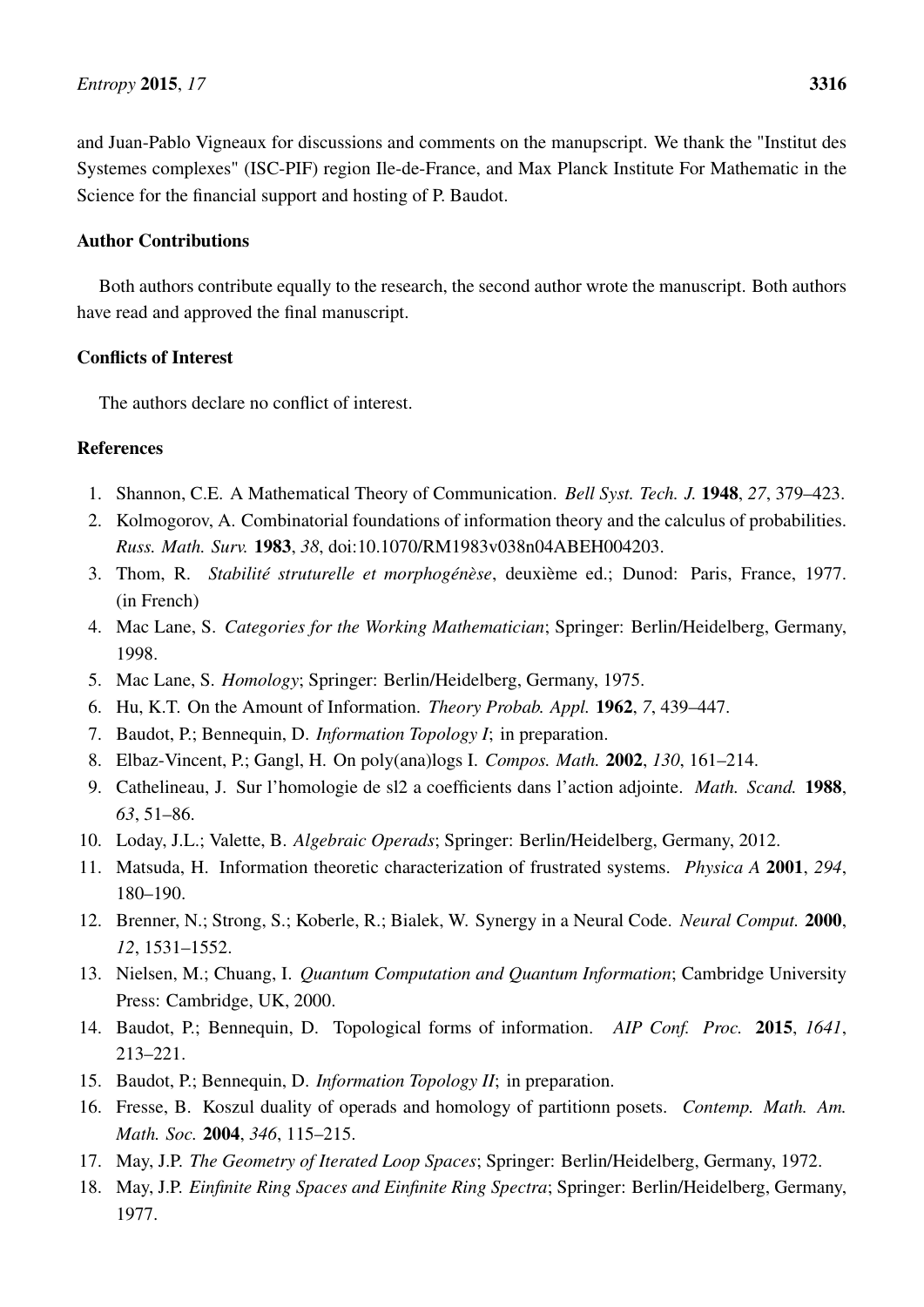- <span id="page-64-0"></span>19. Beck, J. Triples, Algebras and Cohomology. Ph.D. Thesis, Columbia University, New York, NY, USA, 1967.
- <span id="page-64-1"></span>20. Baez, J.; Fritz, T.; Leinster, T. A Characterization of Entropy in Terms of Information Loss. *Entropy* 2011, *13*, 1945–1957.
- <span id="page-64-2"></span>21. Marcolli, M.; Thorngren, R. Thermodynamic Semirings. 2011, arXiv:10.4171/JNCG/159.
- <span id="page-64-3"></span>22. Baudot, P.; Bennequin, D. *Information Topology III*; in preparation.
- <span id="page-64-4"></span>23. Gromov, M. In a Search for a Structure, Part 1: On Entropy. 2013. Available online: http://www.ihes.fr/ gromov/PDF/structre-serch-entropy-july5-2012.pdf (accessed on 6 May 2015).
- <span id="page-64-5"></span>24. Watkinson, J.; Liang, K.; Wang, X.; Zheng, T.; Anastassiou, D. Inference of Regulatory Gene Interactions from Expression Data Using Three-Way Mutual Information. *Chall. Syst. Biol. Ann. N.Y. Acad. Sci.* 2009, *1158*, 302–313.
- <span id="page-64-6"></span>25. Kim, H.; Watkinson, J.; Varadan, V.; Anastassiou, D. Multi-cancer computational analysis reveals invasion-associated variant of desmoplastic reaction involving INHBA, THBS2 and COL11A1. *BMC Med. Genomics* 2010, *3*, doi:10.1186/1755-8794-3-51.
- <span id="page-64-7"></span>26. Uda, S.; Saito, T.H.; Kudo, T.; Kokaji, T.; Tsuchiya, T.; Kubota, H.; Komori, Y.; ichi Ozaki, Y.; Kuroda, S. Robustness and Compensation of Information Transmission of Signaling Pathways. *Science* 2013, *341*, 558–561.
- <span id="page-64-8"></span>27. Han, T.S. Linear dependence structure of the entropy space. *Inf. Control* 1975, *29*, 337–368.
- <span id="page-64-9"></span>28. McGill, W. Psychometrika. *Multivar. Inf. Transm.* 1954, *19*, 97–116.
- <span id="page-64-10"></span>29. Kolmogorov, A.N. *Grundbegriffe der Wahrscheinlichkeitsrechnung*; Springer, Berlin/Heidelberg, Germany, 1933. (in German)
- <span id="page-64-11"></span>30. Artin, M.; Grothendieck, A.; Verdier, J. *Théorie des topos et cohomologie étale des schémas—(SGA 4) Tome I,II,III*; Springer: Berlin/Heidelberg, Germany. (in French)
- <span id="page-64-12"></span>31. Grothendieck, A. Sur quelques points d'algèbre homologique, I. *Tohoku Math. J.* 1957, *9*, 119–221.
- <span id="page-64-13"></span>32. Gabriel, P. Objets injectifs dans les catégories ab liennes. *Séminaire Dubreil. Algèbre et théorie des nombres* 1958–1959, *12*, 1–32.
- <span id="page-64-14"></span>33. Bourbaki, N. *Algèbre, chapitre 10, Algèbre homologique*; Masson: Paris, France, 1980. (in French)
- <span id="page-64-15"></span>34. Cartan, H.; Eilenberg, S. *Homological Algebra*; The Princeton University Press: Princeton, NJ, USA, 1956.
- <span id="page-64-16"></span>35. Tverberg, H. A new derivation of information function. *Math. Scand.* 1958, *6*, 297–298.
- <span id="page-64-17"></span>36. Kendall, D. Functional Equations in Information Theory. *Z. Wahrscheinlichkeitstheorie* 1964, *2*, 225–229.
- <span id="page-64-18"></span>37. Lee, P. On the Axioms of Information Theory. *Ann. Math. Stat.* 1964, *35*, 415–418.
- <span id="page-64-19"></span>38. Kontsevitch, M. The 1+1/2 logarithm. *Unpublished note. Reproduced in Elbaz-Vincent & Gangl, 2002 On poly(ana)logs I. Compositio Mathematica* 1995 e-print math.KT/0008089.
- <span id="page-64-20"></span>39. Khinchin, A. *Mathematical Foundations of Information Theory*; Dover: New York, NY, USA; Translated by Silverman, R.A., Friedman, M.D., Eds.; From two Russian articles in Uspekhi Matematicheskikh Nauk, 1957; pp. 17–75.
- <span id="page-64-21"></span>40. Yeung, R. *Information Theory and Network Coding*; Springer: Berlin/Heidelberg, Germany, 2007.
- <span id="page-64-22"></span>41. Cover, T.M.; Thomas, J. *Elements of Information Theory*; Wiley: Weinheim, Germany, 1991.